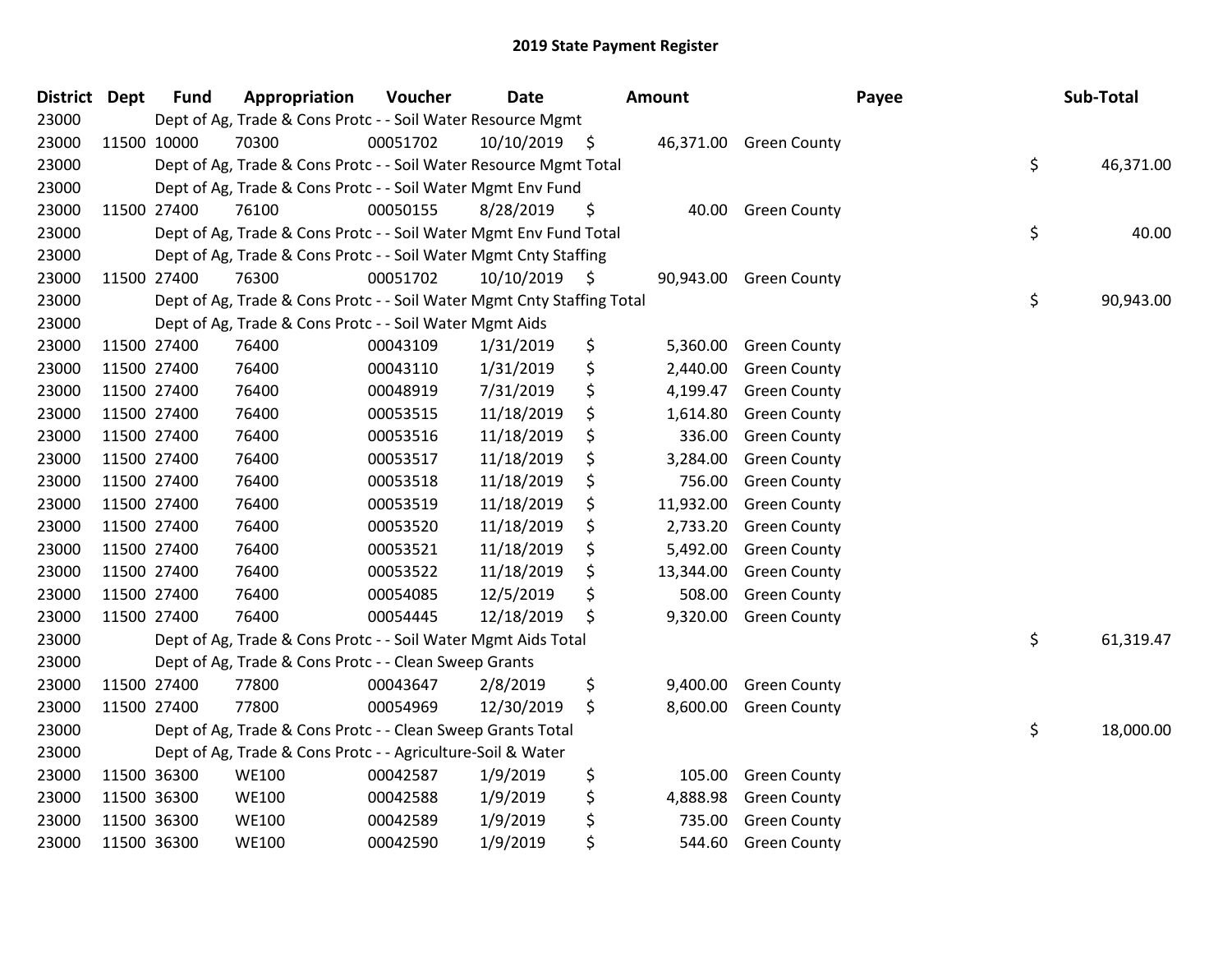| District Dept | <b>Fund</b> | Appropriation | Voucher  | <b>Date</b> | <b>Amount</b>   |                       | Payee | Sub-Total |
|---------------|-------------|---------------|----------|-------------|-----------------|-----------------------|-------|-----------|
| 23000         | 11500 36300 | <b>WE100</b>  | 00042591 | 1/9/2019    | \$<br>432.60    | <b>Green County</b>   |       |           |
| 23000         | 11500 36300 | <b>WE100</b>  | 00042592 | 1/9/2019    | \$<br>1,015.00  | <b>Green County</b>   |       |           |
| 23000         | 11500 36300 | <b>WE100</b>  | 00042593 | 1/9/2019    | \$<br>309.05    | <b>Green County</b>   |       |           |
| 23000         | 11500 36300 | <b>WE100</b>  | 00042594 | 1/9/2019    | \$<br>1,948.80  | <b>Green County</b>   |       |           |
| 23000         | 11500 36300 | <b>WE100</b>  | 00044791 | 3/14/2019   | \$<br>20,960.98 | <b>Green County</b>   |       |           |
| 23000         | 11500 36300 | <b>WE100</b>  | 00044793 | 3/14/2019   | \$<br>2,135.00  | <b>Green County</b>   |       |           |
| 23000         | 11500 36300 | <b>WE100</b>  | 00044794 | 3/14/2019   | \$<br>30,781.74 | <b>Green County</b>   |       |           |
| 23000         | 11500 36300 | <b>WE100</b>  | 00049525 | 8/14/2019   | \$<br>984.90    | <b>Green County</b>   |       |           |
| 23000         | 11500 36300 | <b>WE100</b>  | 00049527 | 8/14/2019   | \$<br>563.15    | <b>Green County</b>   |       |           |
| 23000         | 11500 36300 | <b>WE100</b>  | 00049528 | 8/14/2019   | \$<br>515.20    | <b>Green County</b>   |       |           |
| 23000         | 11500 36300 | <b>WE100</b>  | 00049529 | 8/14/2019   | \$<br>428.40    | <b>Green County</b>   |       |           |
| 23000         | 11500 36300 | <b>WE100</b>  | 00049530 | 8/14/2019   | \$<br>537.60    | <b>Green County</b>   |       |           |
| 23000         | 11500 36300 | <b>WE100</b>  | 00049531 | 8/14/2019   | \$<br>449.40    | <b>Green County</b>   |       |           |
| 23000         | 11500 36300 | <b>WE100</b>  | 00049533 | 8/14/2019   | \$<br>1,137.15  | <b>Green County</b>   |       |           |
| 23000         | 11500 36300 | <b>WE100</b>  | 00049536 | 8/14/2019   | \$<br>1,261.40  | <b>Green County</b>   |       |           |
| 23000         | 11500 36300 | <b>WE100</b>  | 00049537 | 8/14/2019   | \$<br>3,737.41  | <b>Green County</b>   |       |           |
| 23000         | 11500 36300 | <b>WE100</b>  | 00049538 | 8/14/2019   | \$<br>389.90    | <b>Green County</b>   |       |           |
| 23000         | 11500 36300 | <b>WE100</b>  | 00049539 | 8/14/2019   | \$<br>868.70    | <b>Green County</b>   |       |           |
| 23000         | 11500 36300 | <b>WE100</b>  | 00050455 | 9/9/2019    | \$<br>14,799.90 | <b>Green County</b>   |       |           |
| 23000         | 11500 36300 | <b>WE100</b>  | 00050456 | 9/9/2019    | \$<br>3,125.99  | <b>Green County</b>   |       |           |
| 23000         | 11500 36300 | <b>WE100</b>  | 00050457 | 9/9/2019    | \$<br>14,041.40 | <b>Green County</b>   |       |           |
| 23000         | 11500 36300 | <b>WE100</b>  | 00050458 | 9/9/2019    | \$<br>1,094.10  | <b>Green County</b>   |       |           |
| 23000         | 11500 36300 | <b>WE100</b>  | 00050459 | 9/9/2019    | \$<br>478.80    | <b>Green County</b>   |       |           |
| 23000         | 11500 36300 | <b>WE100</b>  | 00050460 | 9/9/2019    | \$<br>256.20    | <b>Green County</b>   |       |           |
| 23000         | 11500 36300 | <b>WE100</b>  | 00050461 | 9/9/2019    | \$<br>364.00    | <b>Green County</b>   |       |           |
| 23000         | 11500 36300 | <b>WE100</b>  | 00050462 | 9/9/2019    | \$<br>600.60    | <b>Green County</b>   |       |           |
| 23000         | 11500 36300 | <b>WE100</b>  | 00050463 | 9/9/2019    | \$<br>746.90    | <b>Green County</b>   |       |           |
| 23000         | 11500 36300 | <b>WE100</b>  | 00050571 | 9/11/2019   | \$<br>0.01      | <b>Green County</b>   |       |           |
| 23000         | 11500 36300 | <b>WE100</b>  | 00052038 | 10/17/2019  | \$<br>1,610.00  | <b>Green County</b>   |       |           |
| 23000         | 11500 36300 | <b>WE100</b>  | 00052039 | 10/17/2019  | \$<br>753.90    | <b>Green County</b>   |       |           |
| 23000         | 11500 36300 | <b>WE100</b>  | 00052040 | 10/17/2019  | \$<br>957.96    | <b>Green County</b>   |       |           |
| 23000         | 11500 36300 | <b>WE100</b>  | 00054083 | 12/5/2019   | \$<br>585.45    | <b>Green County</b>   |       |           |
| 23000         | 11500 36300 | <b>WE100</b>  | 00054084 | 12/5/2019   | \$              | 1,239.70 Green County |       |           |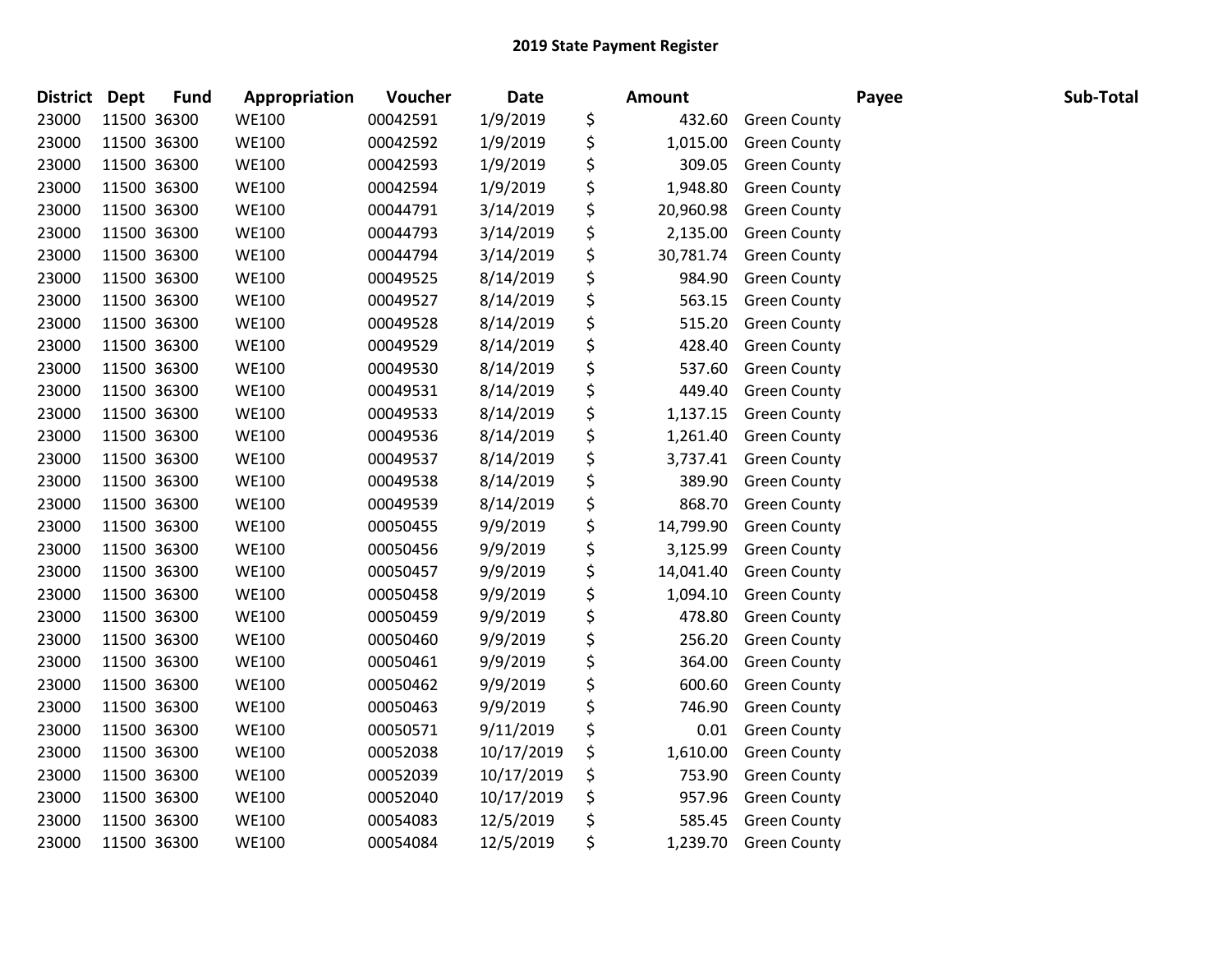| District Dept |             | <b>Fund</b> | Appropriation                                                           | Voucher  | <b>Date</b> | <b>Amount</b>  |                        | Payee | Sub-Total  |
|---------------|-------------|-------------|-------------------------------------------------------------------------|----------|-------------|----------------|------------------------|-------|------------|
| 23000         |             |             | Dept of Ag, Trade & Cons Protc - - Agriculture-Soil & Water Total       |          |             |                |                        | \$    | 115,384.87 |
| 23000         |             |             | Dept of Ag, Trade & Cons Protc - - Conservation Reserve Enhancemt       |          |             |                |                        |       |            |
| 23000         | 11500 36300 |             | <b>WF100</b>                                                            | 00050972 | 9/24/2019   | \$             | 794.85 Green County    |       |            |
| 23000         | 11500 36300 |             | <b>WF100</b>                                                            | 00053585 | 11/25/2019  | \$<br>195.72   | <b>Green County</b>    |       |            |
| 23000         |             |             | Dept of Ag, Trade & Cons Protc - - Conservation Reserve Enhancemt Total |          |             |                |                        | \$    | 990.57     |
| 23000         |             |             | Wisconsin Historical Society - - General Program Operations-Prf         |          |             |                |                        |       |            |
| 23000         | 24500 10000 |             | 14100                                                                   | 00023050 | 5/24/2019   | \$<br>30.00    | <b>Green County</b>    |       |            |
| 23000         |             |             | Wisconsin Historical Society - - General Program Operations-Prf Total   |          |             |                |                        | \$    | 30.00      |
| 23000         |             |             | Dept of Natural Resources - - Gen Program Ops-State Funds               |          |             |                |                        |       |            |
| 23000         | 37000 21200 |             | 16100                                                                   | 00340602 | 7/30/2019   | \$<br>2,168.26 | <b>Green County</b>    |       |            |
| 23000         | 37000 21200 |             | 16100                                                                   | 00340605 | 7/30/2019   | \$             | 4,088.13 Green County  |       |            |
| 23000         |             |             | Dept of Natural Resources - - Gen Program Ops-State Funds Total         |          |             |                |                        | \$    | 6,256.39   |
| 23000         |             |             | Dept of Natural Resources - - General Program Operations --             |          |             |                |                        |       |            |
| 23000         | 37000 21200 |             | 25400                                                                   | 00307124 | 3/27/2019   | \$<br>30.00    | <b>Green County</b>    |       |            |
| 23000         | 37000 21200 |             | 25400                                                                   | 00346258 | 8/12/2019   | \$<br>360.00   | <b>Green County</b>    |       |            |
| 23000         |             |             | Dept of Natural Resources - - General Program Operations -- Total       |          |             |                |                        | \$    | 390.00     |
| 23000         |             |             | Dept of Natural Resources - - Enf A - Atv & Utv Enforcement             |          |             |                |                        |       |            |
| 23000         | 37000 21200 |             | 55100                                                                   | 00359096 | 9/18/2019   | \$             | 4,291.12 Green County  |       |            |
| 23000         |             |             | Dept of Natural Resources - - Enf A - Atv & Utv Enforcement Total       |          |             |                |                        | \$    | 4,291.12   |
| 23000         |             |             | Dept of Natural Resources - - Wildlife Damage Claims & Abat             |          |             |                |                        |       |            |
| 23000         | 37000 21200 |             | 55300                                                                   | 00286917 | 1/2/2019    | \$<br>517.64   | <b>Green County</b>    |       |            |
| 23000         | 37000 21200 |             | 55300                                                                   | 00301012 | 3/21/2019   | \$<br>184.81   | <b>Green County</b>    |       |            |
| 23000         | 37000 21200 |             | 55300                                                                   | 00369427 | 11/20/2019  | \$             | 1,192.22 Green County  |       |            |
| 23000         |             |             | Dept of Natural Resources - - Wildlife Damage Claims & Abat Total       |          |             |                |                        | \$    | 1,894.67   |
| 23000         |             |             | Dept of Natural Resources - - Resaids - County Cons Aids                |          |             |                |                        |       |            |
| 23000         | 37000 21200 |             | 56300                                                                   | 00300680 | 2/22/2019   | \$<br>1,563.00 | <b>Green County</b>    |       |            |
| 23000         | 37000 21200 |             | 56300                                                                   | 00359492 | 9/20/2019   | \$             | 1,563.00 Green County  |       |            |
| 23000         |             |             | Dept of Natural Resources - - Resaids - County Cons Aids Total          |          |             |                |                        | \$    | 3,126.00   |
| 23000         |             |             | Dept of Natural Resources - - Dnr-Nonpoint Source                       |          |             |                |                        |       |            |
| 23000         | 37000 36300 |             | TF100                                                                   | 00379839 | 12/27/2019  | \$             | 14,356.93 Green County |       |            |
| 23000         |             |             | Dept of Natural Resources - - Dnr-Nonpoint Source Total                 |          |             |                |                        | \$    | 14,356.93  |
| 23000         |             |             | Dept of Natural Resources - - GPO - Sd Water Loan Prog, Fed             |          |             |                |                        |       |            |
| 23000         | 37000 57300 |             | 48200                                                                   | 00310909 | 4/30/2019   | \$             | 1,375.00 Green County  |       |            |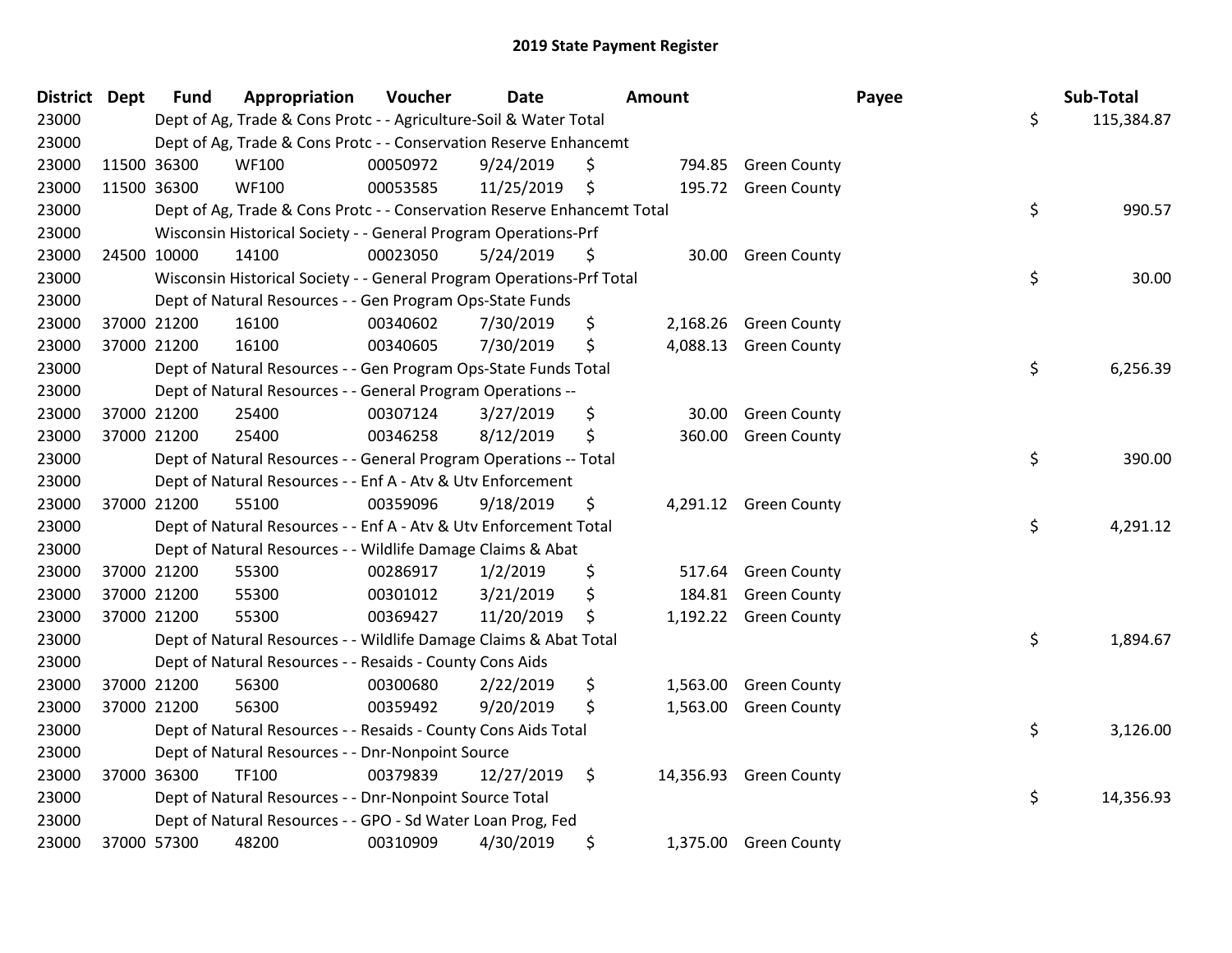| District | <b>Dept</b> | <b>Fund</b> | Appropriation                                                     | Voucher  | <b>Date</b> | <b>Amount</b>    |                         | Payee | Sub-Total    |
|----------|-------------|-------------|-------------------------------------------------------------------|----------|-------------|------------------|-------------------------|-------|--------------|
| 23000    | 37000 57300 |             | 48200                                                             | 00330000 | 7/5/2019    | \$<br>1,375.00   | <b>Green County</b>     |       |              |
| 23000    |             | 37000 57300 | 48200                                                             | 00373526 | 11/27/2019  | \$<br>1,374.75   | <b>Green County</b>     |       |              |
| 23000    |             |             | Dept of Natural Resources - - GPO - Sd Water Loan Prog, Fed Total |          |             |                  |                         | \$    | 4,124.75     |
| 23000    |             |             | WI Dept of Transportation - - Eldly&Disa Co/Aid Sf                |          |             |                  |                         |       |              |
| 23000    |             | 39500 21100 | 16800                                                             | 00347746 | 2/5/2019    | \$<br>95,715.00  | <b>Green County</b>     |       |              |
| 23000    |             |             | WI Dept of Transportation - - Eldly&Disa Co/Aid Sf Total          |          |             |                  |                         | \$    | 95,715.00    |
| 23000    |             |             | WI Dept of Transportation - - Trans Aids To Co.-Sf                |          |             |                  |                         |       |              |
| 23000    |             | 39500 21100 | 19000                                                             | 00335795 | 1/7/2019    | \$<br>268,038.07 | <b>Green County</b>     |       |              |
| 23000    |             | 39500 21100 | 19000                                                             | 00401120 | 7/1/2019    | \$<br>536,076.14 | <b>Green County</b>     |       |              |
| 23000    |             | 39500 21100 | 19000                                                             | 00443938 | 10/7/2019   | \$<br>268,038.07 | <b>Green County</b>     |       |              |
| 23000    |             |             | WI Dept of Transportation - - Trans Aids To Co.-Sf Total          |          |             |                  |                         | \$    | 1,072,152.28 |
| 23000    |             |             | WI Dept of Transportation - - Local Rds, Grants Sf                |          |             |                  |                         |       |              |
| 23000    |             | 39500 21100 | 27000                                                             | 00411097 | 7/12/2019   | \$               | 107,981.53 Green County |       |              |
| 23000    |             |             | WI Dept of Transportation - - Local Rds, Grants Sf Total          |          |             |                  |                         | \$    | 107,981.53   |
| 23000    |             |             | WI Dept of Transportation - - Loc Rd Imp Prg St Fd                |          |             |                  |                         |       |              |
| 23000    |             | 39500 21100 | 27800                                                             | 00386181 | 5/24/2019   | \$<br>131,093.95 | <b>Green County</b>     |       |              |
| 23000    |             | 39500 21100 | 27800                                                             | 00465106 | 11/29/2019  | \$<br>4,395.04   | <b>Green County</b>     |       |              |
| 23000    |             |             | WI Dept of Transportation - - Loc Rd Imp Prg St Fd Total          |          |             |                  |                         | \$    | 135,488.99   |
| 23000    |             |             | WI Dept of Transportation - - St Hwy Rehab, Sf                    |          |             |                  |                         |       |              |
| 23000    | 39500 21100 |             | 36300                                                             | 00416244 | 8/23/2019   | \$<br>360.00     | <b>Green County</b>     |       |              |
| 23000    |             |             | WI Dept of Transportation - - St Hwy Rehab, Sf Total              |          |             |                  |                         | \$    | 360.00       |
| 23000    |             |             | WI Dept of Transportation - - Hwy Mgmt & Opers Sf                 |          |             |                  |                         |       |              |
| 23000    |             | 39500 21100 | 36500                                                             | 00340363 | 1/10/2019   | \$<br>432.00     | <b>Green County</b>     |       |              |
| 23000    |             | 39500 21100 | 36500                                                             | 00351704 | 2/14/2019   | \$<br>432.00     | <b>Green County</b>     |       |              |
| 23000    |             | 39500 21100 | 36500                                                             | 00369955 | 4/19/2019   | \$<br>432.00     | <b>Green County</b>     |       |              |
| 23000    |             | 39500 21100 | 36500                                                             | 00369956 | 4/19/2019   | \$<br>432.00     | <b>Green County</b>     |       |              |
| 23000    |             | 39500 21100 | 36500                                                             | 00379350 | 5/29/2019   | \$<br>562.04     | <b>Green County</b>     |       |              |
| 23000    |             | 39500 21100 | 36500                                                             | 00387913 | 5/29/2019   | \$<br>432.00     | <b>Green County</b>     |       |              |
| 23000    |             | 39500 21100 | 36500                                                             | 00422910 | 8/12/2019   | \$<br>432.00     | <b>Green County</b>     |       |              |
| 23000    |             | 39500 21100 | 36500                                                             | 00435725 | 9/18/2019   | \$<br>433.72     | <b>Green County</b>     |       |              |
| 23000    |             | 39500 21100 | 36500                                                             | 00436045 | 9/18/2019   | \$<br>472.25     | <b>Green County</b>     |       |              |
| 23000    |             | 39500 21100 | 36500                                                             | 00439746 | 10/1/2019   | \$<br>532.63     | <b>Green County</b>     |       |              |
| 23000    |             | 39500 21100 | 36500                                                             | 00450716 | 10/17/2019  | \$<br>432.00     | <b>Green County</b>     |       |              |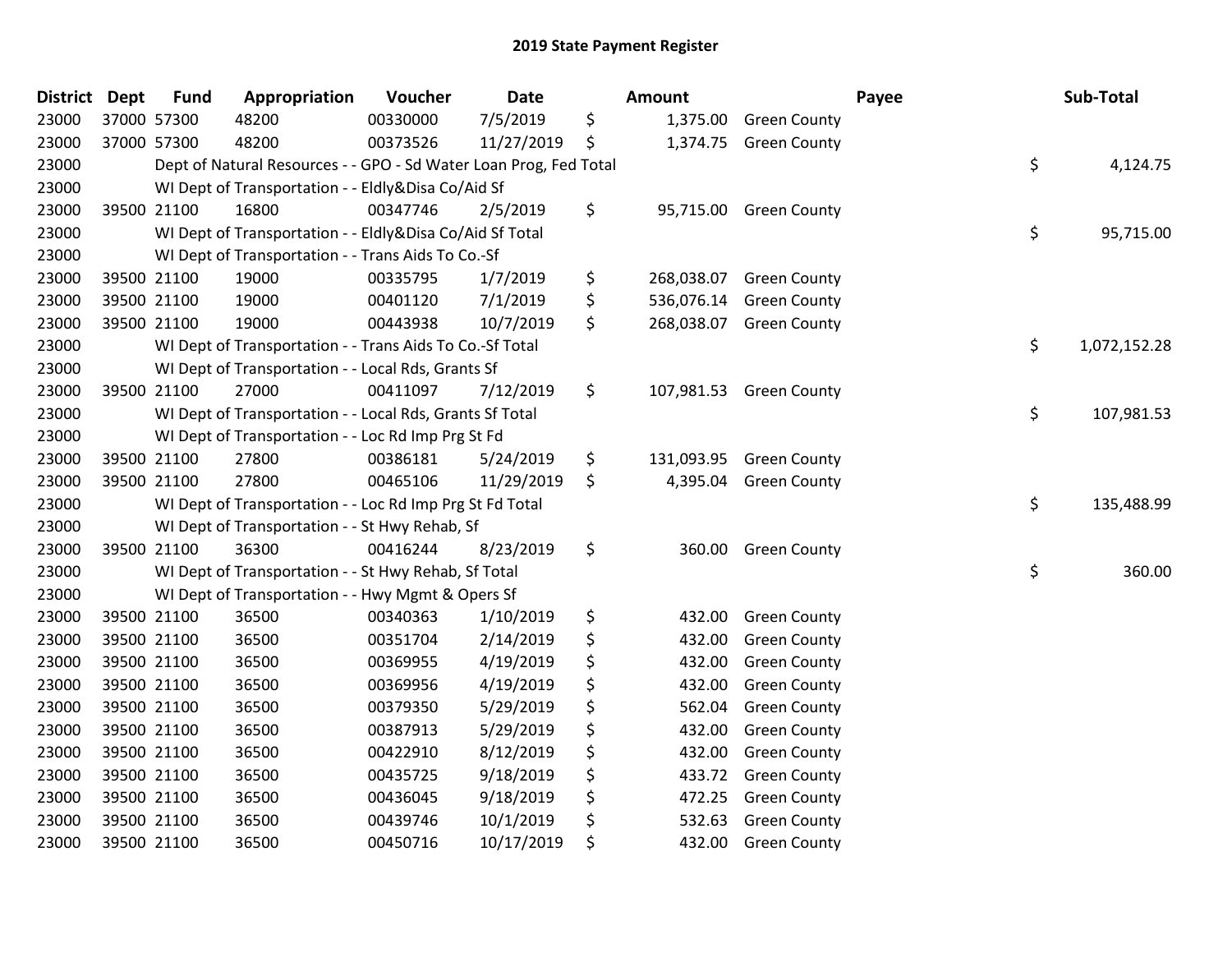| <b>District</b> | <b>Dept</b> | <b>Fund</b> | Appropriation                                                | Voucher  | <b>Date</b> | <b>Amount</b>    |                     | Payee | Sub-Total          |
|-----------------|-------------|-------------|--------------------------------------------------------------|----------|-------------|------------------|---------------------|-------|--------------------|
| 23000           |             | 39500 21100 | 36500                                                        | 00469470 | 12/19/2019  | \$<br>432.00     | <b>Green County</b> |       |                    |
| 23000           |             | 39500 21100 | 36500                                                        | 00475050 | 12/30/2019  | \$<br>432.00     | <b>Green County</b> |       |                    |
| 23000           |             |             | WI Dept of Transportation - - Hwy Mgmt & Opers Sf Total      |          |             |                  |                     |       | \$<br>5,888.64     |
| 23000           |             |             | WI Dept of Transportation - - Routine Maint Sf               |          |             |                  |                     |       |                    |
| 23000           |             | 39500 21100 | 36800                                                        | 00340363 | 1/10/2019   | \$<br>139,143.95 | <b>Green County</b> |       |                    |
| 23000           |             | 39500 21100 | 36800                                                        | 00351704 | 2/14/2019   | \$<br>242,429.68 | <b>Green County</b> |       |                    |
| 23000           |             | 39500 21100 | 36800                                                        | 00361592 | 3/19/2019   | \$<br>92,330.15  | <b>Green County</b> |       |                    |
| 23000           |             | 39500 21100 | 36800                                                        | 00369955 | 4/19/2019   | \$<br>122,302.32 | <b>Green County</b> |       |                    |
| 23000           |             | 39500 21100 | 36800                                                        | 00369956 | 4/19/2019   | \$<br>186,822.47 | <b>Green County</b> |       |                    |
| 23000           |             | 39500 21100 | 36800                                                        | 00379350 | 5/29/2019   | \$<br>103,631.30 | <b>Green County</b> |       |                    |
| 23000           |             | 39500 21100 | 36800                                                        | 00387913 | 5/29/2019   | \$<br>56,381.20  | <b>Green County</b> |       |                    |
| 23000           |             | 39500 21100 | 36800                                                        | 00422910 | 8/12/2019   | \$<br>41,132.95  | <b>Green County</b> |       |                    |
| 23000           |             | 39500 21100 | 36800                                                        | 00435725 | 9/18/2019   | \$<br>59,823.23  | <b>Green County</b> |       |                    |
| 23000           |             | 39500 21100 | 36800                                                        | 00436045 | 9/18/2019   | \$<br>52,440.64  | <b>Green County</b> |       |                    |
| 23000           |             | 39500 21100 | 36800                                                        | 00439746 | 10/1/2019   | \$<br>106,480.49 | <b>Green County</b> |       |                    |
| 23000           |             | 39500 21100 | 36800                                                        | 00440099 | 10/1/2019   | \$<br>19,685.78  | <b>Green County</b> |       |                    |
| 23000           |             | 39500 21100 | 36800                                                        | 00450716 | 10/17/2019  | \$<br>75,788.56  | <b>Green County</b> |       |                    |
| 23000           |             | 39500 21100 | 36800                                                        | 00462936 | 11/19/2019  | \$<br>255.83     | <b>Green County</b> |       |                    |
| 23000           |             | 39500 21100 | 36800                                                        | 00469470 | 12/19/2019  | \$<br>86,626.23  | <b>Green County</b> |       |                    |
| 23000           |             | 39500 21100 | 36800                                                        | 00475050 | 12/30/2019  | \$<br>148,083.05 | <b>Green County</b> |       |                    |
| 23000           |             |             | WI Dept of Transportation - - Routine Maint Sf Total         |          |             |                  |                     |       | \$<br>1,533,357.83 |
| 23000           |             |             | WI Dept of Transportation - - Transpor Safety Ff             |          |             |                  |                     |       |                    |
| 23000           |             | 39500 21100 | 58200                                                        | 00341391 | 1/11/2019   | \$<br>151.89     | <b>Green County</b> |       |                    |
| 23000           |             |             | WI Dept of Transportation - - Transpor Safety Ff Total       |          |             |                  |                     |       | \$<br>151.89       |
| 23000           |             |             | Department of Corrections - - Services For Community Correct |          |             |                  |                     |       |                    |
| 23000           |             | 41000 10000 | 10200                                                        | 00263111 | 1/29/2019   | \$<br>3,311.95   | <b>Green County</b> |       |                    |
| 23000           |             | 41000 10000 | 10200                                                        | 00268111 | 2/22/2019   | \$<br>3,311.95   | <b>Green County</b> |       |                    |
| 23000           |             | 41000 10000 | 10200                                                        | 00273900 | 3/21/2019   | \$<br>3,311.95   | <b>Green County</b> |       |                    |
| 23000           | 41000 10000 |             | 10200                                                        | 00281471 | 4/25/2019   | \$<br>3,311.95   | <b>Green County</b> |       |                    |
| 23000           | 41000 10000 |             | 10200                                                        | 00287637 | 5/28/2019   | \$<br>3,311.95   | <b>Green County</b> |       |                    |
| 23000           |             | 41000 10000 | 10200                                                        | 00297030 | 7/11/2019   | \$<br>3,311.95   | <b>Green County</b> |       |                    |
| 23000           |             | 41000 10000 | 10200                                                        | 00301004 | 7/30/2019   | \$<br>3,311.95   | <b>Green County</b> |       |                    |
| 23000           |             | 41000 10000 | 10200                                                        | 00305863 | 8/27/2019   | \$<br>3,313.33   | <b>Green County</b> |       |                    |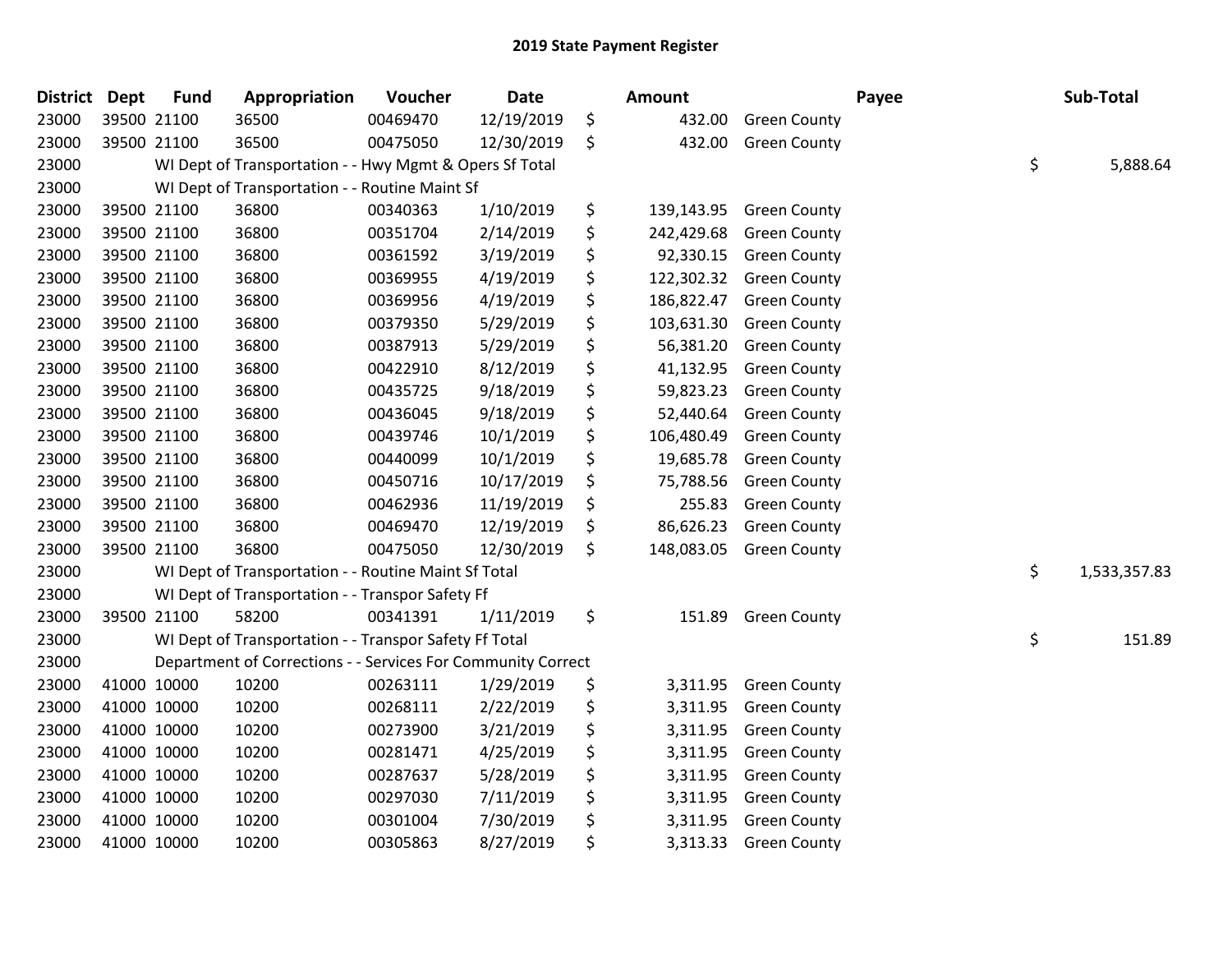| <b>District Dept</b> |             | <b>Fund</b> | Appropriation                                                      | Voucher  | <b>Date</b> | <b>Amount</b>      | Payee                                                                                                         | Sub-Total          |
|----------------------|-------------|-------------|--------------------------------------------------------------------|----------|-------------|--------------------|---------------------------------------------------------------------------------------------------------------|--------------------|
| 23000                |             | 41000 10000 | 10200                                                              | 00310268 | 9/27/2019   | \$<br>3,313.33     | <b>Green County</b>                                                                                           |                    |
| 23000                | 41000 10000 |             | 10200                                                              | 00317922 | 10/29/2019  | \$<br>3,313.33     | <b>Green County</b>                                                                                           |                    |
| 23000                | 41000 10000 |             | 10200                                                              | 00325136 | 11/27/2019  | \$<br>3,313.33     | <b>Green County</b>                                                                                           |                    |
| 23000                | 41000 10000 |             | 10200                                                              | 00331649 | 12/24/2019  | \$<br>3,313.33     | <b>Green County</b>                                                                                           |                    |
| 23000                |             |             | Department of Corrections - - Services For Community Correct Total |          |             |                    |                                                                                                               | \$<br>39,750.30    |
| 23000                |             |             | Department of Corrections - - Corrections Contracts And Agre       |          |             |                    |                                                                                                               |                    |
| 23000                |             | 41000 10000 | 11400                                                              | 00299142 | 7/18/2019   | \$<br>977.74       | <b>Green County</b>                                                                                           |                    |
| 23000                | 41000 10000 |             | 11400                                                              | 00299144 | 7/18/2019   | \$<br>1,543.80     | <b>Green County</b>                                                                                           |                    |
| 23000                |             | 41000 10000 | 11400                                                              | 00299147 | 7/18/2019   | \$<br>4,991.62     | <b>Green County</b>                                                                                           |                    |
| 23000                |             |             | Department of Corrections - - Corrections Contracts And Agre Total |          |             |                    |                                                                                                               | \$<br>7,513.16     |
| 23000                |             |             |                                                                    |          |             |                    | Department of Corrections - - Reimbursing Counties For Probation, Extended Supervision And Parole Holds       |                    |
| 23000                |             | 41000 10000 | 11600                                                              | 00320696 | 11/4/2019   | \$                 | 29,194.48 Green County                                                                                        |                    |
| 23000                |             |             |                                                                    |          |             |                    | Department of Corrections - - Reimbursing Counties For Probation, Extended Supervision And Parole Holds Total | \$<br>29,194.48    |
| 23000                |             |             | Department of Corrections - - Probation, Parole And Extended       |          |             |                    |                                                                                                               |                    |
| 23000                |             | 41000 10000 | 18700                                                              | 00320696 | 11/4/2019   | \$                 | 12,245.52 Green County                                                                                        |                    |
| 23000                |             |             | Department of Corrections - - Probation, Parole And Extended Total |          |             |                    |                                                                                                               | \$<br>12,245.52    |
| 23000                |             |             | Department of Health Services - - State/Federal Aids               |          |             |                    |                                                                                                               |                    |
| 23000                |             | 43500 10000 | 00000                                                              | 90906    | 1/2/2019    | \$<br>141,823.00   | <b>Green County</b>                                                                                           |                    |
| 23000                |             | 43500 10000 | 00000                                                              | 90907    | 2/1/2019    | \$<br>200,689.00   | <b>Green County</b>                                                                                           |                    |
| 23000                | 43500 10000 |             | 00000                                                              | 90909    | 3/1/2019    | \$<br>255,160.00   | <b>Green County</b>                                                                                           |                    |
| 23000                |             | 43500 10000 | 00000                                                              | 90910    | 4/1/2019    | \$<br>183,439.00   | <b>Green County</b>                                                                                           |                    |
| 23000                |             | 43500 10000 | 00000                                                              | 90911    | 5/1/2019    | \$<br>804,021.00   | <b>Green County</b>                                                                                           |                    |
| 23000                | 43500 10000 |             | 00000                                                              | 90913    | 6/3/2019    | \$<br>1,003,029.00 | <b>Green County</b>                                                                                           |                    |
| 23000                |             | 43500 10000 | 00000                                                              | 90914    | 6/17/2019   | \$<br>21,863.00    | <b>Green County</b>                                                                                           |                    |
| 23000                |             | 43500 10000 | 00000                                                              | 92000    | 7/1/2019    | \$<br>1,449,539.00 | <b>Green County</b>                                                                                           |                    |
| 23000                |             | 43500 10000 | 00000                                                              | 92001    | 8/1/2019    | \$<br>170,492.00   | <b>Green County</b>                                                                                           |                    |
| 23000                |             | 43500 10000 | 00000                                                              | 92002    | 9/3/2019    | \$<br>415,154.00   | <b>Green County</b>                                                                                           |                    |
| 23000                | 43500 10000 |             | 00000                                                              | 92003    | 10/1/2019   | \$<br>159,732.00   | <b>Green County</b>                                                                                           |                    |
| 23000                |             | 43500 10000 | 00000                                                              | 92004    | 11/1/2019   | \$<br>291,149.00   | <b>Green County</b>                                                                                           |                    |
| 23000                |             | 43500 10000 | 00000                                                              | 92005    | 12/2/2019   | \$<br>310,537.00   | <b>Green County</b>                                                                                           |                    |
| 23000                |             |             | Department of Health Services - - State/Federal Aids Total         |          |             |                    |                                                                                                               | \$<br>5,406,627.00 |
| 23000                |             |             | Department of Health Services - - Public Health Dispensaries And   |          |             |                    |                                                                                                               |                    |
| 23000                |             | 43500 10000 | 10700                                                              | 00254579 | 1/4/2019    | \$<br>236.15       | <b>Green County</b>                                                                                           |                    |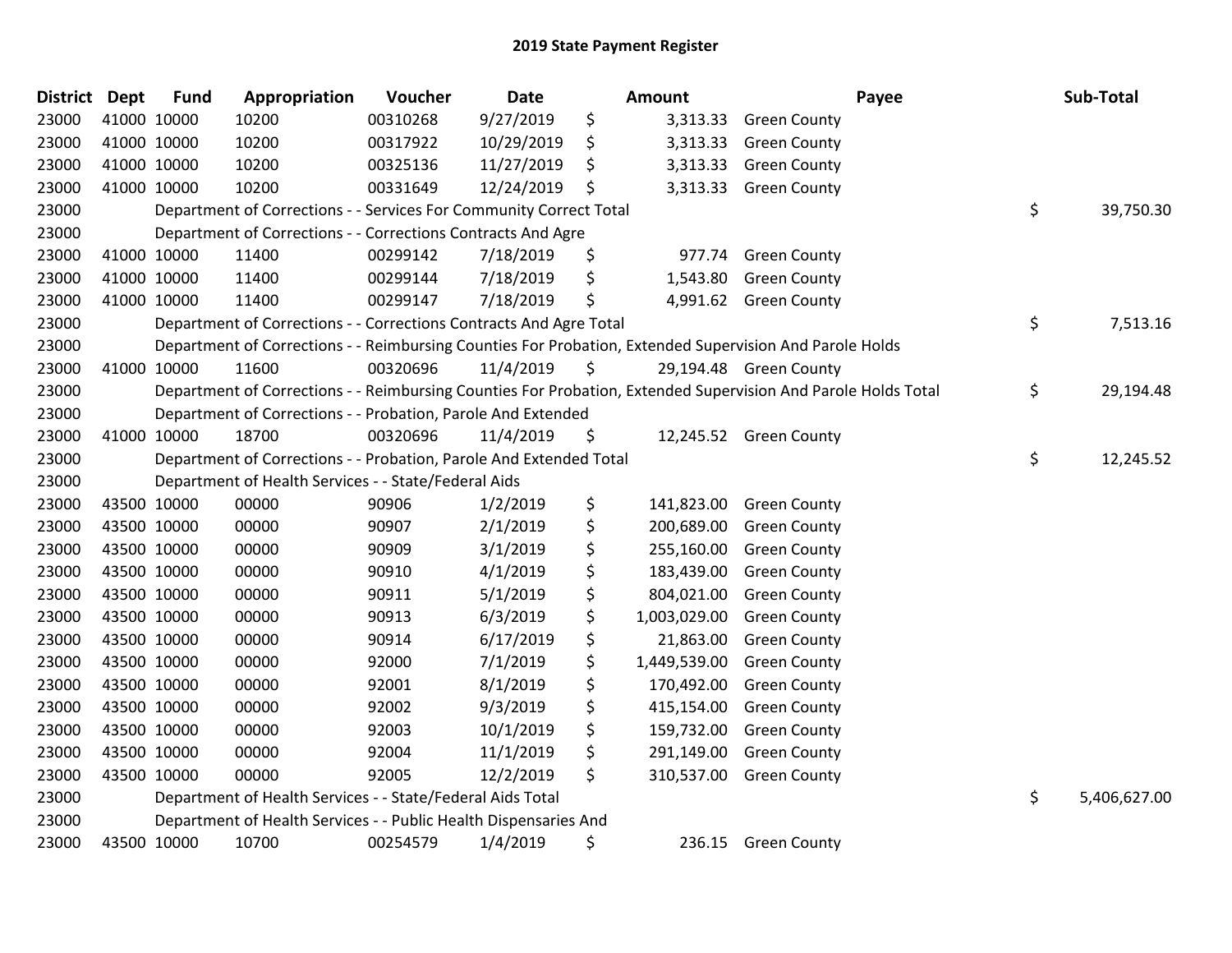| <b>District</b> | Dept        | <b>Fund</b> | Appropriation                                                          | Voucher  | Date       | <b>Amount</b>   |                     | Payee | Sub-Total |
|-----------------|-------------|-------------|------------------------------------------------------------------------|----------|------------|-----------------|---------------------|-------|-----------|
| 23000           | 43500 10000 |             | 10700                                                                  | 00281617 | 5/24/2019  | \$<br>254.54    | <b>Green County</b> |       |           |
| 23000           | 43500 10000 |             | 10700                                                                  | 00295288 | 7/10/2019  | \$<br>66.39     | <b>Green County</b> |       |           |
| 23000           |             |             | Department of Health Services - - Public Health Dispensaries And Total |          |            |                 |                     | \$    | 557.08    |
| 23000           |             |             | Department of Health Services - - Federal Wic Operations               |          |            |                 |                     |       |           |
| 23000           | 43500 10000 |             | 14800                                                                  | 00254589 | 1/4/2019   | \$<br>82.00     | <b>Green County</b> |       |           |
| 23000           | 43500 10000 |             | 14800                                                                  | 00293247 | 6/26/2019  | \$<br>155.00    | <b>Green County</b> |       |           |
| 23000           |             |             | Department of Health Services - - Federal Wic Operations Total         |          |            |                 |                     | \$    | 237.00    |
| 23000           |             |             | Department of Health Services - - General Program Operations           |          |            |                 |                     |       |           |
| 23000           |             | 43500 10000 | 40100                                                                  | 00277897 | 4/17/2019  | \$<br>1.50      | <b>Green County</b> |       |           |
| 23000           | 43500 10000 |             | 40100                                                                  | 00302220 | 8/7/2019   | \$<br>1.50      | <b>Green County</b> |       |           |
| 23000           | 43500 10000 |             | 40100                                                                  | 00306331 | 8/28/2019  | \$<br>1.50      | <b>Green County</b> |       |           |
| 23000           |             | 43500 10000 | 40100                                                                  | 00310804 | 9/18/2019  | \$<br>1.50      | <b>Green County</b> |       |           |
| 23000           | 43500 10000 |             | 40100                                                                  | 00326856 | 11/27/2019 | \$<br>1.50      | <b>Green County</b> |       |           |
| 23000           |             |             | Department of Health Services - - General Program Operations Total     |          |            |                 |                     | \$    | 7.50      |
| 23000           |             |             | Department of Health Services - - Medical Assistance State Admin       |          |            |                 |                     |       |           |
| 23000           | 43500 10000 |             | 44000                                                                  | 00277897 | 4/17/2019  | \$<br>1.50      | <b>Green County</b> |       |           |
| 23000           |             | 43500 10000 | 44000                                                                  | 00302220 | 8/7/2019   | \$<br>1.50      | <b>Green County</b> |       |           |
| 23000           | 43500 10000 |             | 44000                                                                  | 00306331 | 8/28/2019  | \$<br>1.50      | <b>Green County</b> |       |           |
| 23000           | 43500 10000 |             | 44000                                                                  | 00310804 | 9/18/2019  | \$<br>1.50      | <b>Green County</b> |       |           |
| 23000           | 43500 10000 |             | 44000                                                                  | 00326856 | 11/27/2019 | \$<br>1.50      | <b>Green County</b> |       |           |
| 23000           |             |             | Department of Health Services - - Medical Assistance State Admin Total |          |            |                 |                     | \$    | 7.50      |
| 23000           |             |             | Dept of Children and Families - - Fees For Administrative Servic       |          |            |                 |                     |       |           |
| 23000           |             | 43700 10000 | 23100                                                                  | 00049850 | 2/5/2019   | \$<br>50.00     | <b>Green County</b> |       |           |
| 23000           | 43700 10000 |             | 23100                                                                  | 00054470 | 4/30/2019  | \$<br>90.00     | <b>Green County</b> |       |           |
| 23000           | 43700 10000 |             | 23100                                                                  | 00058392 | 7/26/2019  | \$<br>25.00     | <b>Green County</b> |       |           |
| 23000           | 43700 10000 |             | 23100                                                                  | 00062283 | 10/31/2019 | \$<br>40.00     | <b>Green County</b> |       |           |
| 23000           |             |             | Dept of Children and Families - - Fees For Administrative Servic Total |          |            |                 |                     | \$    | 205.00    |
| 23000           |             |             | Dept of Children and Families - - General Aids                         |          |            |                 |                     |       |           |
| 23000           |             | 43700 10000 | 99000                                                                  | 00048519 | 1/7/2019   | \$<br>21,417.26 | <b>Green County</b> |       |           |
| 23000           |             | 43700 10000 | 99000                                                                  | 00049406 | 2/1/2019   | \$<br>86,496.36 | <b>Green County</b> |       |           |
| 23000           | 43700 10000 |             | 99000                                                                  | 00049484 | 2/5/2019   | \$<br>9,350.00  | <b>Green County</b> |       |           |
| 23000           |             | 43700 10000 | 99000                                                                  | 00049645 | 2/5/2019   | \$<br>27,477.58 | <b>Green County</b> |       |           |
| 23000           | 43700 10000 |             | 99000                                                                  | 00049717 | 2/5/2019   | \$<br>297.00    | <b>Green County</b> |       |           |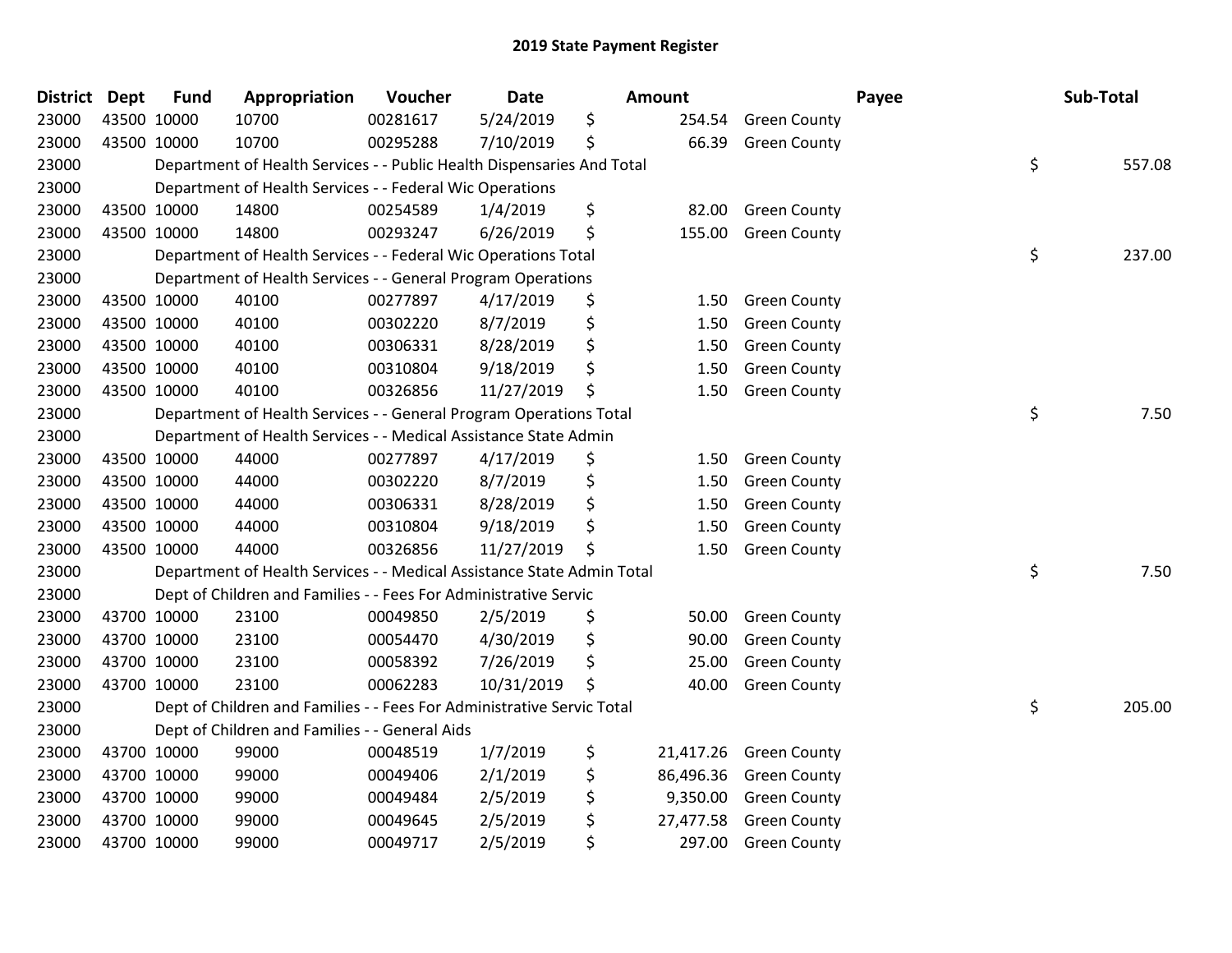| <b>District</b> | <b>Dept</b> | <b>Fund</b> | Appropriation                                        | Voucher  | <b>Date</b> | Amount           |                     | Payee | Sub-Total          |
|-----------------|-------------|-------------|------------------------------------------------------|----------|-------------|------------------|---------------------|-------|--------------------|
| 23000           | 43700 10000 |             | 99000                                                | 00050923 | 3/5/2019    | \$<br>2,286.49   | <b>Green County</b> |       |                    |
| 23000           | 43700 10000 |             | 99000                                                | 00052862 | 4/5/2019    | \$<br>15,698.00  | <b>Green County</b> |       |                    |
| 23000           | 43700 10000 |             | 99000                                                | 00052863 | 4/5/2019    | \$<br>179,501.48 | <b>Green County</b> |       |                    |
| 23000           | 43700 10000 |             | 99000                                                | 00053992 | 4/30/2019   | \$<br>97,295.18  | <b>Green County</b> |       |                    |
| 23000           | 43700 10000 |             | 99000                                                | 00054660 | 5/6/2019    | \$<br>36,053.95  | <b>Green County</b> |       |                    |
| 23000           | 43700 10000 |             | 99000                                                | 00056091 | 6/5/2019    | \$<br>76,353.07  | <b>Green County</b> |       |                    |
| 23000           | 43700 10000 |             | 99000                                                | 00057359 | 7/5/2019    | \$<br>17,103.95  | <b>Green County</b> |       |                    |
| 23000           | 43700 10000 |             | 99000                                                | 00057820 | 7/16/2019   | \$<br>781.73     | <b>Green County</b> |       |                    |
| 23000           | 43700 10000 |             | 99000                                                | 00058466 | 7/30/2019   | \$<br>79,280.71  | <b>Green County</b> |       |                    |
| 23000           | 43700 10000 |             | 99000                                                | 00058681 | 8/6/2019    | \$<br>19,923.00  | <b>Green County</b> |       |                    |
| 23000           | 43700 10000 |             | 99000                                                | 00058763 | 8/5/2019    | \$<br>18,555.94  | <b>Green County</b> |       |                    |
| 23000           | 43700 10000 |             | 99000                                                | 00059888 | 9/5/2019    | \$<br>18,499.16  | <b>Green County</b> |       |                    |
| 23000           | 43700 10000 |             | 99000                                                | 00060349 | 9/18/2019   | \$<br>397,638.47 | <b>Green County</b> |       |                    |
| 23000           | 43700 10000 |             | 99000                                                | 00060744 | 9/27/2019   | \$<br>1,699.00   | <b>Green County</b> |       |                    |
| 23000           | 43700 10000 |             | 99000                                                | 00060745 | 9/27/2019   | \$<br>520.20     | <b>Green County</b> |       |                    |
| 23000           | 43700 10000 |             | 99000                                                | 00061156 | 10/7/2019   | \$<br>49,592.91  | <b>Green County</b> |       |                    |
| 23000           | 43700 10000 |             | 99000                                                | 00061965 | 10/30/2019  | \$<br>68,979.55  | <b>Green County</b> |       |                    |
| 23000           | 43700 10000 |             | 99000                                                | 00062377 | 11/5/2019   | \$<br>78,361.40  | <b>Green County</b> |       |                    |
| 23000           | 43700 10000 |             | 99000                                                | 00062539 | 11/8/2019   | \$<br>20,761.76  | <b>Green County</b> |       |                    |
| 23000           | 43700 10000 |             | 99000                                                | 00063547 | 12/5/2019   | \$<br>27,512.24  | <b>Green County</b> |       |                    |
| 23000           | 43700 10000 |             | 99000                                                | 00063626 | 12/5/2019   | \$<br>313.94     | <b>Green County</b> |       |                    |
| 23000           |             |             | Dept of Children and Families - - General Aids Total |          |             |                  |                     |       | \$<br>1,351,750.33 |
| 23000           |             |             | Dept of Workforce Development - - Ui Admin Fed       |          |             |                  |                     |       |                    |
| 23000           | 44500 10000 |             | 15100                                                | 00204047 | 1/3/2019    | \$<br>20.00      | <b>Green County</b> |       |                    |
| 23000           | 44500 10000 |             | 15100                                                | 00208786 | 2/4/2019    | \$<br>30.00      | <b>Green County</b> |       |                    |
| 23000           | 44500 10000 |             | 15100                                                | 00213487 | 3/4/2019    | \$<br>35.00      | <b>Green County</b> |       |                    |
| 23000           | 44500 10000 |             | 15100                                                | 00218419 | 4/2/2019    | \$<br>30.00      | <b>Green County</b> |       |                    |
| 23000           | 44500 10000 |             | 15100                                                | 00223375 | 5/2/2019    | \$<br>30.00      | <b>Green County</b> |       |                    |
| 23000           | 44500 10000 |             | 15100                                                | 00228663 | 6/4/2019    | \$<br>25.00      | <b>Green County</b> |       |                    |
| 23000           | 44500 10000 |             | 15100                                                | 00233350 | 7/2/2019    | \$<br>25.00      | <b>Green County</b> |       |                    |
| 23000           | 44500 10000 |             | 15100                                                | 00238719 | 8/2/2019    | \$<br>25.00      | <b>Green County</b> |       |                    |
| 23000           |             | 44500 10000 | 15100                                                | 00244423 | 9/4/2019    | \$<br>10.00      | <b>Green County</b> |       |                    |
| 23000           | 44500 10000 |             | 15100                                                | 00249261 | 10/2/2019   | \$<br>20.00      | <b>Green County</b> |       |                    |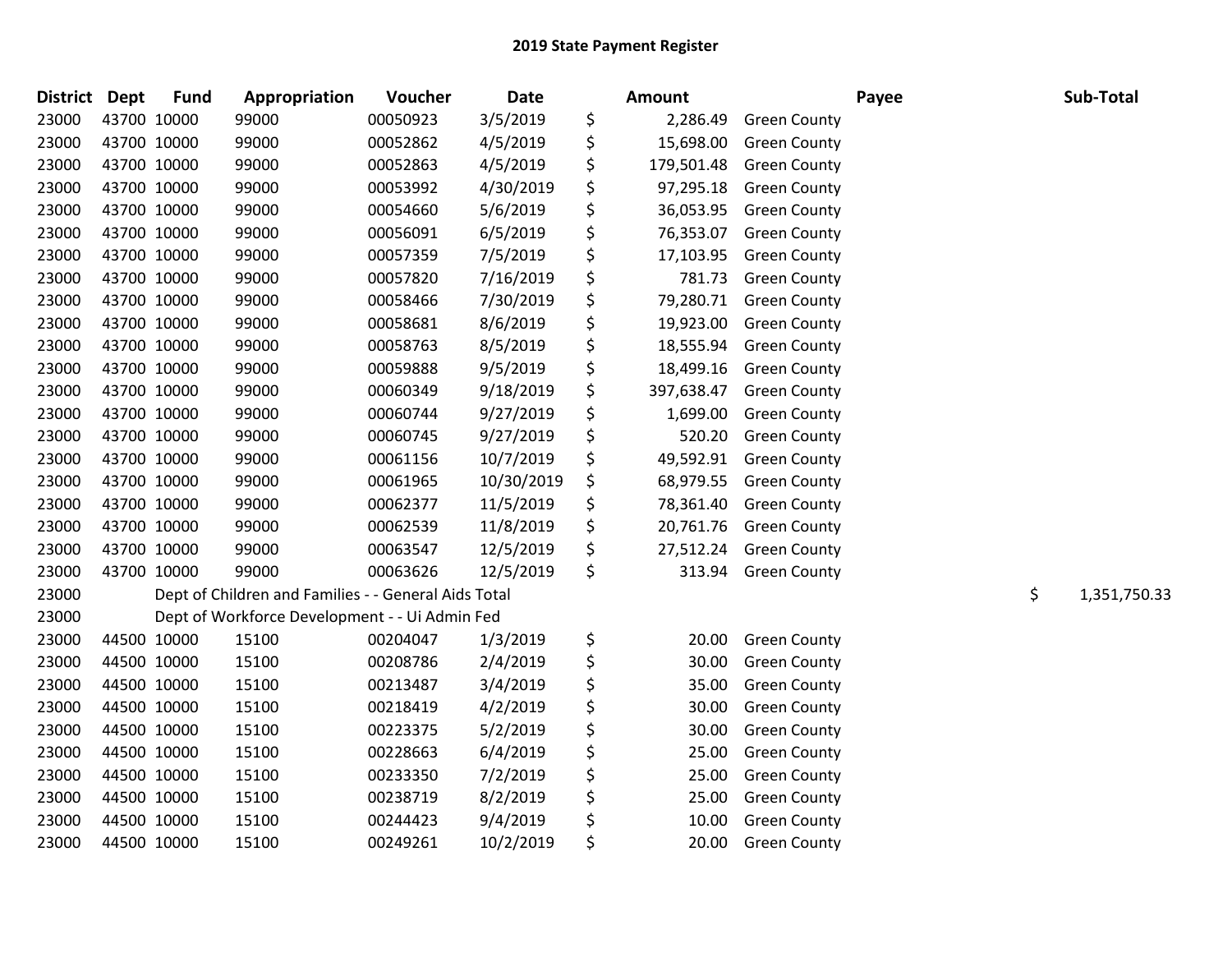| <b>District</b> | <b>Dept</b> | <b>Fund</b> | Appropriation                                                         | Voucher  | <b>Date</b> | <b>Amount</b>   |                     | Payee | Sub-Total  |
|-----------------|-------------|-------------|-----------------------------------------------------------------------|----------|-------------|-----------------|---------------------|-------|------------|
| 23000           |             | 44500 10000 | 15100                                                                 | 00255648 | 11/4/2019   | \$<br>35.00     | <b>Green County</b> |       |            |
| 23000           |             | 44500 10000 | 15100                                                                 | 00261209 | 12/3/2019   | \$<br>25.00     | <b>Green County</b> |       |            |
| 23000           |             |             | Dept of Workforce Development - - Ui Admin Fed Total                  |          |             |                 |                     | \$    | 310.00     |
| 23000           |             |             | Dept of Workforce Development - - Wc Ops Uninsured Emplyr Admin       |          |             |                 |                     |       |            |
| 23000           |             | 44500 22700 | 17700                                                                 | 00215973 | 3/18/2019   | \$<br>40.00     | <b>Green County</b> |       |            |
| 23000           |             | 44500 22700 | 17700                                                                 | 00215976 | 3/18/2019   | \$<br>10.00     | <b>Green County</b> |       |            |
| 23000           |             | 44500 22700 | 17700                                                                 | 00243351 | 8/28/2019   | \$<br>25.00     | <b>Green County</b> |       |            |
| 23000           |             | 44500 22700 | 17700                                                                 | 00243360 | 8/28/2019   | \$<br>5.00      | <b>Green County</b> |       |            |
| 23000           |             |             | Dept of Workforce Development - - Wc Ops Uninsured Emplyr Admin Total |          |             |                 |                     | \$    | 80.00      |
| 23000           |             |             | Department of Justice - - Drug Courts                                 |          |             |                 |                     |       |            |
| 23000           |             | 45500 10000 | 21700                                                                 | 00061480 | 3/18/2019   | \$<br>18,842.84 | <b>Green County</b> |       |            |
| 23000           | 45500 10000 |             | 21700                                                                 | 00064975 | 5/15/2019   | \$<br>23,275.03 | <b>Green County</b> |       |            |
| 23000           | 45500 10000 |             | 21700                                                                 | 00069884 | 8/12/2019   | \$<br>35,647.61 | <b>Green County</b> |       |            |
| 23000           | 45500 10000 |             | 21700                                                                 | 00076427 | 12/19/2019  | \$<br>29,161.54 | <b>Green County</b> |       |            |
| 23000           |             |             | Department of Justice - - Drug Courts Total                           |          |             |                 |                     | \$    | 106,927.02 |
| 23000           |             |             | Department of Justice - - Crime Laboratories, Dna                     |          |             |                 |                     |       |            |
| 23000           |             | 45500 10000 | 22100                                                                 | 00068542 | 7/19/2019   | \$<br>1,010.00  | <b>Green County</b> |       |            |
| 23000           |             |             | Department of Justice - - Crime Laboratories, Dna Total               |          |             |                 |                     | \$    | 1,010.00   |
| 23000           |             |             | Department of Justice - - Law Enforcement Train, Local                |          |             |                 |                     |       |            |
| 23000           |             | 45500 10000 | 23100                                                                 | 00073147 | 10/17/2019  | \$<br>7,360.00  | <b>Green County</b> |       |            |
| 23000           |             |             | Department of Justice - - Law Enforcement Train, Local Total          |          |             |                 |                     | \$    | 7,360.00   |
| 23000           |             |             | Department of Justice - - Federal Aid, State Operations               |          |             |                 |                     |       |            |
| 23000           |             | 45500 10000 | 24100                                                                 | 00068789 | 7/23/2019   | \$<br>549.85    | <b>Green County</b> |       |            |
| 23000           | 45500 10000 |             | 24100                                                                 | 00073127 | 10/22/2019  | \$<br>1,558.05  | <b>Green County</b> |       |            |
| 23000           |             |             | Department of Justice - - Federal Aid, State Operations Total         |          |             |                 |                     | \$    | 2,107.90   |
| 23000           |             |             | Department of Justice - - Federal Aid, Local Assistance               |          |             |                 |                     |       |            |
| 23000           |             | 45500 10000 | 25100                                                                 | 00072570 | 10/8/2019   | \$<br>45,060.00 | <b>Green County</b> |       |            |
| 23000           |             | 45500 10000 | 25100                                                                 | 00076598 | 12/23/2019  | \$<br>555.01    | <b>Green County</b> |       |            |
| 23000           |             |             | Department of Justice - - Federal Aid, Local Assistance Total         |          |             |                 |                     | \$    | 45,615.01  |
| 23000           |             |             | Department of Justice - - Child Advocacy Centers                      |          |             |                 |                     |       |            |
| 23000           | 45500 10000 |             | 52300                                                                 | 00061332 | 3/15/2019   | \$<br>8,500.00  | <b>Green County</b> |       |            |
| 23000           |             | 45500 10000 | 52300                                                                 | 00075200 | 11/25/2019  | \$<br>8,500.00  | <b>Green County</b> |       |            |
| 23000           |             |             | Department of Justice - - Child Advocacy Centers Total                |          |             |                 |                     | \$    | 17,000.00  |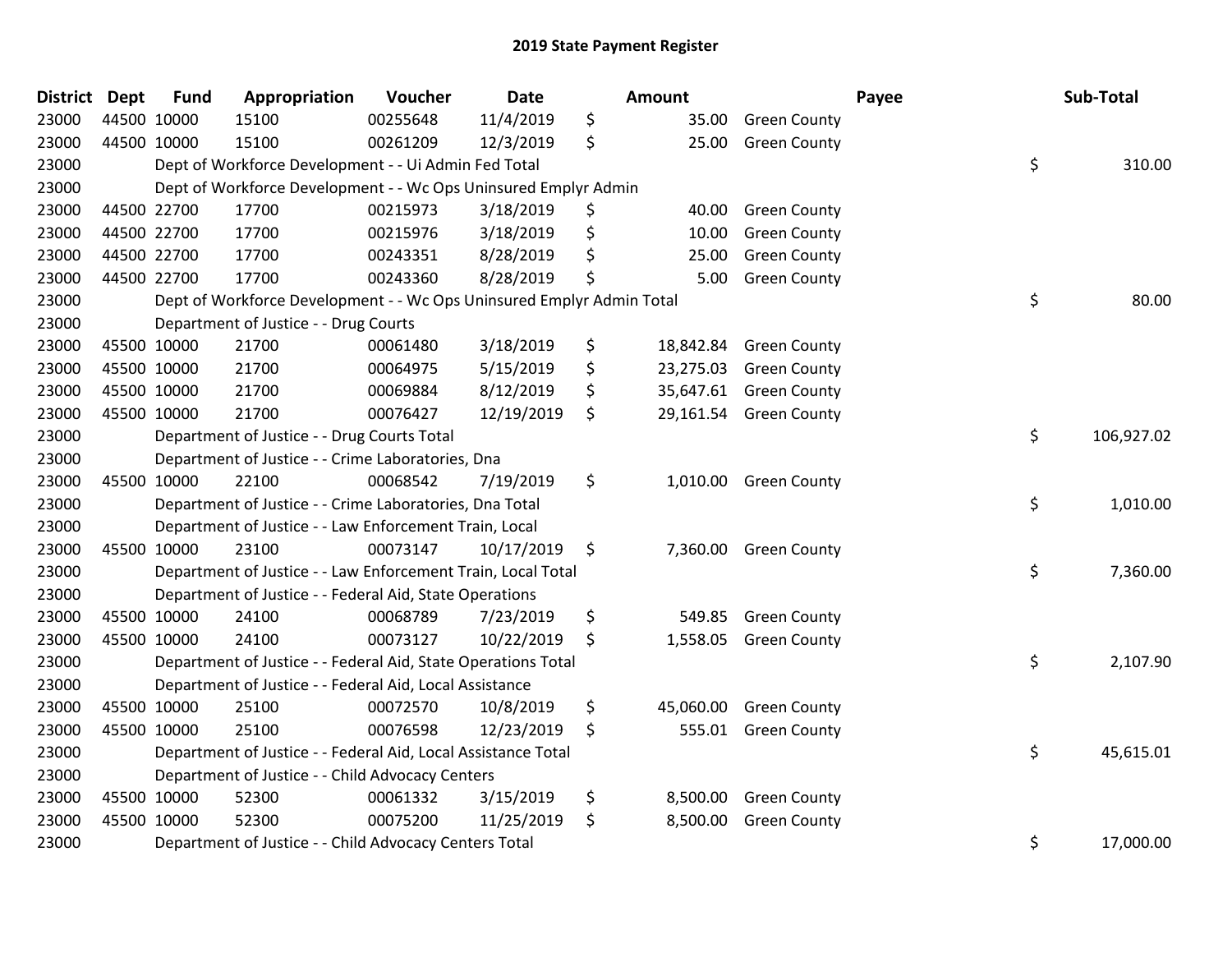| District Dept |             | <b>Fund</b> | Appropriation                                                           | Voucher  | <b>Date</b>     |     | Amount    |                        | Payee | Sub-Total |
|---------------|-------------|-------------|-------------------------------------------------------------------------|----------|-----------------|-----|-----------|------------------------|-------|-----------|
| 23000         |             |             | Department of Justice - - Crime Victim Witness Assist                   |          |                 |     |           |                        |       |           |
| 23000         | 45500 10000 |             | 53200                                                                   | 00060562 | 2/28/2019       | \$  |           | 14,220.06 Green County |       |           |
| 23000         | 45500 10000 |             | 53200                                                                   | 00068322 | 7/18/2019       | \$  | 14,152.85 | <b>Green County</b>    |       |           |
| 23000         |             |             | Department of Justice - - Crime Victim Witness Assist Total             |          |                 |     |           |                        | \$    | 28,372.91 |
| 23000         |             |             | Department of Justice - - Federal Aid, Victim Assistance                |          |                 |     |           |                        |       |           |
| 23000         | 45500 10000 |             | 54200                                                                   | 00060105 | 2/21/2019       | \$  | 18,374.44 | <b>Green County</b>    |       |           |
| 23000         | 45500 10000 |             | 54200                                                                   | 00064538 | 5/9/2019        | \$  | 17,176.43 | <b>Green County</b>    |       |           |
| 23000         | 45500 10000 |             | 54200                                                                   | 00069435 | 8/6/2019        | \$  | 21,990.53 | <b>Green County</b>    |       |           |
| 23000         | 45500 10000 |             | 54200                                                                   | 00070675 | 8/29/2019       | \$  |           | <b>Green County</b>    |       |           |
| 23000         | 45500 10000 |             | 54200                                                                   | 00075090 | 11/19/2019      | \$  | 20,618.41 | <b>Green County</b>    |       |           |
| 23000         |             |             | Department of Justice - - Federal Aid, Victim Assistance Total          |          |                 |     |           |                        | \$    | 78,159.81 |
| 23000         |             |             | Department of Military Affairs - - Emergency Response Equipment         |          |                 |     |           |                        |       |           |
| 23000         | 46500 10000 |             | 30800                                                                   | 00069792 | $11/22/2019$ \$ |     | 4,484.69  | <b>Green County</b>    |       |           |
| 23000         |             |             | Department of Military Affairs - - Emergency Response Equipment Total   |          |                 |     |           |                        | \$    | 4,484.69  |
| 23000         |             |             | Department of Military Affairs - - Federal Aid, Local Assistance        |          |                 |     |           |                        |       |           |
| 23000         | 46500 10000 |             | 34200                                                                   | 00055662 | 1/31/2019       | \$. | 18,809.10 | <b>Green County</b>    |       |           |
| 23000         | 46500 10000 |             | 34200                                                                   | 00071246 | 12/23/2019      | \$  | 36,082.80 | <b>Green County</b>    |       |           |
| 23000         |             |             | Department of Military Affairs - - Federal Aid, Local Assistance Total  |          |                 |     |           |                        | \$    | 54,891.90 |
| 23000         |             |             | Department of Military Affairs - - Federal Aid, Homeland Security       |          |                 |     |           |                        |       |           |
| 23000         | 46500 10000 |             | 35000                                                                   | 00064641 | 7/30/2019       | \$  | 13,531.40 | <b>Green County</b>    |       |           |
| 23000         |             |             | Department of Military Affairs - - Federal Aid, Homeland Security Total |          |                 |     |           |                        | \$    | 13,531.40 |
| 23000         |             |             | Department of Veterans Affairs - - Grants To Counties                   |          |                 |     |           |                        |       |           |
| 23000         | 48500 15200 |             | 12700                                                                   | 00060685 | 2/22/2019       | \$  |           | 1,000.00 Green County  |       |           |
| 23000         |             |             | Department of Veterans Affairs - - Grants To Counties Total             |          |                 |     |           |                        | \$    | 1,000.00  |
| 23000         |             |             | Department of Veterans Affairs - - County Grants                        |          |                 |     |           |                        |       |           |
| 23000         | 48500 58200 |             | 26700                                                                   | 00060685 | 2/22/2019       | \$  | 4,500.00  | <b>Green County</b>    |       |           |
| 23000         |             |             | Department of Veterans Affairs - - County Grants Total                  |          |                 |     |           |                        | \$    | 4,500.00  |
| 23000         |             |             | Department of Veterans Affairs - - County Grants                        |          |                 |     |           |                        |       |           |
| 23000         | 48500 58300 |             | 37000                                                                   | 00060685 | 2/22/2019       | \$  | 4,500.00  | <b>Green County</b>    |       |           |
| 23000         |             |             | Department of Veterans Affairs - - County Grants Total                  |          |                 |     |           |                        | \$    | 4,500.00  |
| 23000         |             |             | Department of Administration - - Federal Aid, Local Assistance          |          |                 |     |           |                        |       |           |
| 23000         |             | 50500 10000 | 15500                                                                   | 00096008 | 1/28/2019       | \$  | 2,732.27  | <b>Green County</b>    |       |           |
| 23000         | 50500 10000 |             | 15500                                                                   | 00097036 | 2/14/2019       | \$  |           | 10,833.96 Green County |       |           |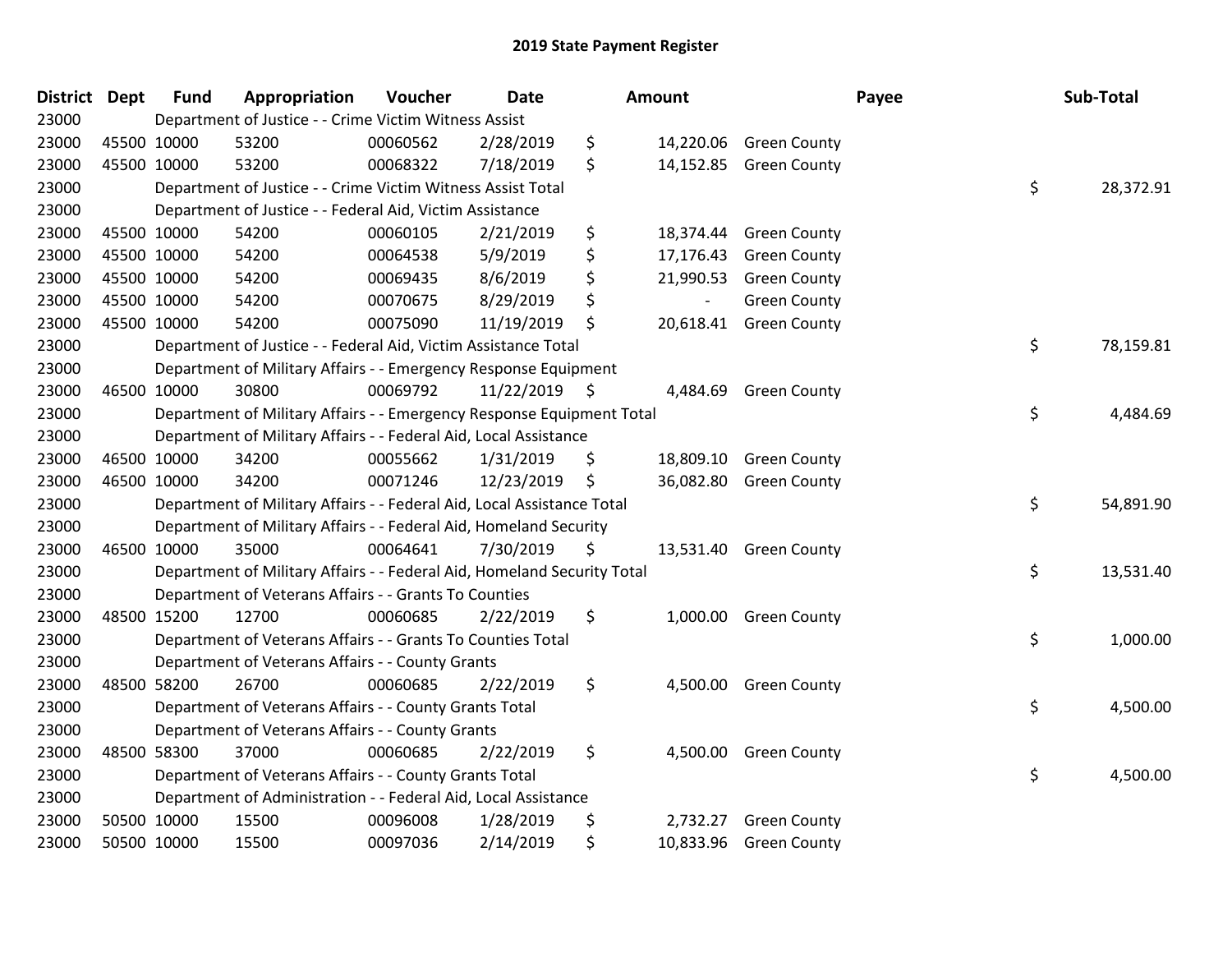| <b>District</b> | <b>Dept</b> | <b>Fund</b> | Appropriation                                                         | Voucher  | <b>Date</b> | <b>Amount</b>   |                      | Payee | Sub-Total       |
|-----------------|-------------|-------------|-----------------------------------------------------------------------|----------|-------------|-----------------|----------------------|-------|-----------------|
| 23000           |             | 50500 10000 | 15500                                                                 | 00098051 | 2/28/2019   | \$<br>1,582.98  | <b>Green County</b>  |       |                 |
| 23000           |             | 50500 10000 | 15500                                                                 | 00098898 | 3/14/2019   | \$<br>1,866.67  | <b>Green County</b>  |       |                 |
| 23000           |             | 50500 10000 | 15500                                                                 | 00101619 | 4/29/2019   | \$<br>1,717.33  | <b>Green County</b>  |       |                 |
| 23000           |             | 50500 10000 | 15500                                                                 | 00103193 | 5/28/2019   | \$<br>1,944.13  | <b>Green County</b>  |       |                 |
| 23000           |             | 50500 10000 | 15500                                                                 | 00104177 | 6/14/2019   | \$<br>2,857.82  | <b>Green County</b>  |       |                 |
| 23000           |             |             | Department of Administration - - Federal Aid, Local Assistance Total  |          |             |                 |                      |       | \$<br>23,535.16 |
| 23000           |             |             | Department of Administration - - Low-Income Assistance Grants         |          |             |                 |                      |       |                 |
| 23000           |             | 50500 23500 | 37100                                                                 | 00096008 | 1/28/2019   | \$<br>5,079.92  | <b>Green County</b>  |       |                 |
| 23000           |             | 50500 23500 | 37100                                                                 | 00097036 | 2/14/2019   | \$              | (54.18) Green County |       |                 |
| 23000           |             | 50500 23500 | 37100                                                                 | 00098051 | 2/28/2019   | \$<br>2,045.93  | <b>Green County</b>  |       |                 |
| 23000           |             | 50500 23500 | 37100                                                                 | 00098898 | 3/14/2019   | \$<br>2,472.09  | <b>Green County</b>  |       |                 |
| 23000           |             | 50500 23500 | 37100                                                                 | 00101619 | 4/29/2019   | \$<br>4,028.98  | <b>Green County</b>  |       |                 |
| 23000           |             | 50500 23500 | 37100                                                                 | 00103193 | 5/28/2019   | \$<br>1,407.55  | <b>Green County</b>  |       |                 |
| 23000           |             | 50500 23500 | 37100                                                                 | 00105877 | 7/17/2019   | \$<br>55.88     | <b>Green County</b>  |       |                 |
| 23000           |             | 50500 23500 | 37100                                                                 | 00107951 | 8/30/2019   | \$<br>1,216.77  | <b>Green County</b>  |       |                 |
| 23000           |             | 50500 23500 | 37100                                                                 | 00113463 | 12/2/2019   | \$<br>6,474.45  | <b>Green County</b>  |       |                 |
| 23000           |             | 50500 23500 | 37100                                                                 | 00113486 | 12/2/2019   | \$<br>2,076.98  | <b>Green County</b>  |       |                 |
| 23000           |             | 50500 23500 | 37100                                                                 | 00115145 | 12/31/2019  | \$<br>5,221.30  | <b>Green County</b>  |       |                 |
| 23000           |             |             | Department of Administration - - Low-Income Assistance Grants Total   |          |             |                 |                      |       | \$<br>30,025.67 |
| 23000           |             |             | Department of Administration - - Land Information Program; Loca       |          |             |                 |                      |       |                 |
| 23000           |             | 50500 26900 | 17300                                                                 | 00095066 | 1/17/2019   | \$<br>1,000.00  | <b>Green County</b>  |       |                 |
| 23000           |             | 50500 26900 | 17300                                                                 | 00097071 | 2/26/2019   | \$<br>46,216.00 | <b>Green County</b>  |       |                 |
| 23000           |             | 50500 26900 | 17300                                                                 | 00101944 | 5/8/2019    | \$<br>25,000.00 | <b>Green County</b>  |       |                 |
| 23000           |             | 50500 26900 | 17300                                                                 | 00101953 | 5/8/2019    | \$<br>25,000.00 | <b>Green County</b>  |       |                 |
| 23000           |             |             | Department of Administration - - Land Information Program; Loca Total |          |             |                 |                      |       | \$<br>97,216.00 |
| 23000           |             |             | Public Defender Board - - Trial Representation                        |          |             |                 |                      |       |                 |
| 23000           |             | 55000 10000 | 10300                                                                 | 00177859 | 1/23/2019   | \$<br>1,655.97  | <b>Green County</b>  |       |                 |
| 23000           |             | 55000 10000 | 10300                                                                 | 00183087 | 2/25/2019   | \$<br>1,655.97  | <b>Green County</b>  |       |                 |
| 23000           |             | 55000 10000 | 10300                                                                 | 00187730 | 3/21/2019   | \$<br>1,655.97  | <b>Green County</b>  |       |                 |
| 23000           |             | 55000 10000 | 10300                                                                 | 00191367 | 4/23/2019   | \$<br>1,655.97  | <b>Green County</b>  |       |                 |
| 23000           |             | 55000 10000 | 10300                                                                 | 00196157 | 5/23/2019   | \$<br>1,655.97  | <b>Green County</b>  |       |                 |
| 23000           |             | 55000 10000 | 10300                                                                 | 00204100 | 7/3/2019    | \$<br>1,655.97  | <b>Green County</b>  |       |                 |
| 23000           |             | 55000 10000 | 10300                                                                 | 00205027 | 7/11/2019   | \$<br>5.50      | <b>Green County</b>  |       |                 |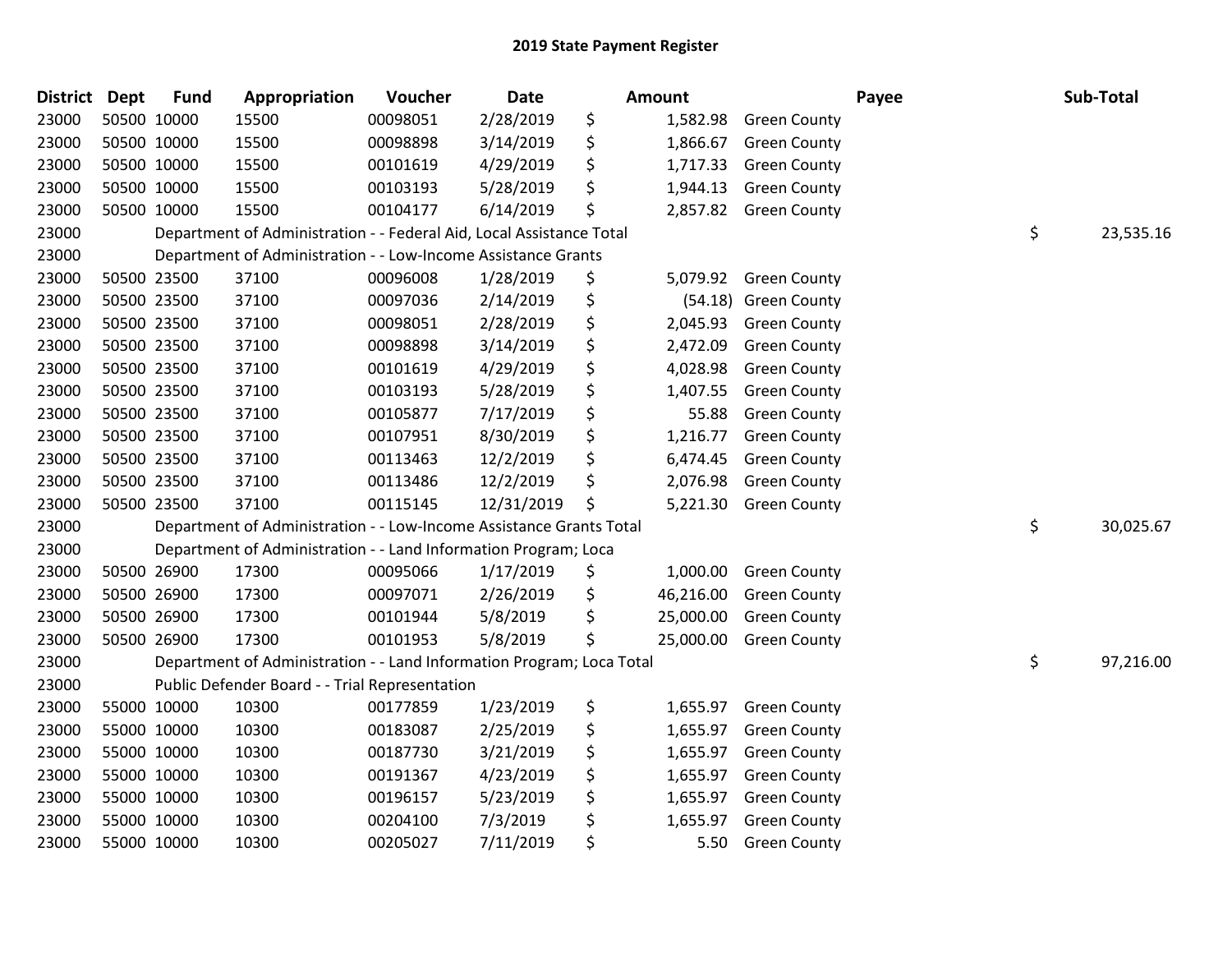| District Dept |             | <b>Fund</b> | Appropriation                                           | Voucher  | Date       | <b>Amount</b>  |                     | Payee | Sub-Total       |
|---------------|-------------|-------------|---------------------------------------------------------|----------|------------|----------------|---------------------|-------|-----------------|
| 23000         |             | 55000 10000 | 10300                                                   | 00206371 | 8/2/2019   | \$<br>1.50     | <b>Green County</b> |       |                 |
| 23000         | 55000 10000 |             | 10300                                                   | 00207131 | 7/26/2019  | \$<br>1,655.97 | <b>Green County</b> |       |                 |
| 23000         |             | 55000 10000 | 10300                                                   | 00210708 | 8/23/2019  | \$<br>1,705.65 | <b>Green County</b> |       |                 |
| 23000         | 55000 10000 |             | 10300                                                   | 00215369 | 9/25/2019  | \$<br>1,705.65 | <b>Green County</b> |       |                 |
| 23000         |             | 55000 10000 | 10300                                                   | 00218855 | 10/23/2019 | \$<br>1,705.65 | <b>Green County</b> |       |                 |
| 23000         | 55000 10000 |             | 10300                                                   | 00223754 | 11/26/2019 | \$<br>1,705.65 | <b>Green County</b> |       |                 |
| 23000         |             |             | Public Defender Board - - Trial Representation Total    |          |            |                |                     |       | \$<br>18,421.39 |
| 23000         |             |             | Public Defender Board - - Transcript, Discovery And Int |          |            |                |                     |       |                 |
| 23000         |             | 55000 10000 | 10600                                                   | 00174677 | 1/3/2019   | \$<br>38.94    | <b>Green County</b> |       |                 |
| 23000         | 55000 10000 |             | 10600                                                   | 00175849 | 1/9/2019   | \$<br>15.94    | <b>Green County</b> |       |                 |
| 23000         | 55000 10000 |             | 10600                                                   | 00175874 | 1/9/2019   | \$<br>19.07    | <b>Green County</b> |       |                 |
| 23000         | 55000 10000 |             | 10600                                                   | 00182599 | 2/19/2019  | \$<br>45.70    | <b>Green County</b> |       |                 |
| 23000         |             | 55000 10000 | 10600                                                   | 00182634 | 2/19/2019  | \$<br>20.47    | <b>Green County</b> |       |                 |
| 23000         | 55000 10000 |             | 10600                                                   | 00182635 | 2/19/2019  | \$<br>367.75   | <b>Green County</b> |       |                 |
| 23000         | 55000 10000 |             | 10600                                                   | 00186176 | 3/7/2019   | \$<br>90.41    | <b>Green County</b> |       |                 |
| 23000         | 55000 10000 |             | 10600                                                   | 00189620 | 4/3/2019   | \$<br>9.10     | <b>Green County</b> |       |                 |
| 23000         | 55000 10000 |             | 10600                                                   | 00189621 | 4/3/2019   | \$<br>43.59    | <b>Green County</b> |       |                 |
| 23000         | 55000 10000 |             | 10600                                                   | 00189658 | 4/3/2019   | \$<br>13.50    | <b>Green County</b> |       |                 |
| 23000         | 55000 10000 |             | 10600                                                   | 00189684 | 4/3/2019   | \$<br>8.50     | <b>Green County</b> |       |                 |
| 23000         |             | 55000 10000 | 10600                                                   | 00191492 | 4/18/2019  | \$<br>8.50     | <b>Green County</b> |       |                 |
| 23000         |             | 55000 10000 | 10600                                                   | 00191525 | 4/18/2019  | \$<br>17.00    | <b>Green County</b> |       |                 |
| 23000         | 55000 10000 |             | 10600                                                   | 00191550 | 4/18/2019  | \$<br>16.25    | <b>Green County</b> |       |                 |
| 23000         | 55000 10000 |             | 10600                                                   | 00193343 | 5/3/2019   | \$<br>13.50    | <b>Green County</b> |       |                 |
| 23000         | 55000 10000 |             | 10600                                                   | 00193397 | 5/3/2019   | \$<br>471.24   | <b>Green County</b> |       |                 |
| 23000         | 55000 10000 |             | 10600                                                   | 00193398 | 5/3/2019   | \$<br>6.45     | <b>Green County</b> |       |                 |
| 23000         | 55000 10000 |             | 10600                                                   | 00193399 | 5/3/2019   | \$<br>27.35    | <b>Green County</b> |       |                 |
| 23000         | 55000 10000 |             | 10600                                                   | 00193400 | 5/3/2019   | \$<br>67.25    | <b>Green County</b> |       |                 |
| 23000         | 55000 10000 |             | 10600                                                   | 00193464 | 5/3/2019   | \$<br>18.50    | <b>Green County</b> |       |                 |
| 23000         | 55000 10000 |             | 10600                                                   | 00196208 | 5/21/2019  | \$<br>5.52     | <b>Green County</b> |       |                 |
| 23000         |             | 55000 10000 | 10600                                                   | 00196209 | 5/21/2019  | \$<br>34.02    | <b>Green County</b> |       |                 |
| 23000         |             | 55000 10000 | 10600                                                   | 00196210 | 5/21/2019  | \$<br>40.52    | <b>Green County</b> |       |                 |
| 23000         | 55000 10000 |             | 10600                                                   | 00197419 | 5/30/2019  | \$<br>15.58    | <b>Green County</b> |       |                 |
| 23000         |             | 55000 10000 | 10600                                                   | 00197420 | 5/30/2019  | \$<br>22.03    | <b>Green County</b> |       |                 |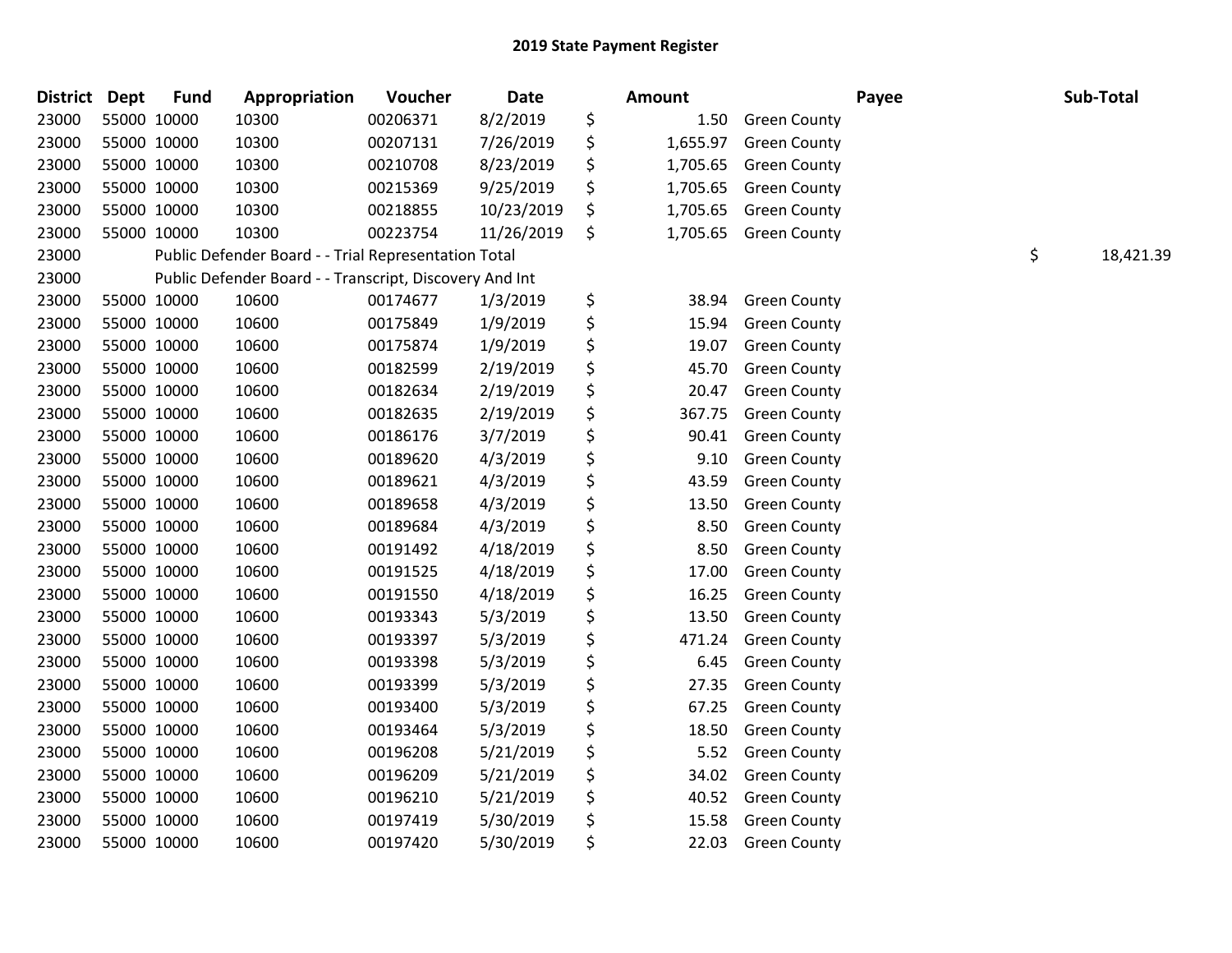| <b>District Dept</b> |             | <b>Fund</b> | Appropriation | Voucher  | <b>Date</b> | <b>Amount</b> |                     | Payee | Sub-Total |
|----------------------|-------------|-------------|---------------|----------|-------------|---------------|---------------------|-------|-----------|
| 23000                | 55000 10000 |             | 10600         | 00197421 | 5/30/2019   | \$<br>16.53   | <b>Green County</b> |       |           |
| 23000                | 55000 10000 |             | 10600         | 00200679 | 6/12/2019   | \$<br>5.50    | <b>Green County</b> |       |           |
| 23000                | 55000 10000 |             | 10600         | 00200816 | 6/12/2019   | \$<br>25.58   | <b>Green County</b> |       |           |
| 23000                | 55000 10000 |             | 10600         | 00200817 | 6/12/2019   | \$<br>39.02   | <b>Green County</b> |       |           |
| 23000                | 55000 10000 |             | 10600         | 00203986 | 7/1/2019    | \$<br>30.58   | <b>Green County</b> |       |           |
| 23000                | 55000 10000 |             | 10600         | 00203987 | 7/1/2019    | \$<br>24.78   | <b>Green County</b> |       |           |
| 23000                | 55000 10000 |             | 10600         | 00203988 | 7/1/2019    | \$<br>34.02   | <b>Green County</b> |       |           |
| 23000                | 55000 10000 |             | 10600         | 00203989 | 7/1/2019    | \$<br>14.78   | <b>Green County</b> |       |           |
| 23000                | 55000 10000 |             | 10600         | 00205937 | 7/18/2019   | \$<br>15.58   | <b>Green County</b> |       |           |
| 23000                | 55000 10000 |             | 10600         | 00206113 | 7/19/2019   | \$<br>20.58   | <b>Green County</b> |       |           |
| 23000                | 55000 10000 |             | 10600         | 00206462 | 7/19/2019   | \$<br>10.52   | <b>Green County</b> |       |           |
| 23000                | 55000 10000 |             | 10600         | 00206463 | 7/19/2019   | \$<br>5.00    | <b>Green County</b> |       |           |
| 23000                | 55000 10000 |             | 10600         | 00210076 | 8/20/2019   | \$<br>17.03   | <b>Green County</b> |       |           |
| 23000                | 55000 10000 |             | 10600         | 00210077 | 8/20/2019   | \$<br>10.08   | <b>Green County</b> |       |           |
| 23000                | 55000 10000 |             | 10600         | 00210078 | 8/20/2019   | \$<br>5.50    | <b>Green County</b> |       |           |
| 23000                | 55000 10000 |             | 10600         | 00210082 | 8/20/2019   | \$<br>12.03   | <b>Green County</b> |       |           |
| 23000                | 55000 10000 |             | 10600         | 00210083 | 8/20/2019   | \$<br>22.03   | <b>Green County</b> |       |           |
| 23000                | 55000 10000 |             | 10600         | 00213870 | 9/16/2019   | \$<br>35.58   | <b>Green County</b> |       |           |
| 23000                | 55000 10000 |             | 10600         | 00213871 | 9/16/2019   | \$<br>15.58   | <b>Green County</b> |       |           |
| 23000                | 55000 10000 |             | 10600         | 00213872 | 9/16/2019   | \$<br>20.58   | <b>Green County</b> |       |           |
| 23000                | 55000 10000 |             | 10600         | 00213873 | 9/16/2019   | \$<br>29.02   | <b>Green County</b> |       |           |
| 23000                | 55000 10000 |             | 10600         | 00216572 | 10/7/2019   | \$<br>252.95  | <b>Green County</b> |       |           |
| 23000                | 55000 10000 |             | 10600         | 00216573 | 10/7/2019   | \$<br>5.50    | <b>Green County</b> |       |           |
| 23000                | 55000 10000 |             | 10600         | 00216574 | 10/7/2019   | \$<br>11.45   | <b>Green County</b> |       |           |
| 23000                | 55000 10000 |             | 10600         | 00216575 | 10/7/2019   | \$<br>25.58   | <b>Green County</b> |       |           |
| 23000                | 55000 10000 |             | 10600         | 00216576 | 10/7/2019   | \$<br>5.50    | <b>Green County</b> |       |           |
| 23000                | 55000 10000 |             | 10600         | 00216577 | 10/7/2019   | \$<br>11.53   | <b>Green County</b> |       |           |
| 23000                | 55000 10000 |             | 10600         | 00216578 | 10/7/2019   | \$<br>25.08   | <b>Green County</b> |       |           |
| 23000                | 55000 10000 |             | 10600         | 00216579 | 10/7/2019   | \$<br>15.02   | <b>Green County</b> |       |           |
| 23000                | 55000 10000 |             | 10600         | 00216580 | 10/7/2019   | \$<br>12.03   | <b>Green County</b> |       |           |
| 23000                | 55000 10000 |             | 10600         | 00216669 | 10/7/2019   | \$<br>464.23  | <b>Green County</b> |       |           |
| 23000                | 55000 10000 |             | 10600         | 00219307 | 10/28/2019  | \$<br>30.58   | <b>Green County</b> |       |           |
| 23000                | 55000 10000 |             | 10600         | 00219308 | 10/28/2019  | \$<br>19.78   | <b>Green County</b> |       |           |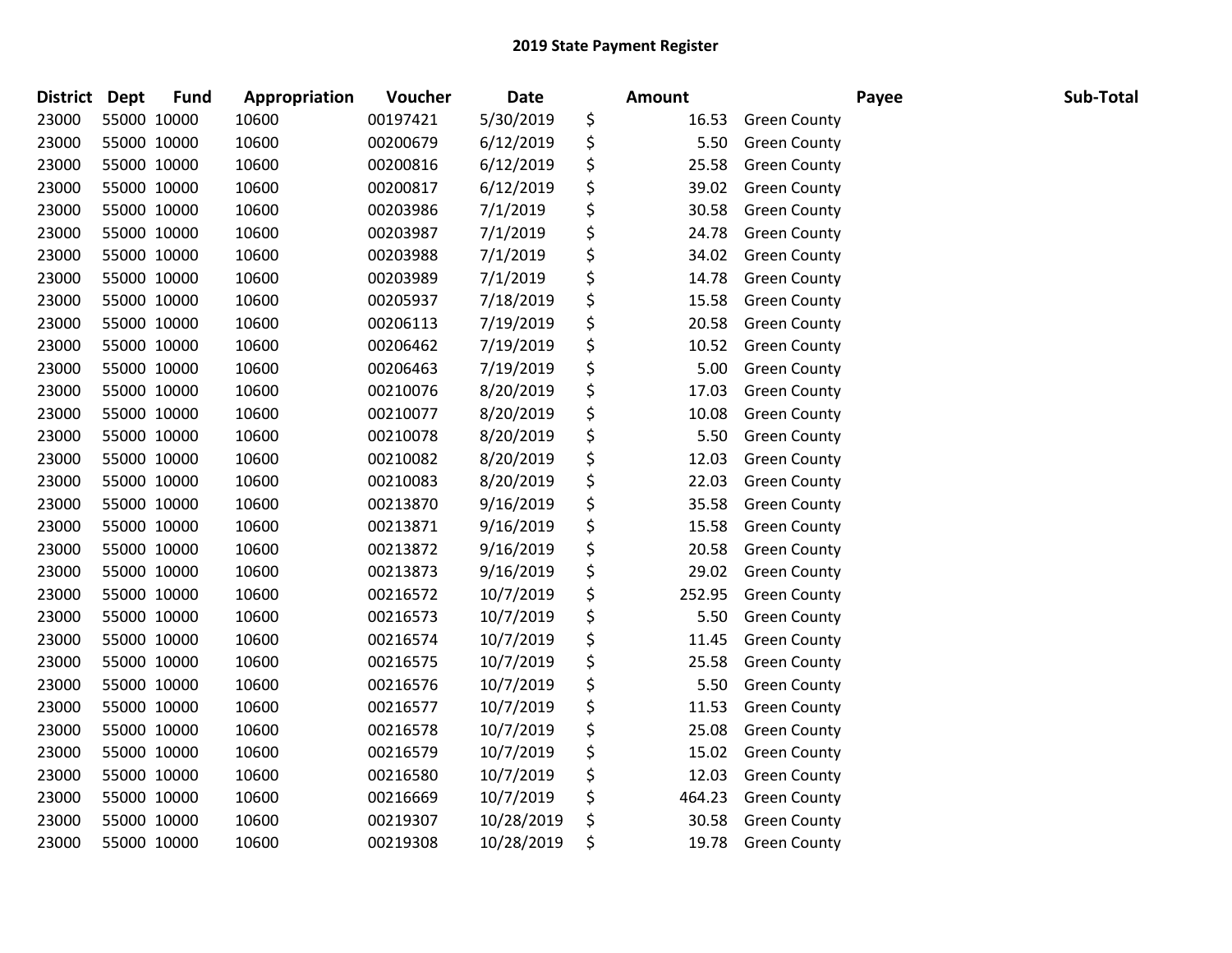| <b>District</b> | <b>Dept</b> | <b>Fund</b> | Appropriation                                                    | Voucher  | <b>Date</b> | <b>Amount</b>    |                         | Payee | Sub-Total        |
|-----------------|-------------|-------------|------------------------------------------------------------------|----------|-------------|------------------|-------------------------|-------|------------------|
| 23000           |             | 55000 10000 | 10600                                                            | 00219309 | 10/28/2019  | \$<br>27.03      | <b>Green County</b>     |       |                  |
| 23000           |             | 55000 10000 | 10600                                                            | 00219310 | 10/28/2019  | \$<br>20.58      | <b>Green County</b>     |       |                  |
| 23000           |             | 55000 10000 | 10600                                                            | 00223624 | 11/25/2019  | \$<br>10.52      | <b>Green County</b>     |       |                  |
| 23000           |             | 55000 10000 | 10600                                                            | 00223625 | 11/25/2019  | \$<br>13.33      | <b>Green County</b>     |       |                  |
| 23000           | 55000 10000 |             | 10600                                                            | 00223626 | 11/25/2019  | \$<br>20.58      | <b>Green County</b>     |       |                  |
| 23000           |             | 55000 10000 | 10600                                                            | 00226508 | 12/13/2019  | \$<br>15.58      | <b>Green County</b>     |       |                  |
| 23000           |             | 55000 10000 | 10600                                                            | 00227626 | 12/23/2019  | \$<br>20.50      | <b>Green County</b>     |       |                  |
| 23000           |             | 55000 10000 | 10600                                                            | 00227627 | 12/23/2019  | \$<br>11.30      | <b>Green County</b>     |       |                  |
| 23000           |             | 55000 10000 | 10600                                                            | 00227628 | 12/23/2019  | \$<br>20.50      | <b>Green County</b>     |       |                  |
| 23000           |             | 55000 10000 | 10600                                                            | 00227629 | 12/23/2019  | \$<br>15.00      | <b>Green County</b>     |       |                  |
| 23000           |             | 55000 10000 | 10600                                                            | 00227630 | 12/23/2019  | \$<br>10.00      | <b>Green County</b>     |       |                  |
| 23000           |             | 55000 10000 | 10600                                                            | 00227635 | 12/23/2019  | \$<br>15.50      | <b>Green County</b>     |       |                  |
| 23000           |             | 55000 10000 | 10600                                                            | 00227636 | 12/23/2019  | \$<br>10.50      | <b>Green County</b>     |       |                  |
| 23000           |             |             | Public Defender Board - - Transcript, Discovery And Int Total    |          |             |                  |                         |       | \$<br>2,936.73   |
| 23000           |             |             | Department of Revenue - - Warrants and Satisfactions             |          |             |                  |                         |       |                  |
| 23000           |             | 56600 10000 | 10100                                                            | 00119946 | 2/1/2019    | \$<br>765.00     | <b>Green County</b>     |       |                  |
| 23000           |             | 56600 10000 | 10100                                                            | 00149333 | 10/18/2019  | \$<br>75.00      | <b>Green County</b>     |       |                  |
| 23000           |             |             | Department of Revenue - - Warrants and Satisfactions Total       |          |             |                  |                         |       | \$<br>840.00     |
| 23000           |             |             | Circuit Courts - - Circuit Court Costs                           |          |             |                  |                         |       |                  |
| 23000           |             | 62500 10000 | 10500                                                            | 00001226 | 1/17/2019   | \$<br>73,228.48  | <b>Green County</b>     |       |                  |
| 23000           |             | 62500 10000 | 10500                                                            | 00001435 | 7/5/2019    | \$<br>4,538.00   | <b>Green County</b>     |       |                  |
| 23000           |             | 62500 10000 | 10500                                                            | 00001536 | 8/1/2019    | \$<br>114,076.00 | <b>Green County</b>     |       |                  |
| 23000           |             |             | Circuit Courts - - Circuit Court Costs Total                     |          |             |                  |                         |       | \$<br>191,842.48 |
| 23000           |             |             | Shared Revenue and Tax Relief - - County And Municipal Aid       |          |             |                  |                         |       |                  |
| 23000           |             | 83500 10000 | 10500                                                            | 00048898 | 7/22/2019   | \$<br>47,518.24  | <b>Green County</b>     |       |                  |
| 23000           |             | 83500 10000 | 10500                                                            | 00053194 | 11/18/2019  | \$<br>269,270.03 | <b>Green County</b>     |       |                  |
| 23000           |             |             | Shared Revenue and Tax Relief - - County And Municipal Aid Total |          |             |                  |                         |       | \$<br>316,788.27 |
| 23000           |             |             | Shared Revenue and Tax Relief - - Exempt Computer Aid            |          |             |                  |                         |       |                  |
| 23000           |             | 83500 10000 | 10900                                                            | 00045392 | 7/22/2019   | \$               | 110,015.61 Green County |       |                  |
| 23000           |             |             | Shared Revenue and Tax Relief - - Exempt Computer Aid Total      |          |             |                  |                         |       | \$<br>110,015.61 |
| 23000           |             |             | Shared Revenue and Tax Relief - - Utility Aid                    |          |             |                  |                         |       |                  |
| 23000           |             | 83500 10000 | 11000                                                            | 00048898 | 7/22/2019   | \$<br>4,709.38   | <b>Green County</b>     |       |                  |
| 23000           | 83500 10000 |             | 11000                                                            | 00053194 | 11/18/2019  | \$               | 34,017.51 Green County  |       |                  |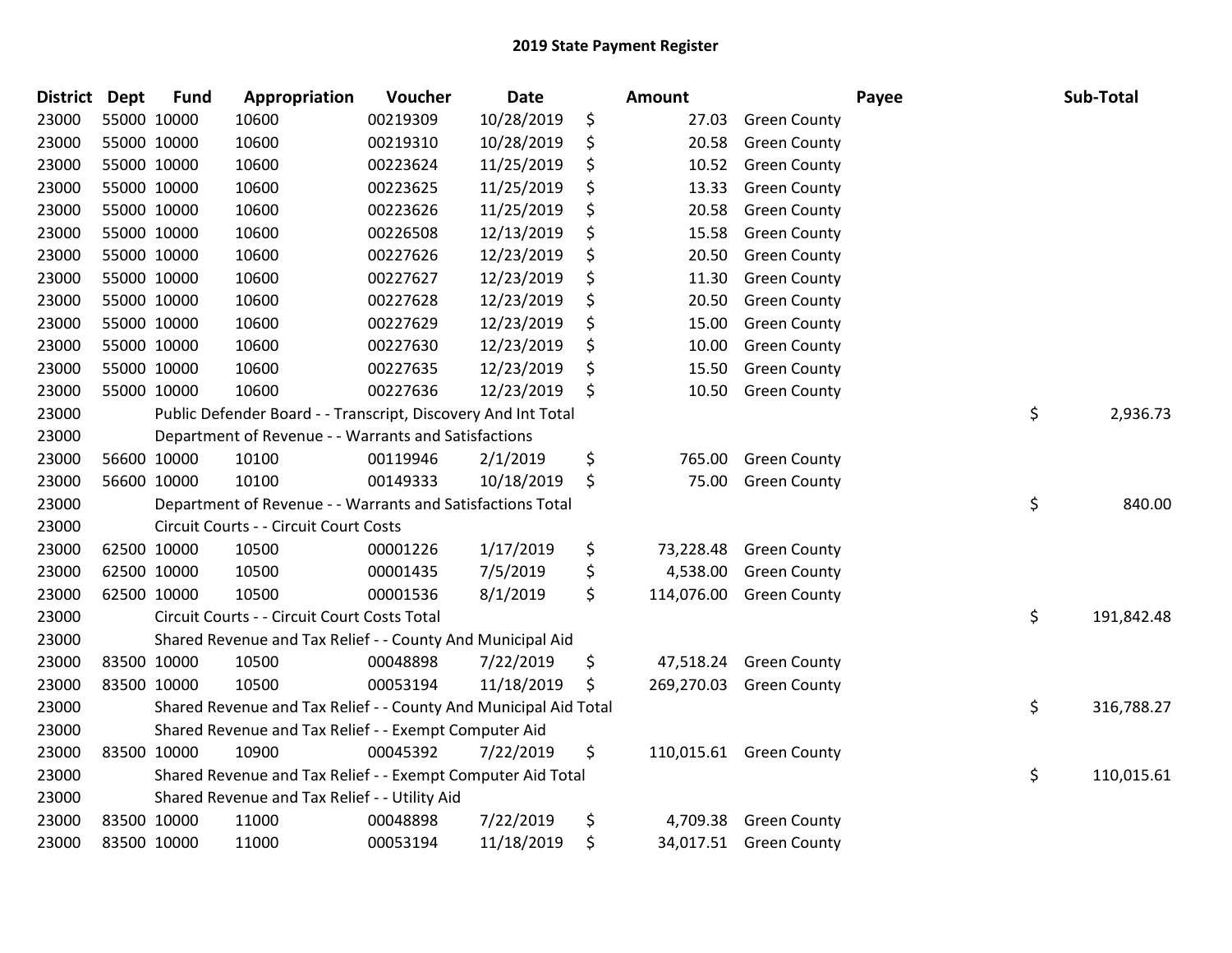| District Dept | Fund        | Appropriation                                                         | Voucher  | Date      |    | Amount                    |                     | Payee | Sub-Total     |
|---------------|-------------|-----------------------------------------------------------------------|----------|-----------|----|---------------------------|---------------------|-------|---------------|
| 23000         |             | Shared Revenue and Tax Relief - - Utility Aid Total                   |          |           |    |                           |                     |       | 38,726.89     |
| 23000         |             | Shared Revenue and Tax Relief - - Personal Property Aid               |          |           |    |                           |                     |       |               |
| 23000         | 83500 10000 | 11100                                                                 | 00039915 | 5/6/2019  | \$ | 97,925.35                 | <b>Green County</b> |       |               |
| 23000         |             | Shared Revenue and Tax Relief - - Personal Property Aid Total         |          |           |    |                           |                     |       | 97,925.35     |
| 23000         |             | Shared Revenue and Tax Relief - - School Lvy Tx/First Dollar Cr       |          |           |    |                           |                     |       |               |
| 23000         | 83500 10000 | 30200                                                                 | 00045250 | 7/22/2019 | \$ | 5,979,543.34              | <b>Green County</b> |       |               |
| 23000         | 83500 10000 | 30200                                                                 | 00048134 | 7/22/2019 | \$ | 1,160,910.23 Green County |                     |       |               |
| 23000         |             | Shared Revenue and Tax Relief - - School Lvy Tx/First Dollar Cr Total |          |           |    |                           |                     |       | 7,140,453.57  |
| 23000         |             | Shared Revenue and Tax Relief - - Lottery & Gaming Credit             |          |           |    |                           |                     |       |               |
| 23000         | 83500 52100 | 36300                                                                 | 00038620 | 3/25/2019 | S. | 1,976,487.75              | <b>Green County</b> |       |               |
| 23000         |             | Shared Revenue and Tax Relief - - Lottery & Gaming Credit Total       |          |           |    |                           |                     |       | 1,976,487.75  |
| 23000 Total   |             |                                                                       |          |           |    |                           |                     |       | 20,581,775.31 |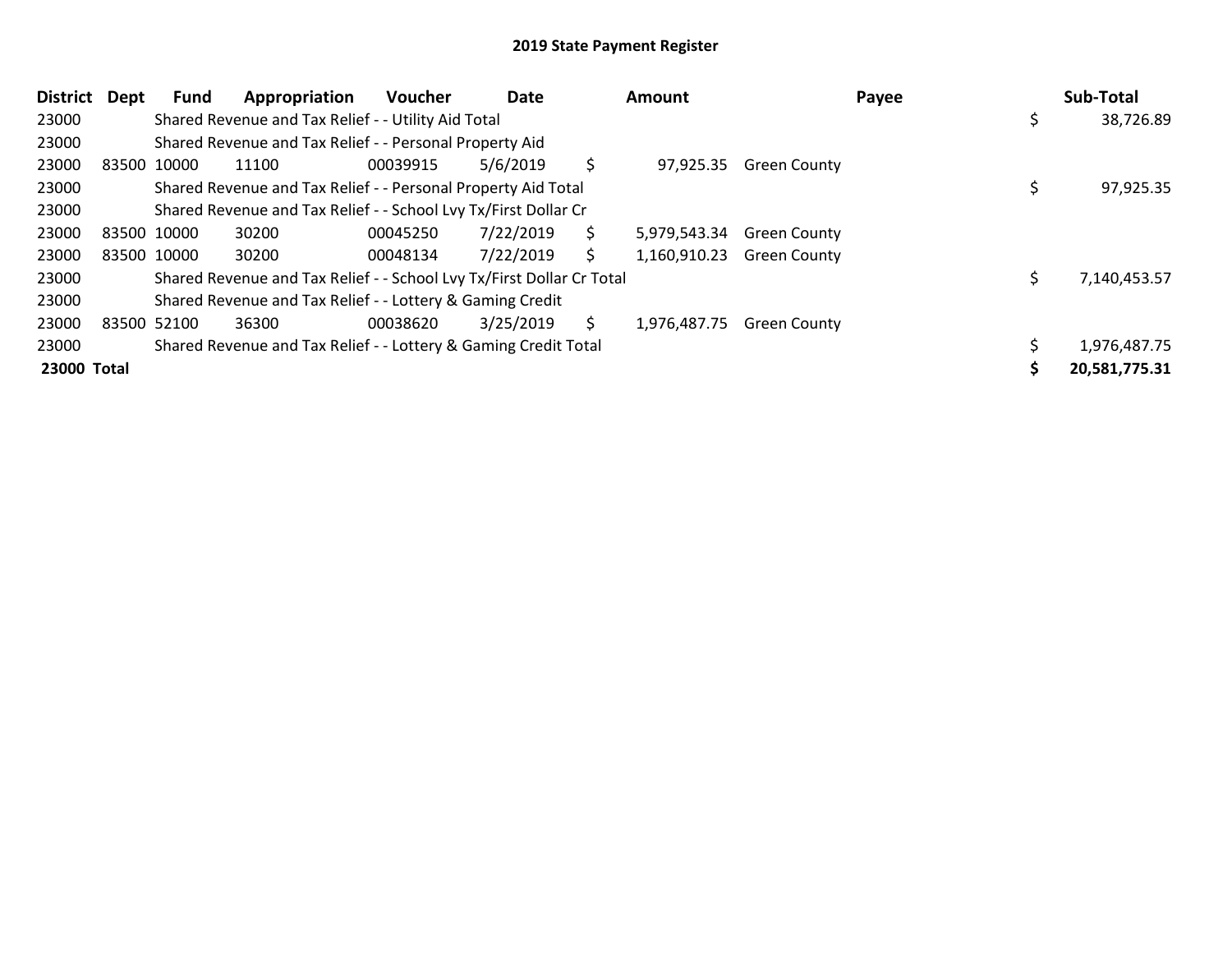| District Dept |             | <b>Fund</b> | Appropriation                                                      | Voucher  | <b>Date</b> | <b>Amount</b>   | Payee                   | <b>Sub-Total</b> |
|---------------|-------------|-------------|--------------------------------------------------------------------|----------|-------------|-----------------|-------------------------|------------------|
| 23002         |             |             | Dept of Safety & Prof Services - - Fire Dues Distribution          |          |             |                 |                         |                  |
| 23002         |             | 16500 10000 | 22500                                                              | 00031072 | 7/17/2019   | \$              | 2,150.42 Town Of Adams  |                  |
| 23002         |             |             | Dept of Safety & Prof Services - - Fire Dues Distribution Total    |          |             |                 |                         | \$<br>2,150.42   |
| 23002         |             |             | Dept of Natural Resources - - Resaids - Cnty Forst, CI & Mfl       |          |             |                 |                         |                  |
| 23002         |             | 37000 21200 | 57100                                                              | 00332598 | 6/21/2019   | \$<br>120.00    | Town Of Adams           |                  |
| 23002         |             |             | Dept of Natural Resources - - Resaids - Cnty Forst, CI & Mfl Total |          |             |                 |                         | \$<br>120.00     |
| 23002         |             |             | Dept of Natural Resources - - Fin Asst For Responsible Units       |          |             |                 |                         |                  |
| 23002         |             | 37000 27400 | 67000                                                              | 00322707 | 5/22/2019   | \$              | 1,722.48 Town Of Adams  |                  |
| 23002         |             |             | Dept of Natural Resources - - Fin Asst For Responsible Units Total |          |             |                 |                         | \$<br>1,722.48   |
| 23002         |             |             | WI Dept of Transportation - - Trns Aids To Mnc.-Sf                 |          |             |                 |                         |                  |
| 23002         |             | 39500 21100 | 19100                                                              | 00336457 | 1/7/2019    | \$              | 25,084.50 Town Of Adams |                  |
| 23002         |             | 39500 21100 | 19100                                                              | 00363772 | 4/1/2019    | \$              | 25,084.50 Town Of Adams |                  |
| 23002         |             | 39500 21100 | 19100                                                              | 00401781 | 7/1/2019    | \$              | 25,084.50 Town Of Adams |                  |
| 23002         |             | 39500 21100 | 19100                                                              | 00444599 | 10/7/2019   | \$<br>25,084.50 | Town Of Adams           |                  |
| 23002         |             |             | WI Dept of Transportation - - Trns Aids To Mnc.-Sf Total           |          |             |                 |                         | \$<br>100,338.00 |
| 23002         |             |             | Elections Commission - - 2018 Hava Election Security               |          |             |                 |                         |                  |
| 23002         | 51000 22000 |             | 18200                                                              | 00002749 | 11/20/2019  | \$              | 1,100.00 Town Of Adams  |                  |
| 23002         |             |             | Elections Commission - - 2018 Hava Election Security Total         |          |             |                 |                         | \$<br>1,100.00   |
| 23002         |             |             | Shared Revenue and Tax Relief - - County And Municipal Aid         |          |             |                 |                         |                  |
| 23002         |             | 83500 10000 | 10500                                                              | 00048875 | 7/22/2019   | \$              | 1,883.14 Town Of Adams  |                  |
| 23002         |             | 83500 10000 | 10500                                                              | 00053171 | 11/18/2019  | \$              | 10,671.14 Town Of Adams |                  |
| 23002         |             |             | Shared Revenue and Tax Relief - - County And Municipal Aid Total   |          |             |                 |                         | \$<br>12,554.28  |
| 23002         |             |             | Shared Revenue and Tax Relief - - Exempt Computer Aid              |          |             |                 |                         |                  |
| 23002         |             | 83500 10000 | 10900                                                              | 00046020 | 7/22/2019   | \$<br>2.08      | Town Of Adams           |                  |
| 23002         |             |             | Shared Revenue and Tax Relief - - Exempt Computer Aid Total        |          |             |                 |                         | \$<br>2.08       |
| 23002         |             |             | Shared Revenue and Tax Relief - - Utility Aid                      |          |             |                 |                         |                  |
| 23002         |             | 83500 10000 | 11000                                                              | 00048875 | 7/22/2019   | \$<br>19.58     | Town Of Adams           |                  |
| 23002         | 83500 10000 |             | 11000                                                              | 00053171 | 11/18/2019  | \$              | 118.67 Town Of Adams    |                  |
| 23002         |             |             | Shared Revenue and Tax Relief - - Utility Aid Total                |          |             |                 |                         | \$<br>138.25     |
| 23002         |             |             | Shared Revenue and Tax Relief - - Personal Property Aid            |          |             |                 |                         |                  |
| 23002         | 83500 10000 |             | 11100                                                              | 00040561 | 5/6/2019    | \$              | 53.22 Town Of Adams     |                  |
| 23002         |             |             | Shared Revenue and Tax Relief - - Personal Property Aid Total      |          |             |                 |                         | \$<br>53.22      |
| 23002 Total   |             |             |                                                                    |          |             |                 |                         | \$<br>118,178.73 |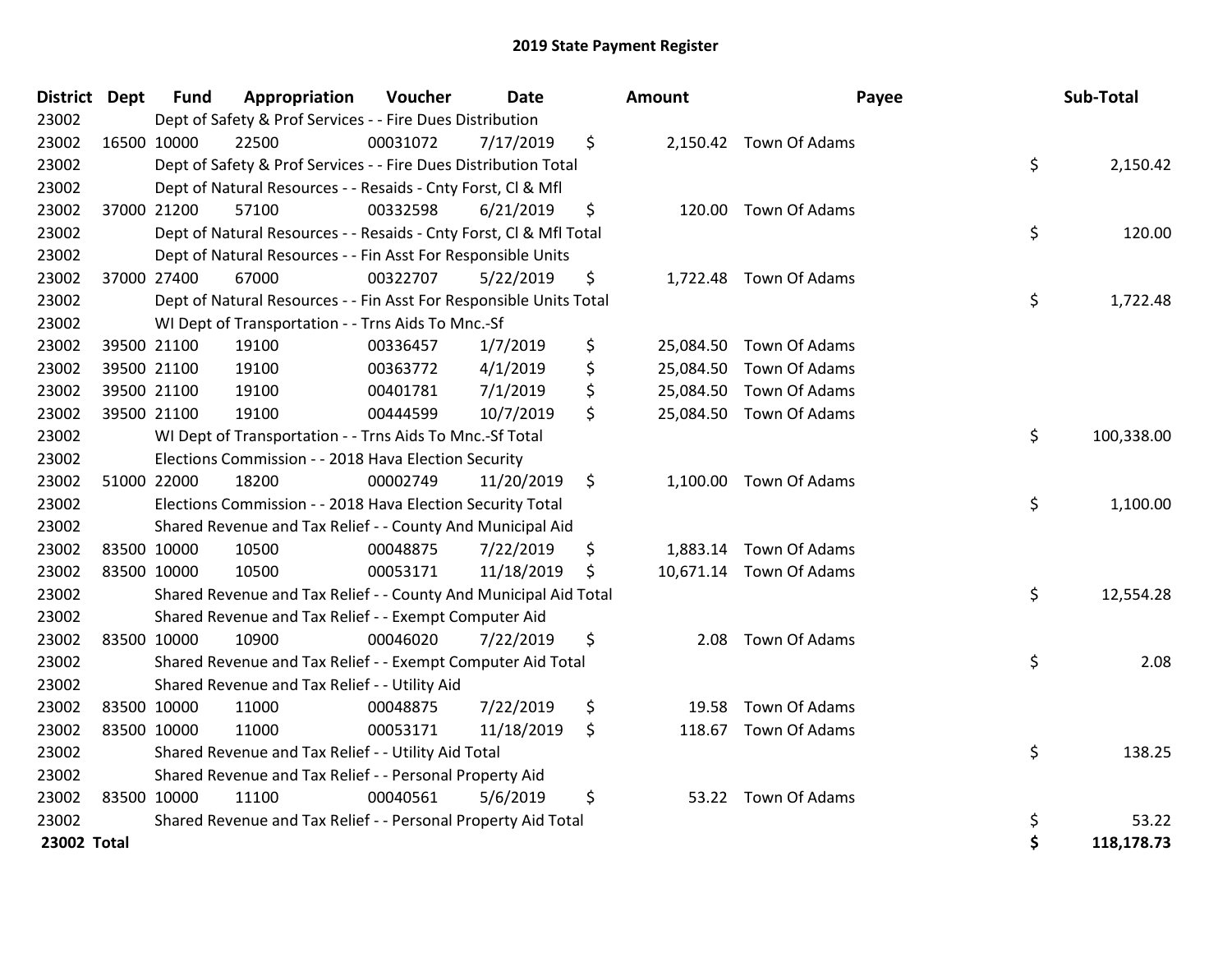| District Dept |             | <b>Fund</b> | Appropriation                                                       | Voucher  | Date       | <b>Amount</b>   | Payee                     | Sub-Total       |
|---------------|-------------|-------------|---------------------------------------------------------------------|----------|------------|-----------------|---------------------------|-----------------|
| 23004         |             |             | Dept of Safety & Prof Services - - Fire Dues Distribution           |          |            |                 |                           |                 |
| 23004         | 16500 10000 |             | 22500                                                               | 00030585 | 7/16/2019  | \$              | 4,448.15 Albany, Town of  |                 |
| 23004         |             |             | Dept of Safety & Prof Services - - Fire Dues Distribution Total     |          |            |                 |                           | \$<br>4,448.15  |
| 23004         |             |             | Dept of Natural Resources - - Aids In Lieu Of Taxes - Gener         |          |            |                 |                           |                 |
| 23004         | 37000 10000 |             | 50300                                                               | 00313930 | 4/19/2019  | \$<br>923.22    | Albany, Town of           |                 |
| 23004         |             | 37000 10000 | 50300                                                               | 00313931 | 4/19/2019  | \$<br>32.76     | Albany, Town of           |                 |
| 23004         |             |             | Dept of Natural Resources - - Aids In Lieu Of Taxes - Gener Total   |          |            |                 |                           | \$<br>955.98    |
| 23004         |             |             | Dept of Natural Resources - - Resaids - Cnty Forst, Cl & Mfl        |          |            |                 |                           |                 |
| 23004         |             | 37000 21200 | 57100                                                               | 00332599 | 6/21/2019  | \$<br>27.30     | Albany, Town of           |                 |
| 23004         |             |             | Dept of Natural Resources - - Resaids - Cnty Forst, Cl & Mfl Total  |          |            |                 |                           | \$<br>27.30     |
| 23004         |             |             | Dept of Natural Resources - - Aids In Lieu Of Taxes - Sum S         |          |            |                 |                           |                 |
| 23004         | 37000 21200 |             | 57900                                                               | 00313929 | 4/19/2019  | \$              | 492.30 Albany, Town of    |                 |
| 23004         |             |             | Dept of Natural Resources - - Aids In Lieu Of Taxes - Sum S Total   |          |            |                 |                           | \$<br>492.30    |
| 23004         |             |             | WI Dept of Transportation - - Trns Aids To Mnc.-Sf                  |          |            |                 |                           |                 |
| 23004         |             | 39500 21100 | 19100                                                               | 00336458 | 1/7/2019   | \$<br>24,320.02 | Albany, Town of           |                 |
| 23004         |             | 39500 21100 | 19100                                                               | 00363773 | 4/1/2019   | \$<br>24,320.02 | Albany, Town of           |                 |
| 23004         |             | 39500 21100 | 19100                                                               | 00401782 | 7/1/2019   | \$<br>24,320.02 | Albany, Town of           |                 |
| 23004         | 39500 21100 |             | 19100                                                               | 00444600 | 10/7/2019  | \$              | 24,320.02 Albany, Town of |                 |
| 23004         |             |             | WI Dept of Transportation - - Trns Aids To Mnc.-Sf Total            |          |            |                 |                           | \$<br>97,280.08 |
| 23004         |             |             | Department of Military Affairs - - Major Disaster Assist; Pif       |          |            |                 |                           |                 |
| 23004         | 46500 27200 |             | 36500                                                               | 00058651 | 4/2/2019   | \$              | 2,155.53 Albany, Town of  |                 |
| 23004         |             |             | Department of Military Affairs - - Major Disaster Assist; Pif Total |          |            |                 |                           | \$<br>2,155.53  |
| 23004         |             |             | Elections Commission - - 2018 Hava Election Security                |          |            |                 |                           |                 |
| 23004         | 51000 22000 |             | 18200                                                               | 00002532 | 11/15/2019 | \$              | 1,100.00 Albany, Town of  |                 |
| 23004         |             |             | Elections Commission - - 2018 Hava Election Security Total          |          |            |                 |                           | \$<br>1,100.00  |
| 23004         |             |             | Shared Revenue and Tax Relief - - County And Municipal Aid          |          |            |                 |                           |                 |
| 23004         | 83500 10000 |             | 10500                                                               | 00048876 | 7/22/2019  | \$<br>1,302.06  | Albany, Town of           |                 |
| 23004         | 83500 10000 |             | 10500                                                               | 00053172 | 11/18/2019 | \$<br>7,378.37  | Albany, Town of           |                 |
| 23004         |             |             | Shared Revenue and Tax Relief - - County And Municipal Aid Total    |          |            |                 |                           | \$<br>8,680.43  |
| 23004         |             |             | Shared Revenue and Tax Relief - - Exempt Computer Aid               |          |            |                 |                           |                 |
| 23004         | 83500 10000 |             | 10900                                                               | 00046021 | 7/22/2019  | \$              | 3.11 Albany, Town of      |                 |
| 23004         |             |             | Shared Revenue and Tax Relief - - Exempt Computer Aid Total         |          |            |                 |                           | \$<br>3.11      |
| 23004         |             |             | Shared Revenue and Tax Relief - - Personal Property Aid             |          |            |                 |                           |                 |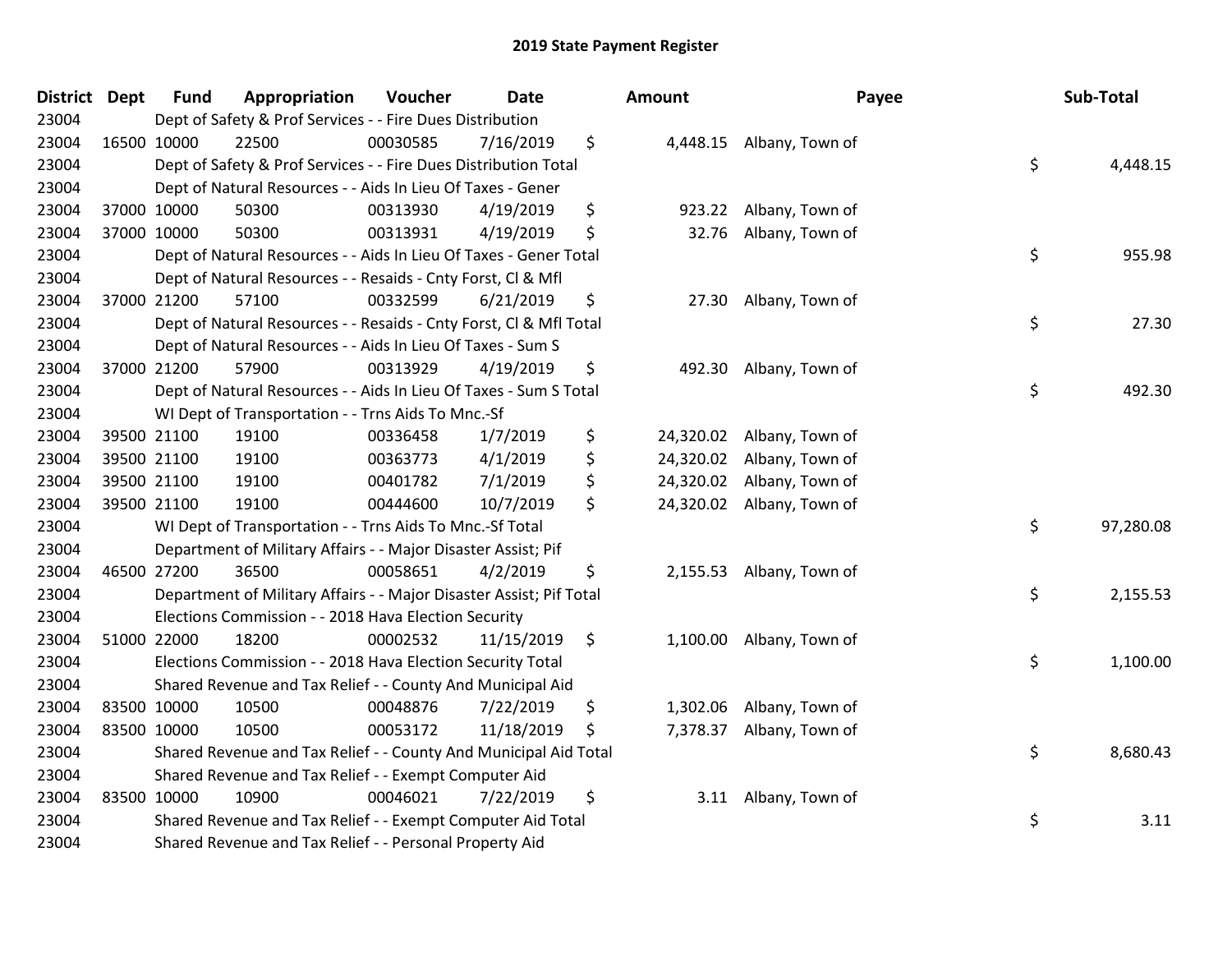|             | District Dept Fund | <b>Appropriation</b>                                          | <b>Voucher</b> | Date     |     | Amount | Pavee                  | Sub-Total  |
|-------------|--------------------|---------------------------------------------------------------|----------------|----------|-----|--------|------------------------|------------|
| 23004       | 83500 10000        | 11100                                                         | 00040562       | 5/6/2019 | S S |        | 113.10 Albany, Town of |            |
| 23004       |                    | Shared Revenue and Tax Relief - - Personal Property Aid Total |                |          |     |        |                        | 113.10     |
| 23004 Total |                    |                                                               |                |          |     |        |                        | 115,255.98 |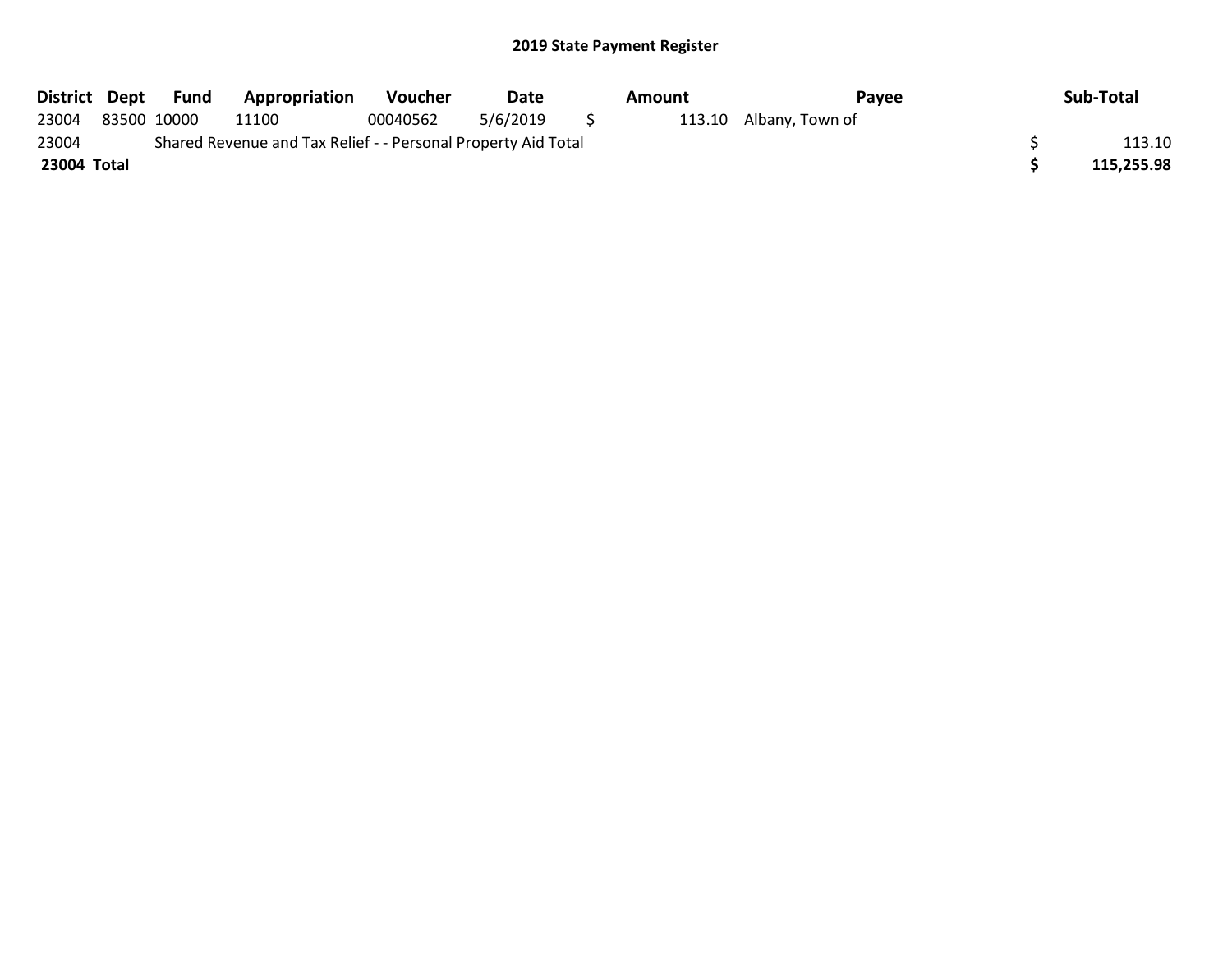| <b>District Dept</b> | <b>Fund</b> | Appropriation                                                      | Voucher  | <b>Date</b> |                    | <b>Amount</b> | Payee                      | Sub-Total        |
|----------------------|-------------|--------------------------------------------------------------------|----------|-------------|--------------------|---------------|----------------------------|------------------|
| 23006                |             | Dept of Safety & Prof Services - - Fire Dues Distribution          |          |             |                    |               |                            |                  |
| 23006                | 16500 10000 | 22500                                                              | 00030564 | 7/16/2019   | \$                 |               | 4,551.92 Town Of Brooklyn  |                  |
| 23006                |             | Dept of Safety & Prof Services - - Fire Dues Distribution Total    |          |             |                    |               |                            | \$<br>4,551.92   |
| 23006                |             | Dept of Natural Resources - - Aids In Lieu Of Taxes - Gener        |          |             |                    |               |                            |                  |
| 23006                | 37000 10000 | 50300                                                              | 00296458 | 2/6/2019    | \$                 |               | 8,945.74 Town Of Brooklyn  |                  |
| 23006                | 37000 10000 | 50300                                                              | 00313966 | 4/19/2019   | \$                 |               | 579.22 Town Of Brooklyn    |                  |
| 23006                |             | Dept of Natural Resources - - Aids In Lieu Of Taxes - Gener Total  |          |             |                    |               |                            | \$<br>9,524.96   |
| 23006                |             | Dept of Natural Resources - - Resaids - Cnty Forst, Cl & Mfl       |          |             |                    |               |                            |                  |
| 23006                | 37000 21200 | 57100                                                              | 00332600 | 6/21/2019   | \$                 |               | 73.40 Town Of Brooklyn     |                  |
| 23006                |             | Dept of Natural Resources - - Resaids - Cnty Forst, CI & Mfl Total |          |             |                    |               |                            | \$<br>73.40      |
| 23006                |             | Dept of Natural Resources - - Aids In Lieu Of Taxes - Sum S        |          |             |                    |               |                            |                  |
| 23006                | 37000 21200 | 57900                                                              | 00313965 | 4/19/2019   | \$                 |               | 72.00 Town Of Brooklyn     |                  |
| 23006                |             | Dept of Natural Resources - - Aids In Lieu Of Taxes - Sum S Total  |          |             |                    |               |                            | \$<br>72.00      |
| 23006                |             | Dept of Natural Resources - - Fin Asst For Responsible Units       |          |             |                    |               |                            |                  |
| 23006                | 37000 27400 | 67000                                                              | 00323455 | 5/22/2019   | \$                 | 5,026.39      | Town Of Brooklyn           |                  |
| 23006                |             | Dept of Natural Resources - - Fin Asst For Responsible Units Total |          |             |                    |               |                            | \$<br>5,026.39   |
| 23006                |             | WI Dept of Transportation - - Trns Aids To Mnc.-Sf                 |          |             |                    |               |                            |                  |
| 23006                | 39500 21100 | 19100                                                              | 00336459 | 1/7/2019    | \$                 | 25,323.40     | Town Of Brooklyn           |                  |
| 23006                | 39500 21100 | 19100                                                              | 00363774 | 4/1/2019    | \$                 |               | 25,323.40 Town Of Brooklyn |                  |
| 23006                | 39500 21100 | 19100                                                              | 00401783 | 7/1/2019    | \$                 | 25,323.40     | Town Of Brooklyn           |                  |
| 23006                | 39500 21100 | 19100                                                              | 00444601 | 10/7/2019   | \$                 |               | 25,323.40 Town Of Brooklyn |                  |
| 23006                |             | WI Dept of Transportation - - Trns Aids To Mnc.-Sf Total           |          |             |                    |               |                            | \$<br>101,293.60 |
| 23006                |             | Elections Commission - - 2018 Hava Election Security               |          |             |                    |               |                            |                  |
| 23006                | 51000 22000 | 18200                                                              | 00002716 | 11/19/2019  | $\ddot{\varsigma}$ |               | 1,100.00 Town Of Brooklyn  |                  |
| 23006                |             | Elections Commission - - 2018 Hava Election Security Total         |          |             |                    |               |                            | \$<br>1,100.00   |
| 23006                |             | Shared Revenue and Tax Relief - - County And Municipal Aid         |          |             |                    |               |                            |                  |
| 23006                | 83500 10000 | 10500                                                              | 00048877 | 7/22/2019   | \$                 |               | 1,709.53 Town Of Brooklyn  |                  |
| 23006                | 83500 10000 | 10500                                                              | 00053173 | 11/18/2019  | \$                 |               | 9,687.36 Town Of Brooklyn  |                  |
| 23006                |             | Shared Revenue and Tax Relief - - County And Municipal Aid Total   |          |             |                    |               |                            | \$<br>11,396.89  |
| 23006                |             | Shared Revenue and Tax Relief - - Exempt Computer Aid              |          |             |                    |               |                            |                  |
| 23006                | 83500 10000 | 10900                                                              | 00046022 | 7/22/2019   | \$                 |               | 15.59 Town Of Brooklyn     |                  |
| 23006                |             | Shared Revenue and Tax Relief - - Exempt Computer Aid Total        |          |             |                    |               |                            | \$<br>15.59      |
| 23006                |             | Shared Revenue and Tax Relief - - Personal Property Aid            |          |             |                    |               |                            |                  |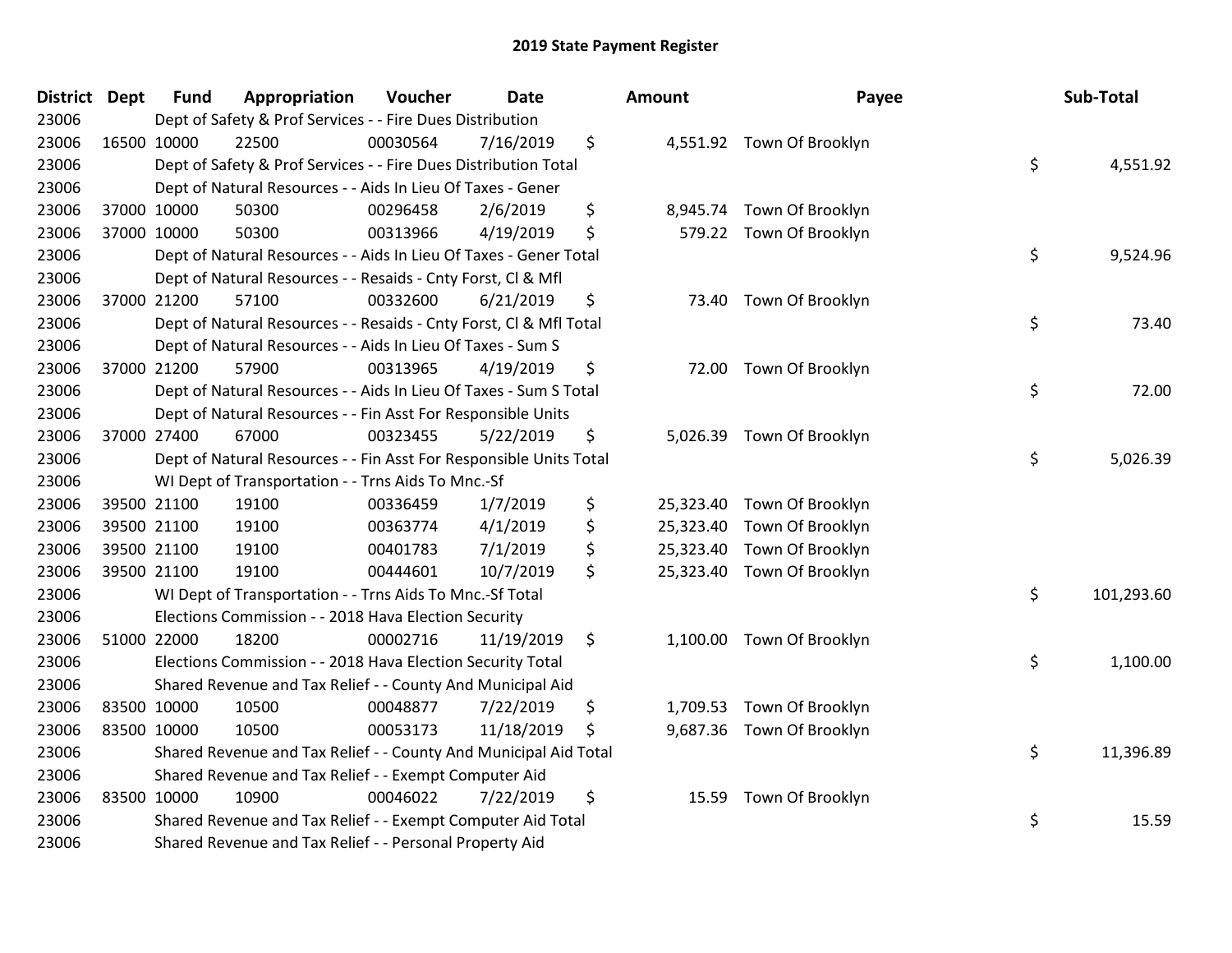| District Dept | Fund        | <b>Appropriation</b>                                          | <b>Voucher</b> | Date     | Amount | Pavee                  | Sub-Total  |
|---------------|-------------|---------------------------------------------------------------|----------------|----------|--------|------------------------|------------|
| 23006         | 83500 10000 | 11100                                                         | 00040563       | 5/6/2019 |        | 92.49 Town Of Brooklyn |            |
| 23006         |             | Shared Revenue and Tax Relief - - Personal Property Aid Total |                |          |        |                        | 92.49      |
| 23006 Total   |             |                                                               |                |          |        |                        | 133,147.24 |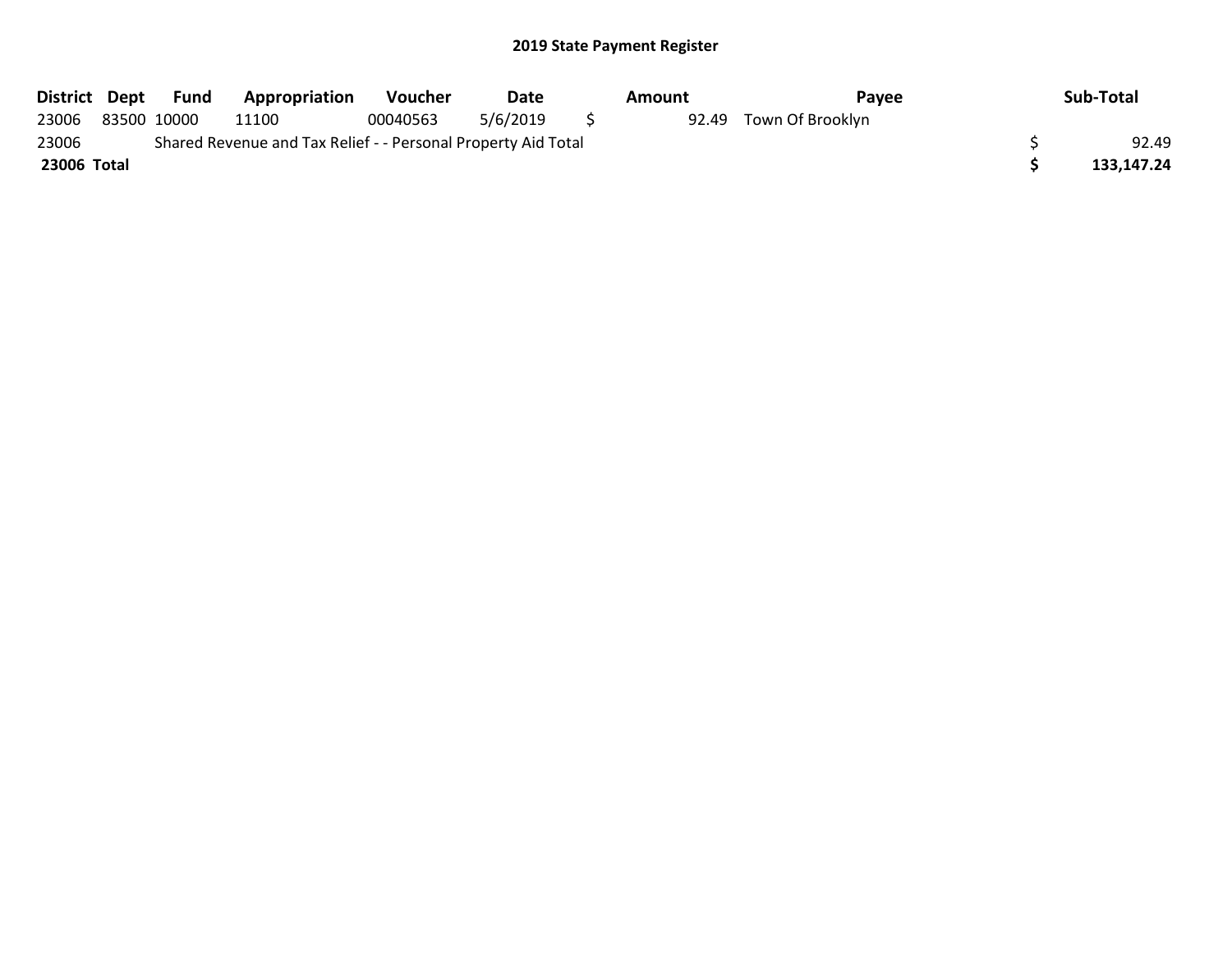| <b>District Dept</b> |             | Fund        | Appropriation                                                       | Voucher  | <b>Date</b> | <b>Amount</b>   |                         | Payee | Sub-Total  |
|----------------------|-------------|-------------|---------------------------------------------------------------------|----------|-------------|-----------------|-------------------------|-------|------------|
| 23008                |             |             | Dept of Safety & Prof Services - - Fire Dues Distribution           |          |             |                 |                         |       |            |
| 23008                |             | 16500 10000 | 22500                                                               | 00030880 | 7/17/2019   | \$              | 2,789.83 Town Of Cadiz  |       |            |
| 23008                |             |             | Dept of Safety & Prof Services - - Fire Dues Distribution Total     |          |             |                 |                         | \$    | 2,789.83   |
| 23008                |             |             | Dept of Natural Resources - - Aids In Lieu Of Taxes - Gener         |          |             |                 |                         |       |            |
| 23008                |             | 37000 10000 | 50300                                                               | 00314824 | 4/19/2019   | \$<br>137.42    | Town Of Cadiz           |       |            |
| 23008                |             | 37000 10000 | 50300                                                               | 00314827 | 4/19/2019   | \$<br>20.36     | Town Of Cadiz           |       |            |
| 23008                |             |             | Dept of Natural Resources - - Aids In Lieu Of Taxes - Gener Total   |          |             |                 |                         | \$    | 157.78     |
| 23008                |             |             | Dept of Natural Resources - - Resaids - Cnty Forst, Cl & Mfl        |          |             |                 |                         |       |            |
| 23008                |             | 37000 21200 | 57100                                                               | 00332601 | 6/21/2019   | \$              | 83.64 Town Of Cadiz     |       |            |
| 23008                |             |             | Dept of Natural Resources - - Resaids - Cnty Forst, Cl & Mfl Total  |          |             |                 |                         | \$    | 83.64      |
| 23008                |             |             | Dept of Natural Resources - - Aids In Lieu Of Taxes - Sum S         |          |             |                 |                         |       |            |
| 23008                |             | 37000 21200 | 57900                                                               | 00314825 | 4/19/2019   | \$              | 103.50 Town Of Cadiz    |       |            |
| 23008                |             | 37000 21200 | 57900                                                               | 00314826 | 4/19/2019   | \$<br>186.74    | Town Of Cadiz           |       |            |
| 23008                |             |             | Dept of Natural Resources - - Aids In Lieu Of Taxes - Sum S Total   |          |             |                 |                         | \$    | 290.24     |
| 23008                |             |             | Dept of Natural Resources - - Fin Asst For Responsible Units        |          |             |                 |                         |       |            |
| 23008                |             | 37000 27400 | 67000                                                               | 00322994 | 5/22/2019   | \$              | 1,780.68 Town Of Cadiz  |       |            |
| 23008                |             |             | Dept of Natural Resources - - Fin Asst For Responsible Units Total  |          |             |                 |                         | \$    | 1,780.68   |
| 23008                |             |             | WI Dept of Transportation - - Trns Aids To Mnc.-Sf                  |          |             |                 |                         |       |            |
| 23008                |             | 39500 21100 | 19100                                                               | 00336460 | 1/7/2019    | \$              | 33,004.03 Town Of Cadiz |       |            |
| 23008                |             | 39500 21100 | 19100                                                               | 00363775 | 4/1/2019    | \$<br>33,004.03 | Town Of Cadiz           |       |            |
| 23008                |             | 39500 21100 | 19100                                                               | 00401784 | 7/1/2019    | \$              | 33,004.03 Town Of Cadiz |       |            |
| 23008                |             | 39500 21100 | 19100                                                               | 00444602 | 10/7/2019   | \$              | 33,004.05 Town Of Cadiz |       |            |
| 23008                |             |             | WI Dept of Transportation - - Trns Aids To Mnc.-Sf Total            |          |             |                 |                         | \$    | 132,016.14 |
| 23008                |             |             | Department of Military Affairs - - Major Disaster Assist; Pif       |          |             |                 |                         |       |            |
| 23008                |             | 46500 27200 | 36500                                                               | 00060562 | 5/15/2019   | \$              | 6,834.71 Town Of Cadiz  |       |            |
| 23008                |             |             | Department of Military Affairs - - Major Disaster Assist; Pif Total |          |             |                 |                         | \$    | 6,834.71   |
| 23008                |             |             | Shared Revenue and Tax Relief - - County And Municipal Aid          |          |             |                 |                         |       |            |
| 23008                | 83500 10000 |             | 10500                                                               | 00048878 | 7/22/2019   | \$              | 4,603.01 Town Of Cadiz  |       |            |
| 23008                | 83500 10000 |             | 10500                                                               | 00053174 | 11/18/2019  | \$              | 26,083.73 Town Of Cadiz |       |            |
| 23008                |             |             | Shared Revenue and Tax Relief - - County And Municipal Aid Total    |          |             |                 |                         | \$    | 30,686.74  |
| 23008                |             |             | Shared Revenue and Tax Relief - - Exempt Computer Aid               |          |             |                 |                         |       |            |
| 23008                |             | 83500 10000 | 10900                                                               | 00046023 | 7/22/2019   | \$<br>160.04    | Town Of Cadiz           |       |            |
| 23008                |             |             | Shared Revenue and Tax Relief - - Exempt Computer Aid Total         |          |             |                 |                         | \$    | 160.04     |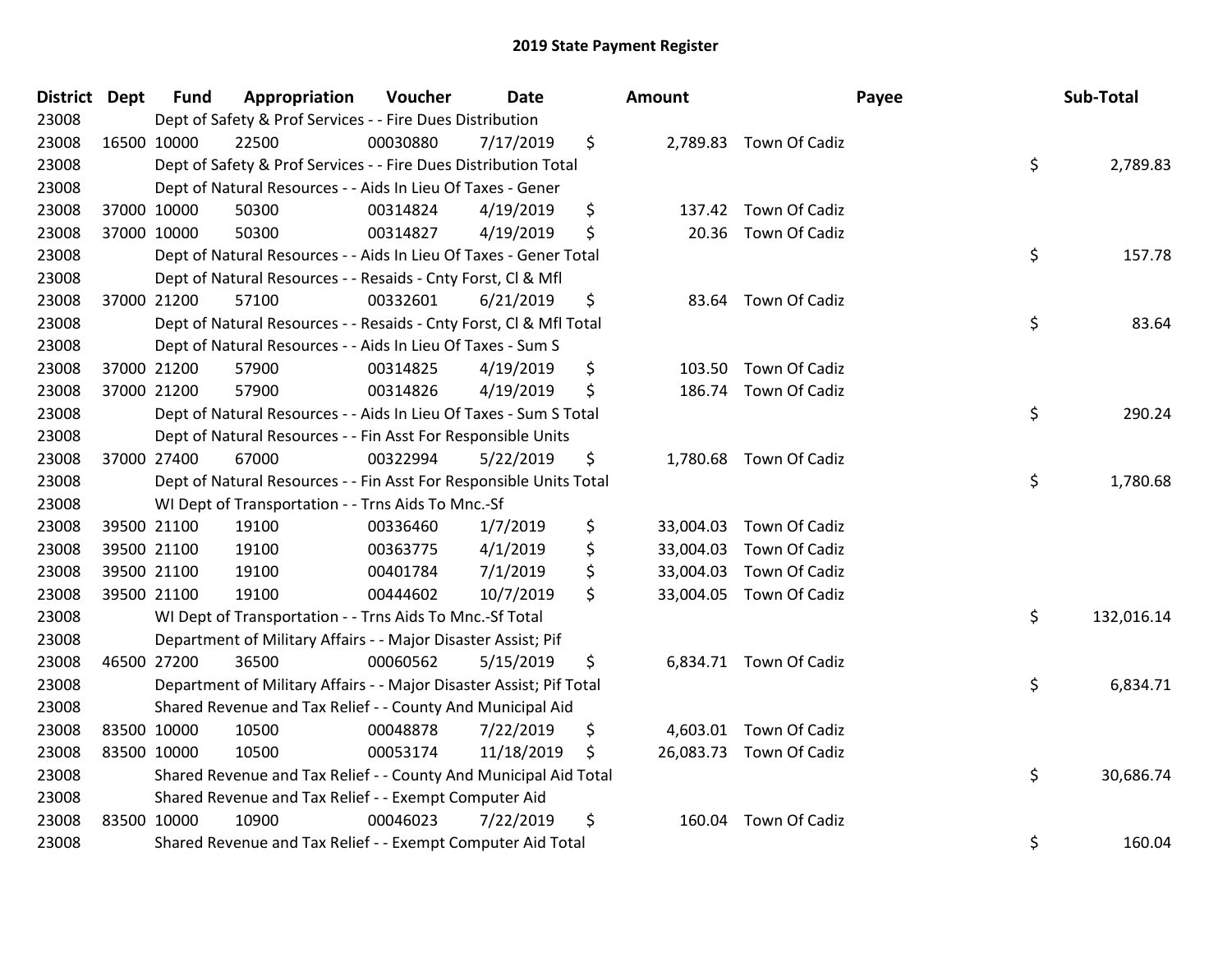| District Dept |             | Fund        | Appropriation                                                       | <b>Voucher</b> | Date      |   | Amount   |               | Payee | Sub-Total  |
|---------------|-------------|-------------|---------------------------------------------------------------------|----------------|-----------|---|----------|---------------|-------|------------|
| 23008         |             |             | Shared Revenue and Tax Relief - - Personal Property Aid             |                |           |   |          |               |       |            |
| 23008         |             | 83500 10000 | 11100                                                               | 00040564       | 5/6/2019  |   | 1,589.13 | Town Of Cadiz |       |            |
| 23008         |             |             | Shared Revenue and Tax Relief - - Personal Property Aid Total       |                |           |   |          |               |       | 1,589.13   |
| 23008         |             |             | Shared Revenue and Tax Relief - - Payments For Municipal Svcs       |                |           |   |          |               |       |            |
| 23008         |             | 83500 10000 | 50100                                                               | 00037995       | 1/31/2019 | S | 46.67    | Town Of Cadiz |       |            |
| 23008         |             |             | Shared Revenue and Tax Relief - - Payments For Municipal Svcs Total |                |           |   |          |               |       | 46.67      |
| 23008         |             |             | Shared Revenue and Tax Relief - - Lottery & Gaming Credit           |                |           |   |          |               |       |            |
| 23008         | 83500 52100 |             | 36300                                                               | 00038279       | 3/25/2019 | S | 935.16   | Town Of Cadiz |       |            |
| 23008         |             |             | Shared Revenue and Tax Relief - - Lottery & Gaming Credit Total     |                |           |   |          |               |       | 935.16     |
| 23008 Total   |             |             |                                                                     |                |           |   |          |               |       | 177,370.76 |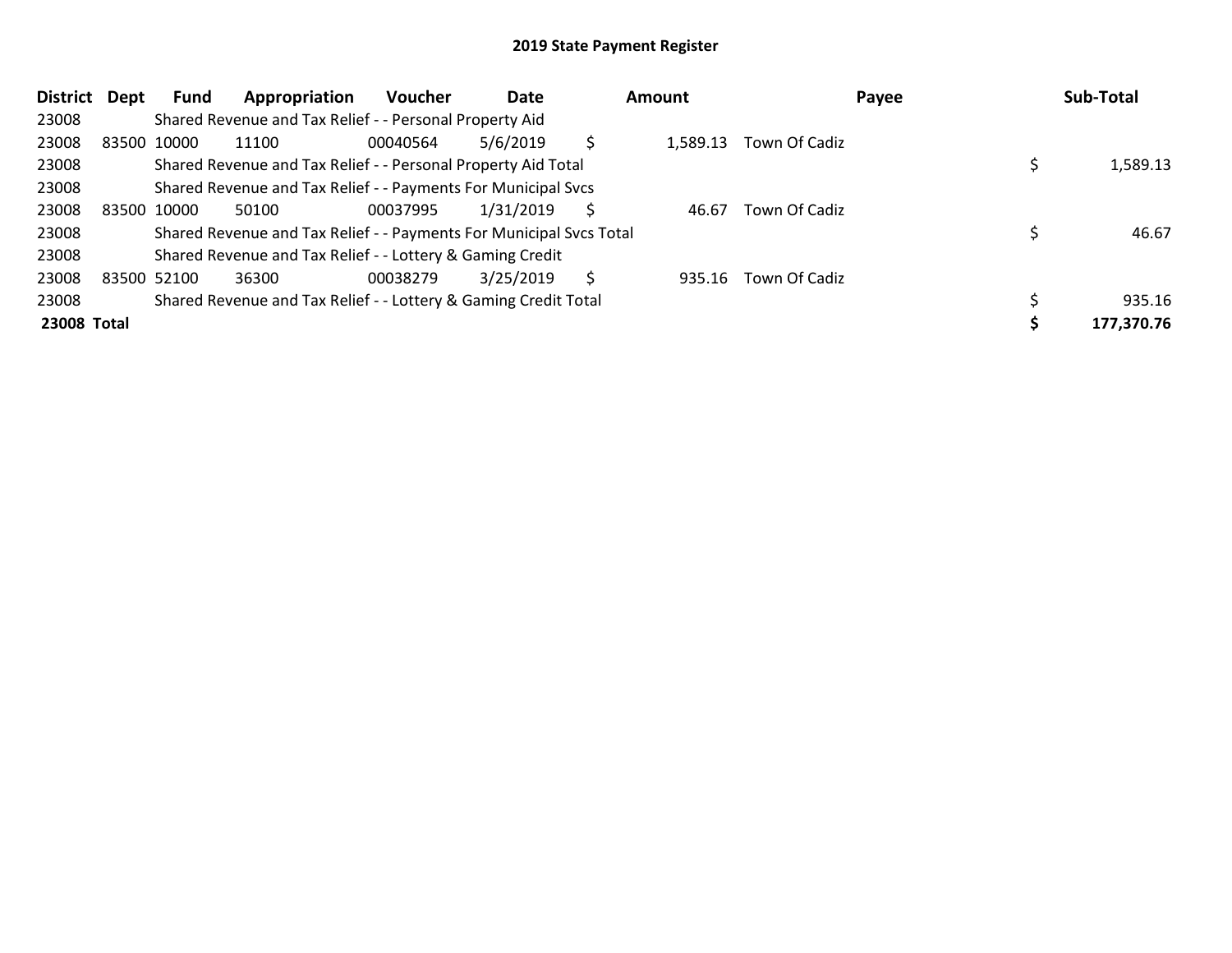| District Dept | <b>Fund</b> | Appropriation                                                      | Voucher  | <b>Date</b> | <b>Amount</b>   | Payee                    | Sub-Total        |
|---------------|-------------|--------------------------------------------------------------------|----------|-------------|-----------------|--------------------------|------------------|
| 23010         |             | Dept of Safety & Prof Services - - Fire Dues Distribution          |          |             |                 |                          |                  |
| 23010         | 16500 10000 | 22500                                                              | 00030590 | 7/16/2019   | \$              | 4,410.22 Town Of Clarno  |                  |
| 23010         |             | Dept of Safety & Prof Services - - Fire Dues Distribution Total    |          |             |                 |                          | \$<br>4,410.22   |
| 23010         |             | Dept of Natural Resources - - Resaids - Cnty Forst, CI & Mfl       |          |             |                 |                          |                  |
| 23010         | 37000 21200 | 57100                                                              | 00332602 | 6/21/2019   | \$              | 15.60 Town Of Clarno     |                  |
| 23010         |             | Dept of Natural Resources - - Resaids - Cnty Forst, Cl & Mfl Total |          |             |                 |                          | \$<br>15.60      |
| 23010         |             | Dept of Natural Resources - - Fin Asst For Responsible Units       |          |             |                 |                          |                  |
| 23010         | 37000 27400 | 67000                                                              | 00323400 | 5/22/2019   | \$              | 1,856.76 Town Of Clarno  |                  |
| 23010         |             | Dept of Natural Resources - - Fin Asst For Responsible Units Total |          |             |                 |                          | \$<br>1,856.76   |
| 23010         |             | WI Dept of Transportation - - Trns Aids To Mnc.-Sf                 |          |             |                 |                          |                  |
| 23010         | 39500 21100 | 19100                                                              | 00336461 | 1/7/2019    | \$<br>36,993.66 | Town Of Clarno           |                  |
| 23010         | 39500 21100 | 19100                                                              | 00363776 | 4/1/2019    | \$              | 36,993.66 Town Of Clarno |                  |
| 23010         | 39500 21100 | 19100                                                              | 00401785 | 7/1/2019    | \$              | 36,993.66 Town Of Clarno |                  |
| 23010         | 39500 21100 | 19100                                                              | 00444603 | 10/7/2019   | \$              | 36,993.68 Town Of Clarno |                  |
| 23010         |             | WI Dept of Transportation - - Trns Aids To Mnc.-Sf Total           |          |             |                 |                          | \$<br>147,974.66 |
| 23010         |             | Elections Commission - - 2018 Hava Election Security               |          |             |                 |                          |                  |
| 23010         | 51000 22000 | 18200                                                              | 00002671 | 11/18/2019  | \$              | 1,200.00 Town Of Clarno  |                  |
| 23010         |             | Elections Commission - - 2018 Hava Election Security Total         |          |             |                 |                          | \$<br>1,200.00   |
| 23010         |             | Shared Revenue and Tax Relief - - County And Municipal Aid         |          |             |                 |                          |                  |
| 23010         | 83500 10000 | 10500                                                              | 00048879 | 7/22/2019   | \$              | 3,295.76 Town Of Clarno  |                  |
| 23010         | 83500 10000 | 10500                                                              | 00053175 | 11/18/2019  | \$              | 18,676.00 Town Of Clarno |                  |
| 23010         |             | Shared Revenue and Tax Relief - - County And Municipal Aid Total   |          |             |                 |                          | \$<br>21,971.76  |
| 23010         |             | Shared Revenue and Tax Relief - - Exempt Computer Aid              |          |             |                 |                          |                  |
| 23010         | 83500 10000 | 10900                                                              | 00046024 | 7/22/2019   | \$              | 47.81 Town Of Clarno     |                  |
| 23010         |             | Shared Revenue and Tax Relief - - Exempt Computer Aid Total        |          |             |                 |                          | \$<br>47.81      |
| 23010         |             | Shared Revenue and Tax Relief - - Personal Property Aid            |          |             |                 |                          |                  |
| 23010         | 83500 10000 | 11100                                                              | 00040565 | 5/6/2019    | \$              | 3,059.30 Town Of Clarno  |                  |
| 23010         |             | Shared Revenue and Tax Relief - - Personal Property Aid Total      |          |             |                 |                          | \$<br>3,059.30   |
| 23010         |             | Shared Revenue and Tax Relief - - Lottery & Gaming Credit          |          |             |                 |                          |                  |
| 23010         | 83500 52100 | 36300                                                              | 00038280 | 3/25/2019   | \$<br>198.24    | Town Of Clarno           |                  |
| 23010         |             | Shared Revenue and Tax Relief - - Lottery & Gaming Credit Total    |          |             |                 |                          | \$<br>198.24     |
| 23010 Total   |             |                                                                    |          |             |                 |                          | \$<br>180,734.35 |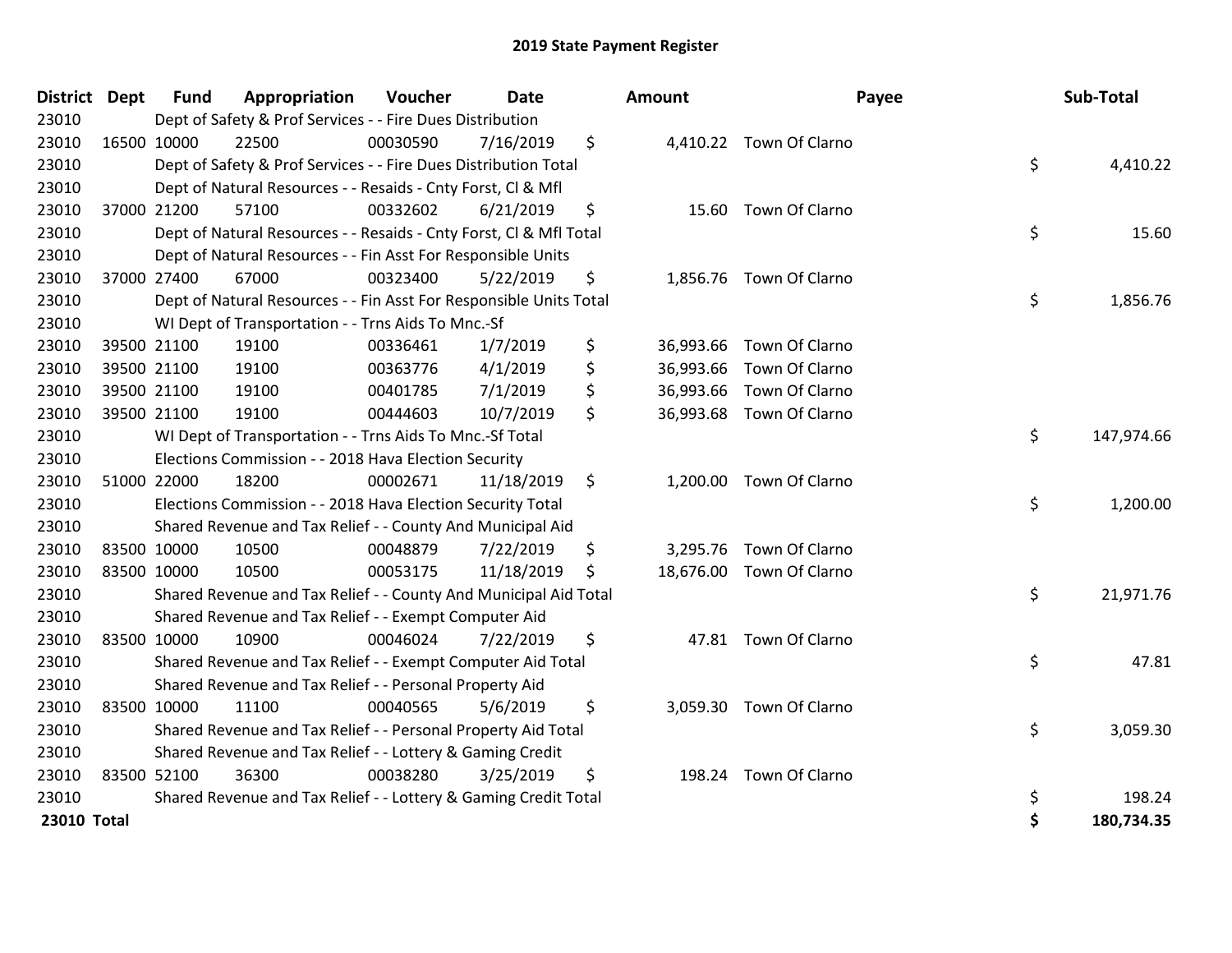| District Dept |             | <b>Fund</b> | Appropriation                                                      | Voucher  | <b>Date</b> | <b>Amount</b>  | Payee                     | Sub-Total       |
|---------------|-------------|-------------|--------------------------------------------------------------------|----------|-------------|----------------|---------------------------|-----------------|
| 23012         |             |             | Dept of Safety & Prof Services - - Fire Dues Distribution          |          |             |                |                           |                 |
| 23012         |             | 16500 10000 | 22500                                                              | 00030360 | 7/16/2019   | \$             | 6,864.83 Town Of Decatur  |                 |
| 23012         |             |             | Dept of Safety & Prof Services - - Fire Dues Distribution Total    |          |             |                |                           | \$<br>6,864.83  |
| 23012         |             |             | Dept of Natural Resources - - Aids In Lieu Of Taxes - Gener        |          |             |                |                           |                 |
| 23012         |             | 37000 10000 | 50300                                                              | 00296456 | 2/6/2019    | \$<br>6,542.68 | Town Of Decatur           |                 |
| 23012         |             | 37000 10000 | 50300                                                              | 00313917 | 4/19/2019   | \$             | 31.44 Town Of Decatur     |                 |
| 23012         |             |             | Dept of Natural Resources - - Aids In Lieu Of Taxes - Gener Total  |          |             |                |                           | \$<br>6,574.12  |
| 23012         |             |             | Dept of Natural Resources - - Resaids - Cnty Forst, Cl & Mfl       |          |             |                |                           |                 |
| 23012         |             | 37000 21200 | 57100                                                              | 00332603 | 6/21/2019   | \$             | 74.20 Town Of Decatur     |                 |
| 23012         |             |             | Dept of Natural Resources - - Resaids - Cnty Forst, Cl & Mfl Total |          |             |                |                           | \$<br>74.20     |
| 23012         |             |             | Dept of Natural Resources - - Fin Asst For Responsible Units       |          |             |                |                           |                 |
| 23012         |             | 37000 27400 | 67000                                                              | 00322956 | 5/22/2019   | \$             | 1,653.10 Town Of Decatur  |                 |
| 23012         |             |             | Dept of Natural Resources - - Fin Asst For Responsible Units Total |          |             |                |                           | \$<br>1,653.10  |
| 23012         |             |             | WI Dept of Transportation - - Trns Aids To Mnc.-Sf                 |          |             |                |                           |                 |
| 23012         |             | 39500 21100 | 19100                                                              | 00336462 | 1/7/2019    | \$             | 24,708.23 Town Of Decatur |                 |
| 23012         |             | 39500 21100 | 19100                                                              | 00363777 | 4/1/2019    | \$             | 24,708.23 Town Of Decatur |                 |
| 23012         |             | 39500 21100 | 19100                                                              | 00401786 | 7/1/2019    | \$             | 24,708.23 Town Of Decatur |                 |
| 23012         |             | 39500 21100 | 19100                                                              | 00444604 | 10/7/2019   | \$             | 24,708.24 Town Of Decatur |                 |
| 23012         |             |             | WI Dept of Transportation - - Trns Aids To Mnc.-Sf Total           |          |             |                |                           | \$<br>98,832.93 |
| 23012         |             |             | Elections Commission - - 2018 Hava Election Security               |          |             |                |                           |                 |
| 23012         |             | 51000 22000 | 18200                                                              | 00002469 | 11/14/2019  | \$             | 1,200.00 Town Of Decatur  |                 |
| 23012         |             |             | Elections Commission - - 2018 Hava Election Security Total         |          |             |                |                           | \$<br>1,200.00  |
| 23012         |             |             | Shared Revenue and Tax Relief - - County And Municipal Aid         |          |             |                |                           |                 |
| 23012         | 83500 10000 |             | 10500                                                              | 00048880 | 7/22/2019   | \$             | 2,430.98 Town Of Decatur  |                 |
| 23012         |             | 83500 10000 | 10500                                                              | 00053176 | 11/18/2019  | \$             | 13,775.55 Town Of Decatur |                 |
| 23012         |             |             | Shared Revenue and Tax Relief - - County And Municipal Aid Total   |          |             |                |                           | \$<br>16,206.53 |
| 23012         |             |             | Shared Revenue and Tax Relief - - Exempt Computer Aid              |          |             |                |                           |                 |
| 23012         |             | 83500 10000 | 10900                                                              | 00046025 | 7/22/2019   | \$             | 32.22 Town Of Decatur     |                 |
| 23012         |             |             | Shared Revenue and Tax Relief - - Exempt Computer Aid Total        |          |             |                |                           | \$<br>32.22     |
| 23012         |             |             | Shared Revenue and Tax Relief - - Utility Aid                      |          |             |                |                           |                 |
| 23012         |             | 83500 10000 | 11000                                                              | 00048880 | 7/22/2019   | \$<br>20.44    | Town Of Decatur           |                 |
| 23012         |             | 83500 10000 | 11000                                                              | 00053176 | 11/18/2019  | \$<br>123.18   | Town Of Decatur           |                 |
| 23012         |             |             | Shared Revenue and Tax Relief - - Utility Aid Total                |          |             |                |                           | \$<br>143.62    |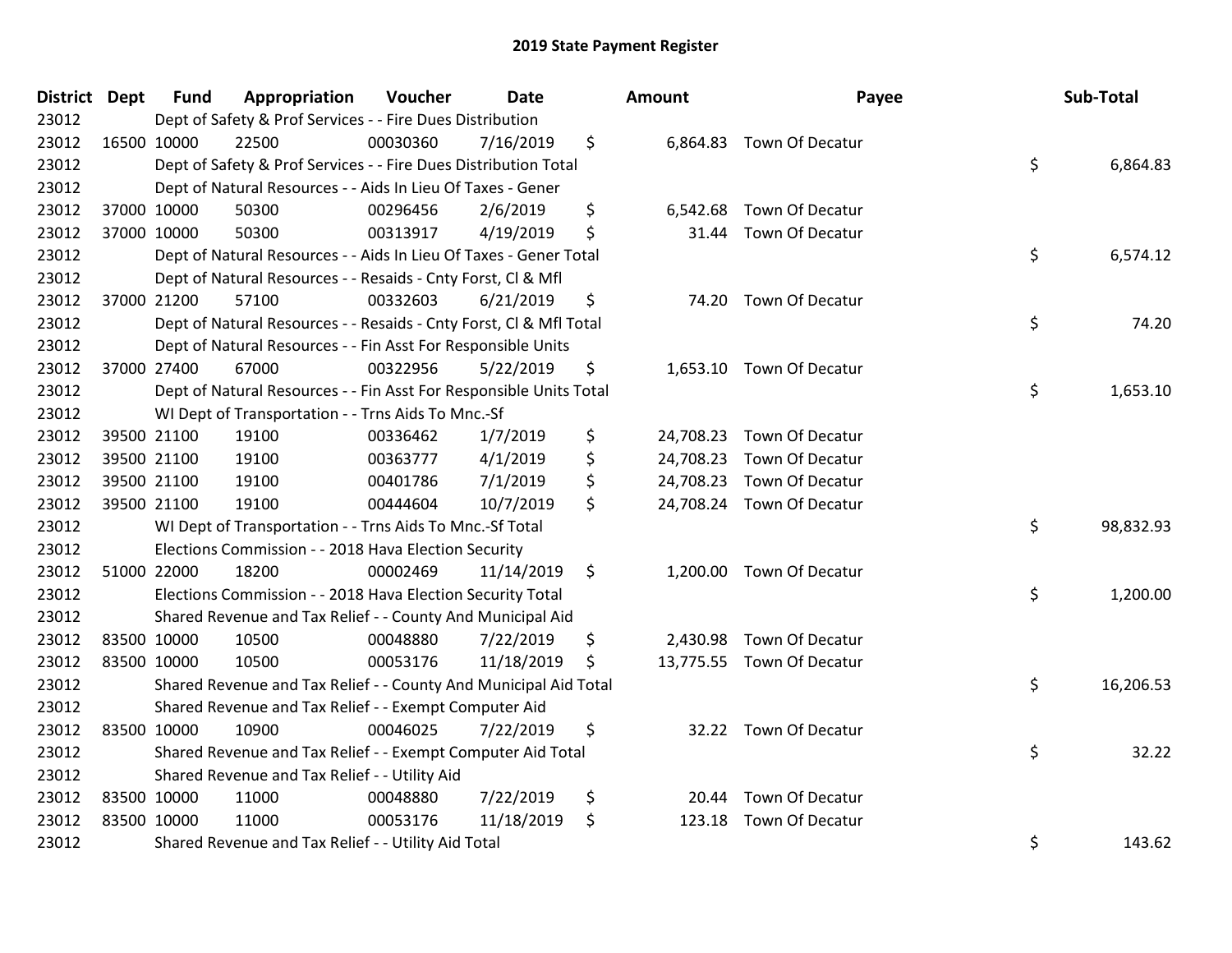| District Dept |             | <b>Fund</b> | Appropriation                                                   | Voucher  | Date      | Amount | Payee                    | Sub-Total  |
|---------------|-------------|-------------|-----------------------------------------------------------------|----------|-----------|--------|--------------------------|------------|
| 23012         |             |             | Shared Revenue and Tax Relief - - Personal Property Aid         |          |           |        |                          |            |
| 23012         | 83500 10000 |             | 11100                                                           | 00040566 | 5/6/2019  | 382.04 | Town Of Decatur          |            |
| 23012         |             |             | Shared Revenue and Tax Relief - - Personal Property Aid Total   |          |           |        |                          | 382.04     |
| 23012         |             |             | Shared Revenue and Tax Relief - - Lottery & Gaming Credit       |          |           |        |                          |            |
| 23012         | 83500 52100 |             | 36300                                                           | 00038281 | 3/25/2019 |        | 1,137.36 Town Of Decatur |            |
| 23012         |             |             | Shared Revenue and Tax Relief - - Lottery & Gaming Credit Total |          |           |        |                          | 1,137.36   |
| 23012 Total   |             |             |                                                                 |          |           |        |                          | 133,100.95 |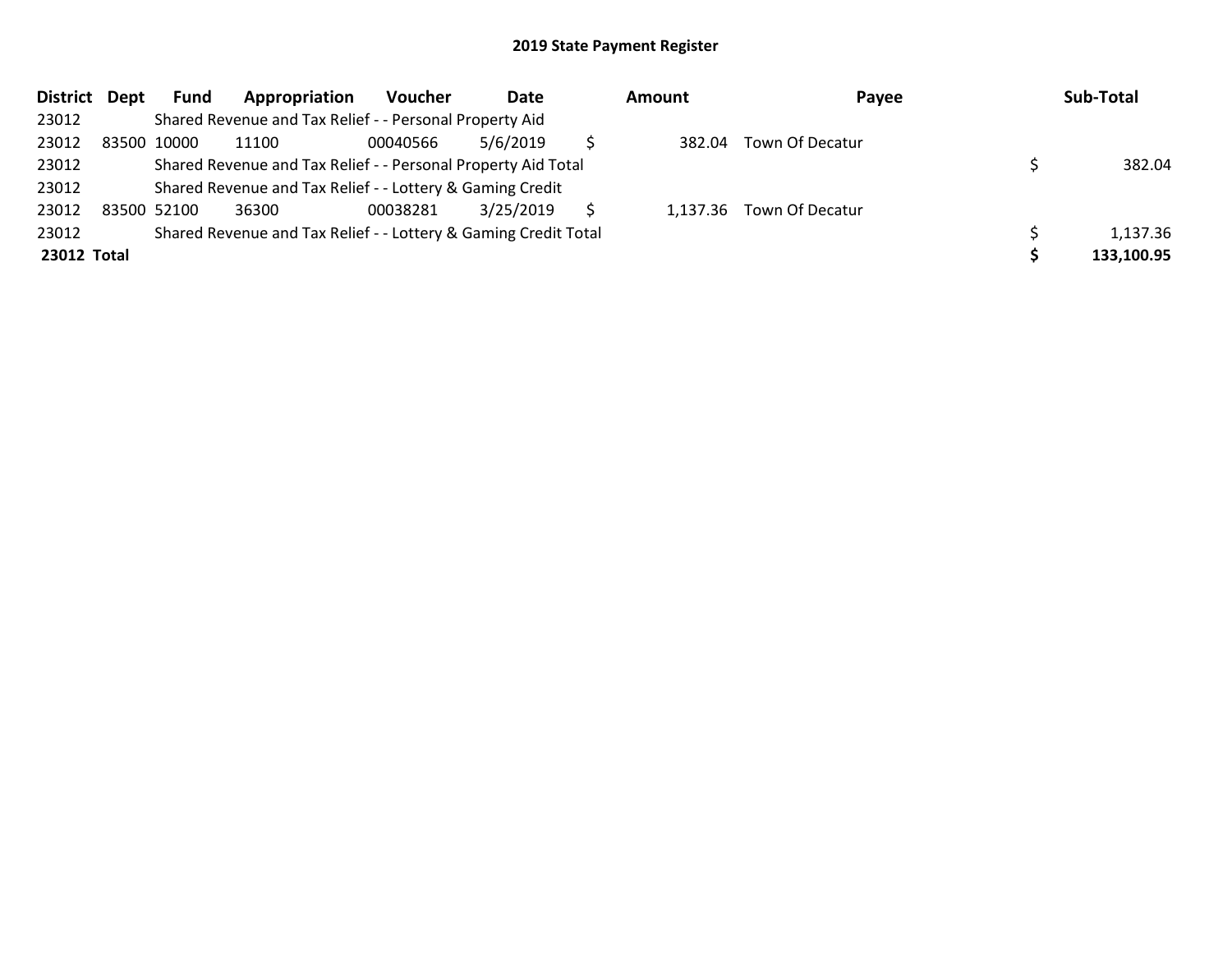| District Dept | <b>Fund</b> | Appropriation                                                      | Voucher  | <b>Date</b> |     | <b>Amount</b> |                          | Payee | Sub-Total  |
|---------------|-------------|--------------------------------------------------------------------|----------|-------------|-----|---------------|--------------------------|-------|------------|
| 23014         |             | Dept of Safety & Prof Services - - Fire Dues Distribution          |          |             |     |               |                          |       |            |
| 23014         | 16500 10000 | 22500                                                              | 00030190 | 7/16/2019   | \$  |               | 10,025.92 Town Of Exeter |       |            |
| 23014         |             | Dept of Safety & Prof Services - - Fire Dues Distribution Total    |          |             |     |               |                          | \$    | 10,025.92  |
| 23014         |             | Dept of Natural Resources - - Aids In Lieu Of Taxes - Gener        |          |             |     |               |                          |       |            |
| 23014         | 37000 10000 | 50300                                                              | 00314076 | 4/19/2019   | \$  |               | 112.53 Town Of Exeter    |       |            |
| 23014         | 37000 10000 | 50300                                                              | 00314078 | 4/19/2019   | \$  | 215.61        | Town Of Exeter           |       |            |
| 23014         | 37000 10000 | 50300                                                              | 00314079 | 4/19/2019   | \$  |               | 16.88 Town Of Exeter     |       |            |
| 23014         |             | Dept of Natural Resources - - Aids In Lieu Of Taxes - Gener Total  |          |             |     |               |                          | \$    | 345.02     |
| 23014         |             | Dept of Natural Resources - - Resaids - Cnty Forst, Cl & Mfl       |          |             |     |               |                          |       |            |
| 23014         | 37000 21200 | 57100                                                              | 00332604 | 6/21/2019   | \$  |               | 48.06 Town Of Exeter     |       |            |
| 23014         |             | Dept of Natural Resources - - Resaids - Cnty Forst, Cl & Mfl Total |          |             |     |               |                          | \$    | 48.06      |
| 23014         |             | Dept of Natural Resources - - Aids In Lieu Of Taxes - Sum S        |          |             |     |               |                          |       |            |
| 23014         | 37000 21200 | 57900                                                              | 00314077 | 4/19/2019   | \$  |               | 211.20 Town Of Exeter    |       |            |
| 23014         |             | Dept of Natural Resources - - Aids In Lieu Of Taxes - Sum S Total  |          |             |     |               |                          | \$    | 211.20     |
| 23014         |             | Dept of Natural Resources - - Fin Asst For Responsible Units       |          |             |     |               |                          |       |            |
| 23014         | 37000 27400 | 67000                                                              | 00323291 | 5/22/2019   | \$  |               | 2,268.85 Town Of Exeter  |       |            |
| 23014         |             | Dept of Natural Resources - - Fin Asst For Responsible Units Total |          |             |     |               |                          | \$    | 2,268.85   |
| 23014         |             | WI Dept of Transportation - - Trns Aids To Mnc.-Sf                 |          |             |     |               |                          |       |            |
| 23014         | 39500 21100 | 19100                                                              | 00336463 | 1/7/2019    | \$  |               | 25,221.86 Town Of Exeter |       |            |
| 23014         | 39500 21100 | 19100                                                              | 00363778 | 4/1/2019    | \$  |               | 25,221.86 Town Of Exeter |       |            |
| 23014         | 39500 21100 | 19100                                                              | 00401787 | 7/1/2019    | \$  |               | 25,221.86 Town Of Exeter |       |            |
| 23014         | 39500 21100 | 19100                                                              | 00444605 | 10/7/2019   | \$  |               | 25,221.89 Town Of Exeter |       |            |
| 23014         |             | WI Dept of Transportation - - Trns Aids To Mnc.-Sf Total           |          |             |     |               |                          | \$    | 100,887.47 |
| 23014         |             | Elections Commission - - 2018 Hava Election Security               |          |             |     |               |                          |       |            |
| 23014         | 51000 22000 | 18200                                                              | 00002666 | 11/20/2019  | \$  |               | 1,100.00 Town Of Exeter  |       |            |
| 23014         |             | Elections Commission - - 2018 Hava Election Security Total         |          |             |     |               |                          | \$    | 1,100.00   |
| 23014         |             | Shared Revenue and Tax Relief - - County And Municipal Aid         |          |             |     |               |                          |       |            |
| 23014         | 83500 10000 | 10500                                                              | 00048881 | 7/22/2019   | \$  |               | 1,706.81 Town Of Exeter  |       |            |
| 23014         | 83500 10000 | 10500                                                              | 00053177 | 11/18/2019  | \$. |               | 9,671.93 Town Of Exeter  |       |            |
| 23014         |             | Shared Revenue and Tax Relief - - County And Municipal Aid Total   |          |             |     |               |                          | \$    | 11,378.74  |
| 23014         |             | Shared Revenue and Tax Relief - - Exempt Computer Aid              |          |             |     |               |                          |       |            |
| 23014         | 83500 10000 | 10900                                                              | 00046026 | 7/22/2019   | \$  |               | 13.51 Town Of Exeter     |       |            |
| 23014         |             | Shared Revenue and Tax Relief - - Exempt Computer Aid Total        |          |             |     |               |                          | \$    | 13.51      |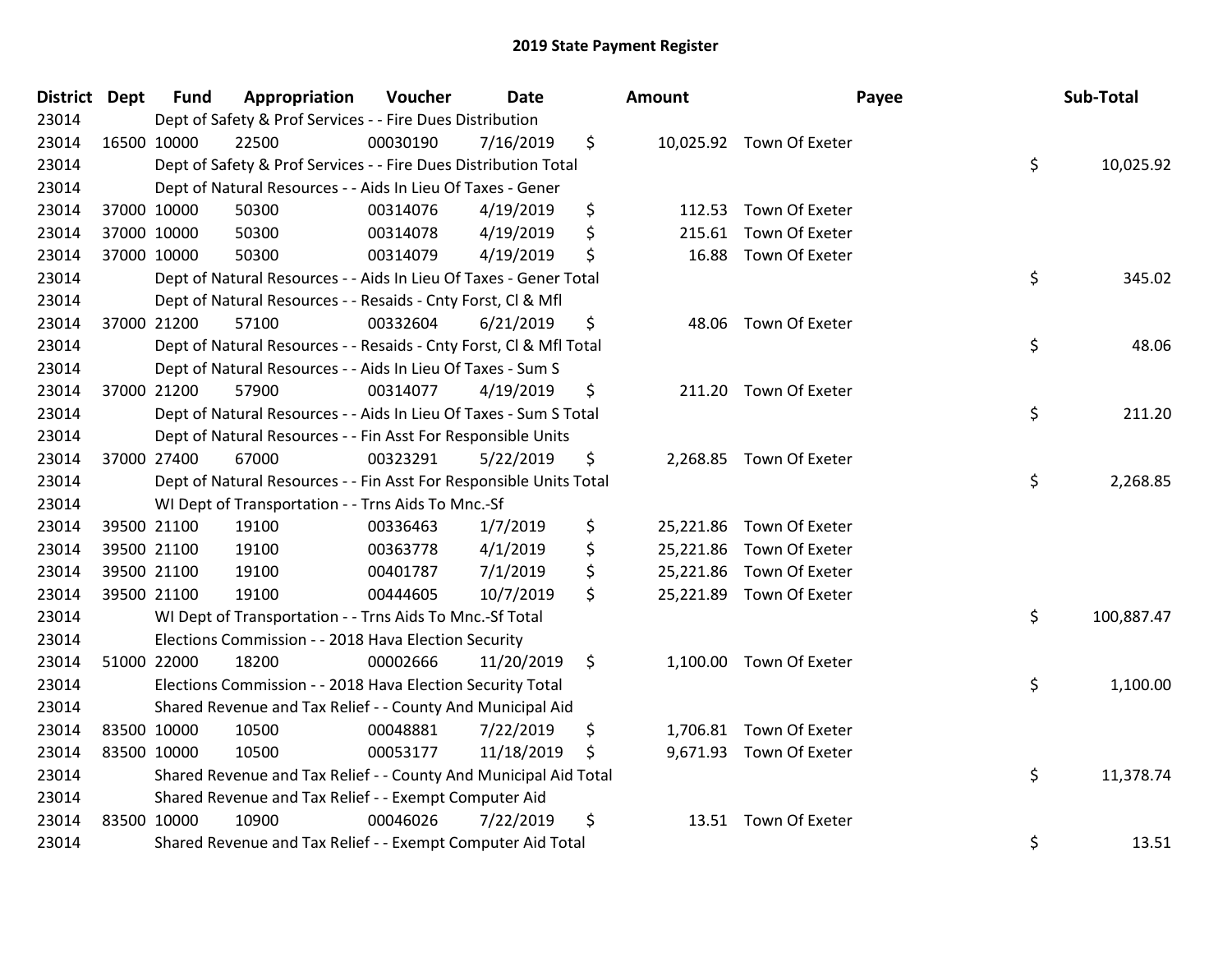| <b>District</b> | Dept | Fund        | Appropriation                                                 | <b>Voucher</b> | Date       | <b>Amount</b> | Payee          | Sub-Total  |
|-----------------|------|-------------|---------------------------------------------------------------|----------------|------------|---------------|----------------|------------|
| 23014           |      |             | Shared Revenue and Tax Relief - - Utility Aid                 |                |            |               |                |            |
| 23014           |      | 83500 10000 | 11000                                                         | 00048881       | 7/22/2019  | 34.58         | Town Of Exeter |            |
| 23014           |      | 83500 10000 | 11000                                                         | 00053177       | 11/18/2019 | 199.93        | Town Of Exeter |            |
| 23014           |      |             | Shared Revenue and Tax Relief - - Utility Aid Total           |                |            |               |                | 234.51     |
| 23014           |      |             | Shared Revenue and Tax Relief - - Personal Property Aid       |                |            |               |                |            |
| 23014           |      | 83500 10000 | 11100                                                         | 00040567       | 5/6/2019   | 2.767.85      | Town Of Exeter |            |
| 23014           |      |             | Shared Revenue and Tax Relief - - Personal Property Aid Total |                |            |               |                | 2,767.85   |
| 23014 Total     |      |             |                                                               |                |            |               |                | 129,281.13 |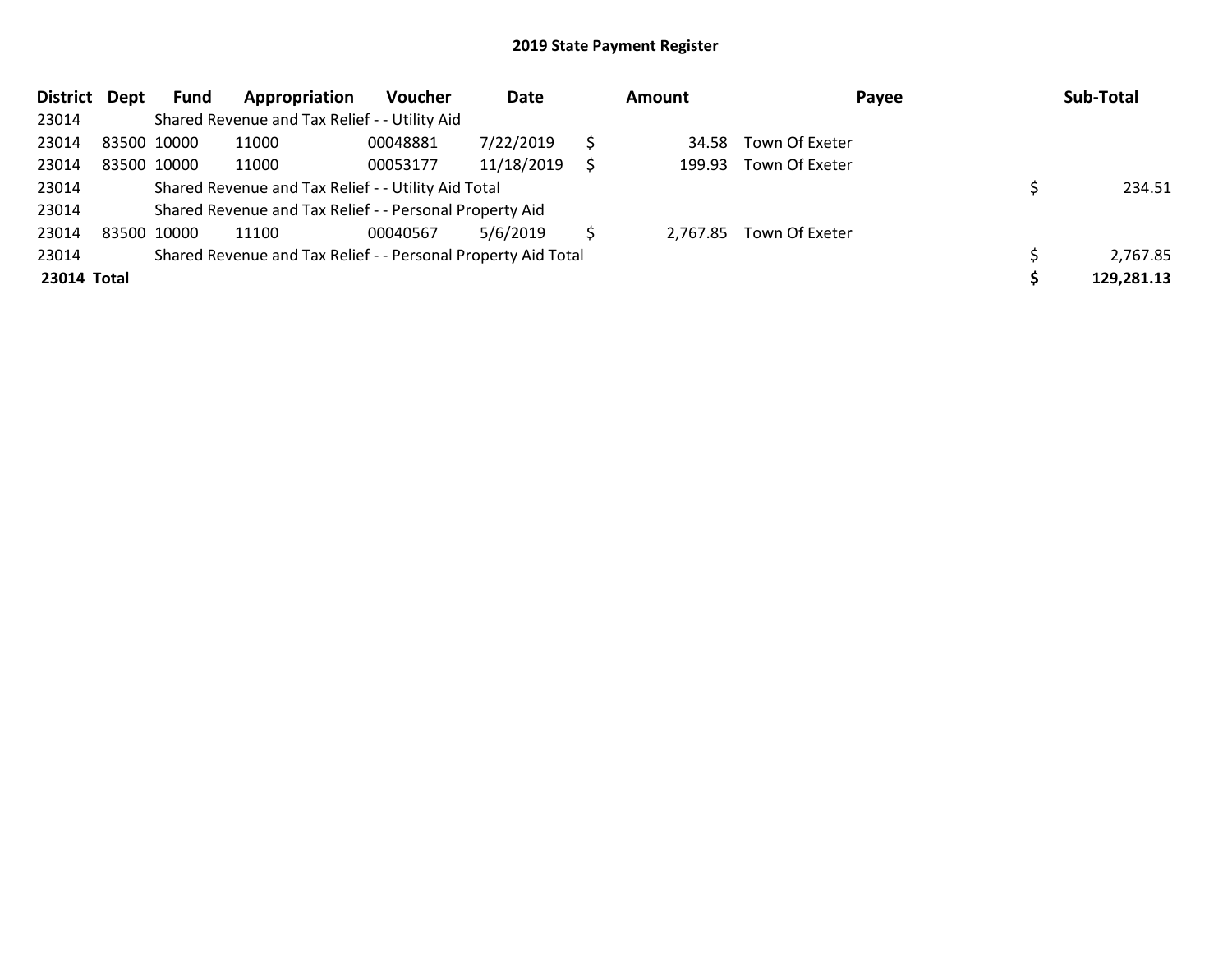| District Dept | <b>Fund</b> | Appropriation                                                      | Voucher  | <b>Date</b> | Amount       | Payee                       | Sub-Total        |
|---------------|-------------|--------------------------------------------------------------------|----------|-------------|--------------|-----------------------------|------------------|
| 23016         |             | Dept of Safety & Prof Services - - Fire Dues Distribution          |          |             |              |                             |                  |
| 23016         | 16500 10000 | 22500                                                              | 00030619 | 7/16/2019   | \$           | 4,176.22 Town Of Jefferson  |                  |
| 23016         |             | Dept of Safety & Prof Services - - Fire Dues Distribution Total    |          |             |              |                             | \$<br>4,176.22   |
| 23016         |             | Dept of Natural Resources - - Resaids - Cnty Forst, Cl & Mfl       |          |             |              |                             |                  |
| 23016         | 37000 21200 | 57100                                                              | 00332605 | 6/21/2019   | \$           | 16.10 Town Of Jefferson     |                  |
| 23016         |             | Dept of Natural Resources - - Resaids - Cnty Forst, Cl & Mfl Total |          |             |              |                             | \$<br>16.10      |
| 23016         |             | Dept of Natural Resources - - Fin Asst For Responsible Units       |          |             |              |                             |                  |
| 23016         | 37000 27400 | 67000                                                              | 00323266 | 5/22/2019   | \$           | 4,842.82 Town Of Jefferson  |                  |
| 23016         |             | Dept of Natural Resources - - Fin Asst For Responsible Units Total |          |             |              |                             | \$<br>4,842.82   |
| 23016         |             | WI Dept of Transportation - - Trns Aids To Mnc.-Sf                 |          |             |              |                             |                  |
| 23016         | 39500 21100 | 19100                                                              | 00336464 | 1/7/2019    | \$           | 34,736.06 Town Of Jefferson |                  |
| 23016         | 39500 21100 | 19100                                                              | 00363779 | 4/1/2019    | \$           | 34,736.06 Town Of Jefferson |                  |
| 23016         | 39500 21100 | 19100                                                              | 00401788 | 7/1/2019    | \$           | 34,736.06 Town Of Jefferson |                  |
| 23016         | 39500 21100 | 19100                                                              | 00444606 | 10/7/2019   | \$           | 34,736.06 Town Of Jefferson |                  |
| 23016         |             | WI Dept of Transportation - - Trns Aids To Mnc.-Sf Total           |          |             |              |                             | \$<br>138,944.24 |
| 23016         |             | Elections Commission - - 2018 Hava Election Security               |          |             |              |                             |                  |
| 23016         | 51000 22000 | 18200                                                              | 00002447 | 11/13/2019  | \$           | 1,200.00 Town Of Jefferson  |                  |
| 23016         |             | Elections Commission - - 2018 Hava Election Security Total         |          |             |              |                             | \$<br>1,200.00   |
| 23016         |             | Shared Revenue and Tax Relief - - County And Municipal Aid         |          |             |              |                             |                  |
| 23016         | 83500 10000 | 10500                                                              | 00048882 | 7/22/2019   | \$           | 4,121.89 Town Of Jefferson  |                  |
| 23016         | 83500 10000 | 10500                                                              | 00053178 | 11/18/2019  | \$           | 23,357.37 Town Of Jefferson |                  |
| 23016         |             | Shared Revenue and Tax Relief - - County And Municipal Aid Total   |          |             |              |                             | \$<br>27,479.26  |
| 23016         |             | Shared Revenue and Tax Relief - - Exempt Computer Aid              |          |             |              |                             |                  |
| 23016         | 83500 10000 | 10900                                                              | 00046027 | 7/22/2019   | \$<br>164.20 | Town Of Jefferson           |                  |
| 23016         |             | Shared Revenue and Tax Relief - - Exempt Computer Aid Total        |          |             |              |                             | \$<br>164.20     |
| 23016         |             | Shared Revenue and Tax Relief - - Utility Aid                      |          |             |              |                             |                  |
| 23016         | 83500 10000 | 11000                                                              | 00048882 | 7/22/2019   | \$<br>25.45  | Town Of Jefferson           |                  |
| 23016         | 83500 10000 | 11000                                                              | 00053178 | 11/18/2019  | \$           | 145.77 Town Of Jefferson    |                  |
| 23016         |             | Shared Revenue and Tax Relief - - Utility Aid Total                |          |             |              |                             | \$<br>171.22     |
| 23016         |             | Shared Revenue and Tax Relief - - Personal Property Aid            |          |             |              |                             |                  |
| 23016         | 83500 10000 | 11100                                                              | 00040568 | 5/6/2019    | \$           | 2,165.68 Town Of Jefferson  |                  |
| 23016         |             | Shared Revenue and Tax Relief - - Personal Property Aid Total      |          |             |              |                             | \$<br>2,165.68   |
| 23016 Total   |             |                                                                    |          |             |              |                             | \$<br>179,159.74 |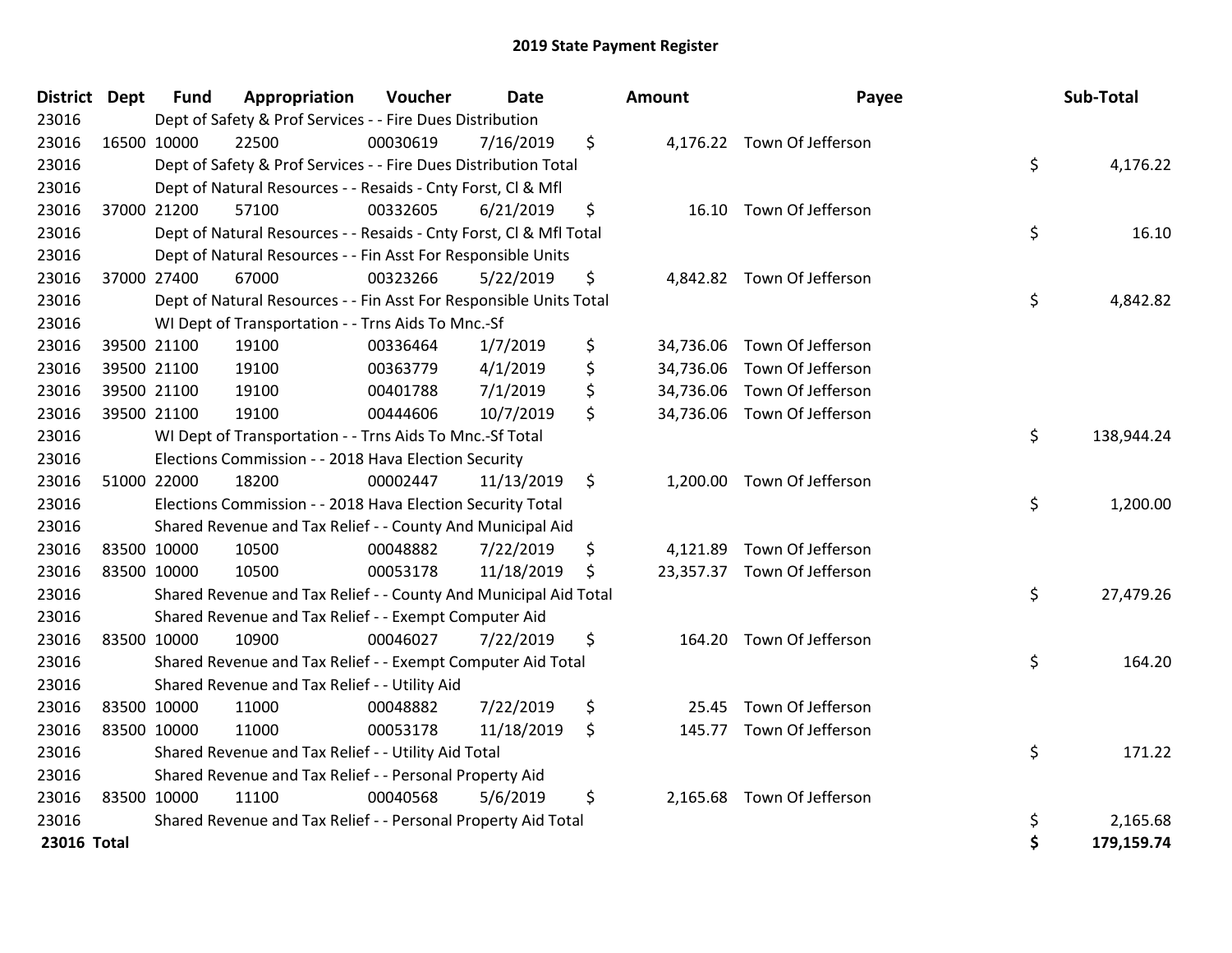| <b>District</b> | <b>Dept</b> | <b>Fund</b> | Appropriation                                                      | Voucher  | <b>Date</b> | Amount          | Payee                   | Sub-Total        |
|-----------------|-------------|-------------|--------------------------------------------------------------------|----------|-------------|-----------------|-------------------------|------------------|
| 23018           |             |             | Dept of Safety & Prof Services - - Fire Dues Distribution          |          |             |                 |                         |                  |
| 23018           |             | 16500 10000 | 22500                                                              | 00030949 | 7/17/2019   | \$              | 2,566.85 Town Of Jordan |                  |
| 23018           |             |             | Dept of Safety & Prof Services - - Fire Dues Distribution Total    |          |             |                 |                         | \$<br>2,566.85   |
| 23018           |             |             | Dept of Natural Resources - - Resaids - Cnty Forst, CI & Mfl       |          |             |                 |                         |                  |
| 23018           |             | 37000 21200 | 57100                                                              | 00332606 | 6/21/2019   | \$              | 161.20 Town Of Jordan   |                  |
| 23018           |             |             | Dept of Natural Resources - - Resaids - Cnty Forst, Cl & Mfl Total |          |             |                 |                         | \$<br>161.20     |
| 23018           |             |             | Dept of Natural Resources - - Fin Asst For Responsible Units       |          |             |                 |                         |                  |
| 23018           | 37000 27400 |             | 67000                                                              | 00323120 | 5/22/2019   | \$              | 2,006.54 Town Of Jordan |                  |
| 23018           |             |             | Dept of Natural Resources - - Fin Asst For Responsible Units Total |          |             |                 |                         | \$<br>2,006.54   |
| 23018           |             |             | WI Dept of Transportation - - Trns Aids To Mnc.-Sf                 |          |             |                 |                         |                  |
| 23018           |             | 39500 21100 | 19100                                                              | 00336465 | 1/7/2019    | \$<br>26,386.50 | Town Of Jordan          |                  |
| 23018           |             | 39500 21100 | 19100                                                              | 00363780 | 4/1/2019    | \$<br>26,386.50 | Town Of Jordan          |                  |
| 23018           |             | 39500 21100 | 19100                                                              | 00401789 | 7/1/2019    | \$<br>26,386.50 | Town Of Jordan          |                  |
| 23018           | 39500 21100 |             | 19100                                                              | 00444607 | 10/7/2019   | \$<br>26,386.52 | Town Of Jordan          |                  |
| 23018           |             |             | WI Dept of Transportation - - Trns Aids To Mnc.-Sf Total           |          |             |                 |                         | \$<br>105,546.02 |
| 23018           |             |             | Elections Commission - - 2018 Hava Election Security               |          |             |                 |                         |                  |
| 23018           |             | 51000 22000 | 18200                                                              | 00002769 | 11/20/2019  | \$<br>1,200.00  | Town Of Jordan          |                  |
| 23018           |             |             | Elections Commission - - 2018 Hava Election Security Total         |          |             |                 |                         | \$<br>1,200.00   |
| 23018           |             |             | Shared Revenue and Tax Relief - - County And Municipal Aid         |          |             |                 |                         |                  |
| 23018           |             | 83500 10000 | 10500                                                              | 00048883 | 7/22/2019   | \$<br>2,249.65  | Town Of Jordan          |                  |
| 23018           | 83500 10000 |             | 10500                                                              | 00053179 | 11/18/2019  | \$<br>12,748.03 | Town Of Jordan          |                  |
| 23018           |             |             | Shared Revenue and Tax Relief - - County And Municipal Aid Total   |          |             |                 |                         | \$<br>14,997.68  |
| 23018           |             |             | Shared Revenue and Tax Relief - - Exempt Computer Aid              |          |             |                 |                         |                  |
| 23018           | 83500 10000 |             | 10900                                                              | 00046028 | 7/22/2019   | \$<br>221.36    | Town Of Jordan          |                  |
| 23018           |             |             | Shared Revenue and Tax Relief - - Exempt Computer Aid Total        |          |             |                 |                         | \$<br>221.36     |
| 23018           |             |             | Shared Revenue and Tax Relief - - Personal Property Aid            |          |             |                 |                         |                  |
| 23018           | 83500 10000 |             | 11100                                                              | 00040569 | 5/6/2019    | \$<br>1,423.43  | Town Of Jordan          |                  |
| 23018           |             |             | Shared Revenue and Tax Relief - - Personal Property Aid Total      |          |             |                 |                         | \$<br>1,423.43   |
| 23018 Total     |             |             |                                                                    |          |             |                 |                         | \$<br>128,123.08 |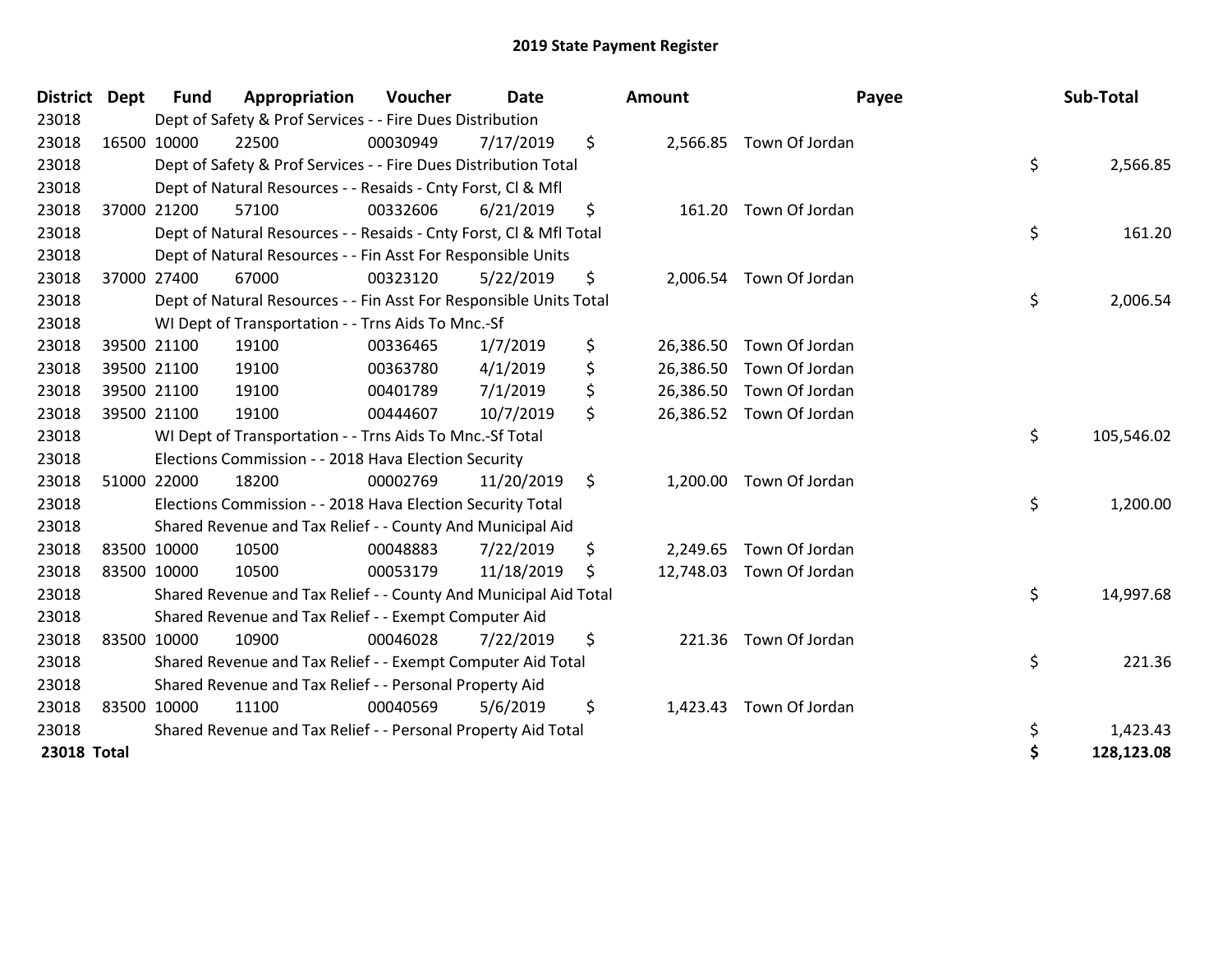| <b>District Dept</b> |             | <b>Fund</b> | Appropriation                                                      | Voucher  | Date       | <b>Amount</b> | Payee                    | Sub-Total        |
|----------------------|-------------|-------------|--------------------------------------------------------------------|----------|------------|---------------|--------------------------|------------------|
| 23020                |             |             | Dept of Safety & Prof Services - - Fire Dues Distribution          |          |            |               |                          |                  |
| 23020                |             | 16500 10000 | 22500                                                              | 00030504 | 7/16/2019  | \$            | 5,119.67 Town Of Monroe  |                  |
| 23020                |             |             | Dept of Safety & Prof Services - - Fire Dues Distribution Total    |          |            |               |                          | \$<br>5,119.67   |
| 23020                |             |             | Dept of Natural Resources - - Resaids - Cnty Forst, CI & Mfl       |          |            |               |                          |                  |
| 23020                |             | 37000 21200 | 57100                                                              | 00332607 | 6/21/2019  | \$            | 37.03 Town Of Monroe     |                  |
| 23020                |             |             | Dept of Natural Resources - - Resaids - Cnty Forst, Cl & Mfl Total |          |            |               |                          | \$<br>37.03      |
| 23020                |             |             | Dept of Natural Resources - - Fin Asst For Responsible Units       |          |            |               |                          |                  |
| 23020                |             | 37000 27400 | 67000                                                              | 00323547 | 5/22/2019  | \$            | 1,861.52 Town Of Monroe  |                  |
| 23020                |             |             | Dept of Natural Resources - - Fin Asst For Responsible Units Total |          |            |               |                          | \$<br>1,861.52   |
| 23020                |             |             | WI Dept of Transportation - - Trns Aids To Mnc.-Sf                 |          |            |               |                          |                  |
| 23020                |             | 39500 21100 | 19100                                                              | 00336466 | 1/7/2019   | \$            | 19,637.58 Town Of Monroe |                  |
| 23020                |             | 39500 21100 | 19100                                                              | 00363781 | 4/1/2019   | \$            | 19,637.58 Town Of Monroe |                  |
| 23020                |             | 39500 21100 | 19100                                                              | 00401790 | 7/1/2019   | \$            | 19,637.58 Town Of Monroe |                  |
| 23020                |             | 39500 21100 | 19100                                                              | 00444608 | 10/7/2019  | \$            | 19,637.58 Town Of Monroe |                  |
| 23020                |             |             | WI Dept of Transportation - - Trns Aids To Mnc.-Sf Total           |          |            |               |                          | \$<br>78,550.32  |
| 23020                |             |             | WI Dept of Transportation - - Loc Rd Imp Prg St Fd                 |          |            |               |                          |                  |
| 23020                |             | 39500 21100 | 27800                                                              | 00397787 | 6/25/2019  | \$            | 16,700.00 Town Of Monroe |                  |
| 23020                |             |             | WI Dept of Transportation - - Loc Rd Imp Prg St Fd Total           |          |            |               |                          | \$<br>16,700.00  |
| 23020                |             |             | Shared Revenue and Tax Relief - - County And Municipal Aid         |          |            |               |                          |                  |
| 23020                |             | 83500 10000 | 10500                                                              | 00048884 | 7/22/2019  | \$            | 2,181.81 Town Of Monroe  |                  |
| 23020                |             | 83500 10000 | 10500                                                              | 00053180 | 11/18/2019 | \$            | 12,363.56 Town Of Monroe |                  |
| 23020                |             |             | Shared Revenue and Tax Relief - - County And Municipal Aid Total   |          |            |               |                          | \$<br>14,545.37  |
| 23020                |             |             | Shared Revenue and Tax Relief - - Exempt Computer Aid              |          |            |               |                          |                  |
| 23020                |             | 83500 10000 | 10900                                                              | 00046029 | 7/22/2019  | \$<br>31.18   | Town Of Monroe           |                  |
| 23020                |             |             | Shared Revenue and Tax Relief - - Exempt Computer Aid Total        |          |            |               |                          | \$<br>31.18      |
| 23020                |             |             | Shared Revenue and Tax Relief - - Utility Aid                      |          |            |               |                          |                  |
| 23020                | 83500 10000 |             | 11000                                                              | 00048884 | 7/22/2019  | \$<br>904.97  | <b>Town Of Monroe</b>    |                  |
| 23020                | 83500 10000 |             | 11000                                                              | 00053180 | 11/18/2019 | \$            | 8,485.14 Town Of Monroe  |                  |
| 23020                |             |             | Shared Revenue and Tax Relief - - Utility Aid Total                |          |            |               |                          | \$<br>9,390.11   |
| 23020                |             |             | Shared Revenue and Tax Relief - - Personal Property Aid            |          |            |               |                          |                  |
| 23020                |             | 83500 10000 | 11100                                                              | 00040570 | 5/6/2019   | \$            | 1,391.55 Town Of Monroe  |                  |
| 23020                |             |             | Shared Revenue and Tax Relief - - Personal Property Aid Total      |          |            |               |                          | \$<br>1,391.55   |
| 23020 Total          |             |             |                                                                    |          |            |               |                          | \$<br>127,626.75 |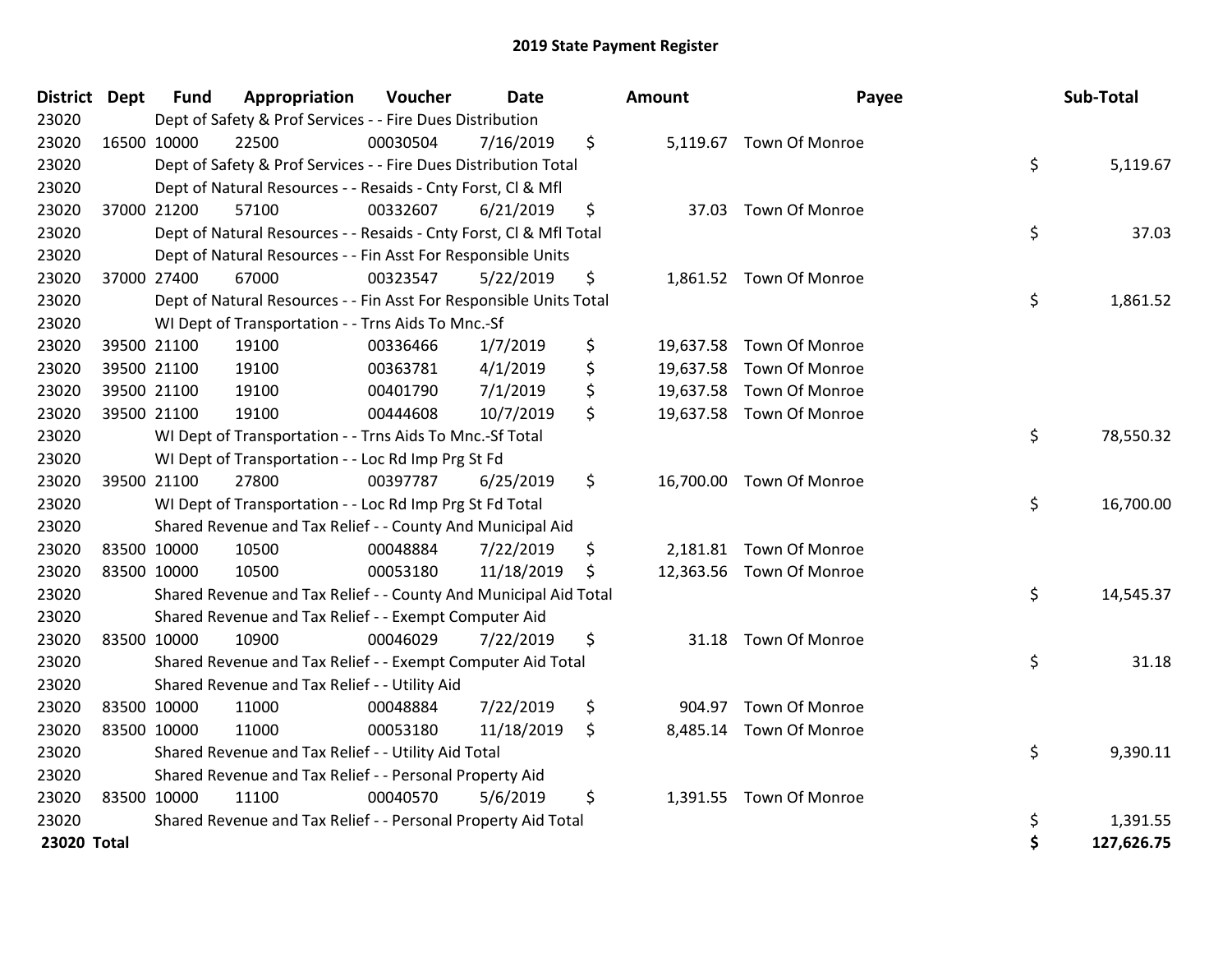| District Dept |             | <b>Fund</b> | Appropriation                                                       | Voucher  | Date       | <b>Amount</b>   | Payee                         | Sub-Total       |
|---------------|-------------|-------------|---------------------------------------------------------------------|----------|------------|-----------------|-------------------------------|-----------------|
| 23022         |             |             | Dept of Safety & Prof Services - - Fire Dues Distribution           |          |            |                 |                               |                 |
| 23022         |             | 16500 10000 | 22500                                                               | 00031047 | 7/17/2019  | \$              | 2,233.37 Town Of Mt Pleasant  |                 |
| 23022         |             |             | Dept of Safety & Prof Services - - Fire Dues Distribution Total     |          |            |                 |                               | \$<br>2,233.37  |
| 23022         |             |             | Dept of Natural Resources - - Aids In Lieu Of Taxes - Gener         |          |            |                 |                               |                 |
| 23022         |             | 37000 10000 | 50300                                                               | 00296461 | 2/6/2019   | \$<br>65.94     | Town Of Mt Pleasant           |                 |
| 23022         |             | 37000 10000 | 50300                                                               | 00314054 | 4/19/2019  | \$<br>43.49     | Town Of Mt Pleasant           |                 |
| 23022         |             | 37000 10000 | 50300                                                               | 00314055 | 4/19/2019  | \$<br>445.77    | Town Of Mt Pleasant           |                 |
| 23022         |             |             | Dept of Natural Resources - - Aids In Lieu Of Taxes - Gener Total   |          |            |                 |                               | \$<br>555.20    |
| 23022         |             |             | Dept of Natural Resources - - Resaids - Cnty Forst, Cl & Mfl        |          |            |                 |                               |                 |
| 23022         |             | 37000 21200 | 57100                                                               | 00332608 | 6/21/2019  | \$<br>31.77     | Town Of Mt Pleasant           |                 |
| 23022         |             |             | Dept of Natural Resources - - Resaids - Cnty Forst, Cl & Mfl Total  |          |            |                 |                               | \$<br>31.77     |
| 23022         |             |             | Dept of Natural Resources - - Fin Asst For Responsible Units        |          |            |                 |                               |                 |
| 23022         |             | 37000 27400 | 67000                                                               | 00323017 | 5/22/2019  | \$<br>1,159.39  | Town Of Mt Pleasant           |                 |
| 23022         |             |             | Dept of Natural Resources - - Fin Asst For Responsible Units Total  |          |            |                 |                               | \$<br>1,159.39  |
| 23022         |             |             | WI Dept of Transportation - - Trns Aids To Mnc.-Sf                  |          |            |                 |                               |                 |
| 23022         |             | 39500 21100 | 19100                                                               | 00336467 | 1/7/2019   | \$<br>23,012.04 | Town Of Mt Pleasant           |                 |
| 23022         |             | 39500 21100 | 19100                                                               | 00363782 | 4/1/2019   | \$<br>23,012.04 | Town Of Mt Pleasant           |                 |
| 23022         |             | 39500 21100 | 19100                                                               | 00401791 | 7/1/2019   | \$<br>23,012.04 | Town Of Mt Pleasant           |                 |
| 23022         |             | 39500 21100 | 19100                                                               | 00444609 | 10/7/2019  | \$              | 23,012.05 Town Of Mt Pleasant |                 |
| 23022         |             |             | WI Dept of Transportation - - Trns Aids To Mnc.-Sf Total            |          |            |                 |                               | \$<br>92,048.17 |
| 23022         |             |             | Department of Military Affairs - - Major Disaster Assist; Pif       |          |            |                 |                               |                 |
| 23022         |             | 46500 27200 | 36500                                                               | 00068465 | 10/22/2019 | \$              | 12,086.69 Town Of Mt Pleasant |                 |
| 23022         |             |             | Department of Military Affairs - - Major Disaster Assist; Pif Total |          |            |                 |                               | \$<br>12,086.69 |
| 23022         |             |             | Elections Commission - - 2018 Hava Election Security                |          |            |                 |                               |                 |
| 23022         |             | 51000 22000 | 18200                                                               | 00002353 | 11/8/2019  | \$<br>1,200.00  | Town Of Mt Pleasant           |                 |
| 23022         |             |             | Elections Commission - - 2018 Hava Election Security Total          |          |            |                 |                               | \$<br>1,200.00  |
| 23022         |             |             | Shared Revenue and Tax Relief - - County And Municipal Aid          |          |            |                 |                               |                 |
| 23022         | 83500 10000 |             | 10500                                                               | 00048885 | 7/22/2019  | \$              | 2,203.57 Town Of Mt Pleasant  |                 |
| 23022         |             | 83500 10000 | 10500                                                               | 00053181 | 11/18/2019 | \$              | 12,486.92 Town Of Mt Pleasant |                 |
| 23022         |             |             | Shared Revenue and Tax Relief - - County And Municipal Aid Total    |          |            |                 |                               | \$<br>14,690.49 |
| 23022         |             |             | Shared Revenue and Tax Relief - - Exempt Computer Aid               |          |            |                 |                               |                 |
| 23022         |             | 83500 10000 | 10900                                                               | 00046030 | 7/22/2019  | \$<br>47.81     | Town Of Mt Pleasant           |                 |
| 23022         |             |             | Shared Revenue and Tax Relief - - Exempt Computer Aid Total         |          |            |                 |                               | \$<br>47.81     |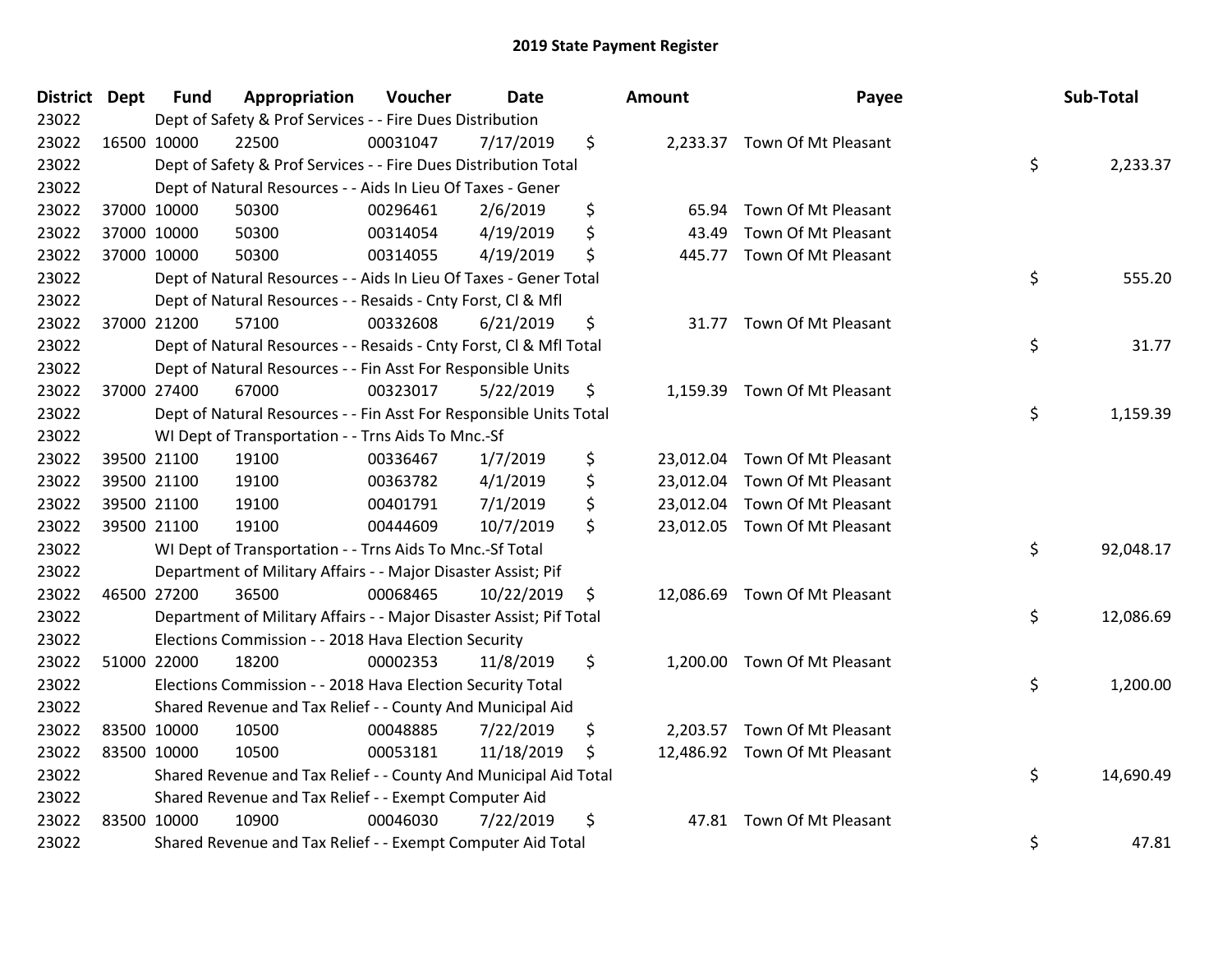| <b>District</b> | Dept | Fund        | Appropriation                                                 | <b>Voucher</b> | Date       |   | <b>Amount</b> | Payee               | Sub-Total  |
|-----------------|------|-------------|---------------------------------------------------------------|----------------|------------|---|---------------|---------------------|------------|
| 23022           |      |             | Shared Revenue and Tax Relief - - Utility Aid                 |                |            |   |               |                     |            |
| 23022           |      | 83500 10000 | 11000                                                         | 00048885       | 7/22/2019  |   | 25.30         | Town Of Mt Pleasant |            |
| 23022           |      | 83500 10000 | 11000                                                         | 00053181       | 11/18/2019 | S | 146.29        | Town Of Mt Pleasant |            |
| 23022           |      |             | Shared Revenue and Tax Relief - - Utility Aid Total           |                |            |   |               |                     | 171.59     |
| 23022           |      |             | Shared Revenue and Tax Relief - - Personal Property Aid       |                |            |   |               |                     |            |
| 23022           |      | 83500 10000 | 11100                                                         | 00040571       | 5/6/2019   |   | 105.00        | Town Of Mt Pleasant |            |
| 23022           |      |             | Shared Revenue and Tax Relief - - Personal Property Aid Total |                |            |   |               |                     | 105.00     |
| 23022 Total     |      |             |                                                               |                |            |   |               |                     | 124,329.48 |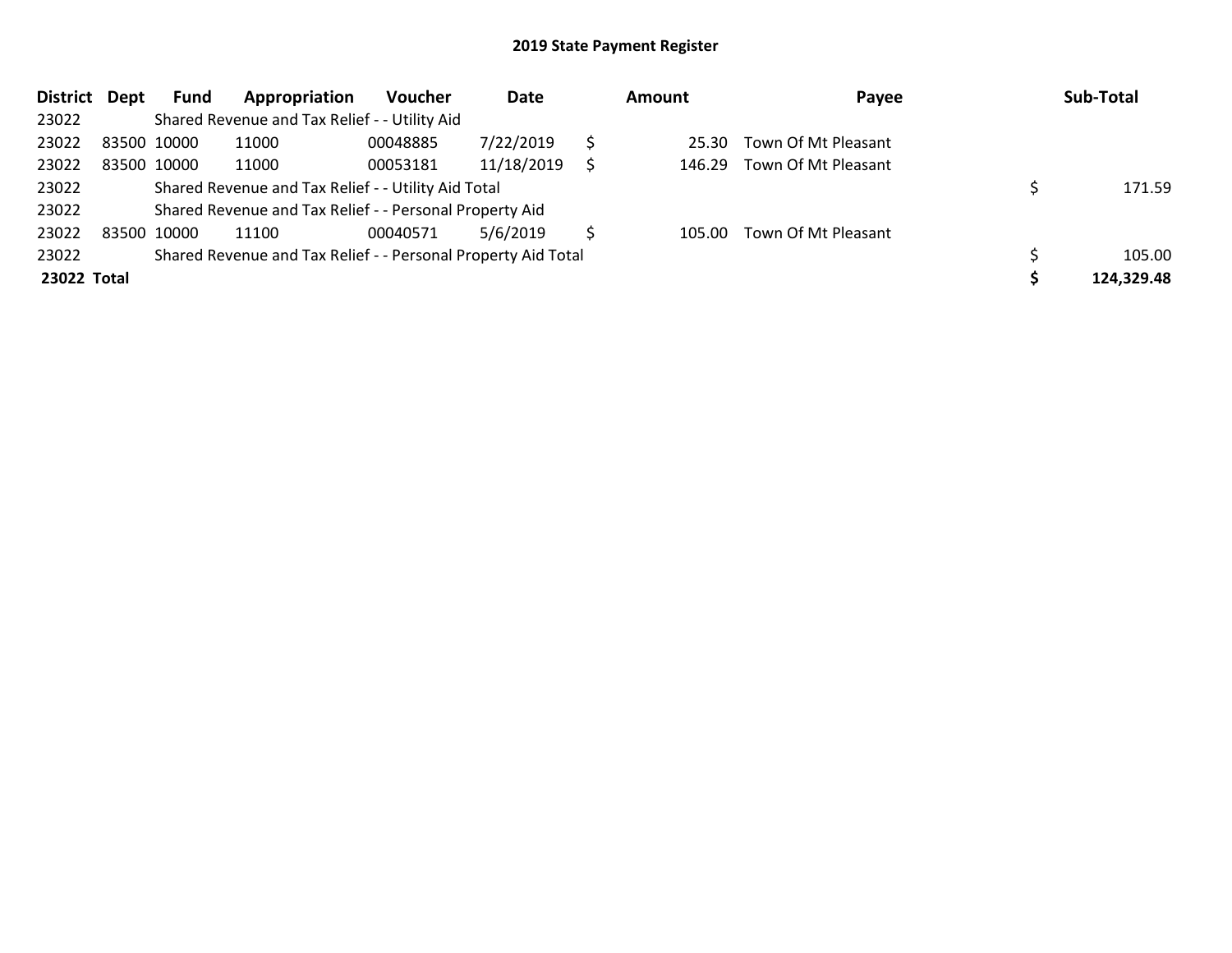| <b>District Dept</b> | <b>Fund</b> | Appropriation                                                      | Voucher  | <b>Date</b> | <b>Amount</b>  | Payee                        | Sub-Total       |
|----------------------|-------------|--------------------------------------------------------------------|----------|-------------|----------------|------------------------------|-----------------|
| 23024                |             | Dept of Safety & Prof Services - - Fire Dues Distribution          |          |             |                |                              |                 |
| 23024                | 16500 10000 | 22500                                                              | 00030328 | 7/16/2019   | \$             | 7,303.45 Town Of New Glarus  |                 |
| 23024                |             | Dept of Safety & Prof Services - - Fire Dues Distribution Total    |          |             |                |                              | \$<br>7,303.45  |
| 23024                |             | Dept of Natural Resources - - Aids In Lieu Of Taxes - Gener        |          |             |                |                              |                 |
| 23024                | 37000 10000 | 50300                                                              | 00314453 | 4/19/2019   | \$<br>368.66   | <b>Town Of New Glarus</b>    |                 |
| 23024                | 37000 10000 | 50300                                                              | 00326517 | 6/3/2019    | \$             | 5,759.02 Town Of New Glarus  |                 |
| 23024                |             | Dept of Natural Resources - - Aids In Lieu Of Taxes - Gener Total  |          |             |                |                              | \$<br>6,127.68  |
| 23024                |             | Dept of Natural Resources - - Resaids - Cnty Forst, Cl & Mfl       |          |             |                |                              |                 |
| 23024                | 37000 21200 | 57100                                                              | 00332609 | 6/21/2019   | \$             | 131.71 Town Of New Glarus    |                 |
| 23024                |             | Dept of Natural Resources - - Resaids - Cnty Forst, CI & Mfl Total |          |             |                |                              | \$<br>131.71    |
| 23024                |             | Dept of Natural Resources - - Aids In Lieu Of Taxes - Sum S        |          |             |                |                              |                 |
| 23024                | 37000 21200 | 57900                                                              | 00314454 | 4/19/2019   | \$             | 73.81 Town Of New Glarus     |                 |
| 23024                |             | Dept of Natural Resources - - Aids In Lieu Of Taxes - Sum S Total  |          |             |                |                              | \$<br>73.81     |
| 23024                |             | Dept of Natural Resources - - Fin Asst For Responsible Units       |          |             |                |                              |                 |
| 23024                | 37000 27400 | 67000                                                              | 00322827 | 5/22/2019   | \$<br>1,000.10 | Town Of New Glarus           |                 |
| 23024                |             | Dept of Natural Resources - - Fin Asst For Responsible Units Total |          |             |                |                              | \$<br>1,000.10  |
| 23024                |             | WI Dept of Transportation - - Trns Aids To Mnc.-Sf                 |          |             |                |                              |                 |
| 23024                | 39500 21100 | 19100                                                              | 00336468 | 1/7/2019    | \$             | 24,767.95 Town Of New Glarus |                 |
| 23024                | 39500 21100 | 19100                                                              | 00363783 | 4/1/2019    | \$             | 24,767.95 Town Of New Glarus |                 |
| 23024                | 39500 21100 | 19100                                                              | 00401792 | 7/1/2019    | \$             | 24,767.95 Town Of New Glarus |                 |
| 23024                | 39500 21100 | 19100                                                              | 00444610 | 10/7/2019   | \$             | 24,767.98 Town Of New Glarus |                 |
| 23024                |             | WI Dept of Transportation - - Trns Aids To Mnc.-Sf Total           |          |             |                |                              | \$<br>99,071.83 |
| 23024                |             | Public Defender Board - - Transcript, Discovery And Int            |          |             |                |                              |                 |
| 23024                | 55000 10000 | 10600                                                              | 00196225 | 5/21/2019   | \$<br>20.00    | Town Of New Glarus           |                 |
| 23024                |             | Public Defender Board - - Transcript, Discovery And Int Total      |          |             |                |                              | \$<br>20.00     |
| 23024                |             | Shared Revenue and Tax Relief - - County And Municipal Aid         |          |             |                |                              |                 |
| 23024                | 83500 10000 | 10500                                                              | 00048886 | 7/22/2019   | \$<br>1,371.43 | Town Of New Glarus           |                 |
| 23024                | 83500 10000 | 10500                                                              | 00053182 | 11/18/2019  | \$             | 7,771.45 Town Of New Glarus  |                 |
| 23024                |             | Shared Revenue and Tax Relief - - County And Municipal Aid Total   |          |             |                |                              | \$<br>9,142.88  |
| 23024                |             | Shared Revenue and Tax Relief - - Exempt Computer Aid              |          |             |                |                              |                 |
| 23024                | 83500 10000 | 10900                                                              | 00046031 | 7/22/2019   | \$<br>56.12    | Town Of New Glarus           |                 |
| 23024                |             | Shared Revenue and Tax Relief - - Exempt Computer Aid Total        |          |             |                |                              | \$<br>56.12     |
| 23024                |             | Shared Revenue and Tax Relief - - Utility Aid                      |          |             |                |                              |                 |

| ount      | Payee                        | Sub-Total       |
|-----------|------------------------------|-----------------|
| 7,303.45  | Town Of New Glarus           | \$<br>7,303.45  |
| 368.66    | Town Of New Glarus           |                 |
| 5,759.02  | Town Of New Glarus           | \$<br>6,127.68  |
| 131.71    | Town Of New Glarus           | \$<br>131.71    |
| 73.81     | Town Of New Glarus           | \$<br>73.81     |
| 1,000.10  | <b>Town Of New Glarus</b>    | \$<br>1,000.10  |
|           | 24,767.95 Town Of New Glarus |                 |
| 24,767.95 | Town Of New Glarus           |                 |
| 24,767.95 | <b>Town Of New Glarus</b>    |                 |
|           | 24,767.98 Town Of New Glarus | \$<br>99,071.83 |
| 20.00     | Town Of New Glarus           | \$<br>20.00     |
|           | 1,371.43 Town Of New Glarus  |                 |
| 7,771.45  | Town Of New Glarus           | \$<br>9,142.88  |
| 56.12     | <b>Town Of New Glarus</b>    | \$<br>56.12     |
|           |                              |                 |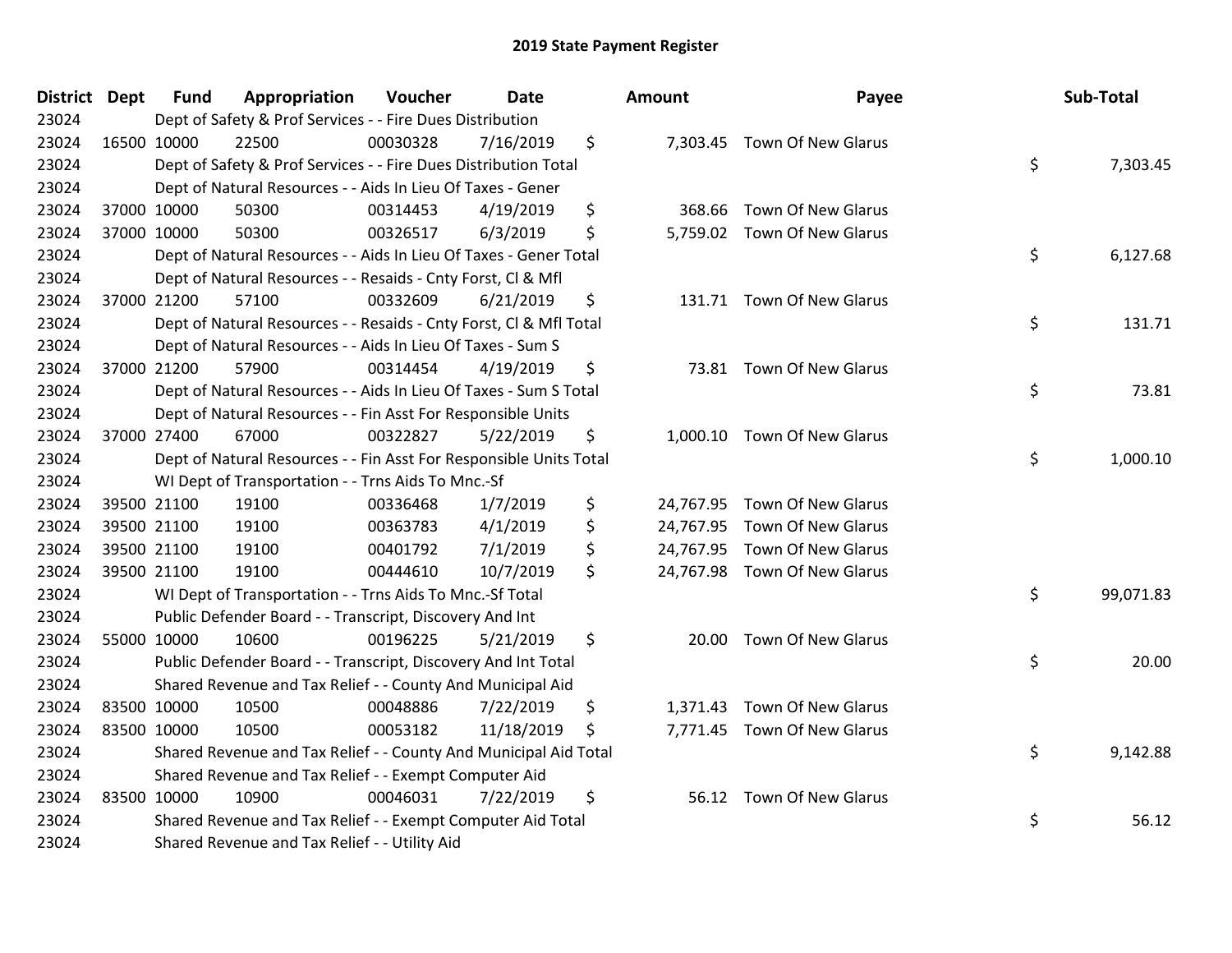| <b>District</b> | Dept | Fund        | Appropriation                                                       | <b>Voucher</b> | Date       |    | Amount | Payee                     | Sub-Total  |
|-----------------|------|-------------|---------------------------------------------------------------------|----------------|------------|----|--------|---------------------------|------------|
| 23024           |      | 83500 10000 | 11000                                                               | 00048886       | 7/22/2019  | \$ | 78.97  | <b>Town Of New Glarus</b> |            |
| 23024           |      | 83500 10000 | 11000                                                               | 00053182       | 11/18/2019 | Ś  | 451.73 | <b>Town Of New Glarus</b> |            |
| 23024           |      |             | Shared Revenue and Tax Relief - - Utility Aid Total                 |                |            |    |        |                           | 530.70     |
| 23024           |      |             | Shared Revenue and Tax Relief - - Personal Property Aid             |                |            |    |        |                           |            |
| 23024           |      | 83500 10000 | 11100                                                               | 00040572       | 5/6/2019   | S  | 475.54 | <b>Town Of New Glarus</b> |            |
| 23024           |      |             | Shared Revenue and Tax Relief - - Personal Property Aid Total       |                |            |    |        |                           | 475.54     |
| 23024           |      |             | Shared Revenue and Tax Relief - - Payments For Municipal Svcs       |                |            |    |        |                           |            |
| 23024           |      | 83500 10000 | 50100                                                               | 00037916       | 1/31/2019  | S  | 60.16  | Town Of New Glarus        |            |
| 23024           |      |             | Shared Revenue and Tax Relief - - Payments For Municipal Svcs Total |                |            |    |        |                           | 60.16      |
| 23024 Total     |      |             |                                                                     |                |            |    |        |                           | 123,993.98 |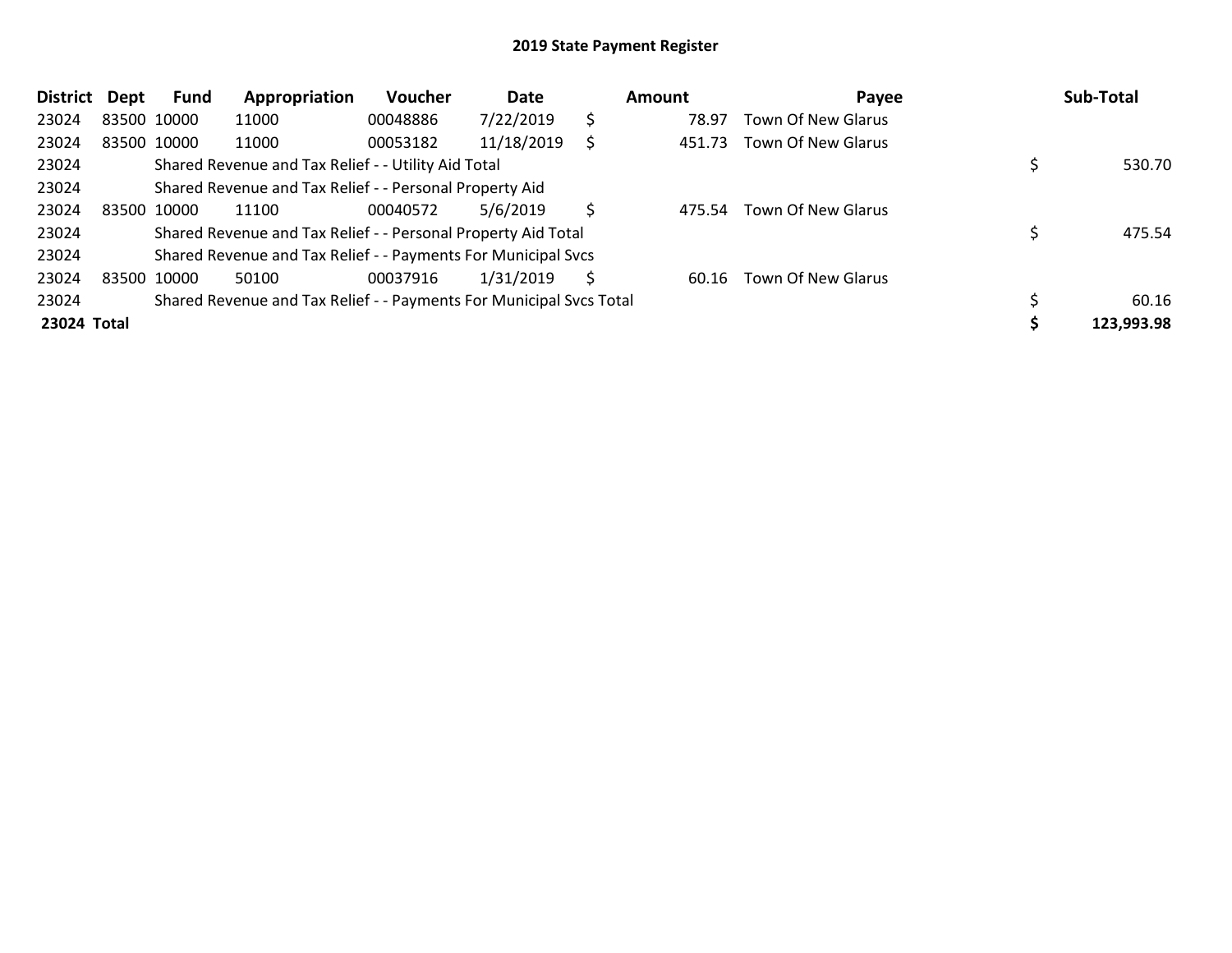| <b>District Dept</b> | <b>Fund</b> | Appropriation                                                      | Voucher  | <b>Date</b> | <b>Amount</b>   | Payee                         | Sub-Total        |
|----------------------|-------------|--------------------------------------------------------------------|----------|-------------|-----------------|-------------------------------|------------------|
| 23026                |             | Dept of Safety & Prof Services - - Fire Dues Distribution          |          |             |                 |                               |                  |
| 23026                | 16500 10000 | 22500                                                              | 00030707 | 7/17/2019   | \$              | 3,573.78 Town Of Spring Grove |                  |
| 23026                |             | Dept of Safety & Prof Services - - Fire Dues Distribution Total    |          |             |                 |                               | \$<br>3,573.78   |
| 23026                |             | Dept of Natural Resources - - Aids In Lieu Of Taxes - Gener        |          |             |                 |                               |                  |
| 23026                | 37000 10000 | 50300                                                              | 00314858 | 4/19/2019   | \$<br>32.30     | Town Of Spring Grove          |                  |
| 23026                |             | Dept of Natural Resources - - Aids In Lieu Of Taxes - Gener Total  |          |             |                 |                               | \$<br>32.30      |
| 23026                |             | Dept of Natural Resources - - Resaids - Cnty Forst, Cl & Mfl       |          |             |                 |                               |                  |
| 23026                | 37000 21200 | 57100                                                              | 00332610 | 6/21/2019   | \$<br>42.53     | Town Of Spring Grove          |                  |
| 23026                |             | Dept of Natural Resources - - Resaids - Cnty Forst, Cl & Mfl Total |          |             |                 |                               | \$<br>42.53      |
| 23026                |             | Dept of Natural Resources - - Fin Asst For Responsible Units       |          |             |                 |                               |                  |
| 23026                | 37000 27400 | 67000                                                              | 00323458 | 5/22/2019   | \$              | 1,557.21 Town Of Spring Grove |                  |
| 23026                |             | Dept of Natural Resources - - Fin Asst For Responsible Units Total |          |             |                 |                               | \$<br>1,557.21   |
| 23026                |             | WI Dept of Transportation - - Trns Aids To Mnc.-Sf                 |          |             |                 |                               |                  |
| 23026                | 39500 21100 | 19100                                                              | 00336469 | 1/7/2019    | \$<br>30,579.20 | Town Of Spring Grove          |                  |
| 23026                | 39500 21100 | 19100                                                              | 00363784 | 4/1/2019    | \$<br>30,579.20 | Town Of Spring Grove          |                  |
| 23026                | 39500 21100 | 19100                                                              | 00401793 | 7/1/2019    | \$<br>30,579.20 | Town Of Spring Grove          |                  |
| 23026                | 39500 21100 | 19100                                                              | 00444611 | 10/7/2019   | \$<br>30,579.20 | Town Of Spring Grove          |                  |
| 23026                |             | WI Dept of Transportation - - Trns Aids To Mnc.-Sf Total           |          |             |                 |                               | \$<br>122,316.80 |
| 23026                |             | Elections Commission - - 2018 Hava Election Security               |          |             |                 |                               |                  |
| 23026                | 51000 22000 | 18200                                                              | 00002396 | 11/13/2019  | \$<br>600.00    | Town Of Spring Grove          |                  |
| 23026                |             | Elections Commission - - 2018 Hava Election Security Total         |          |             |                 |                               | \$<br>600.00     |
| 23026                |             | Shared Revenue and Tax Relief - - County And Municipal Aid         |          |             |                 |                               |                  |
| 23026                | 83500 10000 | 10500                                                              | 00048887 | 7/22/2019   | \$<br>1,468.87  | Town Of Spring Grove          |                  |
| 23026                | 83500 10000 | 10500                                                              | 00053183 | 11/18/2019  | \$<br>8,323.61  | Town Of Spring Grove          |                  |
| 23026                |             | Shared Revenue and Tax Relief - - County And Municipal Aid Total   |          |             |                 |                               | \$<br>9,792.48   |
| 23026                |             | Shared Revenue and Tax Relief - - Exempt Computer Aid              |          |             |                 |                               |                  |
| 23026                | 83500 10000 | 10900                                                              | 00046032 | 7/22/2019   | \$<br>138.23    | Town Of Spring Grove          |                  |
| 23026                |             | Shared Revenue and Tax Relief - - Exempt Computer Aid Total        |          |             |                 |                               | \$<br>138.23     |
| 23026                |             | Shared Revenue and Tax Relief - - Utility Aid                      |          |             |                 |                               |                  |
| 23026                | 83500 10000 | 11000                                                              | 00048887 | 7/22/2019   | \$<br>66.83     | Town Of Spring Grove          |                  |
| 23026                | 83500 10000 | 11000                                                              | 00053183 | 11/18/2019  | \$<br>382.80    | Town Of Spring Grove          |                  |
| 23026                |             | Shared Revenue and Tax Relief - - Utility Aid Total                |          |             |                 |                               | \$<br>449.63     |
| 23026                |             | Shared Revenue and Tax Relief - - Personal Property Aid            |          |             |                 |                               |                  |

| Sub-Total  | Payee                                                                | ount                                |
|------------|----------------------------------------------------------------------|-------------------------------------|
| 3,573.78   | \$<br>Town Of Spring Grove                                           | 3,573.78                            |
| 32.30      | \$<br>Town Of Spring Grove                                           | 32.30                               |
| 42.53      | \$<br>Town Of Spring Grove                                           | 42.53                               |
| 1,557.21   | \$<br>Town Of Spring Grove                                           | 1,557.21                            |
|            | Town Of Spring Grove<br>Town Of Spring Grove<br>Town Of Spring Grove | 30,579.20<br>30,579.20<br>30,579.20 |
| 122,316.80 | \$<br>Town Of Spring Grove                                           | 30,579.20                           |
| 600.00     | \$<br>Town Of Spring Grove                                           | 600.00                              |
|            | 1,468.87 Town Of Spring Grove                                        |                                     |
| 9,792.48   | \$<br>Town Of Spring Grove                                           | 8,323.61                            |
| 138.23     | \$<br>Town Of Spring Grove                                           | 138.23                              |
|            | Town Of Spring Grove                                                 | 66.83                               |
| 449.63     | \$<br>Town Of Spring Grove                                           | 382.80                              |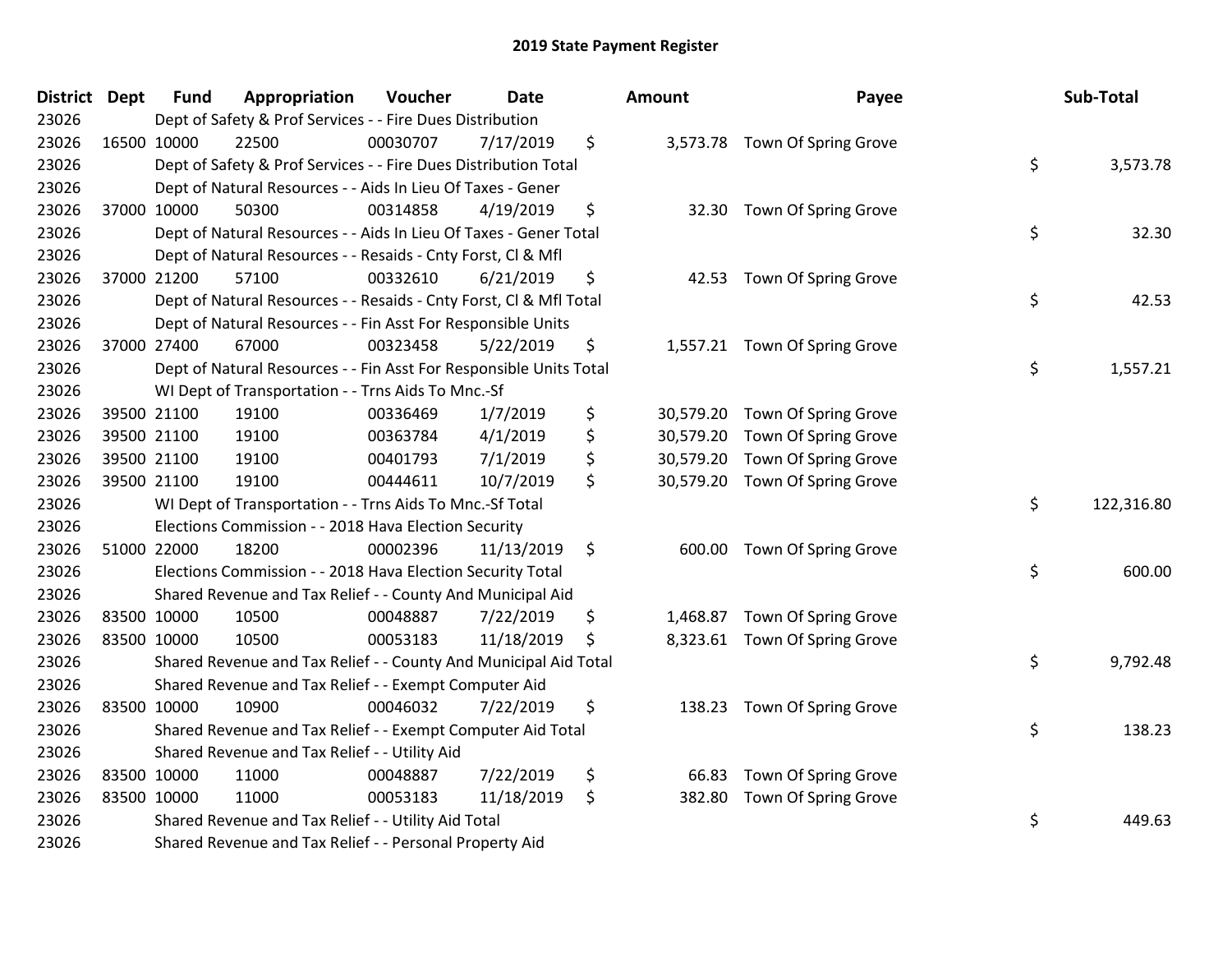| District Dept | Fund        | Appropriation                                                 | <b>Voucher</b> | Date     | Amount | Pavee                       | Sub-Total  |
|---------------|-------------|---------------------------------------------------------------|----------------|----------|--------|-----------------------------|------------|
| 23026         | 83500 10000 | 11100                                                         | 00040573       | 5/6/2019 |        | 495.37 Town Of Spring Grove |            |
| 23026         |             | Shared Revenue and Tax Relief - - Personal Property Aid Total |                |          |        |                             | 495.37     |
| 23026 Total   |             |                                                               |                |          |        |                             | 138,998.33 |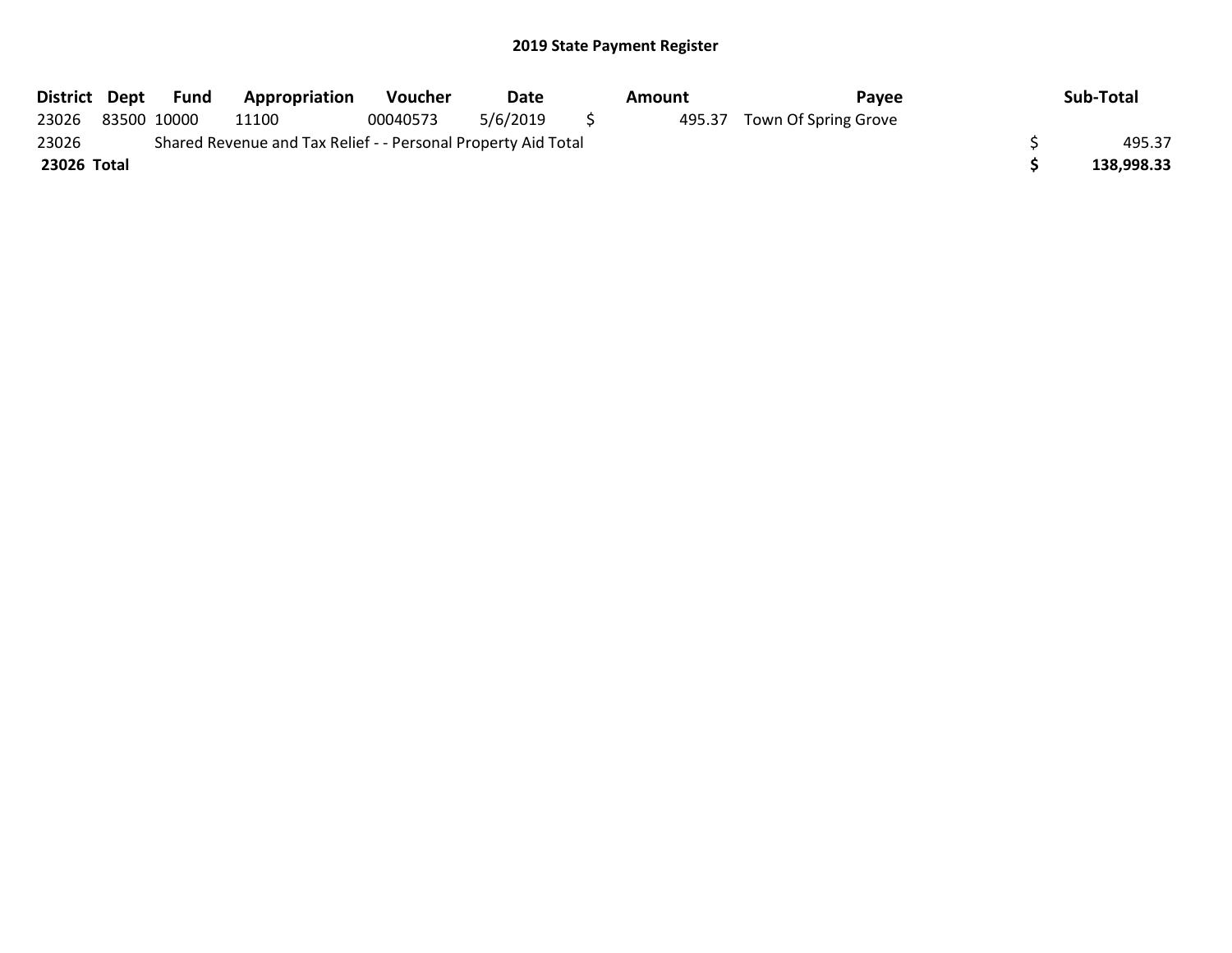| District    | <b>Dept</b> | <b>Fund</b> | Appropriation                                                      | Voucher  | <b>Date</b> | <b>Amount</b> | Payee                        | Sub-Total        |
|-------------|-------------|-------------|--------------------------------------------------------------------|----------|-------------|---------------|------------------------------|------------------|
| 23028       |             |             | Dept of Safety & Prof Services - - Fire Dues Distribution          |          |             |               |                              |                  |
| 23028       |             | 16500 10000 | 22500                                                              | 00030482 | 7/16/2019   | \$            | 5,315.05 Sylvester, Town of  |                  |
| 23028       |             |             | Dept of Safety & Prof Services - - Fire Dues Distribution Total    |          |             |               |                              | \$<br>5,315.05   |
| 23028       |             |             | Dept of Natural Resources - - Resaids - Cnty Forst, CI & Mfl       |          |             |               |                              |                  |
| 23028       |             | 37000 21200 | 57100                                                              | 00332611 | 6/21/2019   | \$<br>22.00   | Sylvester, Town of           |                  |
| 23028       |             |             | Dept of Natural Resources - - Resaids - Cnty Forst, Cl & Mfl Total |          |             |               |                              | \$<br>22.00      |
| 23028       |             |             | Dept of Natural Resources - - Fin Asst For Responsible Units       |          |             |               |                              |                  |
| 23028       |             | 37000 27400 | 67000                                                              | 00323548 | 5/22/2019   | \$            | 1,125.31 Sylvester, Town of  |                  |
| 23028       |             |             | Dept of Natural Resources - - Fin Asst For Responsible Units Total |          |             |               |                              | \$<br>1,125.31   |
| 23028       |             |             | WI Dept of Transportation - - Trns Aids To Mnc.-Sf                 |          |             |               |                              |                  |
| 23028       |             | 39500 21100 | 19100                                                              | 00336470 | 1/7/2019    | \$            | 26,404.42 Sylvester, Town of |                  |
| 23028       |             | 39500 21100 | 19100                                                              | 00363785 | 4/1/2019    | \$            | 26,404.42 Sylvester, Town of |                  |
| 23028       |             | 39500 21100 | 19100                                                              | 00401794 | 7/1/2019    | \$            | 26,404.42 Sylvester, Town of |                  |
| 23028       |             | 39500 21100 | 19100                                                              | 00444612 | 10/7/2019   | \$            | 26,404.43 Sylvester, Town of |                  |
| 23028       |             |             | WI Dept of Transportation - - Trns Aids To Mnc.-Sf Total           |          |             |               |                              | \$<br>105,617.69 |
| 23028       |             |             | Elections Commission - - 2018 Hava Election Security               |          |             |               |                              |                  |
| 23028       |             | 51000 22000 | 18200                                                              | 00002871 | 11/22/2019  | \$            | 1,200.00 Sylvester, Town of  |                  |
| 23028       |             |             | Elections Commission - - 2018 Hava Election Security Total         |          |             |               |                              | \$<br>1,200.00   |
| 23028       |             |             | Shared Revenue and Tax Relief - - County And Municipal Aid         |          |             |               |                              |                  |
| 23028       |             | 83500 10000 | 10500                                                              | 00048888 | 7/22/2019   | \$            | 1,495.01 Sylvester, Town of  |                  |
| 23028       |             | 83500 10000 | 10500                                                              | 00053184 | 11/18/2019  | \$            | 8,471.71 Sylvester, Town of  |                  |
| 23028       |             |             | Shared Revenue and Tax Relief - - County And Municipal Aid Total   |          |             |               |                              | \$<br>9,966.72   |
| 23028       |             |             | Shared Revenue and Tax Relief - - Exempt Computer Aid              |          |             |               |                              |                  |
| 23028       |             | 83500 10000 | 10900                                                              | 00046033 | 7/22/2019   | \$            | 100.81 Sylvester, Town of    |                  |
| 23028       |             |             | Shared Revenue and Tax Relief - - Exempt Computer Aid Total        |          |             |               |                              | \$<br>100.81     |
| 23028       |             |             | Shared Revenue and Tax Relief - - Utility Aid                      |          |             |               |                              |                  |
| 23028       |             | 83500 10000 | 11000                                                              | 00048888 | 7/22/2019   | \$            | 3.81 Sylvester, Town of      |                  |
| 23028       |             | 83500 10000 | 11000                                                              | 00053184 | 11/18/2019  | \$            | 22.11 Sylvester, Town of     |                  |
| 23028       |             |             | Shared Revenue and Tax Relief - - Utility Aid Total                |          |             |               |                              | \$<br>25.92      |
| 23028       |             |             | Shared Revenue and Tax Relief - - Personal Property Aid            |          |             |               |                              |                  |
| 23028       |             | 83500 10000 | 11100                                                              | 00040574 | 5/6/2019    | \$<br>32.69   | Sylvester, Town of           |                  |
| 23028       |             |             | Shared Revenue and Tax Relief - - Personal Property Aid Total      |          |             |               |                              | \$<br>32.69      |
| 23028 Total |             |             |                                                                    |          |             |               |                              | \$<br>123,406.19 |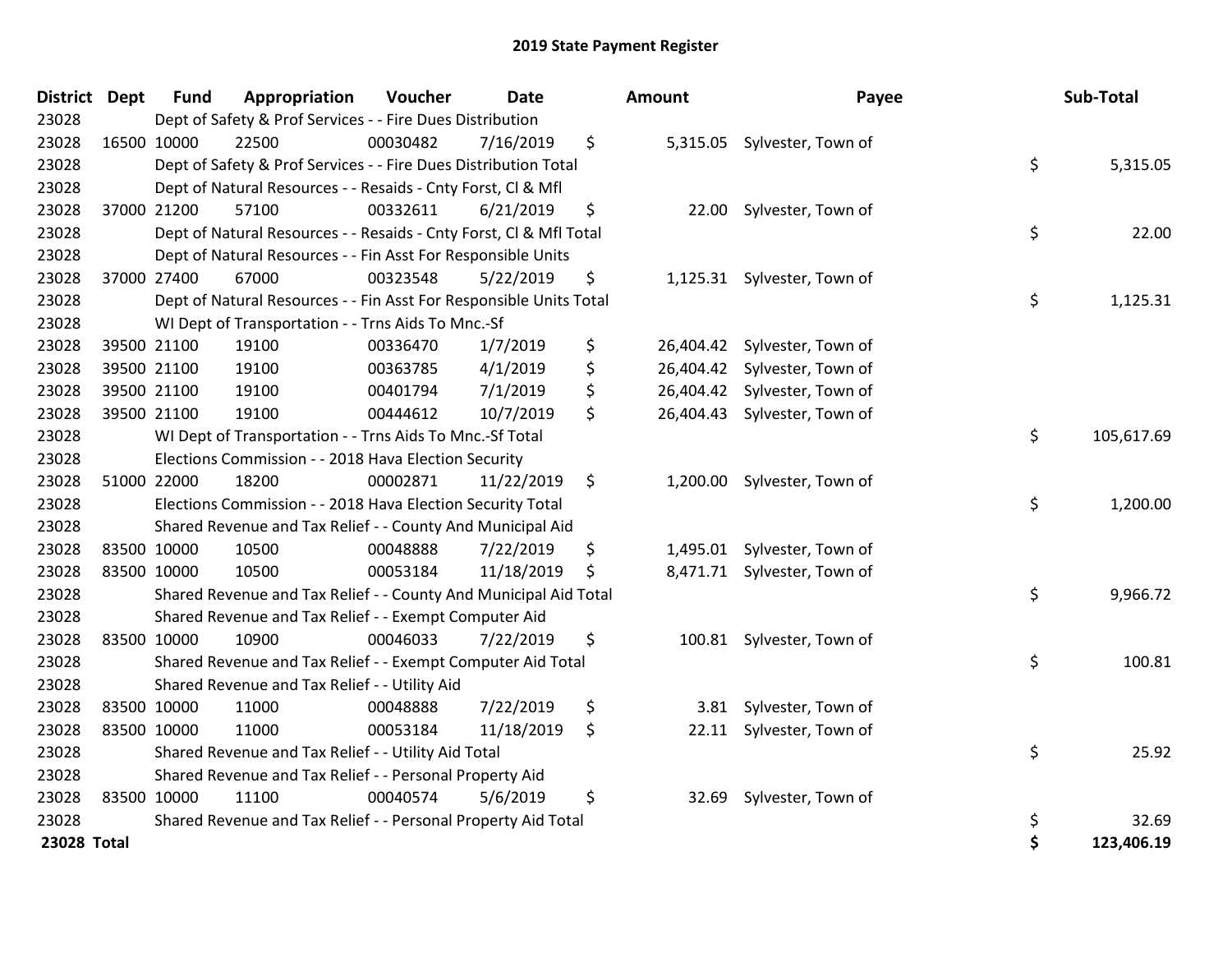| <b>District</b> | Dept        | <b>Fund</b> | Appropriation                                                      | Voucher  | <b>Date</b> | <b>Amount</b>   | Payee              | Sub-Total        |
|-----------------|-------------|-------------|--------------------------------------------------------------------|----------|-------------|-----------------|--------------------|------------------|
| 23030           |             |             | Dept of Safety & Prof Services - - Fire Dues Distribution          |          |             |                 |                    |                  |
| 23030           |             | 16500 10000 | 22500                                                              | 00030763 | 7/17/2019   | \$<br>3,255.44  | Town Of Washington |                  |
| 23030           |             |             | Dept of Safety & Prof Services - - Fire Dues Distribution Total    |          |             |                 |                    | \$<br>3,255.44   |
| 23030           |             |             | Dept of Natural Resources - - Resaids - Cnty Forst, CI & Mfl       |          |             |                 |                    |                  |
| 23030           |             | 37000 21200 | 57100                                                              | 00332612 | 6/21/2019   | \$<br>84.19     | Town Of Washington |                  |
| 23030           |             |             | Dept of Natural Resources - - Resaids - Cnty Forst, Cl & Mfl Total |          |             |                 |                    | \$<br>84.19      |
| 23030           |             |             | Dept of Natural Resources - - Fin Asst For Responsible Units       |          |             |                 |                    |                  |
| 23030           | 37000       | 27400       | 67000                                                              | 00340247 | 7/9/2019    | \$<br>2,116.69  | Town Of Washington |                  |
| 23030           |             |             | Dept of Natural Resources - - Fin Asst For Responsible Units Total |          |             |                 |                    | \$<br>2,116.69   |
| 23030           |             |             | WI Dept of Transportation - - Trns Aids To Mnc.-Sf                 |          |             |                 |                    |                  |
| 23030           |             | 39500 21100 | 19100                                                              | 00336471 | 1/7/2019    | \$<br>25,884.81 | Town Of Washington |                  |
| 23030           |             | 39500 21100 | 19100                                                              | 00363786 | 4/1/2019    | \$<br>25,884.81 | Town Of Washington |                  |
| 23030           |             | 39500 21100 | 19100                                                              | 00401795 | 7/1/2019    | \$<br>25,884.81 | Town Of Washington |                  |
| 23030           |             | 39500 21100 | 19100                                                              | 00444613 | 10/7/2019   | \$<br>25,884.83 | Town Of Washington |                  |
| 23030           |             |             | WI Dept of Transportation - - Trns Aids To Mnc.-Sf Total           |          |             |                 |                    | \$<br>103,539.26 |
| 23030           |             |             | Shared Revenue and Tax Relief - - County And Municipal Aid         |          |             |                 |                    |                  |
| 23030           | 83500 10000 |             | 10500                                                              | 00048889 | 7/22/2019   | \$<br>1,164.16  | Town Of Washington |                  |
| 23030           | 83500 10000 |             | 10500                                                              | 00053185 | 11/18/2019  | \$<br>6,596.91  | Town Of Washington |                  |
| 23030           |             |             | Shared Revenue and Tax Relief - - County And Municipal Aid Total   |          |             |                 |                    | \$<br>7,761.07   |
| 23030           |             |             | Shared Revenue and Tax Relief - - Exempt Computer Aid              |          |             |                 |                    |                  |
| 23030           |             | 83500 10000 | 10900                                                              | 00046034 | 7/22/2019   | \$<br>58.20     | Town Of Washington |                  |
| 23030           |             |             | Shared Revenue and Tax Relief - - Exempt Computer Aid Total        |          |             |                 |                    | \$<br>58.20      |
| 23030           |             |             | Shared Revenue and Tax Relief - - Personal Property Aid            |          |             |                 |                    |                  |
| 23030           | 83500 10000 |             | 11100                                                              | 00040575 | 5/6/2019    | \$<br>1,016.18  | Town Of Washington |                  |
| 23030           |             |             | Shared Revenue and Tax Relief - - Personal Property Aid Total      |          |             |                 |                    | \$<br>1,016.18   |
| 23030 Total     |             |             |                                                                    |          |             |                 |                    | \$<br>117,831.03 |

| ount      | Payee                       | Sub-Total        |
|-----------|-----------------------------|------------------|
|           | 3,255.44 Town Of Washington | \$<br>3,255.44   |
| 84.19     | Town Of Washington          |                  |
|           |                             | \$<br>84.19      |
| 2,116.69  | Town Of Washington          | \$<br>2,116.69   |
| 25,884.81 | Town Of Washington          |                  |
| 25,884.81 | Town Of Washington          |                  |
| 25,884.81 | Town Of Washington          |                  |
| 25,884.83 | Town Of Washington          |                  |
|           |                             | \$<br>103,539.26 |
| 1,164.16  | Town Of Washington          |                  |
| 6,596.91  | Town Of Washington          | \$<br>7,761.07   |
| 58.20     | Town Of Washington          |                  |
|           |                             | \$<br>58.20      |
| 1,016.18  | Town Of Washington          |                  |
|           |                             | \$<br>1,016.18   |
|           |                             | \$<br>117,831.03 |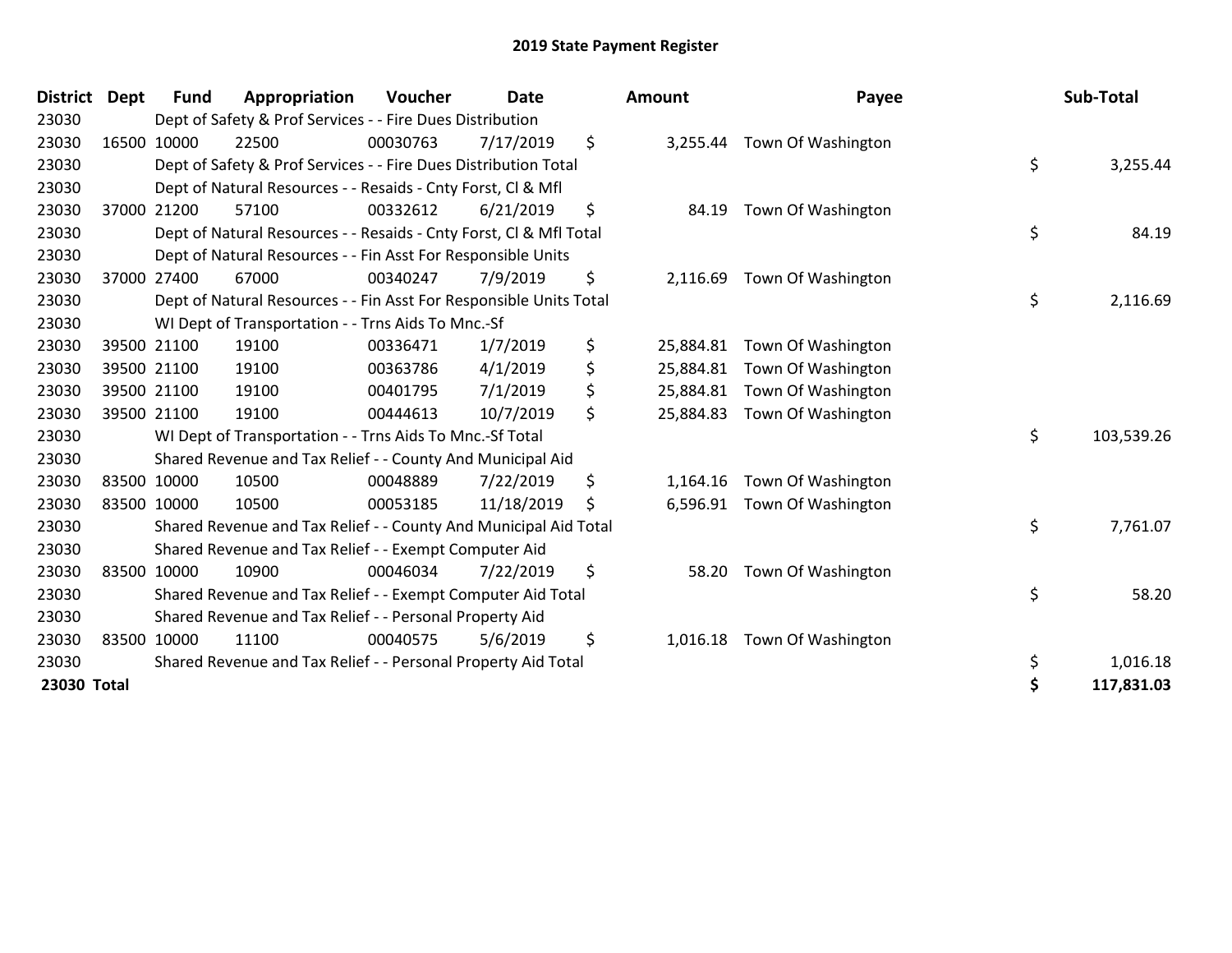| <b>District</b> | Dept        | <b>Fund</b> | Appropriation                                                      | Voucher  | <b>Date</b> |     | Amount    |                        | Payee | Sub-Total  |
|-----------------|-------------|-------------|--------------------------------------------------------------------|----------|-------------|-----|-----------|------------------------|-------|------------|
| 23032           |             |             | Dept of Safety & Prof Services - - Fire Dues Distribution          |          |             |     |           |                        |       |            |
| 23032           | 16500 10000 |             | 22500                                                              | 00030570 | 7/16/2019   | \$  |           | 4,516.37 Town Of York  |       |            |
| 23032           |             |             | Dept of Safety & Prof Services - - Fire Dues Distribution Total    |          |             |     |           |                        | \$    | 4,516.37   |
| 23032           |             |             | Dept of Natural Resources - - Aids In Lieu Of Taxes - Gener        |          |             |     |           |                        |       |            |
| 23032           |             | 37000 10000 | 50300                                                              | 00296487 | 2/6/2019    | \$  |           | 9,135.48 Town Of York  |       |            |
| 23032           |             |             | Dept of Natural Resources - - Aids In Lieu Of Taxes - Gener Total  |          |             |     |           |                        | \$    | 9,135.48   |
| 23032           |             |             | Dept of Natural Resources - - Resaids - Cnty Forst, CI & Mfl       |          |             |     |           |                        |       |            |
| 23032           | 37000 21200 |             | 57100                                                              | 00332613 | 6/21/2019   | \$  |           | 191.88 Town Of York    |       |            |
| 23032           |             |             | Dept of Natural Resources - - Resaids - Cnty Forst, Cl & Mfl Total |          |             |     |           |                        | \$    | 191.88     |
| 23032           |             |             | Dept of Natural Resources - - Fin Asst For Responsible Units       |          |             |     |           |                        |       |            |
| 23032           |             | 37000 27400 | 67000                                                              | 00322758 | 5/22/2019   | \$  |           | 882.81 Town Of York    |       |            |
| 23032           |             |             | Dept of Natural Resources - - Fin Asst For Responsible Units Total |          |             |     |           |                        | \$    | 882.81     |
| 23032           |             |             | WI Dept of Transportation - - Trns Aids To Mnc.-Sf                 |          |             |     |           |                        |       |            |
| 23032           |             | 39500 21100 | 19100                                                              | 00336472 | 1/7/2019    | \$  | 24,588.78 | Town Of York           |       |            |
| 23032           |             | 39500 21100 | 19100                                                              | 00363787 | 4/1/2019    | \$  |           | 24,588.78 Town Of York |       |            |
| 23032           |             | 39500 21100 | 19100                                                              | 00401796 | 7/1/2019    | \$  | 24,588.78 | Town Of York           |       |            |
| 23032           | 39500 21100 |             | 19100                                                              | 00444614 | 10/7/2019   | \$  |           | 24,588.79 Town Of York |       |            |
| 23032           |             |             | WI Dept of Transportation - - Trns Aids To Mnc.-Sf Total           |          |             |     |           |                        | \$    | 98,355.13  |
| 23032           |             |             | Shared Revenue and Tax Relief - - County And Municipal Aid         |          |             |     |           |                        |       |            |
| 23032           | 83500 10000 |             | 10500                                                              | 00048890 | 7/22/2019   | \$  |           | 1,077.93 Town Of York  |       |            |
| 23032           | 83500 10000 |             | 10500                                                              | 00053186 | 11/18/2019  | \$. |           | 6,108.30 Town Of York  |       |            |
| 23032           |             |             | Shared Revenue and Tax Relief - - County And Municipal Aid Total   |          |             |     |           |                        | \$    | 7,186.23   |
| 23032           |             |             | Shared Revenue and Tax Relief - - Exempt Computer Aid              |          |             |     |           |                        |       |            |
| 23032           | 83500 10000 |             | 10900                                                              | 00046035 | 7/22/2019   | \$  | 1.03      | Town Of York           |       |            |
| 23032           |             |             | Shared Revenue and Tax Relief - - Exempt Computer Aid Total        |          |             |     |           |                        | \$    | 1.03       |
| 23032           |             |             | Shared Revenue and Tax Relief - - Personal Property Aid            |          |             |     |           |                        |       |            |
| 23032           | 83500 10000 |             | 11100                                                              | 00040576 | 5/6/2019    | \$  | 124.98    | Town Of York           |       |            |
| 23032           |             |             | Shared Revenue and Tax Relief - - Personal Property Aid Total      |          |             |     |           |                        | \$    | 124.98     |
| 23032 Total     |             |             |                                                                    |          |             |     |           |                        | \$    | 120,393.91 |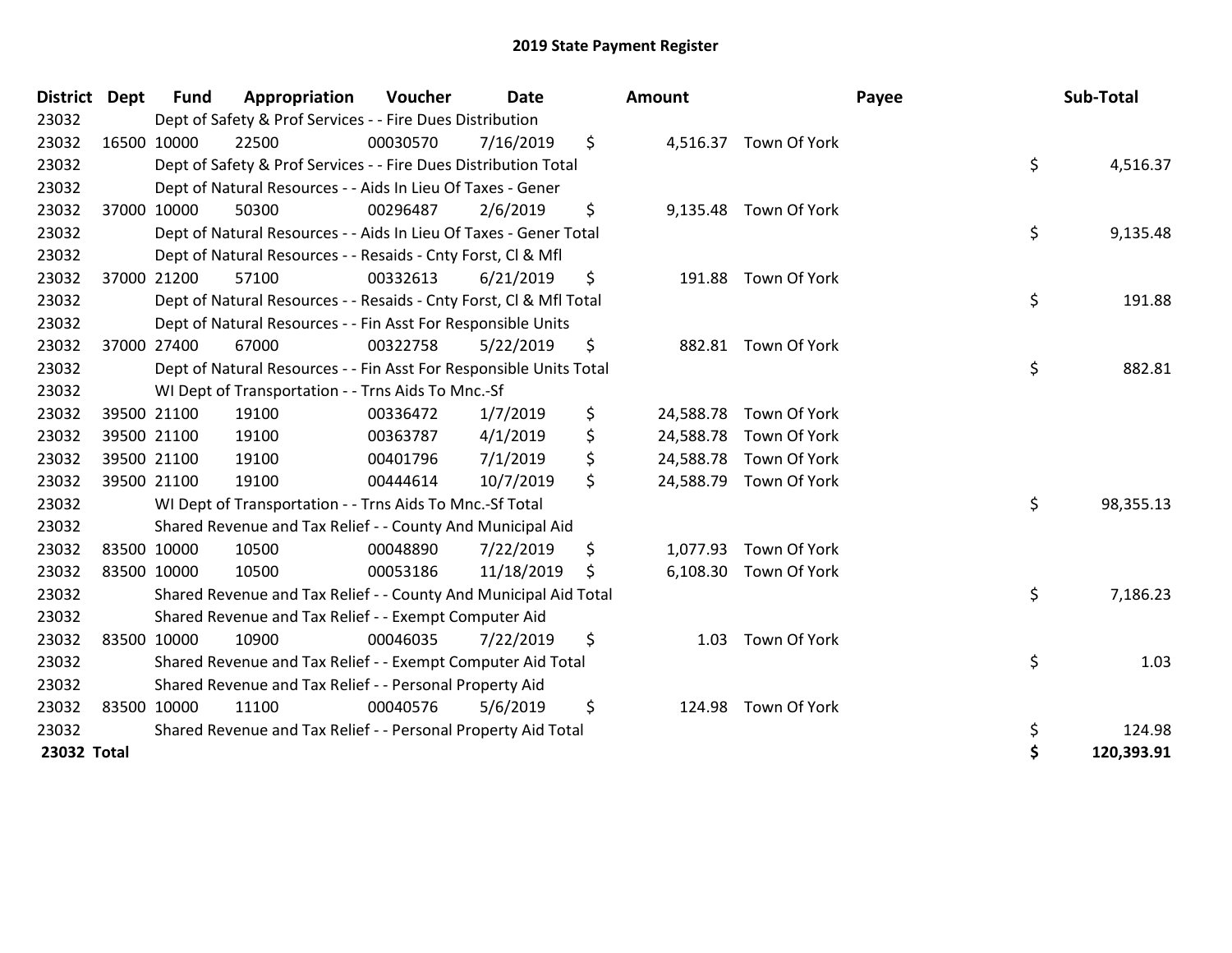| District Dept | <b>Fund</b> | Appropriation                                                         | Voucher  | <b>Date</b> | Amount           | Payee                       | Sub-Total        |
|---------------|-------------|-----------------------------------------------------------------------|----------|-------------|------------------|-----------------------------|------------------|
| 23101         |             | Dept of Safety & Prof Services - - Fire Dues Distribution             |          |             |                  |                             |                  |
| 23101         | 16500 10000 | 22500                                                                 | 00030969 | 7/17/2019   | \$               | 2,481.20 Village Of Albany  |                  |
| 23101         |             | Dept of Safety & Prof Services - - Fire Dues Distribution Total       |          |             |                  |                             | \$<br>2,481.20   |
| 23101         |             | Dept of Natural Resources - - Aids In Lieu Of Taxes - Gener           |          |             |                  |                             |                  |
| 23101         | 37000 10000 | 50300                                                                 | 00314661 | 4/19/2019   | \$<br>30.07      | Village Of Albany           |                  |
| 23101         |             | Dept of Natural Resources - - Aids In Lieu Of Taxes - Gener Total     |          |             |                  |                             | \$<br>30.07      |
| 23101         |             | Dept of Natural Resources - - Gen Program Ops-State Funds             |          |             |                  |                             |                  |
| 23101         | 37000 21200 | 16100                                                                 | 00288169 | 1/2/2019    | \$<br>103.38     | Village Of Albany           |                  |
| 23101         | 37000 21200 | 16100                                                                 | 00310316 | 4/11/2019   | \$<br>76.00      | Village Of Albany           |                  |
| 23101         | 37000 21200 | 16100                                                                 | 00342914 | 8/1/2019    | \$<br>86.62      | Village Of Albany           |                  |
| 23101         | 37000 21200 | 16100                                                                 | 00370359 | 11/7/2019   | \$<br>146.71     | Village Of Albany           |                  |
| 23101         |             | Dept of Natural Resources - - Gen Program Ops-State Funds Total       |          |             |                  |                             | \$<br>412.71     |
| 23101         |             | Dept of Natural Resources - - Fin Asst For Responsible Units          |          |             |                  |                             |                  |
| 23101         | 37000 27400 | 67000                                                                 | 00323335 | 5/22/2019   | \$<br>9,698.49   | Village Of Albany           |                  |
| 23101         |             | Dept of Natural Resources - - Fin Asst For Responsible Units Total    |          |             |                  |                             | \$<br>9,698.49   |
| 23101         |             | WI Dept of Transportation - - Trns Aids To Mnc.-Sf                    |          |             |                  |                             |                  |
| 23101         | 39500 21100 | 19100                                                                 | 00336473 | 1/7/2019    | \$<br>29,125.66  | Village Of Albany           |                  |
| 23101         | 39500 21100 | 19100                                                                 | 00363788 | 4/1/2019    | \$<br>29,125.66  | Village Of Albany           |                  |
| 23101         | 39500 21100 | 19100                                                                 | 00401797 | 7/1/2019    | \$<br>29,125.66  | Village Of Albany           |                  |
| 23101         | 39500 21100 | 19100                                                                 | 00444615 | 10/7/2019   | \$<br>29,125.68  | Village Of Albany           |                  |
| 23101         |             | WI Dept of Transportation - - Trns Aids To Mnc .- Sf Total            |          |             |                  |                             | \$<br>116,502.66 |
| 23101         |             | Department of Justice - - Law Enforcement Train, Local                |          |             |                  |                             |                  |
| 23101         | 45500 10000 | 23100                                                                 | 00072360 | 10/9/2019   | \$               | 1,120.00 Village Of Albany  |                  |
| 23101         |             | Department of Justice - - Law Enforcement Train, Local Total          |          |             |                  |                             | \$<br>1,120.00   |
| 23101         |             | Shared Revenue and Tax Relief - - Expenditure Restraint Program       |          |             |                  |                             |                  |
| 23101         | 83500 10000 | 10100                                                                 | 00048891 | 7/22/2019   | \$               | 21,861.49 Village Of Albany |                  |
| 23101         |             | Shared Revenue and Tax Relief - - Expenditure Restraint Program Total |          |             |                  |                             | \$<br>21,861.49  |
| 23101         |             | Shared Revenue and Tax Relief - - County And Municipal Aid            |          |             |                  |                             |                  |
| 23101         | 83500 10000 | 10500                                                                 | 00048891 | 7/22/2019   | \$<br>37,299.10  | Village Of Albany           |                  |
| 23101         | 83500 10000 | 10500                                                                 | 00053187 | 11/18/2019  | \$<br>211,361.59 | Village Of Albany           |                  |
| 23101         |             | Shared Revenue and Tax Relief - - County And Municipal Aid Total      |          |             |                  |                             | \$<br>248,660.69 |
| 23101         |             | Shared Revenue and Tax Relief - - Exempt Computer Aid                 |          |             |                  |                             |                  |
| 23101         | 83500 10000 | 10900                                                                 | 00046036 | 7/22/2019   | \$               | 591.33 Village Of Albany    |                  |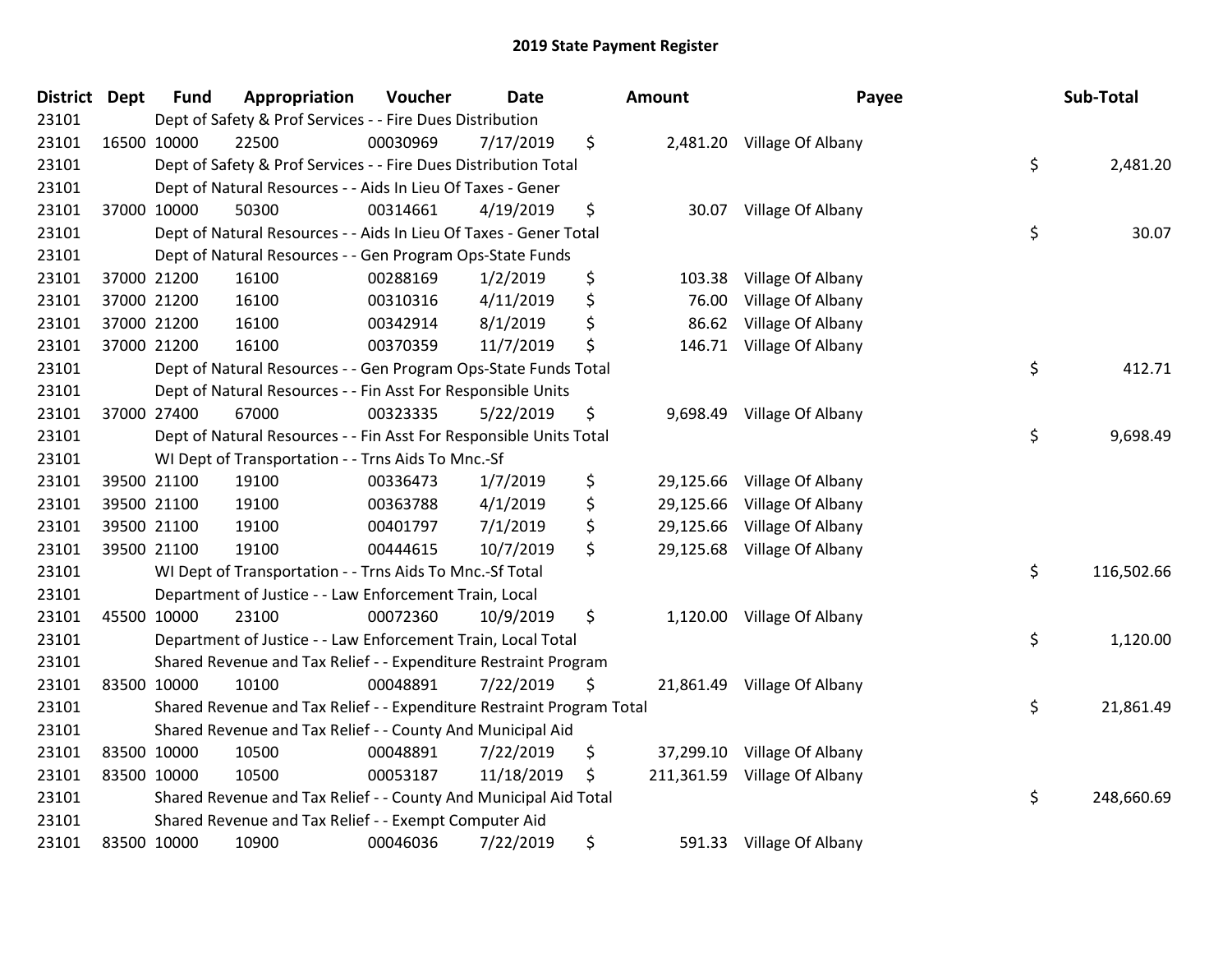| <b>District</b> | <b>Dept</b> | Fund        | Appropriation                                                       | Voucher  | Date       | Amount         | Payee             | Sub-Total      |
|-----------------|-------------|-------------|---------------------------------------------------------------------|----------|------------|----------------|-------------------|----------------|
| 23101           |             | 83500 10000 | 10900                                                               | 00047835 | 7/22/2019  | \$<br>1,580.21 | Village Of Albany |                |
| 23101           |             |             | Shared Revenue and Tax Relief - - Exempt Computer Aid Total         |          |            |                |                   | \$<br>2,171.54 |
| 23101           |             |             | Shared Revenue and Tax Relief - - Utility Aid                       |          |            |                |                   |                |
| 23101           |             | 83500 10000 | 11000                                                               | 00048891 | 7/22/2019  | \$<br>7.23     | Village Of Albany |                |
| 23101           |             | 83500 10000 | 11000                                                               | 00053187 | 11/18/2019 | \$<br>40.76    | Village Of Albany |                |
| 23101           |             |             | Shared Revenue and Tax Relief - - Utility Aid Total                 |          |            |                |                   | 47.99          |
| 23101           |             |             | Shared Revenue and Tax Relief - - Personal Property Aid             |          |            |                |                   |                |
| 23101           |             | 83500 10000 | 11100                                                               | 00040577 | 5/6/2019   | \$<br>6,332.66 | Village Of Albany |                |
| 23101           |             | 83500 10000 | 11100                                                               | 00042568 | 5/6/2019   | \$<br>1,584.42 | Village Of Albany |                |
| 23101           |             |             | Shared Revenue and Tax Relief - - Personal Property Aid Total       |          |            |                |                   | \$<br>7,917.08 |
| 23101           |             |             | Shared Revenue and Tax Relief - - Payments For Municipal Svcs       |          |            |                |                   |                |
| 23101           |             | 83500 10000 | 50100                                                               | 00037945 | 1/31/2019  | \$<br>105.38   | Village Of Albany |                |
| 23101           |             |             | Shared Revenue and Tax Relief - - Payments For Municipal Svcs Total |          |            |                |                   | 105.38         |
| 23101 Total     |             |             |                                                                     |          |            |                |                   | 411,009.30     |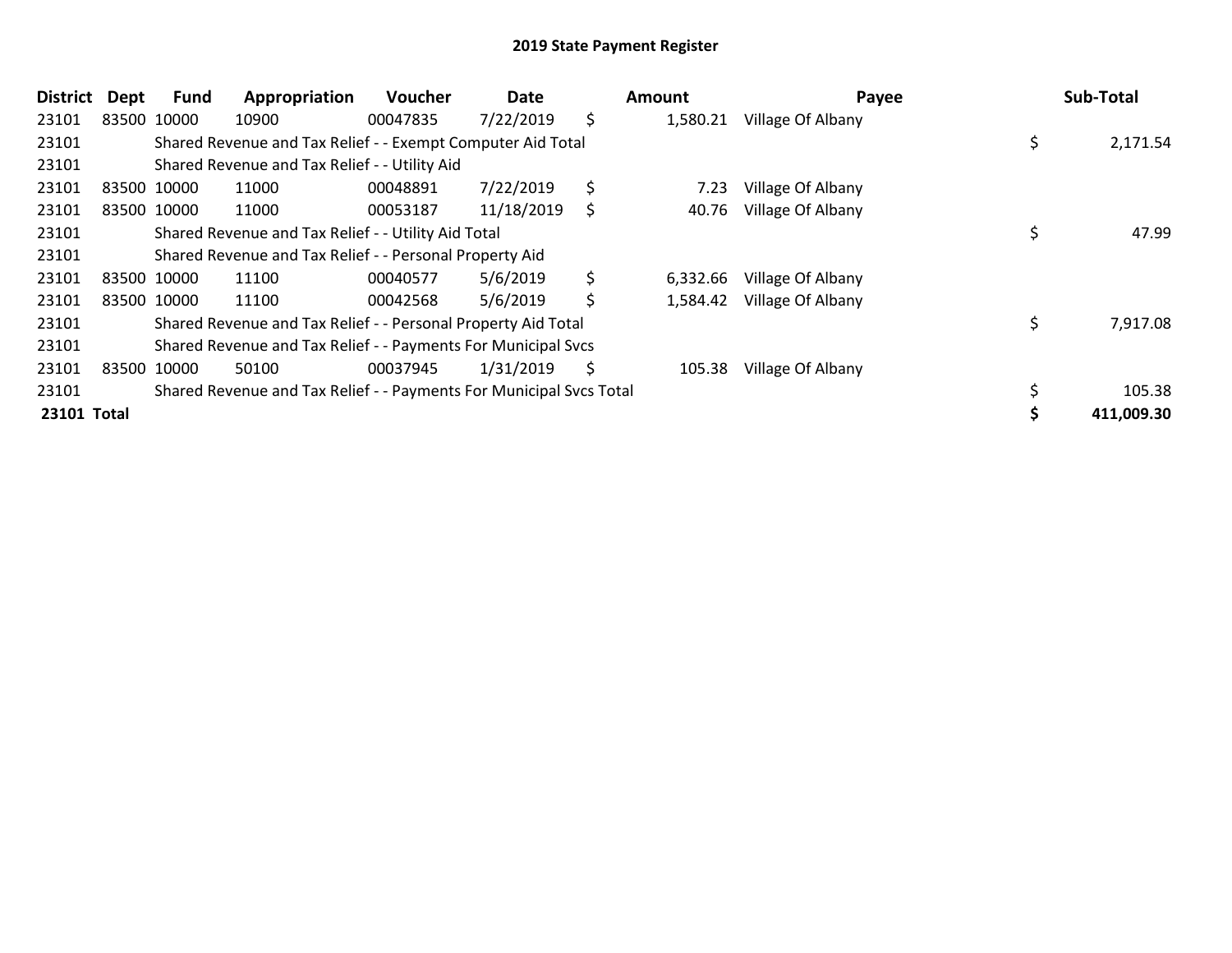| District Dept | Fund        | Appropriation                                               | Voucher  | Date      | Amount | Pavee                 | Sub-Total |
|---------------|-------------|-------------------------------------------------------------|----------|-----------|--------|-----------------------|-----------|
| 23106         |             | Shared Revenue and Tax Relief - - Exempt Computer Aid       |          |           |        |                       |           |
| 23106         | 83500 10000 | 10900                                                       | 00046037 | 7/22/2019 | 3.11   | Village Of Belleville |           |
| 23106         |             | Shared Revenue and Tax Relief - - Exempt Computer Aid Total |          |           |        |                       | 3.11      |
| 23106 Total   |             |                                                             |          |           |        |                       | 3.11      |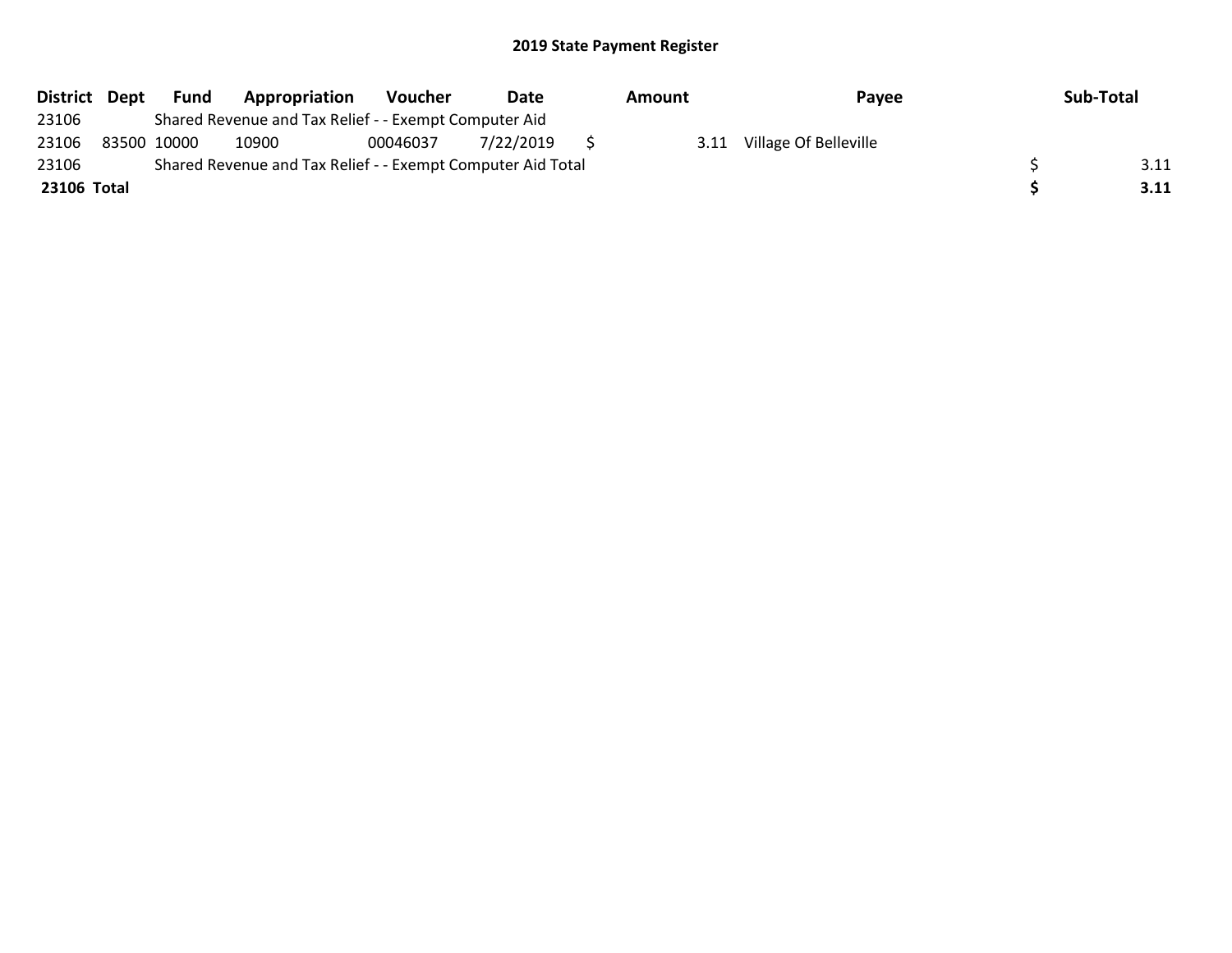| District Dept |             | <b>Fund</b> | Appropriation                                                                   | Voucher   | <b>Date</b>   | <b>Amount</b> | Payee                          | Sub-Total        |
|---------------|-------------|-------------|---------------------------------------------------------------------------------|-----------|---------------|---------------|--------------------------------|------------------|
| 23109         |             |             | Dept of Safety & Prof Services - - Fire Dues Distribution                       |           |               |               |                                |                  |
| 23109         |             | 16500 10000 | 22500                                                                           | 00030631  | 7/16/2019     | \$            | 4,067.40 VILLAGE OF BROOKLYN   |                  |
| 23109         |             |             | Dept of Safety & Prof Services - - Fire Dues Distribution Total                 |           |               |               |                                | \$<br>4,067.40   |
| 23109         |             |             | Dept of Natural Resources - - Fin Asst For Responsible Units                    |           |               |               |                                |                  |
| 23109         |             | 37000 27400 | 67000                                                                           | 00322840  | 5/22/2019     | \$            | 3,160.38 VILLAGE OF BROOKLYN   |                  |
| 23109         |             |             | Dept of Natural Resources - - Fin Asst For Responsible Units Total              |           |               |               |                                | \$<br>3,160.38   |
| 23109         |             |             | Dept of Natural Resources - - Recycling Consolidation Grants                    |           |               |               |                                |                  |
| 23109         |             | 37000 27400 | 67300                                                                           | 00322840  | 5/22/2019     | \$            | 363.06 VILLAGE OF BROOKLYN     |                  |
| 23109         |             |             | Dept of Natural Resources - - Recycling Consolidation Grants Total              |           |               |               |                                | \$<br>363.06     |
| 23109         |             |             | WI Dept of Transportation - - Trns Aids To Mnc.-Sf                              |           |               |               |                                |                  |
| 23109         |             | 39500 21100 | 19100                                                                           | 00336474  | 1/7/2019      | \$            | 15,076.42 VILLAGE OF BROOKLYN  |                  |
| 23109         |             | 39500 21100 | 19100                                                                           | 00363789  | 4/1/2019      | \$            | 15,076.42 VILLAGE OF BROOKLYN  |                  |
| 23109         |             | 39500 21100 | 19100                                                                           | 00401798  | 7/1/2019      | \$            | 15,076.42 VILLAGE OF BROOKLYN  |                  |
| 23109         |             | 39500 21100 | 19100                                                                           | 00444616  | 10/7/2019     | \$            | 15,076.43 VILLAGE OF BROOKLYN  |                  |
| 23109         |             |             | WI Dept of Transportation - - Trns Aids To Mnc.-Sf Total                        |           |               |               |                                | \$<br>60,305.69  |
| 23109         |             |             | Department of Health Services - - Prepaid Medical Transport Reimbursement       |           |               |               |                                |                  |
| 23109         |             | 43500 10000 | 16300                                                                           | AMBULANCE | 11/18/2019 \$ |               | 2,000.00 VILLAGE OF BROOKLYN   |                  |
| 23109         |             |             | Department of Health Services - - Prepaid Medical Transport Reimbursement Total |           |               |               |                                | \$<br>2,000.00   |
| 23109         |             |             | Shared Revenue and Tax Relief - - Expenditure Restraint Program                 |           |               |               |                                |                  |
| 23109         |             | 83500 10000 | 10100                                                                           | 00048892  | 7/22/2019     | \$            | 20,686.65 VILLAGE OF BROOKLYN  |                  |
| 23109         |             |             | Shared Revenue and Tax Relief - - Expenditure Restraint Program Total           |           |               |               |                                | \$<br>20,686.65  |
| 23109         |             |             | Shared Revenue and Tax Relief - - County And Municipal Aid                      |           |               |               |                                |                  |
| 23109         |             | 83500 10000 | 10500                                                                           | 00048892  | 7/22/2019     | \$            | 22,704.42 VILLAGE OF BROOKLYN  |                  |
| 23109         |             | 83500 10000 | 10500                                                                           | 00053188  | 11/18/2019    | \$            | 126,658.38 VILLAGE OF BROOKLYN |                  |
| 23109         |             |             | Shared Revenue and Tax Relief - - County And Municipal Aid Total                |           |               |               |                                | \$<br>149,362.80 |
| 23109         |             |             | Shared Revenue and Tax Relief - - Exempt Computer Aid                           |           |               |               |                                |                  |
| 23109         |             | 83500 10000 | 10900                                                                           | 00046038  | 7/22/2019     | \$            | 482.21 VILLAGE OF BROOKLYN     |                  |
| 23109         |             |             | Shared Revenue and Tax Relief - - Exempt Computer Aid Total                     |           |               |               |                                | \$<br>482.21     |
| 23109         |             |             | Shared Revenue and Tax Relief - - Personal Property Aid                         |           |               |               |                                |                  |
| 23109         | 83500 10000 |             | 11100                                                                           | 00040578  | 5/6/2019      | \$            | 468.46 VILLAGE OF BROOKLYN     |                  |
| 23109         |             |             | Shared Revenue and Tax Relief - - Personal Property Aid Total                   |           |               |               |                                | \$<br>468.46     |
| 23109 Total   |             |             |                                                                                 |           |               |               |                                | \$<br>240,896.65 |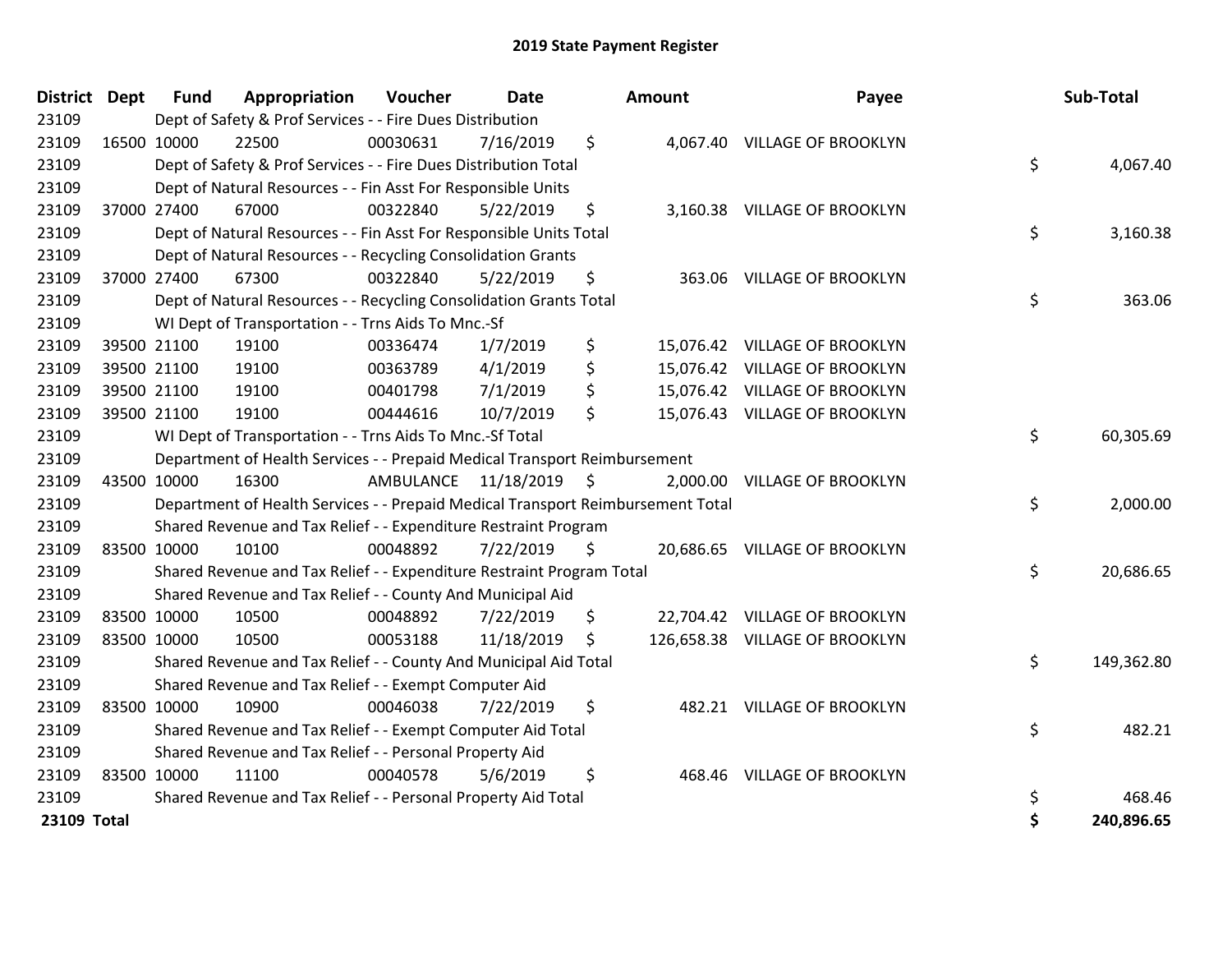| District Dept      | <b>Fund</b> | Appropriation                                                      | Voucher  | <b>Date</b> | Amount          | Payee                          | Sub-Total        |
|--------------------|-------------|--------------------------------------------------------------------|----------|-------------|-----------------|--------------------------------|------------------|
| 23110              |             | Dept of Safety & Prof Services - - Fire Dues Distribution          |          |             |                 |                                |                  |
| 23110              | 16500 10000 | 22500                                                              | 00031555 | 7/18/2019   | \$              | 641.90 Village Of Browntown    |                  |
| 23110              |             | Dept of Safety & Prof Services - - Fire Dues Distribution Total    |          |             |                 |                                | \$<br>641.90     |
| 23110              |             | Dept of Natural Resources - - Aids In Lieu Of Taxes - Sum S        |          |             |                 |                                |                  |
| 23110              | 37000 21200 | 57900                                                              | 00314667 | 4/19/2019   | \$<br>68.20     | Village Of Browntown           |                  |
| 23110              | 37000 21200 | 57900                                                              | 00314668 | 4/19/2019   | \$<br>57.20     | Village Of Browntown           |                  |
| 23110              |             | Dept of Natural Resources - - Aids In Lieu Of Taxes - Sum S Total  |          |             |                 |                                | \$<br>125.40     |
| 23110              |             | Dept of Natural Resources - - Fin Asst For Responsible Units       |          |             |                 |                                |                  |
| 23110              | 37000 27400 | 67000                                                              | 00323545 | 5/22/2019   | \$<br>1,570.58  | Village Of Browntown           |                  |
| 23110              |             | Dept of Natural Resources - - Fin Asst For Responsible Units Total |          |             |                 |                                | \$<br>1,570.58   |
| 23110              |             | WI Dept of Transportation - - Trns Aids To Mnc.-Sf                 |          |             |                 |                                |                  |
| 23110              | 39500 21100 | 19100                                                              | 00336475 | 1/7/2019    | \$<br>3,444.18  | Village Of Browntown           |                  |
| 23110              | 39500 21100 | 19100                                                              | 00363790 | 4/1/2019    | \$<br>3,444.18  | Village Of Browntown           |                  |
| 23110              | 39500 21100 | 19100                                                              | 00401799 | 7/1/2019    | \$<br>3,444.18  | Village Of Browntown           |                  |
| 23110              | 39500 21100 | 19100                                                              | 00444617 | 10/7/2019   | \$<br>3,444.20  | Village Of Browntown           |                  |
| 23110              |             | WI Dept of Transportation - - Trns Aids To Mnc.-Sf Total           |          |             |                 |                                | \$<br>13,776.74  |
| 23110              |             | Shared Revenue and Tax Relief - - County And Municipal Aid         |          |             |                 |                                |                  |
| 23110              | 83500 10000 | 10500                                                              | 00048893 | 7/22/2019   | \$<br>12,283.36 | Village Of Browntown           |                  |
| 23110              | 83500 10000 | 10500                                                              | 00053189 | 11/18/2019  | \$              | 69,605.72 Village Of Browntown |                  |
| 23110              |             | Shared Revenue and Tax Relief - - County And Municipal Aid Total   |          |             |                 |                                | \$<br>81,889.08  |
| 23110              |             | Shared Revenue and Tax Relief - - Exempt Computer Aid              |          |             |                 |                                |                  |
| 23110              | 83500 10000 | 10900                                                              | 00046039 | 7/22/2019   | \$<br>95.61     | Village Of Browntown           |                  |
| 23110              |             | Shared Revenue and Tax Relief - - Exempt Computer Aid Total        |          |             |                 |                                | \$<br>95.61      |
| 23110              |             | Shared Revenue and Tax Relief - - Utility Aid                      |          |             |                 |                                |                  |
| 23110              | 83500 10000 | 11000                                                              | 00048893 | 7/22/2019   | \$<br>284.42    | Village Of Browntown           |                  |
| 23110              | 83500 10000 | 11000                                                              | 00053189 | 11/18/2019  | \$<br>1,591.91  | Village Of Browntown           |                  |
| 23110              |             | Shared Revenue and Tax Relief - - Utility Aid Total                |          |             |                 |                                | \$<br>1,876.33   |
| 23110              |             | Shared Revenue and Tax Relief - - Personal Property Aid            |          |             |                 |                                |                  |
| 23110              | 83500 10000 | 11100                                                              | 00040579 | 5/6/2019    | \$<br>525.19    | Village Of Browntown           |                  |
| 23110              |             | Shared Revenue and Tax Relief - - Personal Property Aid Total      |          |             |                 |                                | \$<br>525.19     |
| <b>23110 Total</b> |             |                                                                    |          |             |                 |                                | \$<br>100,500.83 |

| ount      | Payee                | Sub-Total        |
|-----------|----------------------|------------------|
| 641.90    | Village Of Browntown | \$<br>641.90     |
| 68.20     | Village Of Browntown |                  |
| 57.20     | Village Of Browntown | \$<br>125.40     |
|           |                      |                  |
| 1,570.58  | Village Of Browntown |                  |
|           |                      | \$<br>1,570.58   |
| 3,444.18  | Village Of Browntown |                  |
| 3,444.18  | Village Of Browntown |                  |
| 3,444.18  | Village Of Browntown |                  |
| 3,444.20  | Village Of Browntown |                  |
|           |                      | \$<br>13,776.74  |
| 12,283.36 | Village Of Browntown |                  |
| 69,605.72 | Village Of Browntown |                  |
|           |                      | \$<br>81,889.08  |
| 95.61     | Village Of Browntown |                  |
|           |                      | \$<br>95.61      |
| 284.42    | Village Of Browntown |                  |
| 1,591.91  | Village Of Browntown |                  |
|           |                      | \$<br>1,876.33   |
| 525.19    | Village Of Browntown |                  |
|           |                      | \$<br>525.19     |
|           |                      | \$<br>100,500.83 |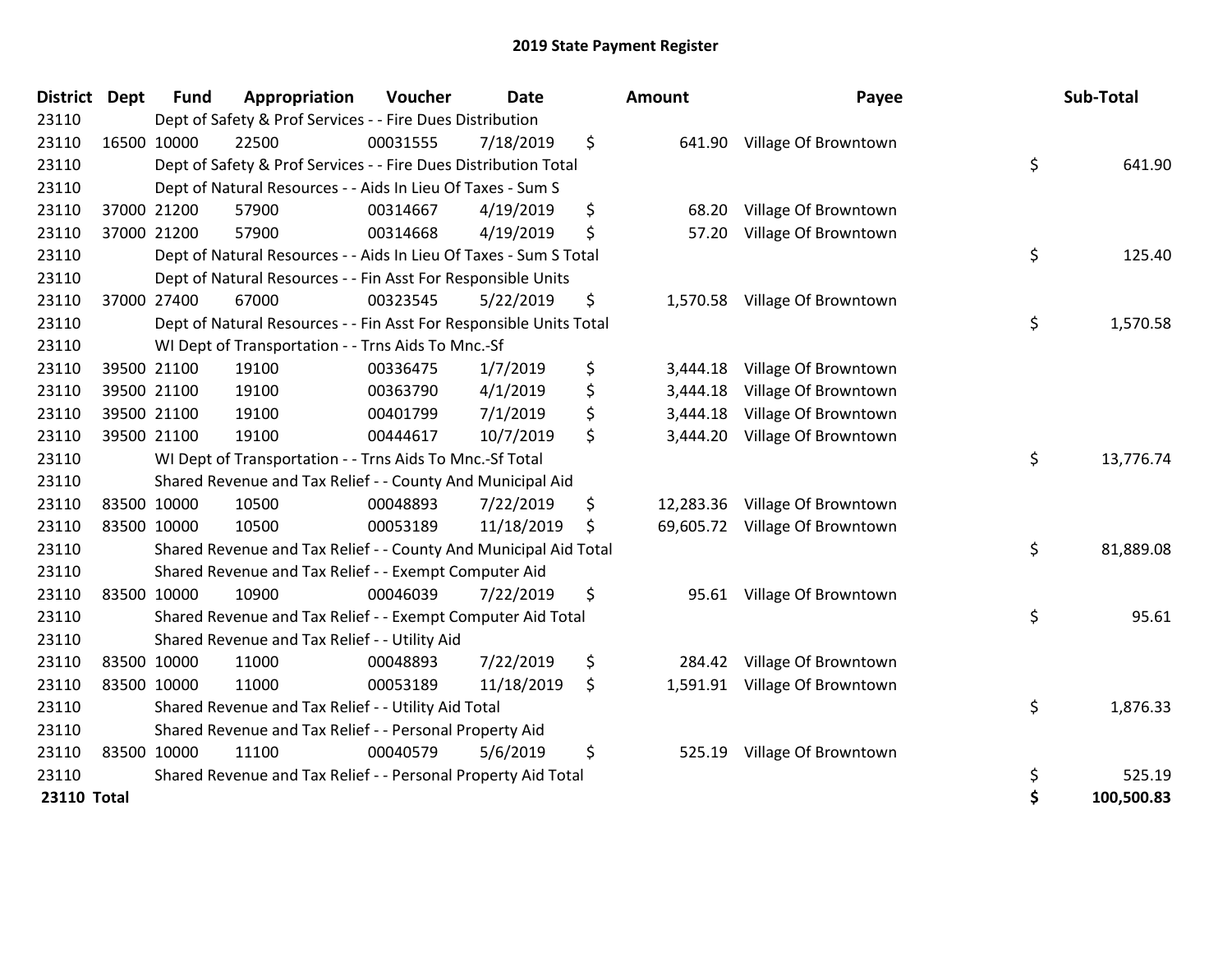| District Dept | <b>Fund</b> | Appropriation                                                      | Voucher  | <b>Date</b> | Amount          | Payee                          | Sub-Total       |
|---------------|-------------|--------------------------------------------------------------------|----------|-------------|-----------------|--------------------------------|-----------------|
| 23151         |             | Dept of Safety & Prof Services - - Fire Dues Distribution          |          |             |                 |                                |                 |
| 23151         | 16500 10000 | 22500                                                              | 00030682 | 7/17/2019   | \$              | 3,763.33 Village Of Monticello |                 |
| 23151         |             | Dept of Safety & Prof Services - - Fire Dues Distribution Total    |          |             |                 |                                | \$<br>3,763.33  |
| 23151         |             | Dept of Natural Resources - - Aids In Lieu Of Taxes - Gener        |          |             |                 |                                |                 |
| 23151         | 37000 10000 | 50300                                                              | 00314685 | 4/19/2019   | \$<br>9.11      | Village Of Monticello          |                 |
| 23151         |             | Dept of Natural Resources - - Aids In Lieu Of Taxes - Gener Total  |          |             |                 |                                | \$<br>9.11      |
| 23151         |             | Dept of Natural Resources - - Gen Program Ops-State Funds          |          |             |                 |                                |                 |
| 23151         | 37000 21200 | 16100                                                              | 00291635 | 1/17/2019   | \$<br>18.00     | Village Of Monticello          |                 |
| 23151         | 37000 21200 | 16100                                                              | 00298143 | 2/15/2019   | \$<br>18.00     | Village Of Monticello          |                 |
| 23151         | 37000 21200 | 16100                                                              | 00304342 | 3/15/2019   | \$<br>18.00     | Village Of Monticello          |                 |
| 23151         | 37000 21200 | 16100                                                              | 00310648 | 4/12/2019   | \$<br>18.00     | <b>Village Of Monticello</b>   |                 |
| 23151         | 37000 21200 | 16100                                                              | 00320902 | 5/16/2019   | \$<br>18.00     | Village Of Monticello          |                 |
| 23151         | 37000 21200 | 16100                                                              | 00329889 | 6/14/2019   | \$<br>18.00     | Village Of Monticello          |                 |
| 23151         | 37000 21200 | 16100                                                              | 00340527 | 7/15/2019   | \$<br>18.08     | Village Of Monticello          |                 |
| 23151         | 37000 21200 | 16100                                                              | 00349739 | 8/12/2019   | \$<br>18.33     | Village Of Monticello          |                 |
| 23151         | 37000 21200 | 16100                                                              | 00356493 | 9/10/2019   | \$<br>18.25     | Village Of Monticello          |                 |
| 23151         | 37000 21200 | 16100                                                              | 00364614 | 10/17/2019  | \$<br>18.16     | Village Of Monticello          |                 |
| 23151         | 37000 21200 | 16100                                                              | 00371935 | 11/14/2019  | \$<br>18.05     | Village Of Monticello          |                 |
| 23151         | 37000 21200 | 16100                                                              | 00377164 | 12/13/2019  | \$<br>18.00     | Village Of Monticello          |                 |
| 23151         |             | Dept of Natural Resources - - Gen Program Ops-State Funds Total    |          |             |                 |                                | \$<br>216.87    |
| 23151         |             | Dept of Natural Resources - - Fin Asst For Responsible Units       |          |             |                 |                                |                 |
| 23151         | 37000 27400 | 67000                                                              | 00322958 | 5/22/2019   | \$              | 7,304.16 Village Of Monticello |                 |
| 23151         |             | Dept of Natural Resources - - Fin Asst For Responsible Units Total |          |             |                 |                                | \$<br>7,304.16  |
| 23151         |             | WI Dept of Transportation - - Hwy Sfty Loc Aid Ffd                 |          |             |                 |                                |                 |
| 23151         | 39500 21100 | 18500                                                              | 00359823 | 3/12/2019   | \$<br>4,000.00  | Village Of Monticello          |                 |
| 23151         |             | WI Dept of Transportation - - Hwy Sfty Loc Aid Ffd Total           |          |             |                 |                                | \$<br>4,000.00  |
| 23151         |             | WI Dept of Transportation - - Trns Aids To Mnc.-Sf                 |          |             |                 |                                |                 |
| 23151         | 39500 21100 | 19100                                                              | 00336476 | 1/7/2019    | \$<br>16,744.25 | Village Of Monticello          |                 |
| 23151         | 39500 21100 | 19100                                                              | 00363791 | 4/1/2019    | \$<br>16,744.25 | Village Of Monticello          |                 |
| 23151         | 39500 21100 | 19100                                                              | 00401800 | 7/1/2019    | \$<br>16,744.25 | Village Of Monticello          |                 |
| 23151         | 39500 21100 | 19100                                                              | 00444618 | 10/7/2019   | \$<br>16,744.28 | Village Of Monticello          |                 |
| 23151         |             | WI Dept of Transportation - - Trns Aids To Mnc.-Sf Total           |          |             |                 |                                | \$<br>66,977.03 |
| 23151         |             | Department of Justice - - Law Enforcement Train, Local             |          |             |                 |                                |                 |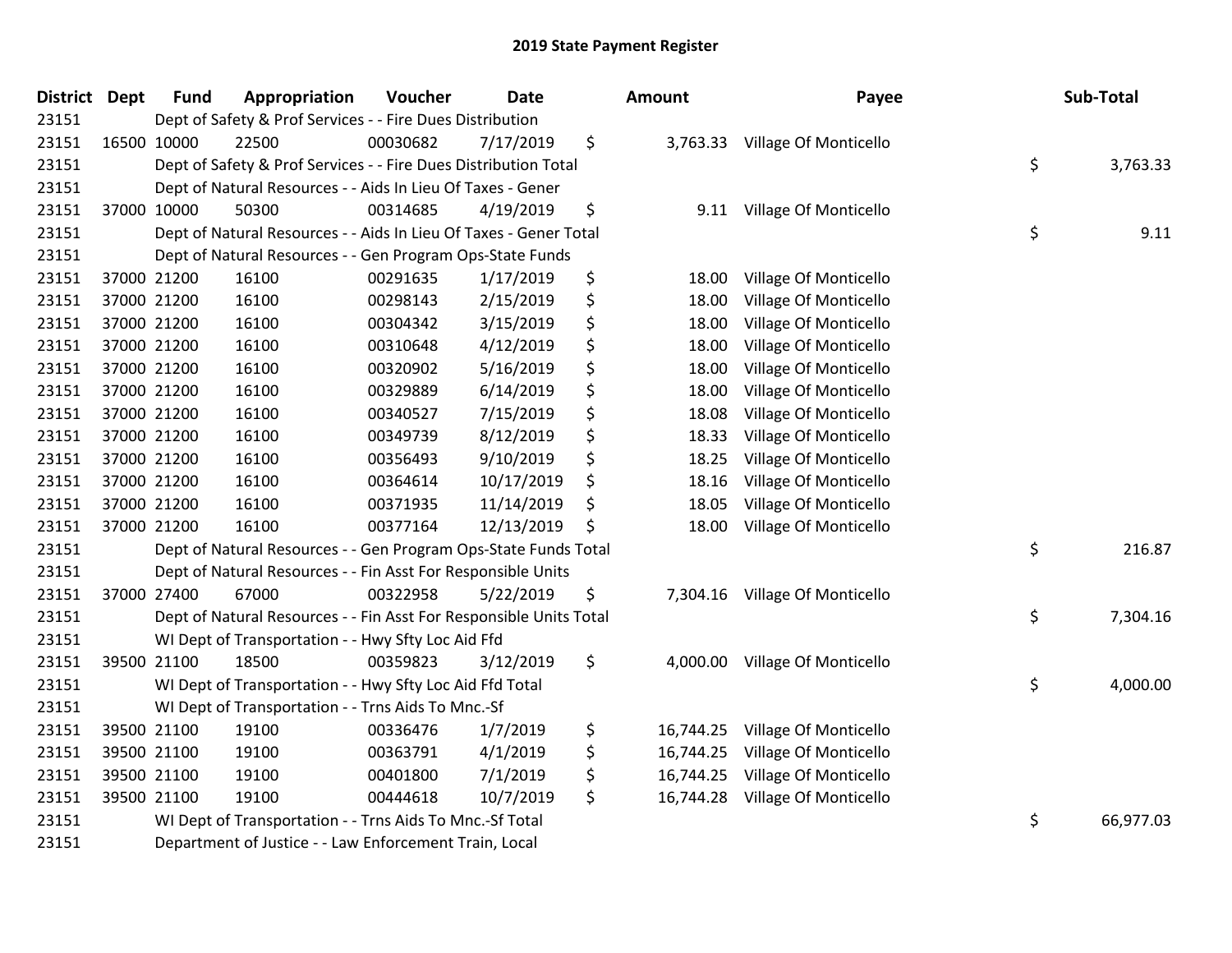| <b>District</b> | <b>Dept</b> | <b>Fund</b> | Appropriation                                                         | Voucher  | <b>Date</b> |     | Amount | Payee                            | Sub-Total        |
|-----------------|-------------|-------------|-----------------------------------------------------------------------|----------|-------------|-----|--------|----------------------------------|------------------|
| 23151           |             | 45500 10000 | 23100                                                                 | 00073626 | 10/28/2019  | \$  |        | 320.00 Village Of Monticello     |                  |
| 23151           |             |             | Department of Justice - - Law Enforcement Train, Local Total          |          |             |     |        |                                  | \$<br>320.00     |
| 23151           |             |             | Department of Military Affairs - - Major Disaster Assist; Pif         |          |             |     |        |                                  |                  |
| 23151           |             | 46500 27200 | 36500                                                                 | 00066315 | 9/6/2019    | \$  |        | 9,565.36 Village Of Monticello   |                  |
| 23151           |             |             | Department of Military Affairs - - Major Disaster Assist; Pif Total   |          |             |     |        |                                  | \$<br>9,565.36   |
| 23151           |             |             | Elections Commission - - General Program Ops, GPR                     |          |             |     |        |                                  |                  |
| 23151           |             | 51000 10000 | 10100                                                                 | 00001462 | 1/25/2019   | \$  |        | 141.99 Village Of Monticello     |                  |
| 23151           |             |             | Elections Commission - - General Program Ops, GPR Total               |          |             |     |        |                                  | \$<br>141.99     |
| 23151           |             |             | Elections Commission - - 2018 Hava Election Security                  |          |             |     |        |                                  |                  |
| 23151           |             | 51000 22000 | 18200                                                                 | 00002750 | 11/20/2019  | \$  |        | 1,200.00 Village Of Monticello   |                  |
| 23151           |             |             | Elections Commission - - 2018 Hava Election Security Total            |          |             |     |        |                                  | \$<br>1,200.00   |
| 23151           |             |             | Shared Revenue and Tax Relief - - Expenditure Restraint Program       |          |             |     |        |                                  |                  |
| 23151           |             | 83500 10000 | 10100                                                                 | 00048894 | 7/22/2019   | \$  |        | 13,129.76 Village Of Monticello  |                  |
| 23151           |             |             | Shared Revenue and Tax Relief - - Expenditure Restraint Program Total |          |             |     |        |                                  | \$<br>13,129.76  |
| 23151           |             |             | Shared Revenue and Tax Relief - - County And Municipal Aid            |          |             |     |        |                                  |                  |
| 23151           |             | 83500 10000 | 10500                                                                 | 00048894 | 7/22/2019   | \$  |        | 39,204.14 Village Of Monticello  |                  |
| 23151           | 83500 10000 |             | 10500                                                                 | 00053190 | 11/18/2019  | \$. |        | 222,156.82 Village Of Monticello |                  |
| 23151           |             |             | Shared Revenue and Tax Relief - - County And Municipal Aid Total      |          |             |     |        |                                  | \$<br>261,360.96 |
| 23151           |             |             | Shared Revenue and Tax Relief - - Exempt Computer Aid                 |          |             |     |        |                                  |                  |
| 23151           |             | 83500 10000 | 10900                                                                 | 00046040 | 7/22/2019   | \$  |        | 1,180.60 Village Of Monticello   |                  |
| 23151           |             |             | Shared Revenue and Tax Relief - - Exempt Computer Aid Total           |          |             |     |        |                                  | \$<br>1,180.60   |
| 23151           |             |             | Shared Revenue and Tax Relief - - Utility Aid                         |          |             |     |        |                                  |                  |
| 23151           |             | 83500 10000 | 11000                                                                 | 00048894 | 7/22/2019   | \$  | 333.39 | Village Of Monticello            |                  |
| 23151           |             | 83500 10000 | 11000                                                                 | 00053190 | 11/18/2019  | \$  |        | 1,823.24 Village Of Monticello   |                  |
| 23151           |             |             | Shared Revenue and Tax Relief - - Utility Aid Total                   |          |             |     |        |                                  | \$<br>2,156.63   |
| 23151           |             |             | Shared Revenue and Tax Relief - - Personal Property Aid               |          |             |     |        |                                  |                  |
| 23151           |             | 83500 10000 | 11100                                                                 | 00040580 | 5/6/2019    | \$  |        | 15,223.54 Village Of Monticello  |                  |
| 23151           |             |             | Shared Revenue and Tax Relief - - Personal Property Aid Total         |          |             |     |        |                                  | \$<br>15,223.54  |
| 23151           |             |             | Shared Revenue and Tax Relief - - Lottery & Gaming Credit             |          |             |     |        |                                  |                  |
| 23151           |             | 83500 52100 | 36300                                                                 | 00038282 | 3/25/2019   | \$  | 678.48 | Village Of Monticello            |                  |
| 23151           |             |             | Shared Revenue and Tax Relief - - Lottery & Gaming Credit Total       |          |             |     |        |                                  | \$<br>678.48     |
| 23151 Total     |             |             |                                                                       |          |             |     |        |                                  | \$<br>387,227.82 |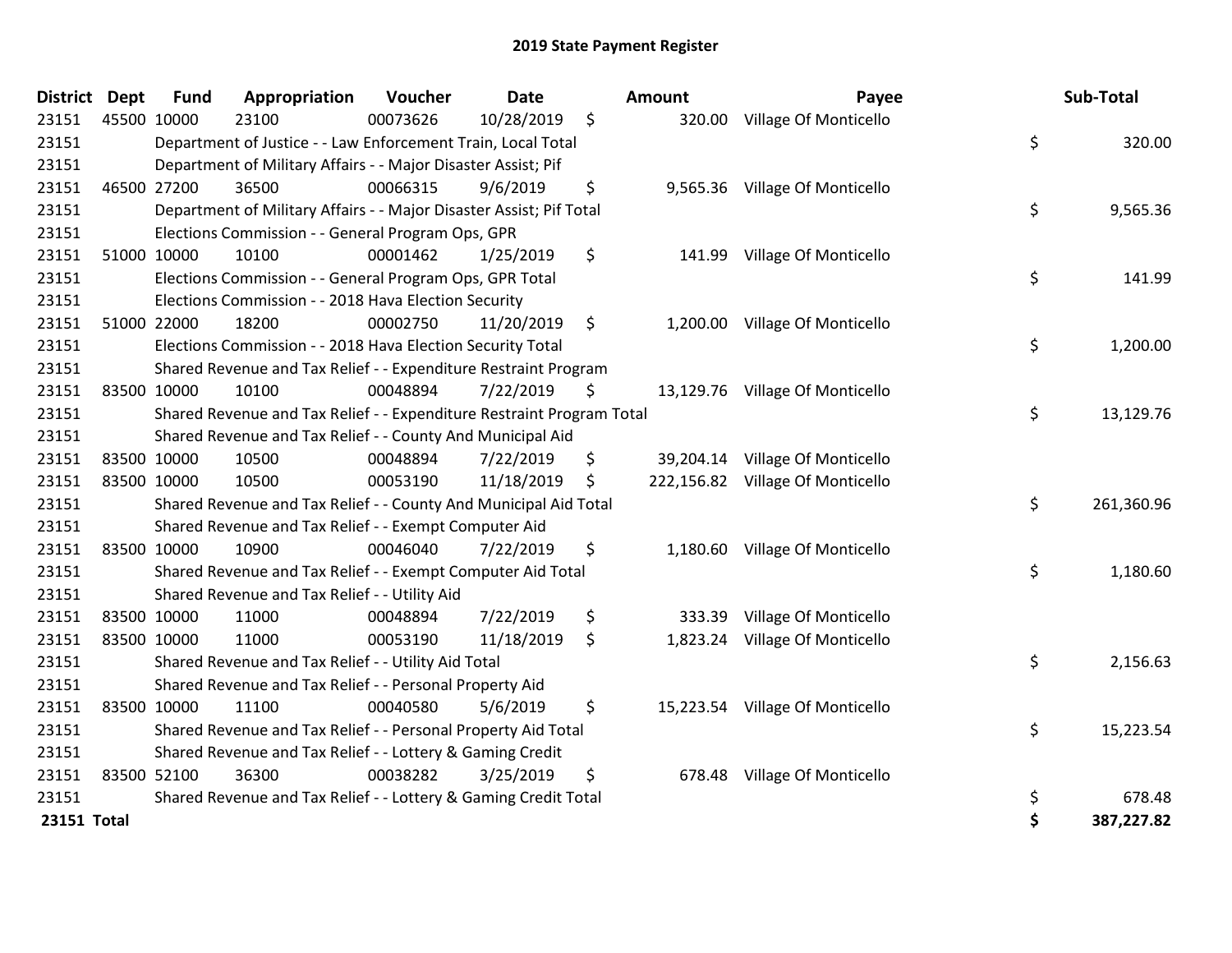| <b>District</b> | Dept        | <b>Fund</b> | Appropriation                                                         | Voucher  | Date      | <b>Amount</b>   | Payee                          | Sub-Total        |
|-----------------|-------------|-------------|-----------------------------------------------------------------------|----------|-----------|-----------------|--------------------------------|------------------|
| 23161           |             |             | Dept of Safety & Prof Services - - Fire Dues Distribution             |          |           |                 |                                |                  |
| 23161           |             | 16500 10000 | 22500                                                                 | 00030264 | 7/16/2019 | \$<br>8,306.68  | Village Of New Glarus          |                  |
| 23161           |             |             | Dept of Safety & Prof Services - - Fire Dues Distribution Total       |          |           |                 |                                | \$<br>8,306.68   |
| 23161           |             |             | Wisconsin Historical Society - - General Program Operations-Prf       |          |           |                 |                                |                  |
| 23161           |             | 24500 10000 | 14100                                                                 | 00024838 | 9/20/2019 | \$<br>12,500.00 | Village Of New Glarus          |                  |
| 23161           |             |             | Wisconsin Historical Society - - General Program Operations-Prf Total |          |           |                 |                                | \$<br>12,500.00  |
| 23161           |             |             | Dept of Natural Resources - - Aids In Lieu Of Taxes - Gener           |          |           |                 |                                |                  |
| 23161           |             | 37000 10000 | 50300                                                                 | 00314688 | 4/19/2019 | \$<br>177.56    | Village Of New Glarus          |                  |
| 23161           |             |             | Dept of Natural Resources - - Aids In Lieu Of Taxes - Gener Total     |          |           |                 |                                | \$<br>177.56     |
| 23161           |             |             | Dept of Natural Resources - - Fin Asst For Responsible Units          |          |           |                 |                                |                  |
| 23161           | 37000 27400 |             | 67000                                                                 | 00323094 | 5/22/2019 | \$              | 7,760.11 Village Of New Glarus |                  |
| 23161           |             |             | Dept of Natural Resources - - Fin Asst For Responsible Units Total    |          |           |                 |                                | \$<br>7,760.11   |
| 23161           |             |             | WI Dept of Transportation - - Hwy Sfty Loc Aid Ffd                    |          |           |                 |                                |                  |
| 23161           |             | 39500 21100 | 18500                                                                 | 00437703 | 9/24/2019 | \$<br>4,000.00  | Village Of New Glarus          |                  |
| 23161           |             | 39500 21100 | 18500                                                                 | 00441222 | 10/4/2019 | \$<br>4,000.00  | Village Of New Glarus          |                  |
| 23161           |             |             | WI Dept of Transportation - - Hwy Sfty Loc Aid Ffd Total              |          |           |                 |                                | \$<br>8,000.00   |
| 23161           |             |             | WI Dept of Transportation - - Trns Aids To Mnc.-Sf                    |          |           |                 |                                |                  |
| 23161           |             | 39500 21100 | 19100                                                                 | 00336477 | 1/7/2019  | \$<br>34,363.10 | Village Of New Glarus          |                  |
| 23161           |             | 39500 21100 | 19100                                                                 | 00363792 | 4/1/2019  | \$<br>34,363.10 | Village Of New Glarus          |                  |
| 23161           |             | 39500 21100 | 19100                                                                 | 00401801 | 7/1/2019  | \$<br>34,363.10 | Village Of New Glarus          |                  |
| 23161           |             | 39500 21100 | 19100                                                                 | 00444619 | 10/7/2019 | \$<br>34,363.10 | Village Of New Glarus          |                  |
| 23161           |             |             | WI Dept of Transportation - - Trns Aids To Mnc.-Sf Total              |          |           |                 |                                | \$<br>137,452.40 |
| 23161           |             |             | WI Dept of Transportation - - Hwy Mgmt & Opers Sf                     |          |           |                 |                                |                  |
| 23161           |             | 39500 21100 | 36500                                                                 | 00340845 | 1/10/2019 | \$<br>74.75     | Village Of New Glarus          |                  |
| 23161           |             | 39500 21100 | 36500                                                                 | 00352204 | 2/14/2019 | \$<br>88.72     | Village Of New Glarus          |                  |
| 23161           |             | 39500 21100 | 36500                                                                 | 00360744 | 3/14/2019 | \$<br>67.94     | Village Of New Glarus          |                  |
| 23161           |             | 39500 21100 | 36500                                                                 | 00369513 | 4/8/2019  | \$<br>67.91     | Village Of New Glarus          |                  |
| 23161           |             | 39500 21100 | 36500                                                                 | 00381049 | 5/9/2019  | \$<br>60.43     | Village Of New Glarus          |                  |
| 23161           |             | 39500 21100 | 36500                                                                 | 00392172 | 6/10/2019 | \$<br>47.85     | Village Of New Glarus          |                  |
| 23161           |             | 39500 21100 | 36500                                                                 | 00411219 | 7/12/2019 | \$<br>42.80     | Village Of New Glarus          |                  |
| 23161           |             | 39500 21100 | 36500                                                                 | 00423021 | 8/14/2019 | \$<br>59.51     | Village Of New Glarus          |                  |
| 23161           |             | 39500 21100 | 36500                                                                 | 00433631 | 9/12/2019 | \$<br>51.27     | <b>Village Of New Glarus</b>   |                  |
| 23161           |             | 39500 21100 | 36500                                                                 | 00446551 | 10/8/2019 | \$<br>57.04     | Village Of New Glarus          |                  |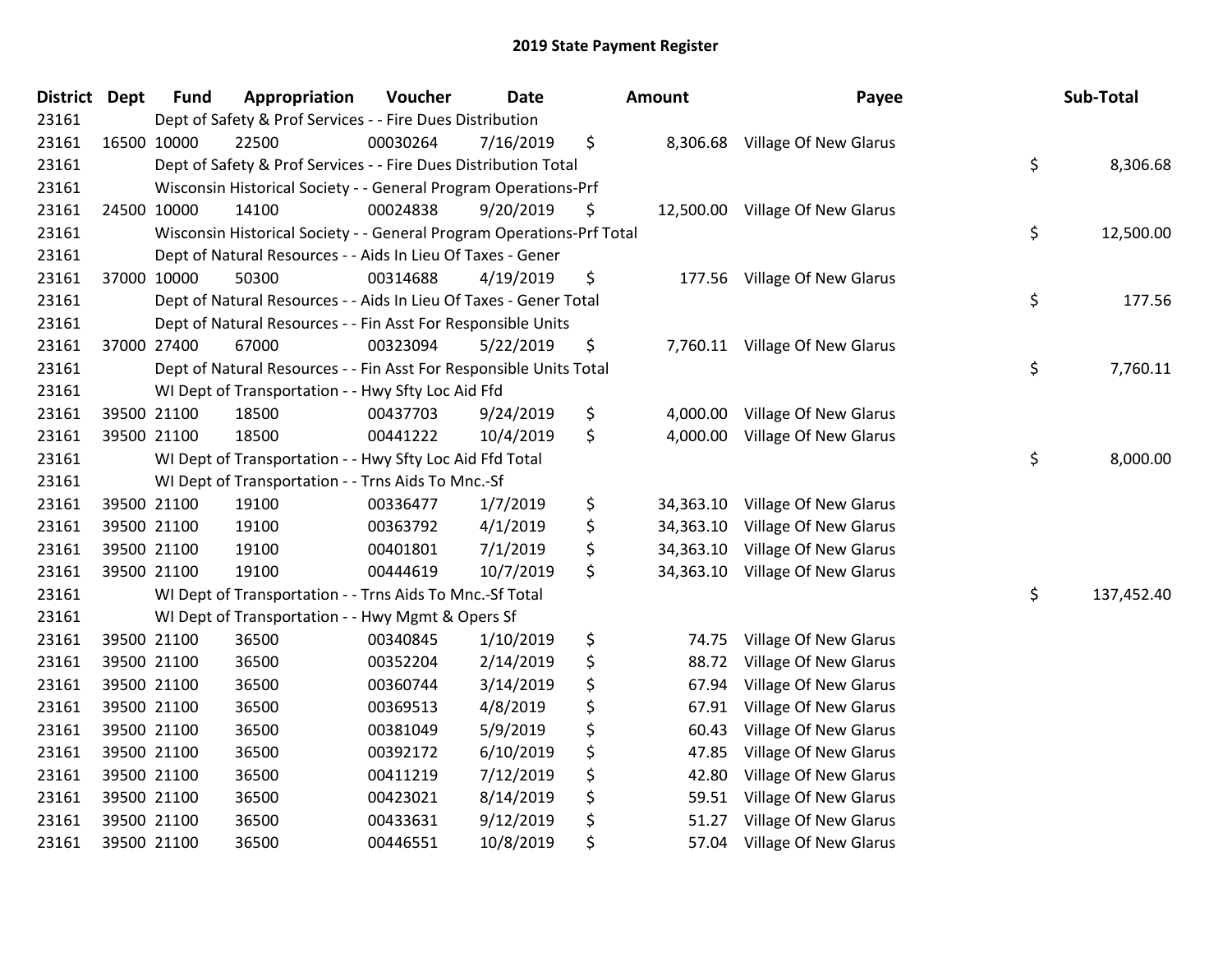| <b>District</b> | <b>Dept</b> | <b>Fund</b> | Appropriation                                                         | Voucher  | <b>Date</b> | <b>Amount</b>   | Payee                            | Sub-Total        |
|-----------------|-------------|-------------|-----------------------------------------------------------------------|----------|-------------|-----------------|----------------------------------|------------------|
| 23161           |             | 39500 21100 | 36500                                                                 | 00462170 | 11/15/2019  | \$<br>70.61     | Village Of New Glarus            |                  |
| 23161           |             | 39500 21100 | 36500                                                                 | 00468969 | 12/9/2019   | \$<br>58.28     | <b>Village Of New Glarus</b>     |                  |
| 23161           |             |             | WI Dept of Transportation - - Hwy Mgmt & Opers Sf Total               |          |             |                 |                                  | \$<br>747.11     |
| 23161           |             |             | Department of Justice - - Law Enforcement Train, Local                |          |             |                 |                                  |                  |
| 23161           |             | 45500 10000 | 23100                                                                 | 00073928 | 10/31/2019  | \$<br>800.00    | Village Of New Glarus            |                  |
| 23161           |             |             | Department of Justice - - Law Enforcement Train, Local Total          |          |             |                 |                                  | \$<br>800.00     |
| 23161           |             |             | Public Defender Board - - Transcript, Discovery And Int               |          |             |                 |                                  |                  |
| 23161           |             | 55000 10000 | 10600                                                                 | 00189692 | 4/3/2019    | \$<br>20.99     | <b>Village Of New Glarus</b>     |                  |
| 23161           |             | 55000 10000 | 10600                                                                 | 00198647 | 6/4/2019    | \$<br>20.00     | Village Of New Glarus            |                  |
| 23161           |             | 55000 10000 | 10600                                                                 | 00200827 | 6/12/2019   | \$<br>10.00     | <b>Village Of New Glarus</b>     |                  |
| 23161           |             | 55000 10000 | 10600                                                                 | 00206373 | 7/30/2019   | \$<br>45.00     | Village Of New Glarus            |                  |
| 23161           |             |             | Public Defender Board - - Transcript, Discovery And Int Total         |          |             |                 |                                  | \$<br>95.99      |
| 23161           |             |             | Shared Revenue and Tax Relief - - Expenditure Restraint Program       |          |             |                 |                                  |                  |
| 23161           |             | 83500 10000 | 10100                                                                 | 00048895 | 7/22/2019   | \$              | 45,451.22 Village Of New Glarus  |                  |
| 23161           |             |             | Shared Revenue and Tax Relief - - Expenditure Restraint Program Total |          |             |                 |                                  | \$<br>45,451.22  |
| 23161           |             |             | Shared Revenue and Tax Relief - - County And Municipal Aid            |          |             |                 |                                  |                  |
| 23161           |             | 83500 10000 | 10500                                                                 | 00048895 | 7/22/2019   | \$<br>28,678.46 | Village Of New Glarus            |                  |
| 23161           |             | 83500 10000 | 10500                                                                 | 00053191 | 11/18/2019  | \$              | 162,511.26 Village Of New Glarus |                  |
| 23161           |             |             | Shared Revenue and Tax Relief - - County And Municipal Aid Total      |          |             |                 |                                  | \$<br>191,189.72 |
| 23161           |             |             | Shared Revenue and Tax Relief - - Exempt Computer Aid                 |          |             |                 |                                  |                  |
| 23161           |             | 83500 10000 | 10900                                                                 | 00046041 | 7/22/2019   | \$<br>5,139.12  | Village Of New Glarus            |                  |
| 23161           |             | 83500 10000 | 10900                                                                 | 00047836 | 7/22/2019   | \$<br>7,375.25  | Village Of New Glarus            |                  |
| 23161           |             |             | Shared Revenue and Tax Relief - - Exempt Computer Aid Total           |          |             |                 |                                  | \$<br>12,514.37  |
| 23161           |             |             | Shared Revenue and Tax Relief - - Utility Aid                         |          |             |                 |                                  |                  |
| 23161           |             | 83500 10000 | 11000                                                                 | 00048895 | 7/22/2019   | \$<br>117.21    | <b>Village Of New Glarus</b>     |                  |
| 23161           |             | 83500 10000 | 11000                                                                 | 00053191 | 11/18/2019  | \$<br>672.27    | Village Of New Glarus            |                  |
| 23161           |             |             | Shared Revenue and Tax Relief - - Utility Aid Total                   |          |             |                 |                                  | \$<br>789.48     |
| 23161           |             |             | Shared Revenue and Tax Relief - - Personal Property Aid               |          |             |                 |                                  |                  |
| 23161           |             | 83500 10000 | 11100                                                                 | 00040581 | 5/6/2019    | \$<br>11,725.39 | <b>Village Of New Glarus</b>     |                  |
| 23161           |             | 83500 10000 | 11100                                                                 | 00042569 | 5/6/2019    | \$<br>2,747.13  | Village Of New Glarus            |                  |
| 23161           |             |             | Shared Revenue and Tax Relief - - Personal Property Aid Total         |          |             |                 |                                  | \$<br>14,472.52  |
| 23161           |             |             | Shared Revenue and Tax Relief - - Payments For Municipal Svcs         |          |             |                 |                                  |                  |
| 23161           |             | 83500 10000 | 50100                                                                 | 00037956 | 1/31/2019   | \$<br>382.28    | <b>Village Of New Glarus</b>     |                  |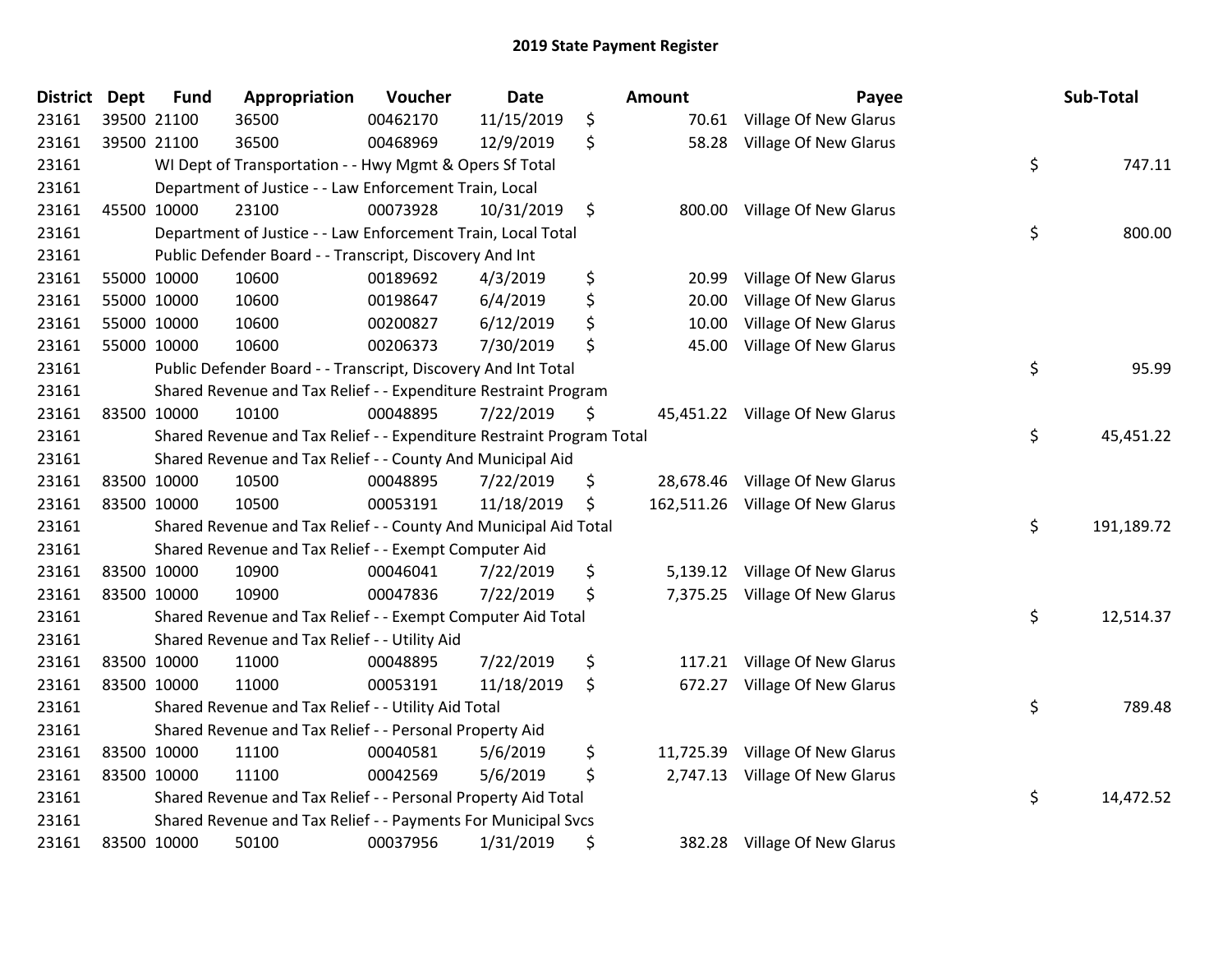|             | District Dept | <b>Fund</b> | Appropriation                                                       | Voucher  | Date      | Amount | Payee                          | Sub-Total  |
|-------------|---------------|-------------|---------------------------------------------------------------------|----------|-----------|--------|--------------------------------|------------|
| 23161       |               |             | Shared Revenue and Tax Relief - - Payments For Municipal Svcs Total |          |           |        |                                | 382.28     |
| 23161       |               |             | Shared Revenue and Tax Relief - - Lottery & Gaming Credit           |          |           |        |                                |            |
| 23161       |               | 83500 52100 | 36300                                                               | 00038283 | 3/25/2019 |        | 4,987.08 Village Of New Glarus |            |
| 23161       |               |             | Shared Revenue and Tax Relief - - Lottery & Gaming Credit Total     |          |           |        |                                | 4,987.08   |
| 23161 Total |               |             |                                                                     |          |           |        |                                | 445,626.52 |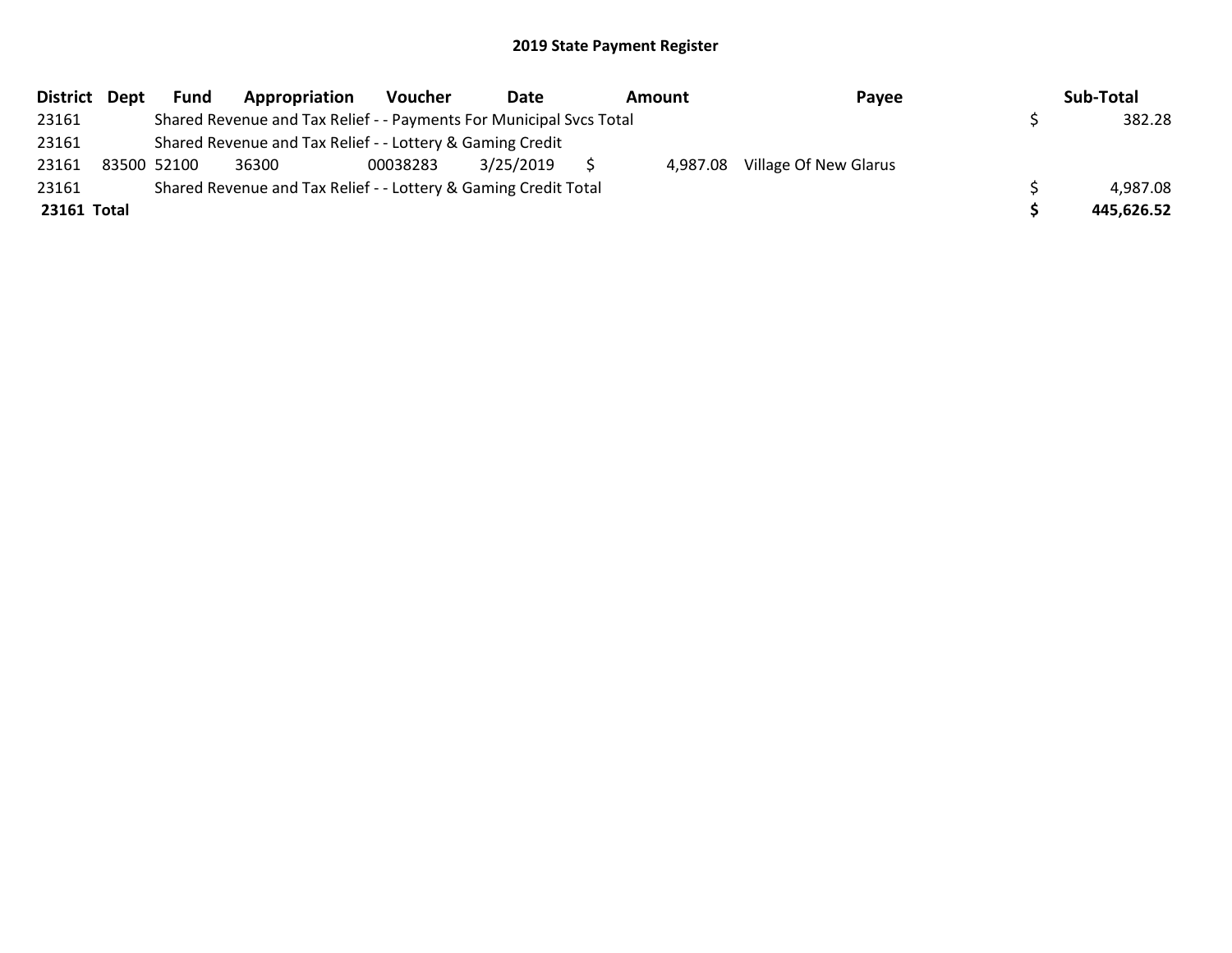| <b>District Dept</b> | <b>Fund</b> | Appropriation                                                      | Voucher  | <b>Date</b> | Amount          | Payee            | Sub-Total       |
|----------------------|-------------|--------------------------------------------------------------------|----------|-------------|-----------------|------------------|-----------------|
| 23206                |             | Dept of Safety & Prof Services - - Fire Dues Distribution          |          |             |                 |                  |                 |
| 23206                | 16500 10000 | 22500                                                              | 00030263 | 7/16/2019   | \$<br>8,358.56  | City Of Brodhead |                 |
| 23206                |             | Dept of Safety & Prof Services - - Fire Dues Distribution Total    |          |             |                 |                  | \$<br>8,358.56  |
| 23206                |             | Dept of Natural Resources - - Aids In Lieu Of Taxes - Gener        |          |             |                 |                  |                 |
| 23206                | 37000 10000 | 50300                                                              | 00314125 | 4/19/2019   | \$<br>9.91      | City Of Brodhead |                 |
| 23206                |             | Dept of Natural Resources - - Aids In Lieu Of Taxes - Gener Total  |          |             |                 |                  | \$<br>9.91      |
| 23206                |             | Dept of Natural Resources - - Gen Program Ops-State Funds          |          |             |                 |                  |                 |
| 23206                | 37000 21200 | 16100                                                              | 00284835 | 1/3/2019    | \$<br>33.01     | City Of Brodhead |                 |
| 23206                | 37000 21200 | 16100                                                              | 00290374 | 1/16/2019   | \$<br>34.25     | City Of Brodhead |                 |
| 23206                | 37000 21200 | 16100                                                              | 00298860 | 2/15/2019   | \$<br>31.25     | City Of Brodhead |                 |
| 23206                | 37000 21200 | 16100                                                              | 00303752 | 3/8/2019    | \$<br>31.25     | City Of Brodhead |                 |
| 23206                | 37000 21200 | 16100                                                              | 00310354 | 4/11/2019   | \$<br>31.25     | City Of Brodhead |                 |
| 23206                | 37000 21200 | 16100                                                              | 00320687 | 5/16/2019   | \$<br>31.25     | City Of Brodhead |                 |
| 23206                | 37000 21200 | 16100                                                              | 00330171 | 6/19/2019   | \$<br>31.25     | City Of Brodhead |                 |
| 23206                | 37000 21200 | 16100                                                              | 00342921 | 7/31/2019   | \$<br>34.13     | City Of Brodhead |                 |
| 23206                | 37000 21200 | 16100                                                              | 00352638 | 8/22/2019   | \$<br>72.91     | City Of Brodhead |                 |
| 23206                | 37000 21200 | 16100                                                              | 00367170 | 10/23/2019  | \$<br>42.61     | City Of Brodhead |                 |
| 23206                | 37000 21200 | 16100                                                              | 00373636 | 11/25/2019  | \$<br>34.13     | City Of Brodhead |                 |
| 23206                | 37000 21200 | 16100                                                              | 00377240 | 12/16/2019  | \$<br>32.58     | City Of Brodhead |                 |
| 23206                |             | Dept of Natural Resources - - Gen Program Ops-State Funds Total    |          |             |                 |                  | \$<br>439.87    |
| 23206                |             | Dept of Natural Resources - - Fin Asst For Responsible Units       |          |             |                 |                  |                 |
| 23206                | 37000 27400 | 67000                                                              | 00323373 | 5/22/2019   | \$<br>12,297.59 | City Of Brodhead |                 |
| 23206                |             | Dept of Natural Resources - - Fin Asst For Responsible Units Total |          |             |                 |                  | \$<br>12,297.59 |
| 23206                |             | Dept of Natural Resources - - Recycling Consolidation Grants       |          |             |                 |                  |                 |
| 23206                | 37000 27400 | 67300                                                              | 00323373 | 5/22/2019   | \$<br>832.98    | City Of Brodhead |                 |
| 23206                |             | Dept of Natural Resources - - Recycling Consolidation Grants Total |          |             |                 |                  | \$<br>832.98    |
| 23206                |             | WI Dept of Transportation - - Conn Hwy Aids St Fds                 |          |             |                 |                  |                 |
| 23206                | 39500 21100 | 16200                                                              | 00337725 | 1/7/2019    | \$<br>5,403.19  | City Of Brodhead |                 |
| 23206                | 39500 21100 | 16200                                                              | 00365039 | 4/1/2019    | \$<br>5,403.19  | City Of Brodhead |                 |
| 23206                | 39500 21100 | 16200                                                              | 00403048 | 7/1/2019    | \$<br>5,403.19  | City Of Brodhead |                 |
| 23206                | 39500 21100 | 16200                                                              | 00445866 | 10/7/2019   | \$<br>5,403.21  | City Of Brodhead |                 |
| 23206                |             | WI Dept of Transportation - - Conn Hwy Aids St Fds Total           |          |             |                 |                  | \$<br>21,612.78 |
| 23206                |             | WI Dept of Transportation - - Hwy Sfty Loc Aid Ffd                 |          |             |                 |                  |                 |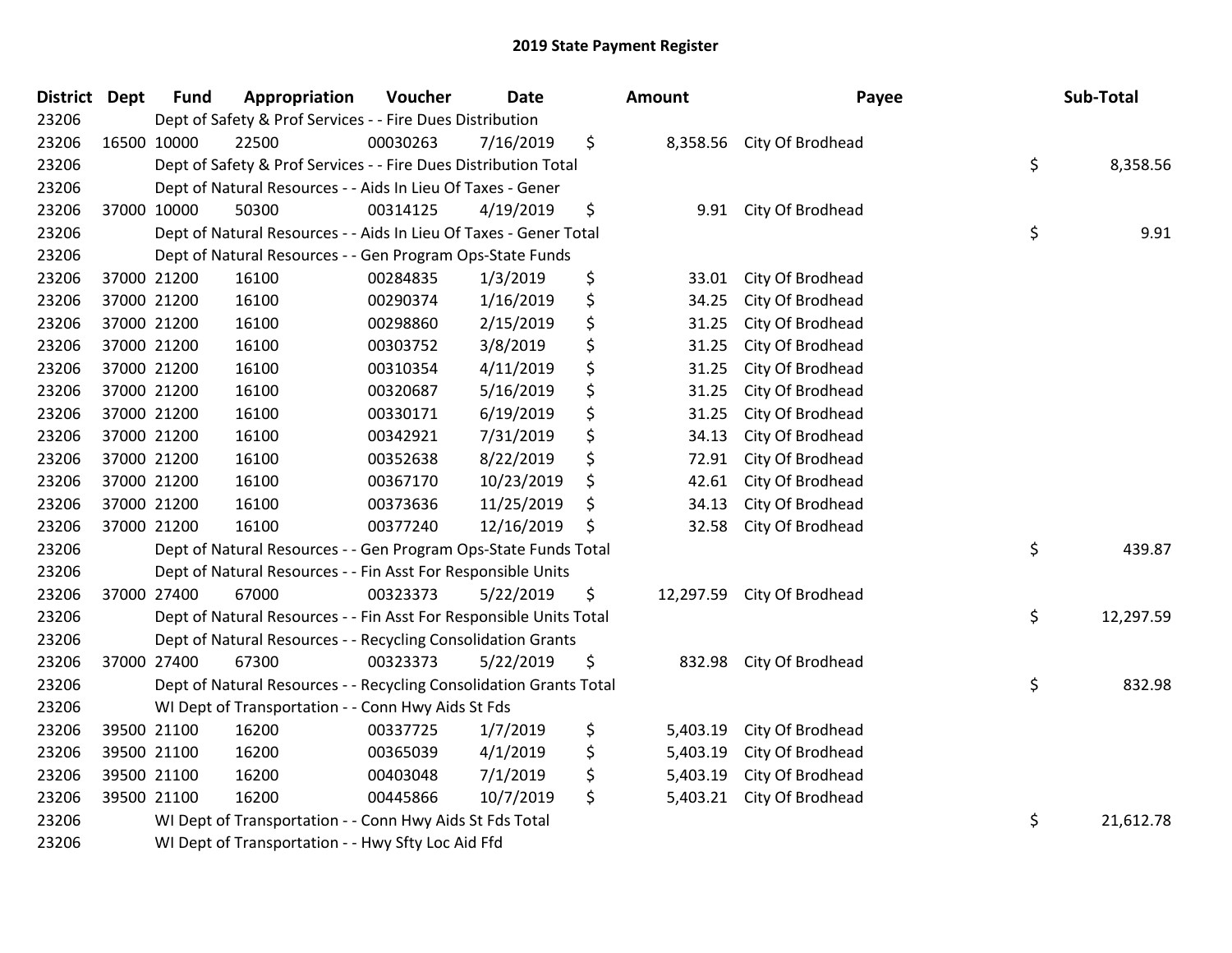| <b>District</b> | <b>Dept</b> | <b>Fund</b> | Appropriation                                            | Voucher  | Date       | <b>Amount</b>   | Payee            | Sub-Total        |
|-----------------|-------------|-------------|----------------------------------------------------------|----------|------------|-----------------|------------------|------------------|
| 23206           |             | 39500 21100 | 18500                                                    | 00343535 | 1/17/2019  | \$<br>1,078.90  | City Of Brodhead |                  |
| 23206           | 39500 21100 |             | 18500                                                    | 00344919 | 1/25/2019  | \$<br>1,092.42  | City Of Brodhead |                  |
| 23206           | 39500 21100 |             | 18500                                                    | 00354984 | 2/22/2019  | \$<br>1,356.57  | City Of Brodhead |                  |
| 23206           | 39500 21100 |             | 18500                                                    | 00362690 | 3/27/2019  | \$<br>1,067.94  | City Of Brodhead |                  |
| 23206           | 39500 21100 |             | 18500                                                    | 00371571 | 4/15/2019  | \$<br>1,484.14  | City Of Brodhead |                  |
| 23206           |             | 39500 21100 | 18500                                                    | 00372408 | 4/19/2019  | \$<br>2,612.61  | City Of Brodhead |                  |
| 23206           |             | 39500 21100 | 18500                                                    | 00384917 | 5/22/2019  | \$<br>1,052.69  | City Of Brodhead |                  |
| 23206           |             | 39500 21100 | 18500                                                    | 00388553 | 5/31/2019  | \$<br>4,973.17  | City Of Brodhead |                  |
| 23206           |             | 39500 21100 | 18500                                                    | 00393140 | 6/18/2019  | \$<br>1,786.79  | City Of Brodhead |                  |
| 23206           |             | 39500 21100 | 18500                                                    | 00394171 | 6/18/2019  | \$<br>3,718.46  | City Of Brodhead |                  |
| 23206           |             | 39500 21100 | 18500                                                    | 00411086 | 7/11/2019  | \$<br>1,268.41  | City Of Brodhead |                  |
| 23206           | 39500 21100 |             | 18500                                                    | 00411087 | 7/11/2019  | \$<br>5,113.48  | City Of Brodhead |                  |
| 23206           | 39500 21100 |             | 18500                                                    | 00428254 | 8/27/2019  | \$<br>716.22    | City Of Brodhead |                  |
| 23206           | 39500 21100 |             | 18500                                                    | 00428257 | 8/27/2019  | \$<br>2,452.69  | City Of Brodhead |                  |
| 23206           | 39500 21100 |             | 18500                                                    | 00428258 | 8/27/2019  | \$<br>7,006.18  | City Of Brodhead |                  |
| 23206           |             | 39500 21100 | 18500                                                    | 00436088 | 9/19/2019  | \$<br>1,000.39  | City Of Brodhead |                  |
| 23206           |             | 39500 21100 | 18500                                                    | 00436089 | 9/19/2019  | \$<br>1,288.57  | City Of Brodhead |                  |
| 23206           |             | 39500 21100 | 18500                                                    | 00436091 | 9/19/2019  | \$<br>10,149.07 | City Of Brodhead |                  |
| 23206           |             | 39500 21100 | 18500                                                    | 00441225 | 10/4/2019  | \$<br>1,159.40  | City Of Brodhead |                  |
| 23206           |             | 39500 21100 | 18500                                                    | 00446063 | 10/10/2019 | \$<br>2,977.64  | City Of Brodhead |                  |
| 23206           |             | 39500 21100 | 18500                                                    | 00446065 | 10/10/2019 | \$<br>4,523.14  | City Of Brodhead |                  |
| 23206           | 39500 21100 |             | 18500                                                    | 00470451 | 12/12/2019 | \$<br>736.72    | City Of Brodhead |                  |
| 23206           | 39500 21100 |             | 18500                                                    | 00470469 | 12/12/2019 | \$<br>1,288.08  | City Of Brodhead |                  |
| 23206           | 39500 21100 |             | 18500                                                    | 00474399 | 12/26/2019 | \$<br>995.00    | City Of Brodhead |                  |
| 23206           |             |             | WI Dept of Transportation - - Hwy Sfty Loc Aid Ffd Total |          |            |                 |                  | \$<br>60,898.68  |
| 23206           |             |             | WI Dept of Transportation - - Trns Aids To Mnc.-Sf       |          |            |                 |                  |                  |
| 23206           |             | 39500 21100 | 19100                                                    | 00336478 | 1/7/2019   | \$<br>38,619.70 | City Of Brodhead |                  |
| 23206           |             | 39500 21100 | 19100                                                    | 00363793 | 4/1/2019   | \$<br>38,619.70 | City Of Brodhead |                  |
| 23206           |             | 39500 21100 | 19100                                                    | 00401802 | 7/1/2019   | \$<br>38,619.70 | City Of Brodhead |                  |
| 23206           | 39500 21100 |             | 19100                                                    | 00444620 | 10/7/2019  | \$<br>38,619.71 | City Of Brodhead |                  |
| 23206           |             |             | WI Dept of Transportation - - Trns Aids To Mnc.-Sf Total |          |            |                 |                  | \$<br>154,478.81 |
| 23206           |             |             | Department of Justice - - Law Enforcement Train, Local   |          |            |                 |                  |                  |
| 23206           | 45500 10000 |             | 23100                                                    | 00067270 | 6/24/2019  | \$<br>3,074.76  | City Of Brodhead |                  |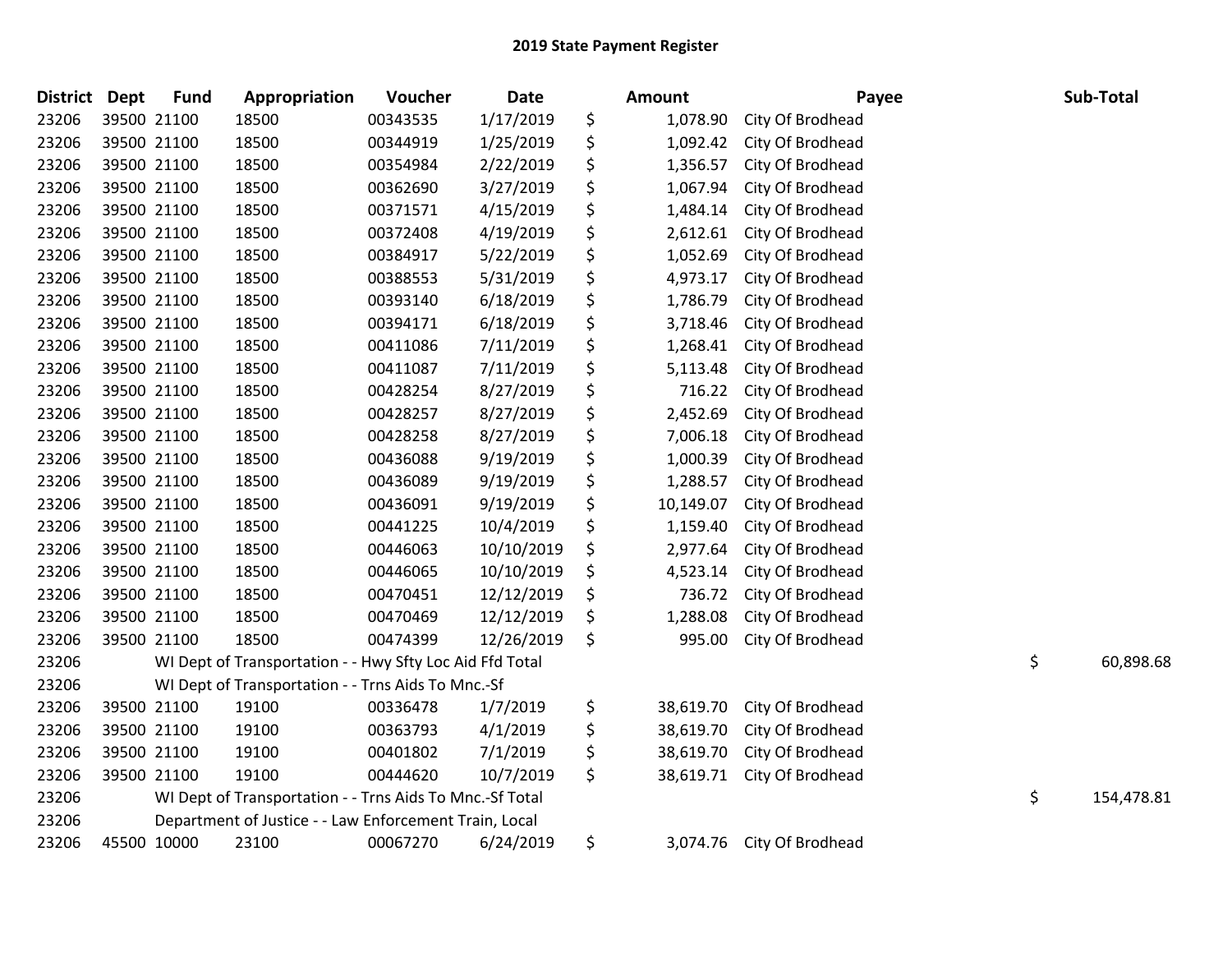| District Dept |             | <b>Fund</b> | Appropriation                                                         | Voucher  | <b>Date</b> | <b>Amount</b>    | Payee                      | Sub-Total        |
|---------------|-------------|-------------|-----------------------------------------------------------------------|----------|-------------|------------------|----------------------------|------------------|
| 23206         | 45500 10000 |             | 23100                                                                 | 00067624 | 7/2/2019    | \$               | City Of Brodhead           |                  |
| 23206         | 45500 10000 |             | 23100                                                                 | 00072373 | 10/9/2019   | \$<br>1,280.00   | City Of Brodhead           |                  |
| 23206         |             |             | Department of Justice - - Law Enforcement Train, Local Total          |          |             |                  |                            | \$<br>4,354.76   |
| 23206         |             |             | Department of Justice - - Federal Aid, Local Assistance               |          |             |                  |                            |                  |
| 23206         | 45500 10000 |             | 25100                                                                 | 00069086 | 7/29/2019   | \$<br>20,581.92  | City Of Brodhead           |                  |
| 23206         | 45500 10000 |             | 25100                                                                 | 00069087 | 7/29/2019   | \$<br>49.99      | City Of Brodhead           |                  |
| 23206         |             |             | Department of Justice - - Federal Aid, Local Assistance Total         |          |             |                  |                            | \$<br>20,631.91  |
| 23206         |             |             | Public Defender Board - - Transcript, Discovery And Int               |          |             |                  |                            |                  |
| 23206         | 55000 10000 |             | 10600                                                                 | 00175865 | 1/9/2019    | \$<br>10.00      | City Of Brodhead           |                  |
| 23206         |             | 55000 10000 | 10600                                                                 | 00182593 | 2/19/2019   | \$<br>5.00       | City Of Brodhead           |                  |
| 23206         | 55000 10000 |             | 10600                                                                 | 00189679 | 4/3/2019    | \$<br>5.00       | City Of Brodhead           |                  |
| 23206         | 55000 10000 |             | 10600                                                                 | 00206453 | 7/19/2019   | \$<br>5.00       | City Of Brodhead           |                  |
| 23206         | 55000 10000 |             | 10600                                                                 | 00216552 | 10/7/2019   | \$<br>5.00       | City Of Brodhead           |                  |
| 23206         | 55000 10000 |             | 10600                                                                 | 00216553 | 10/7/2019   | \$<br>5.00       | City Of Brodhead           |                  |
| 23206         |             |             | Public Defender Board - - Transcript, Discovery And Int Total         |          |             |                  |                            | \$<br>35.00      |
| 23206         |             |             | Shared Revenue and Tax Relief - - Expenditure Restraint Program       |          |             |                  |                            |                  |
| 23206         | 83500 10000 |             | 10100                                                                 | 00048896 | 7/22/2019   | \$               | 64,897.31 City Of Brodhead |                  |
| 23206         |             |             | Shared Revenue and Tax Relief - - Expenditure Restraint Program Total |          |             |                  |                            | \$<br>64,897.31  |
| 23206         |             |             | Shared Revenue and Tax Relief - - County And Municipal Aid            |          |             |                  |                            |                  |
| 23206         | 83500 10000 |             | 10500                                                                 | 00048896 | 7/22/2019   | \$<br>109,279.77 | City Of Brodhead           |                  |
| 23206         | 83500 10000 |             | 10500                                                                 | 00053192 | 11/18/2019  | \$<br>619,252.04 | City Of Brodhead           |                  |
| 23206         |             |             | Shared Revenue and Tax Relief - - County And Municipal Aid Total      |          |             |                  |                            | \$<br>728,531.81 |
| 23206         |             |             | Shared Revenue and Tax Relief - - Exempt Computer Aid                 |          |             |                  |                            |                  |
| 23206         | 83500 10000 |             | 10900                                                                 | 00046042 | 7/22/2019   | \$<br>3,217.53   | City Of Brodhead           |                  |
| 23206         | 83500 10000 |             | 10900                                                                 | 00047837 | 7/22/2019   | \$<br>2,401.93   | City Of Brodhead           |                  |
| 23206         |             |             | Shared Revenue and Tax Relief - - Exempt Computer Aid Total           |          |             |                  |                            | \$<br>5,619.46   |
| 23206         |             |             | Shared Revenue and Tax Relief - - Utility Aid                         |          |             |                  |                            |                  |
| 23206         | 83500 10000 |             | 11000                                                                 | 00048896 | 7/22/2019   | \$<br>128.98     | City Of Brodhead           |                  |
| 23206         | 83500 10000 |             | 11000                                                                 | 00053192 | 11/18/2019  | \$<br>230.88     | City Of Brodhead           |                  |
| 23206         |             |             | Shared Revenue and Tax Relief - - Utility Aid Total                   |          |             |                  |                            | \$<br>359.86     |
| 23206         |             |             | Shared Revenue and Tax Relief - - Personal Property Aid               |          |             |                  |                            |                  |
| 23206         | 83500 10000 |             | 11100                                                                 | 00040582 | 5/6/2019    | \$<br>11,122.36  | City Of Brodhead           |                  |
| 23206         | 83500 10000 |             | 11100                                                                 | 00042570 | 5/6/2019    | \$<br>353.84     | City Of Brodhead           |                  |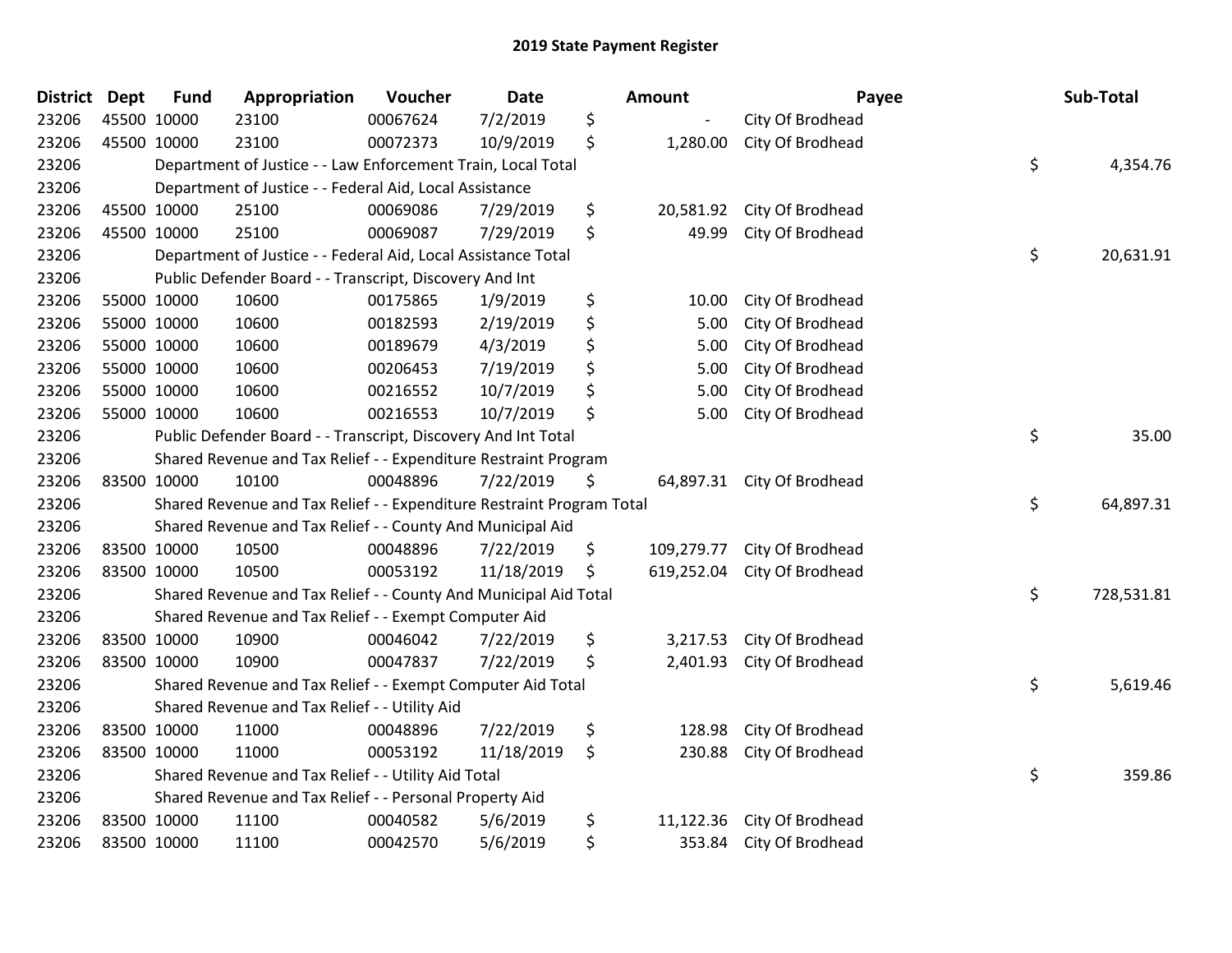| District Dept | <b>Fund</b> | Appropriation                                                   | <b>Voucher</b> | Date      | Amount | Payee                     | Sub-Total    |
|---------------|-------------|-----------------------------------------------------------------|----------------|-----------|--------|---------------------------|--------------|
| 23206         |             | Shared Revenue and Tax Relief - - Personal Property Aid Total   |                |           |        |                           | 11,476.20    |
| 23206         |             | Shared Revenue and Tax Relief - - Lottery & Gaming Credit       |                |           |        |                           |              |
| 23206         | 83500 52100 | 36300                                                           | 00038284       | 3/25/2019 |        | 4,486.39 City Of Brodhead |              |
| 23206         |             | Shared Revenue and Tax Relief - - Lottery & Gaming Credit Total |                |           |        |                           | 4,486.39     |
| 23206 Total   |             |                                                                 |                |           |        |                           | 1,099,321.88 |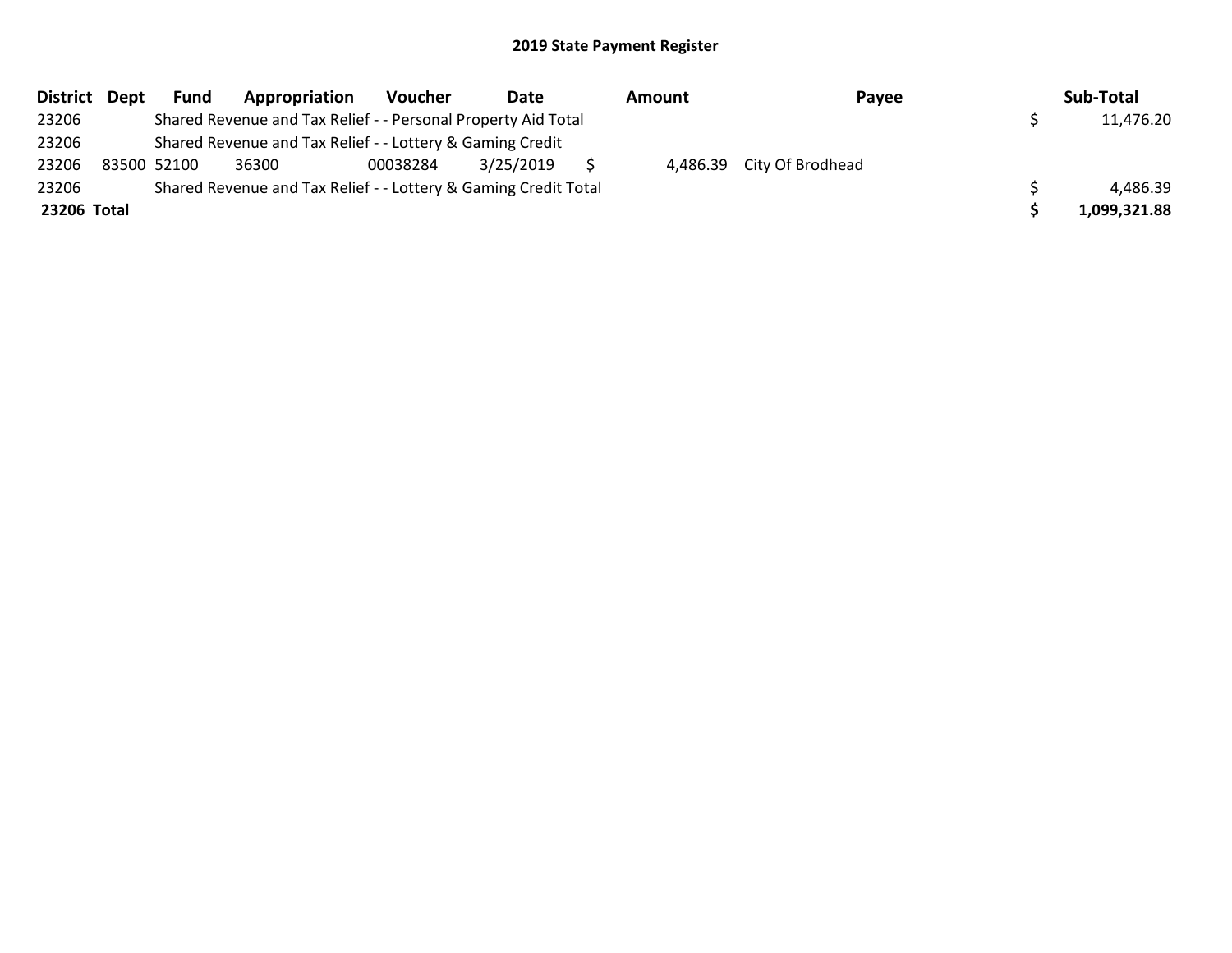| District Dept |             | <b>Fund</b> | Appropriation                                                      | Voucher  | <b>Date</b> | Amount           |                          | Payee | Sub-Total  |
|---------------|-------------|-------------|--------------------------------------------------------------------|----------|-------------|------------------|--------------------------|-------|------------|
| 23251         |             |             | Dept of Safety & Prof Services - - Fire Dues Distribution          |          |             |                  |                          |       |            |
| 23251         | 16500 10000 |             | 22500                                                              | 00029935 | 7/11/2019   | \$               | 33,712.88 City Of Monroe |       |            |
| 23251         |             |             | Dept of Safety & Prof Services - - Fire Dues Distribution Total    |          |             |                  |                          | \$    | 33,712.88  |
| 23251         |             |             | Dept of Natural Resources - - Resaids - Fire Suppress Grant        |          |             |                  |                          |       |            |
| 23251         |             | 37000 21200 | 54500                                                              | 00320616 | 5/15/2019   | \$               | 1,328.72 City Of Monroe  |       |            |
| 23251         |             |             | Dept of Natural Resources - - Resaids - Fire Suppress Grant Total  |          |             |                  |                          | \$    | 1,328.72   |
| 23251         |             |             | Dept of Natural Resources - - Rec & Resource Aids, Fed             |          |             |                  |                          |       |            |
| 23251         |             | 37000 21200 | 58300                                                              | 00303978 | 3/12/2019   | \$               | 25,000.00 City Of Monroe |       |            |
| 23251         |             |             | Dept of Natural Resources - - Rec & Resource Aids, Fed Total       |          |             |                  |                          | \$    | 25,000.00  |
| 23251         |             |             | Dept of Natural Resources - - Fin Asst For Responsible Units       |          |             |                  |                          |       |            |
| 23251         |             | 37000 27400 | 67000                                                              | 00323091 | 5/22/2019   | \$               | 71,509.16 City Of Monroe |       |            |
| 23251         |             |             | Dept of Natural Resources - - Fin Asst For Responsible Units Total |          |             |                  |                          | \$    | 71,509.16  |
| 23251         |             |             | Dept of Natural Resources - - Recycling Consolidation Grants       |          |             |                  |                          |       |            |
| 23251         |             | 37000 27400 | 67300                                                              | 00323091 | 5/22/2019   | \$               | 2,718.24 City Of Monroe  |       |            |
| 23251         |             |             | Dept of Natural Resources - - Recycling Consolidation Grants Total |          |             |                  |                          | \$    | 2,718.24   |
| 23251         |             |             | WI Dept of Transportation - - Conn Hwy Aids St Fds                 |          |             |                  |                          |       |            |
| 23251         |             | 39500 21100 | 16200                                                              | 00337726 | 1/7/2019    | \$<br>11,828.98  | City Of Monroe           |       |            |
| 23251         |             | 39500 21100 | 16200                                                              | 00365040 | 4/1/2019    | \$<br>11,828.98  | City Of Monroe           |       |            |
| 23251         |             | 39500 21100 | 16200                                                              | 00403049 | 7/1/2019    | \$<br>11,828.98  | City Of Monroe           |       |            |
| 23251         |             | 39500 21100 | 16200                                                              | 00445867 | 10/7/2019   | \$<br>11,828.98  | City Of Monroe           |       |            |
| 23251         |             |             | WI Dept of Transportation - - Conn Hwy Aids St Fds Total           |          |             |                  |                          | \$    | 47,315.92  |
| 23251         |             |             | WI Dept of Transportation - - Tc, Trns Oper Aid Sf                 |          |             |                  |                          |       |            |
| 23251         |             | 39500 21100 | 17700                                                              | 00392768 | 6/12/2019   | \$<br>27,085.00  | City Of Monroe           |       |            |
| 23251         |             | 39500 21100 | 17700                                                              | 00417058 | 7/30/2019   | \$<br>81,254.00  | City Of Monroe           |       |            |
| 23251         |             |             | WI Dept of Transportation - - Tc, Trns Oper Aid Sf Total           |          |             |                  |                          | \$    | 108,339.00 |
| 23251         |             |             | WI Dept of Transportation - - Trnst/Trns-Rel Aid F                 |          |             |                  |                          |       |            |
| 23251         |             | 39500 21100 | 18200                                                              | 00353853 | 2/21/2019   | \$<br>22,589.00  | City Of Monroe           |       |            |
| 23251         |             | 39500 21100 | 18200                                                              | 00423890 | 8/15/2019   | \$<br>36,037.28  | City Of Monroe           |       |            |
| 23251         |             | 39500 21100 | 18200                                                              | 00452826 | 10/24/2019  | \$<br>37,956.69  | City Of Monroe           |       |            |
| 23251         |             | 39500 21100 | 18200                                                              | 00469432 | 12/10/2019  | \$<br>41,184.92  | City Of Monroe           |       |            |
| 23251         |             |             | WI Dept of Transportation - - Trnst/Trns-Rel Aid F Total           |          |             |                  |                          | \$    | 137,767.89 |
| 23251         |             |             | WI Dept of Transportation - - Trns Aids To Mnc.-Sf                 |          |             |                  |                          |       |            |
| 23251         |             | 39500 21100 | 19100                                                              | 00336479 | 1/7/2019    | \$<br>165,620.19 | City Of Monroe           |       |            |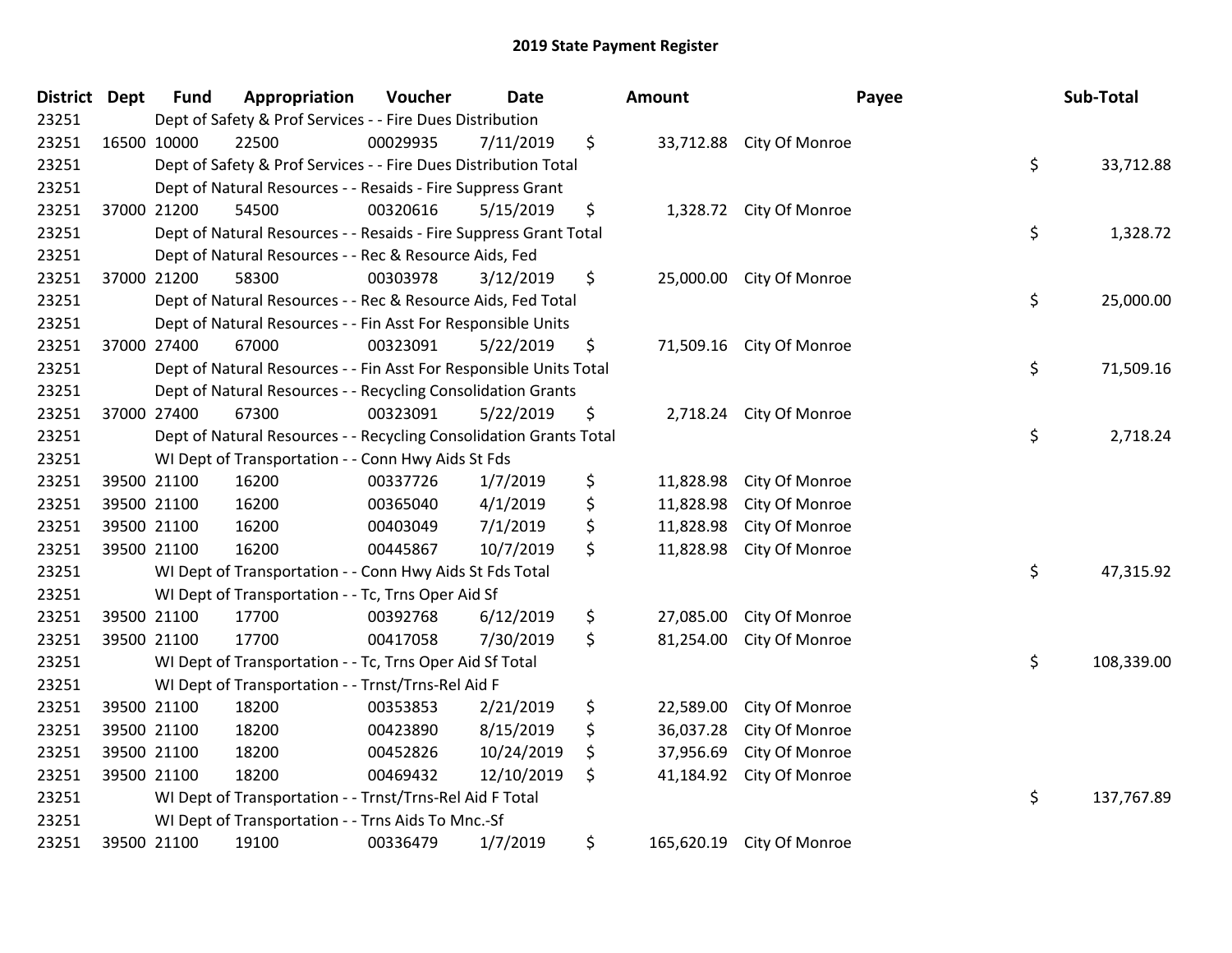| District | <b>Dept</b> | <b>Fund</b> | Appropriation                                                 | Voucher  | <b>Date</b> | <b>Amount</b>    |                         | Payee | Sub-Total  |
|----------|-------------|-------------|---------------------------------------------------------------|----------|-------------|------------------|-------------------------|-------|------------|
| 23251    |             | 39500 21100 | 19100                                                         | 00363794 | 4/1/2019    | \$<br>165,620.19 | City Of Monroe          |       |            |
| 23251    |             | 39500 21100 | 19100                                                         | 00401803 | 7/1/2019    | \$<br>165,620.19 | City Of Monroe          |       |            |
| 23251    |             | 39500 21100 | 19100                                                         | 00444621 | 10/7/2019   | \$<br>165,620.21 | City Of Monroe          |       |            |
| 23251    |             |             | WI Dept of Transportation - - Trns Aids To Mnc.-Sf Total      |          |             |                  |                         | \$    | 662,480.78 |
| 23251    |             |             | WI Dept of Transportation - - Adm & Planning Sfd              |          |             |                  |                         |       |            |
| 23251    |             | 39500 21100 | 36900                                                         | 00413930 | 7/19/2019   | \$<br>120.00     | City Of Monroe          |       |            |
| 23251    |             |             | WI Dept of Transportation - - Adm & Planning Sfd Total        |          |             |                  |                         | \$    | 120.00     |
| 23251    |             |             | Department of Justice - - Crime Laboratories, Dna             |          |             |                  |                         |       |            |
| 23251    |             | 45500 10000 | 22100                                                         | 00068576 | 7/19/2019   | \$<br>20.00      | City Of Monroe          |       |            |
| 23251    |             |             | Department of Justice - - Crime Laboratories, Dna Total       |          |             |                  |                         | \$    | 20.00      |
| 23251    |             |             | Department of Justice - - Law Enforcement Train, Local        |          |             |                  |                         |       |            |
| 23251    |             | 45500 10000 | 23100                                                         | 00073625 | 10/28/2019  | \$               | 4,000.00 City Of Monroe |       |            |
| 23251    |             |             | Department of Justice - - Law Enforcement Train, Local Total  |          |             |                  |                         | \$    | 4,000.00   |
| 23251    |             |             | Department of Justice - - Federal Aid, Local Assistance       |          |             |                  |                         |       |            |
| 23251    |             | 45500 10000 | 25100                                                         | 00059661 | 2/12/2019   | \$<br>1,108.84   | City Of Monroe          |       |            |
| 23251    |             | 45500 10000 | 25100                                                         | 00062348 | 3/26/2019   | \$<br>214.44     | City Of Monroe          |       |            |
| 23251    |             |             | Department of Justice - - Federal Aid, Local Assistance Total |          |             |                  |                         | \$    | 1,323.28   |
| 23251    |             |             | Public Defender Board - - Transcript, Discovery And Int       |          |             |                  |                         |       |            |
| 23251    |             | 55000 10000 | 10600                                                         | 00174921 | 1/3/2019    | \$<br>30.00      | City Of Monroe          |       |            |
| 23251    |             | 55000 10000 | 10600                                                         | 00175828 | 1/9/2019    | \$<br>36.50      | City Of Monroe          |       |            |
| 23251    |             | 55000 10000 | 10600                                                         | 00175854 | 1/9/2019    | \$<br>49.00      | City Of Monroe          |       |            |
| 23251    |             | 55000 10000 | 10600                                                         | 00175878 | 1/9/2019    | \$<br>41.00      | City Of Monroe          |       |            |
| 23251    |             | 55000 10000 | 10600                                                         | 00180364 | 2/8/2019    | \$<br>5.00       | City Of Monroe          |       |            |
| 23251    |             | 55000 10000 | 10600                                                         | 00186183 | 3/7/2019    | \$<br>20.00      | City Of Monroe          |       |            |
| 23251    |             | 55000 10000 | 10600                                                         | 00189631 | 4/3/2019    | \$<br>40.50      | City Of Monroe          |       |            |
| 23251    |             | 55000 10000 | 10600                                                         | 00189667 | 4/3/2019    | \$<br>12.50      | City Of Monroe          |       |            |
| 23251    |             | 55000 10000 | 10600                                                         | 00189691 | 4/3/2019    | \$<br>15.00      | City Of Monroe          |       |            |
| 23251    |             | 55000 10000 | 10600                                                         | 00191501 | 4/18/2019   | \$<br>52.50      | City Of Monroe          |       |            |
| 23251    |             | 55000 10000 | 10600                                                         | 00191530 | 4/18/2019   | \$<br>5.00       | City Of Monroe          |       |            |
| 23251    |             | 55000 10000 | 10600                                                         | 00191551 | 4/18/2019   | \$<br>17.50      | City Of Monroe          |       |            |
| 23251    |             | 55000 10000 | 10600                                                         | 00193409 | 5/3/2019    | \$<br>12.50      | City Of Monroe          |       |            |
| 23251    |             | 55000 10000 | 10600                                                         | 00193410 | 5/3/2019    | \$<br>5.00       | City Of Monroe          |       |            |
| 23251    |             | 55000 10000 | 10600                                                         | 00193411 | 5/3/2019    | \$<br>5.00       | City Of Monroe          |       |            |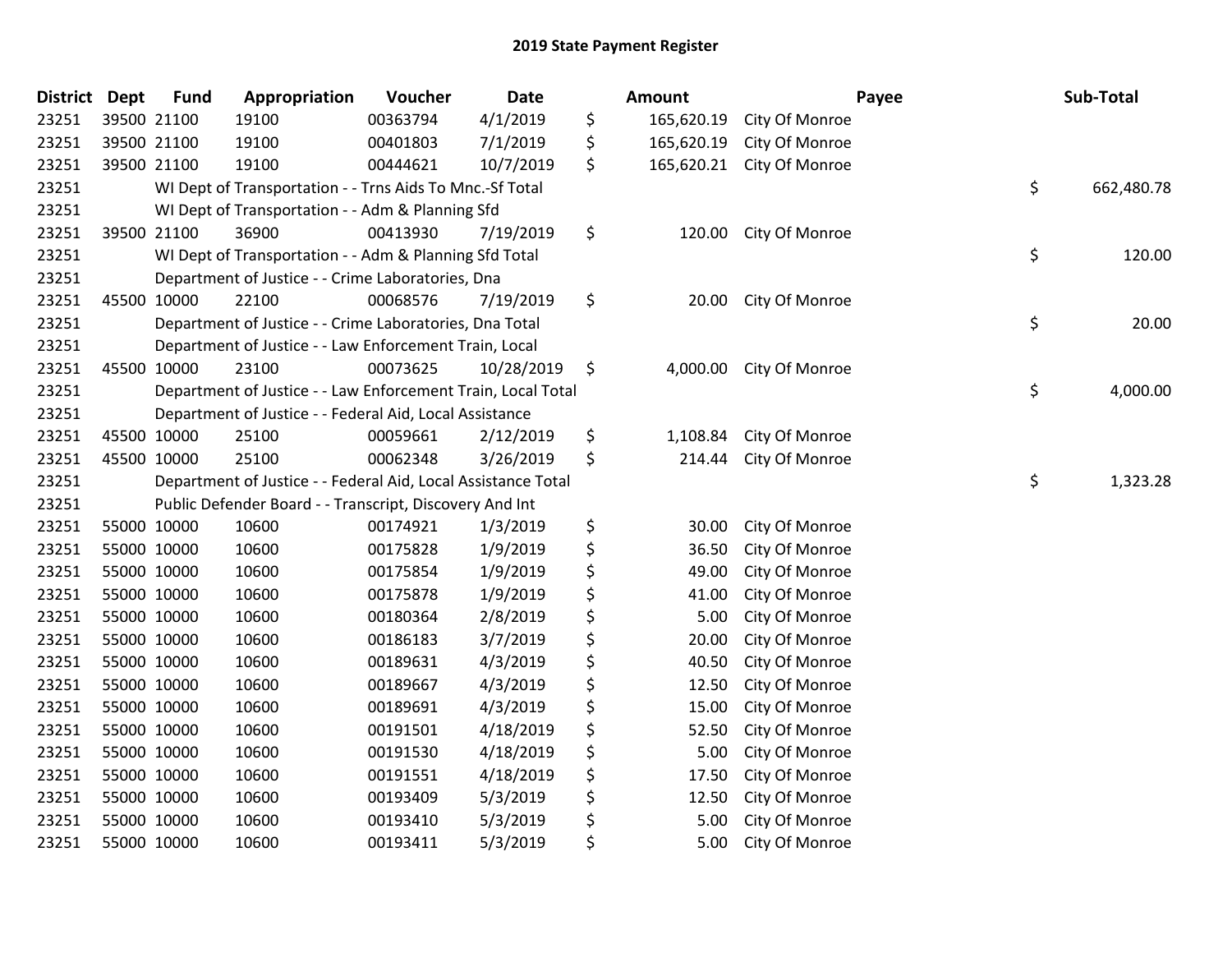| <b>District</b> | <b>Dept</b> | <b>Fund</b> | Appropriation | Voucher  | <b>Date</b> | <b>Amount</b> |                | Payee | Sub-Total |
|-----------------|-------------|-------------|---------------|----------|-------------|---------------|----------------|-------|-----------|
| 23251           |             | 55000 10000 | 10600         | 00196222 | 5/21/2019   | \$<br>5.00    | City Of Monroe |       |           |
| 23251           |             | 55000 10000 | 10600         | 00196223 | 5/21/2019   | \$<br>12.50   | City Of Monroe |       |           |
| 23251           | 55000 10000 |             | 10600         | 00196224 | 5/21/2019   | \$<br>10.00   | City Of Monroe |       |           |
| 23251           |             | 55000 10000 | 10600         | 00197476 | 5/30/2019   | \$<br>12.50   | City Of Monroe |       |           |
| 23251           |             | 55000 10000 | 10600         | 00197477 | 5/30/2019   | \$<br>5.00    | City Of Monroe |       |           |
| 23251           |             | 55000 10000 | 10600         | 00200824 | 6/12/2019   | \$<br>15.00   | City Of Monroe |       |           |
| 23251           |             | 55000 10000 | 10600         | 00203997 | 7/1/2019    | \$<br>8.00    | City Of Monroe |       |           |
| 23251           |             | 55000 10000 | 10600         | 00203998 | 7/1/2019    | \$<br>9.00    | City Of Monroe |       |           |
| 23251           |             | 55000 10000 | 10600         | 00204462 | 7/8/2019    | \$<br>15.00   | City Of Monroe |       |           |
| 23251           |             | 55000 10000 | 10600         | 00205947 | 7/18/2019   | \$<br>7.00    | City Of Monroe |       |           |
| 23251           |             | 55000 10000 | 10600         | 00206469 | 7/19/2019   | \$<br>5.00    | City Of Monroe |       |           |
| 23251           |             | 55000 10000 | 10600         | 00206470 | 7/19/2019   | \$<br>8.00    | City Of Monroe |       |           |
| 23251           |             | 55000 10000 | 10600         | 00206471 | 7/19/2019   | \$<br>5.00    | City Of Monroe |       |           |
| 23251           |             | 55000 10000 | 10600         | 00206472 | 7/19/2019   | \$<br>5.00    | City Of Monroe |       |           |
| 23251           |             | 55000 10000 | 10600         | 00206473 | 7/19/2019   | \$<br>8.00    | City Of Monroe |       |           |
| 23251           |             | 55000 10000 | 10600         | 00210111 | 8/20/2019   | \$<br>9.00    | City Of Monroe |       |           |
| 23251           |             | 55000 10000 | 10600         | 00210112 | 8/20/2019   | \$<br>5.00    | City Of Monroe |       |           |
| 23251           |             | 55000 10000 | 10600         | 00210113 | 8/20/2019   | \$<br>5.00    | City Of Monroe |       |           |
| 23251           |             | 55000 10000 | 10600         | 00210114 | 8/20/2019   | \$<br>9.00    | City Of Monroe |       |           |
| 23251           |             | 55000 10000 | 10600         | 00210115 | 8/20/2019   | \$<br>5.00    | City Of Monroe |       |           |
| 23251           |             | 55000 10000 | 10600         | 00210116 | 8/20/2019   | \$<br>8.00    | City Of Monroe |       |           |
| 23251           |             | 55000 10000 | 10600         | 00210117 | 8/20/2019   | \$<br>10.00   | City Of Monroe |       |           |
| 23251           |             | 55000 10000 | 10600         | 00210118 | 8/20/2019   | \$<br>5.00    | City Of Monroe |       |           |
| 23251           |             | 55000 10000 | 10600         | 00210229 | 8/20/2019   | \$<br>9.00    | City Of Monroe |       |           |
| 23251           |             | 55000 10000 | 10600         | 00213901 | 9/16/2019   | \$<br>9.00    | City Of Monroe |       |           |
| 23251           |             | 55000 10000 | 10600         | 00213902 | 9/16/2019   | \$<br>5.00    | City Of Monroe |       |           |
| 23251           |             | 55000 10000 | 10600         | 00213903 | 9/16/2019   | \$<br>5.00    | City Of Monroe |       |           |
| 23251           |             | 55000 10000 | 10600         | 00213904 | 9/16/2019   | \$<br>5.00    | City Of Monroe |       |           |
| 23251           |             | 55000 10000 | 10600         | 00213905 | 9/16/2019   | \$<br>9.00    | City Of Monroe |       |           |
| 23251           |             | 55000 10000 | 10600         | 00213907 | 9/16/2019   | \$<br>5.00    | City Of Monroe |       |           |
| 23251           |             | 55000 10000 | 10600         | 00213908 | 9/16/2019   | \$<br>5.00    | City Of Monroe |       |           |
| 23251           |             | 55000 10000 | 10600         | 00213909 | 9/16/2019   | \$<br>5.00    | City Of Monroe |       |           |
| 23251           | 55000 10000 |             | 10600         | 00213910 | 9/16/2019   | \$<br>5.00    | City Of Monroe |       |           |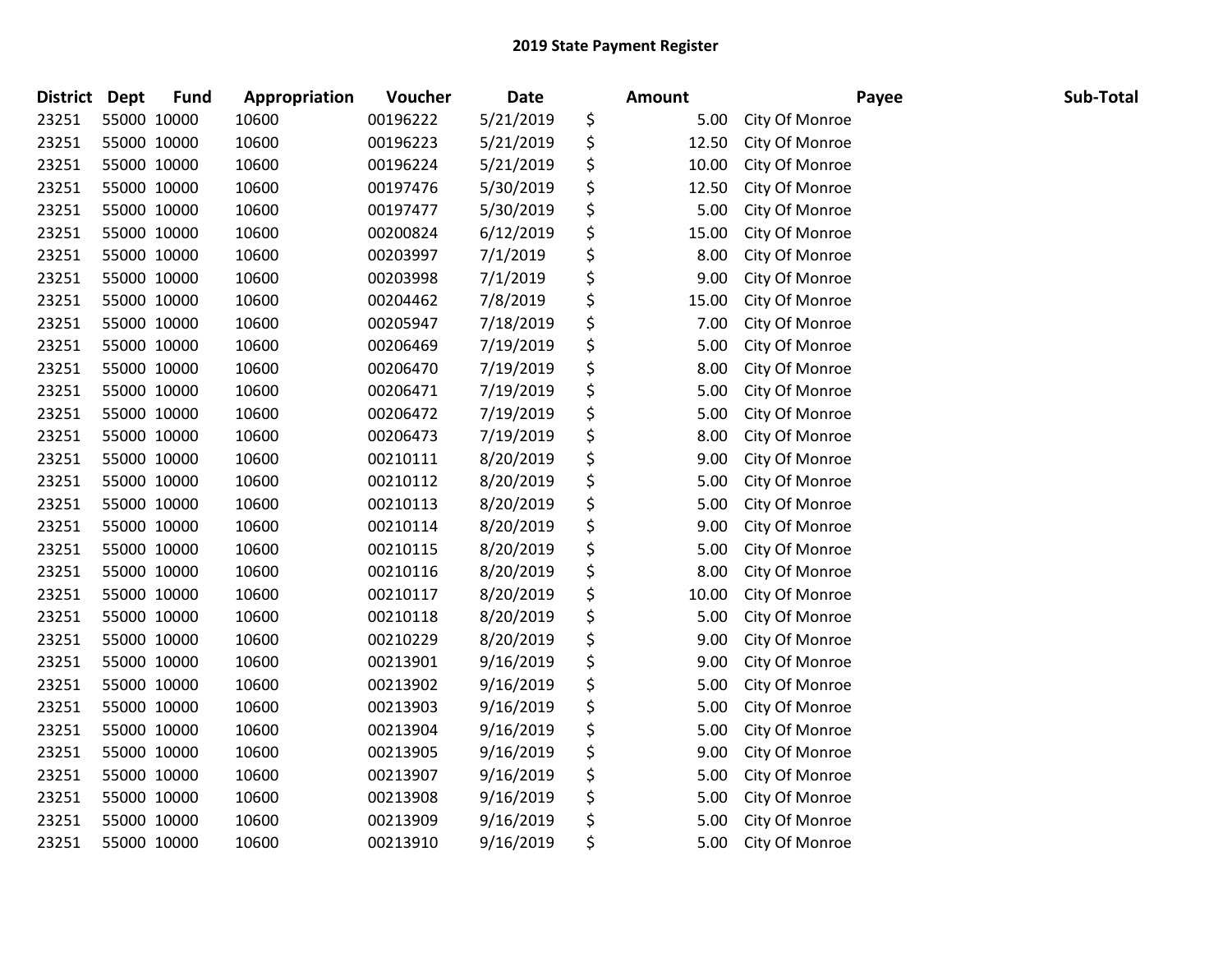| <b>District</b> | <b>Dept</b> | <b>Fund</b>                                                                               | Appropriation                                               | Voucher  | <b>Date</b> | <b>Amount</b> |              | Payee          |    | Sub-Total  |  |
|-----------------|-------------|-------------------------------------------------------------------------------------------|-------------------------------------------------------------|----------|-------------|---------------|--------------|----------------|----|------------|--|
| 23251           |             | 55000 10000                                                                               | 10600                                                       | 00213911 | 9/16/2019   | \$            | 5.00         | City Of Monroe |    |            |  |
| 23251           |             | 55000 10000                                                                               | 10600                                                       | 00213912 | 9/16/2019   | \$            | 10.00        | City Of Monroe |    |            |  |
| 23251           | 55000 10000 |                                                                                           | 10600                                                       | 00216611 | 10/7/2019   | \$            | 15.80        | City Of Monroe |    |            |  |
| 23251           | 55000 10000 |                                                                                           | 10600                                                       | 00219348 | 10/28/2019  | \$            | 5.00         | City Of Monroe |    |            |  |
| 23251           |             | 55000 10000                                                                               | 10600                                                       | 00219349 | 10/28/2019  | \$            | 5.00         | City Of Monroe |    |            |  |
| 23251           |             | 55000 10000                                                                               | 10600                                                       | 00219350 | 10/28/2019  | \$            | 6.00         | City Of Monroe |    |            |  |
| 23251           |             | 55000 10000                                                                               | 10600                                                       | 00219351 | 10/28/2019  | \$            | 5.00         | City Of Monroe |    |            |  |
| 23251           |             | 55000 10000                                                                               | 10600                                                       | 00219352 | 10/28/2019  | \$            | 5.00         | City Of Monroe |    |            |  |
| 23251           |             | 55000 10000                                                                               | 10600                                                       | 00219353 | 10/28/2019  |               | 6.00         | City Of Monroe |    |            |  |
| 23251           |             | 55000 10000                                                                               | 10600                                                       | 00223644 | 11/25/2019  | \$            | 6.50         | City Of Monroe |    |            |  |
| 23251           |             | 55000 10000                                                                               | 10600                                                       | 00223645 | 11/25/2019  | \$            | 15.00        | City Of Monroe |    |            |  |
| 23251           | 55000 10000 |                                                                                           | 10600                                                       | 00223646 | 11/25/2019  | \$            | 5.00         | City Of Monroe |    |            |  |
| 23251           | 55000 10000 |                                                                                           | 10600                                                       | 00227670 | 12/23/2019  | \$            | 5.00         | City Of Monroe |    |            |  |
| 23251           |             | 55000 10000                                                                               | 10600                                                       | 00227671 | 12/23/2019  |               | 5.00         | City Of Monroe |    |            |  |
| 23251           | 55000 10000 |                                                                                           | 10600                                                       | 00227672 | 12/23/2019  | \$            | 5.00         | City Of Monroe |    |            |  |
| 23251           |             | 55000 10000                                                                               | 10600                                                       | 00227673 | 12/23/2019  | \$            | 10.00        | City Of Monroe |    |            |  |
| 23251           | 55000 10000 |                                                                                           | 10600                                                       | 00227674 | 12/23/2019  | \$            | 10.00        | City Of Monroe |    |            |  |
| 23251           |             | 55000 10000                                                                               | 10600                                                       | 00227675 | 12/23/2019  | \$            | 6.00         | City Of Monroe |    |            |  |
| 23251           |             | 55000 10000                                                                               | 10600                                                       | 00227676 | 12/23/2019  | \$            | 10.00        | City Of Monroe |    |            |  |
| 23251           |             | 55000 10000                                                                               | 10600                                                       | 00227677 | 12/23/2019  | \$            | 7.50         | City Of Monroe |    |            |  |
| 23251           |             | 55000 10000                                                                               | 10600                                                       | 00227678 | 12/23/2019  | \$            | 6.50         | City Of Monroe |    |            |  |
| 23251           |             | \$<br>Public Defender Board - - Transcript, Discovery And Int Total                       |                                                             |          |             |               |              |                |    | 749.30     |  |
| 23251           |             | Shared Revenue and Tax Relief - - Expenditure Restraint Program                           |                                                             |          |             |               |              |                |    |            |  |
| 23251           |             | 83500 10000                                                                               | 10100                                                       | 00048897 | 7/22/2019   | \$            | 244,316.39   | City Of Monroe |    |            |  |
| 23251           |             | \$<br>244,316.39<br>Shared Revenue and Tax Relief - - Expenditure Restraint Program Total |                                                             |          |             |               |              |                |    |            |  |
| 23251           |             | Shared Revenue and Tax Relief - - County And Municipal Aid                                |                                                             |          |             |               |              |                |    |            |  |
| 23251           |             | 83500 10000                                                                               | 10500                                                       | 00048897 | 7/22/2019   | \$            | 182,460.15   | City Of Monroe |    |            |  |
| 23251           |             | 83500 10000                                                                               | 10500                                                       | 00053193 | 11/18/2019  | \$            | 1,033,940.88 | City Of Monroe |    |            |  |
| 23251           |             | \$<br>Shared Revenue and Tax Relief - - County And Municipal Aid Total<br>1,216,401.03    |                                                             |          |             |               |              |                |    |            |  |
| 23251           |             | Shared Revenue and Tax Relief - - Exempt Computer Aid                                     |                                                             |          |             |               |              |                |    |            |  |
| 23251           |             | 83500 10000                                                                               | 10900                                                       | 00046043 | 7/22/2019   | \$            | 198,398.08   | City Of Monroe |    |            |  |
| 23251           | 83500 10000 |                                                                                           | 10900                                                       | 00047838 | 7/22/2019   | \$            | 17,595.22    | City Of Monroe |    |            |  |
| 23251           |             |                                                                                           | Shared Revenue and Tax Relief - - Exempt Computer Aid Total |          |             |               |              |                | \$ | 215,993.30 |  |